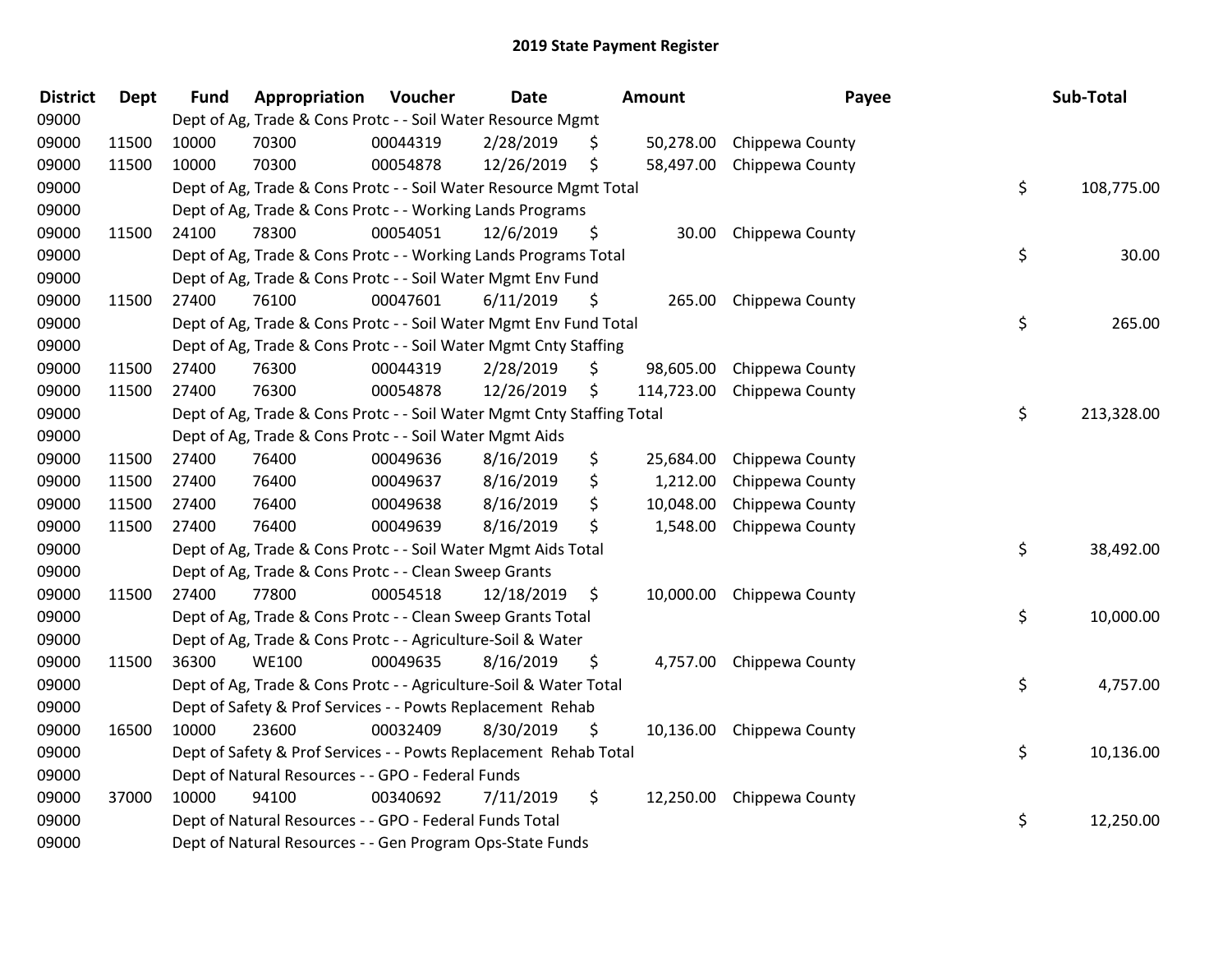| <b>District</b> | Dept  | <b>Fund</b> | Appropriation                                                      | Voucher  | Date      | <b>Amount</b>   | Payee                     | Sub-Total       |
|-----------------|-------|-------------|--------------------------------------------------------------------|----------|-----------|-----------------|---------------------------|-----------------|
| 09000           | 37000 | 21200       | 16100                                                              | 00320775 | 5/16/2019 | \$<br>355.00    | Chippewa County           |                 |
| 09000           | 37000 | 21200       | 16100                                                              | 00320781 | 5/16/2019 | \$<br>305.00    | Chippewa County           |                 |
| 09000           | 37000 | 21200       | 16100                                                              | 00334409 | 7/1/2019  | \$<br>305.00    | Chippewa County           |                 |
| 09000           | 37000 | 21200       | 16100                                                              | 00334478 | 7/1/2019  | \$<br>355.00    | Chippewa County           |                 |
| 09000           |       |             | Dept of Natural Resources - - Gen Program Ops-State Funds Total    |          |           |                 |                           | \$<br>1,320.00  |
| 09000           |       |             | Dept of Natural Resources - - Taxes & Assessmts-Conserv Fund       |          |           |                 |                           |                 |
| 09000           | 37000 | 21200       | 16900                                                              | 00337760 | 7/5/2019  | \$<br>5.25      | Chippewa County           |                 |
| 09000           |       |             | Dept of Natural Resources - - Taxes & Assessmts-Conserv Fund Total |          |           |                 |                           | \$<br>5.25      |
| 09000           |       |             | Dept of Natural Resources - - General Program Operations --        |          |           |                 |                           |                 |
| 09000           | 37000 | 21200       | 25400                                                              | 00309116 | 4/4/2019  | \$<br>210.00    | Chippewa County           |                 |
| 09000           | 37000 | 21200       | 25400                                                              | 00309117 | 4/4/2019  | \$<br>120.00    | Chippewa County           |                 |
| 09000           | 37000 | 21200       | 25400                                                              | 00320410 | 5/14/2019 | \$<br>140.20    | Chippewa County           |                 |
| 09000           | 37000 | 21200       | 25400                                                              | 00351093 | 8/22/2019 | \$<br>90.00     | Chippewa County           |                 |
| 09000           |       |             | Dept of Natural Resources - - General Program Operations -- Total  |          |           |                 |                           | \$<br>560.20    |
| 09000           |       |             | Dept of Natural Resources - - GPO -Federal Funds                   |          |           |                 |                           |                 |
| 09000           | 37000 | 21200       | 38100                                                              | 00307330 | 3/27/2019 | \$<br>7,805.49  | Chippewa County           |                 |
| 09000           |       |             | Dept of Natural Resources - - GPO -Federal Funds Total             |          |           |                 |                           | \$<br>7,805.49  |
| 09000           |       |             | Dept of Natural Resources - - Venison Processing                   |          |           |                 |                           |                 |
| 09000           | 37000 | 21200       | 54900                                                              | 00300463 | 2/20/2019 | \$<br>270.00    | Chippewa County           |                 |
| 09000           | 37000 | 21200       | 54900                                                              | 00315283 | 5/17/2019 | \$<br>715.00    | Chippewa County           |                 |
| 09000           |       |             | Dept of Natural Resources - - Venison Processing Total             |          |           |                 |                           | \$<br>985.00    |
| 09000           |       |             | Dept of Natural Resources - - Enf A - Boating Enforcement          |          |           |                 |                           |                 |
| 09000           | 37000 | 21200       | 55000                                                              | 00307330 | 3/27/2019 | \$              | 14,698.91 Chippewa County |                 |
| 09000           |       |             | Dept of Natural Resources - - Enf A - Boating Enforcement Total    |          |           |                 |                           | \$<br>14,698.91 |
| 09000           |       |             | Dept of Natural Resources - - Enf A - Atv & Utv Enforcement        |          |           |                 |                           |                 |
| 09000           | 37000 | 21200       | 55100                                                              | 00359076 | 9/18/2019 | \$<br>22,370.34 | Chippewa County           |                 |
| 09000           |       |             | Dept of Natural Resources - - Enf A - Atv & Utv Enforcement Total  |          |           |                 |                           | \$<br>22,370.34 |
| 09000           |       |             | Dept of Natural Resources - - Enf A - Snow Enforcement             |          |           |                 |                           |                 |
| 09000           | 37000 | 21200       | 55200                                                              | 00359287 | 9/18/2019 | \$              | 13,796.11 Chippewa County |                 |
| 09000           |       |             | Dept of Natural Resources - - Enf A - Snow Enforcement Total       |          |           |                 |                           | \$<br>13,796.11 |
| 09000           |       |             | Dept of Natural Resources - - Wildlife Damage Claims & Abat        |          |           |                 |                           |                 |
| 09000           | 37000 | 21200       | 55300                                                              | 00306514 | 4/5/2019  | \$<br>4,016.99  | Chippewa County           |                 |
| 09000           | 37000 | 21200       | 55300                                                              | 00315657 | 5/1/2019  | \$<br>3,218.78  | Chippewa County           |                 |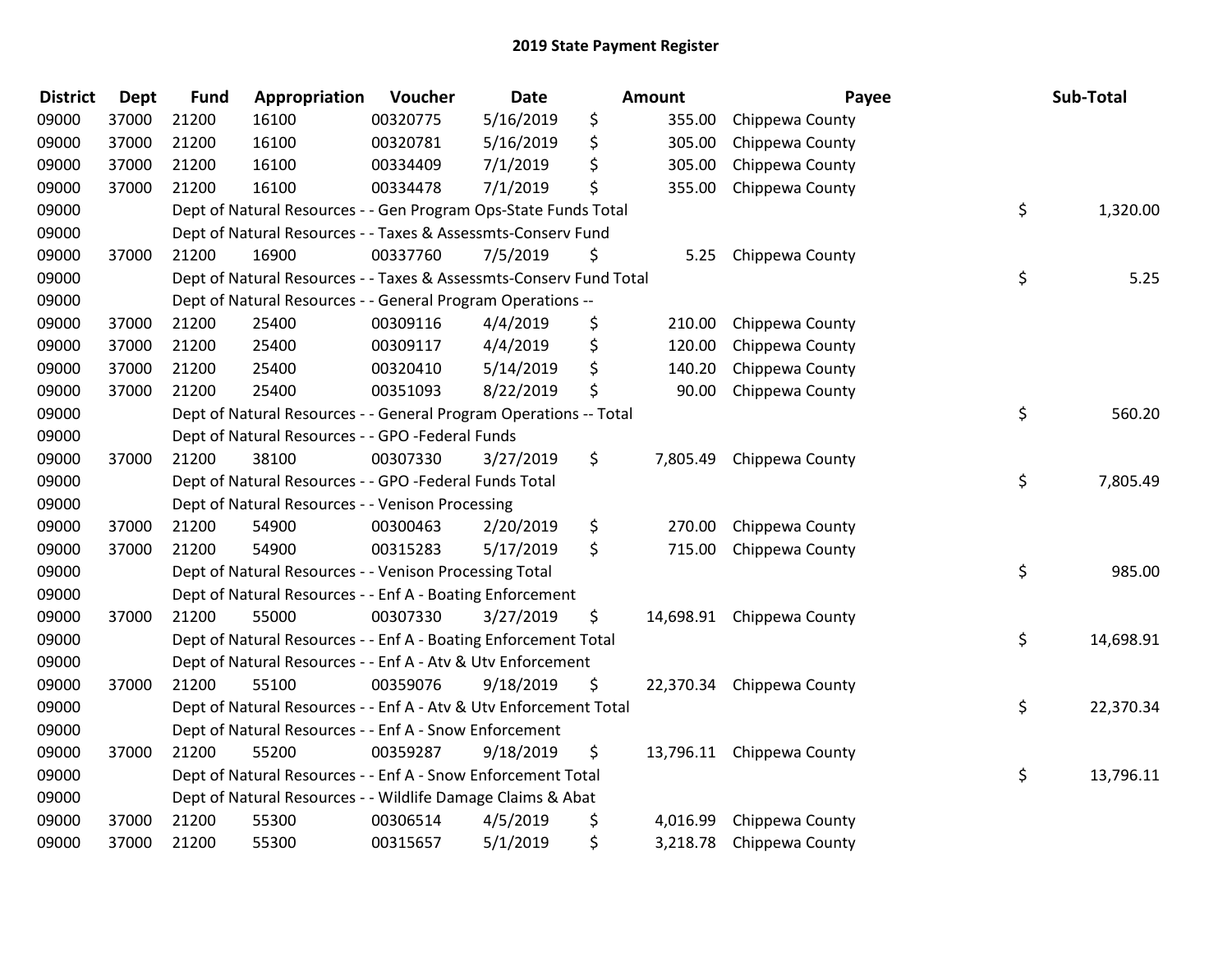| <b>District</b> | <b>Dept</b> | <b>Fund</b> | Appropriation                                                      | Voucher  | <b>Date</b> | Amount           | Payee           | Sub-Total        |
|-----------------|-------------|-------------|--------------------------------------------------------------------|----------|-------------|------------------|-----------------|------------------|
| 09000           | 37000       | 21200       | 55300                                                              | 00375007 | 12/6/2019   | \$<br>4,366.66   | Chippewa County |                  |
| 09000           | 37000       | 21200       | 55300                                                              | 00375010 | 12/6/2019   | \$<br>8,589.51   | Chippewa County |                  |
| 09000           |             |             | Dept of Natural Resources - - Wildlife Damage Claims & Abat Total  |          |             |                  |                 | \$<br>20,191.94  |
| 09000           |             |             | Dept of Natural Resources - - Ra- Fish, WI & Forestry              |          |             |                  |                 |                  |
| 09000           | 37000       | 21200       | 56400                                                              | 00301405 | 2/28/2019   | \$<br>1,623.19   | Chippewa County |                  |
| 09000           |             |             | Dept of Natural Resources - - Ra- Fish, WI & Forestry Total        |          |             |                  |                 | \$<br>1,623.19   |
| 09000           |             |             | Dept of Natural Resources - - Ra- Suppl Snow Trail Aids            |          |             |                  |                 |                  |
| 09000           | 37000       | 21200       | 56900                                                              | 00373719 | 11/25/2019  | \$<br>540.00     | Chippewa County |                  |
| 09000           |             |             | Dept of Natural Resources - - Ra- Suppl Snow Trail Aids Total      |          |             |                  |                 | \$<br>540.00     |
| 09000           |             |             | Dept of Natural Resources - - Resaids - Cnty Forst & Admin         |          |             |                  |                 |                  |
| 09000           | 37000       | 21200       | 57200                                                              | 00301283 | 3/1/2019    | \$<br>46,685.12  | Chippewa County |                  |
| 09000           |             |             | Dept of Natural Resources - - Resaids - Cnty Forst & Admin Total   |          |             |                  |                 | \$<br>46,685.12  |
| 09000           |             |             | Dept of Natural Resources - - Ra- Cnty Snow Trail & Area Aid       |          |             |                  |                 |                  |
| 09000           | 37000       | 21200       | 57400                                                              | 00293754 | 1/25/2019   | \$<br>46,650.00  | Chippewa County |                  |
| 09000           |             |             | Dept of Natural Resources - - Ra- Cnty Snow Trail & Area Aid Total |          |             |                  |                 | \$<br>46,650.00  |
| 09000           |             |             | Dept of Natural Resources - - Ra- Snowmobile Trail Areas           |          |             |                  |                 |                  |
| 09000           | 37000       | 21200       | 57500                                                              | 00291026 | 1/15/2019   | \$<br>30,676.72  | Chippewa County |                  |
| 09000           | 37000       | 21200       | 57500                                                              | 00360372 | 10/7/2019   | \$<br>36,142.41  | Chippewa County |                  |
| 09000           | 37000       | 21200       | 57500                                                              | 00367303 | 10/25/2019  | \$<br>51,975.00  | Chippewa County |                  |
| 09000           | 37000       | 21200       | 57500                                                              | 00373719 | 11/25/2019  | \$<br>54,390.00  | Chippewa County |                  |
| 09000           |             |             | Dept of Natural Resources - - Ra- Snowmobile Trail Areas Total     |          |             |                  |                 | \$<br>173,184.13 |
| 09000           |             |             | Dept of Natural Resources - - Ra- Atv Prj Aids, Gas Tax Pymt       |          |             |                  |                 |                  |
| 09000           | 37000       | 21200       | 57600                                                              | 00290583 | 1/15/2019   | \$<br>79,728.66  | Chippewa County |                  |
| 09000           | 37000       | 21200       | 57600                                                              | 00325622 | 5/29/2019   | \$<br>10,500.00  | Chippewa County |                  |
| 09000           | 37000       | 21200       | 57600                                                              | 00351153 | 8/22/2019   | \$<br>1,939.29   | Chippewa County |                  |
| 09000           | 37000       | 21200       | 57600                                                              | 00360410 | 9/25/2019   | \$<br>8,085.00   | Chippewa County |                  |
| 09000           | 37000       | 21200       | 57600                                                              | 00361183 | 9/27/2019   | \$<br>1,180.63   | Chippewa County |                  |
| 09000           |             |             | Dept of Natural Resources - - Ra- Atv Prj Aids, Gas Tax Pymt Total |          |             |                  |                 | \$<br>101,433.58 |
| 09000           |             |             | Dept of Natural Resources - - Ra- Atv Project Aids                 |          |             |                  |                 |                  |
| 09000           | 37000       | 21200       | 57700                                                              | 00290583 | 1/15/2019   | \$<br>143,800.00 | Chippewa County |                  |
| 09000           |             |             | Dept of Natural Resources - - Ra- Atv Project Aids Total           |          |             |                  |                 | \$<br>143,800.00 |
| 09000           |             |             | Dept of Natural Resources - - Fin Asst For Responsible Units       |          |             |                  |                 |                  |
| 09000           | 37000       | 27400       | 67000                                                              | 00322779 | 5/22/2019   | \$<br>203,122.53 | Chippewa County |                  |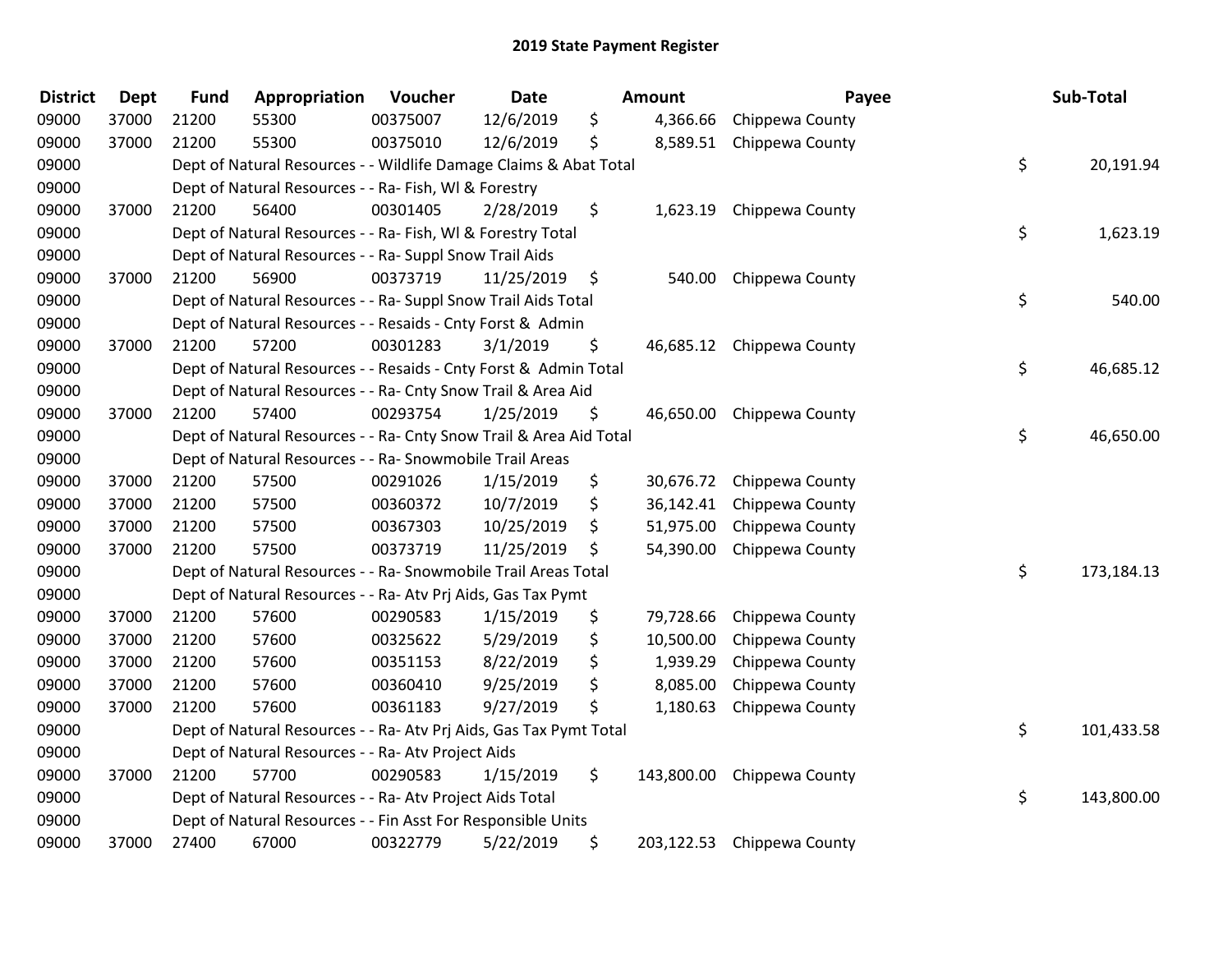| <b>District</b> | <b>Dept</b> | <b>Fund</b> | Appropriation                                                      | Voucher  | <b>Date</b> | <b>Amount</b>   | Payee                      | Sub-Total        |
|-----------------|-------------|-------------|--------------------------------------------------------------------|----------|-------------|-----------------|----------------------------|------------------|
| 09000           |             |             | Dept of Natural Resources - - Fin Asst For Responsible Units Total |          |             |                 |                            | \$<br>203,122.53 |
| 09000           |             |             | Dept of Natural Resources - - Recycling Consolidation Grants       |          |             |                 |                            |                  |
| 09000           | 37000       | 27400       | 67300                                                              | 00322779 | 5/22/2019   | \$              | 15,155.37 Chippewa County  |                  |
| 09000           |             |             | Dept of Natural Resources - - Recycling Consolidation Grants Total |          |             |                 |                            | \$<br>15,155.37  |
| 09000           |             |             | Dept of Natural Resources - - GPO - Sd Water Loan Prog, Fed        |          |             |                 |                            |                  |
| 09000           | 37000       | 57300       | 48200                                                              | 00299828 | 2/19/2019   | \$<br>12,814.50 | Chippewa County            |                  |
| 09000           | 37000       | 57300       | 48200                                                              | 00310891 | 4/30/2019   | \$<br>8,075.50  | Chippewa County            |                  |
| 09000           | 37000       | 57300       | 48200                                                              | 00329776 | 7/5/2019    | \$<br>8,075.50  | Chippewa County            |                  |
| 09000           | 37000       | 57300       | 48200                                                              | 00373515 | 11/27/2019  | \$<br>8,075.50  | Chippewa County            |                  |
| 09000           |             |             | Dept of Natural Resources - - GPO - Sd Water Loan Prog, Fed Total  |          |             |                 |                            | \$<br>37,041.00  |
| 09000           |             |             | WI Dept of Transportation - - Eldly&Disa Co/Aid Sf                 |          |             |                 |                            |                  |
| 09000           | 39500       | 21100       | 16800                                                              | 00340208 | 1/8/2019    | \$              | 162,015.00 Chippewa County |                  |
| 09000           |             |             | WI Dept of Transportation - - Eldly&Disa Co/Aid Sf Total           |          |             |                 |                            | \$<br>162,015.00 |
| 09000           |             |             | WI Dept of Transportation - - County Forest Aids                   |          |             |                 |                            |                  |
| 09000           | 39500       | 21100       | 17000                                                              | 00357930 | 3/7/2019    | \$<br>5,648.49  | Chippewa County            |                  |
| 09000           |             |             | WI Dept of Transportation - - County Forest Aids Total             |          |             |                 |                            | \$<br>5,648.49   |
| 09000           |             |             | WI Dept of Transportation - - Hwy Sfty Loc Aid Ffd                 |          |             |                 |                            |                  |
| 09000           | 39500       | 21100       | 18500                                                              | 00342897 | 1/16/2019   | \$<br>882.22    | Chippewa County            |                  |
| 09000           | 39500       | 21100       | 18500                                                              | 00342898 | 1/16/2019   | \$<br>2,344.25  | Chippewa County            |                  |
| 09000           | 39500       | 21100       | 18500                                                              | 00346260 | 1/31/2019   | \$<br>818.36    | Chippewa County            |                  |
| 09000           | 39500       | 21100       | 18500                                                              | 00351624 | 2/12/2019   | \$<br>1,765.37  | Chippewa County            |                  |
| 09000           | 39500       | 21100       | 18500                                                              | 00355331 | 2/25/2019   | \$<br>1,610.73  | Chippewa County            |                  |
| 09000           | 39500       | 21100       | 18500                                                              | 00360639 | 4/22/2019   | \$<br>1,296.54  | Chippewa County            |                  |
| 09000           | 39500       | 21100       | 18500                                                              | 00374068 | 4/22/2019   | \$<br>1,840.68  | Chippewa County            |                  |
| 09000           | 39500       | 21100       | 18500                                                              | 00383311 | 5/29/2019   | \$<br>2,833.80  | Chippewa County            |                  |
| 09000           | 39500       | 21100       | 18500                                                              | 00409181 | 7/5/2019    | \$<br>2,294.34  | Chippewa County            |                  |
| 09000           | 39500       | 21100       | 18500                                                              | 00411085 | 7/11/2019   | \$<br>874.63    | Chippewa County            |                  |
| 09000           | 39500       | 21100       | 18500                                                              | 00413920 | 7/19/2019   | \$<br>2,602.08  | Chippewa County            |                  |
| 09000           | 39500       | 21100       | 18500                                                              | 00428256 | 9/3/2019    | \$<br>3,057.11  | Chippewa County            |                  |
| 09000           | 39500       | 21100       | 18500                                                              | 00435009 | 9/17/2019   | \$<br>4,000.00  | Chippewa County            |                  |
| 09000           | 39500       | 21100       | 18500                                                              | 00436086 | 9/23/2019   | \$<br>3,501.55  | Chippewa County            |                  |
| 09000           | 39500       | 21100       | 18500                                                              | 00450353 | 10/23/2019  | \$<br>3,994.20  | Chippewa County            |                  |
| 09000           |             |             | WI Dept of Transportation - - Hwy Sfty Loc Aid Ffd Total           |          |             |                 |                            | \$<br>33,715.86  |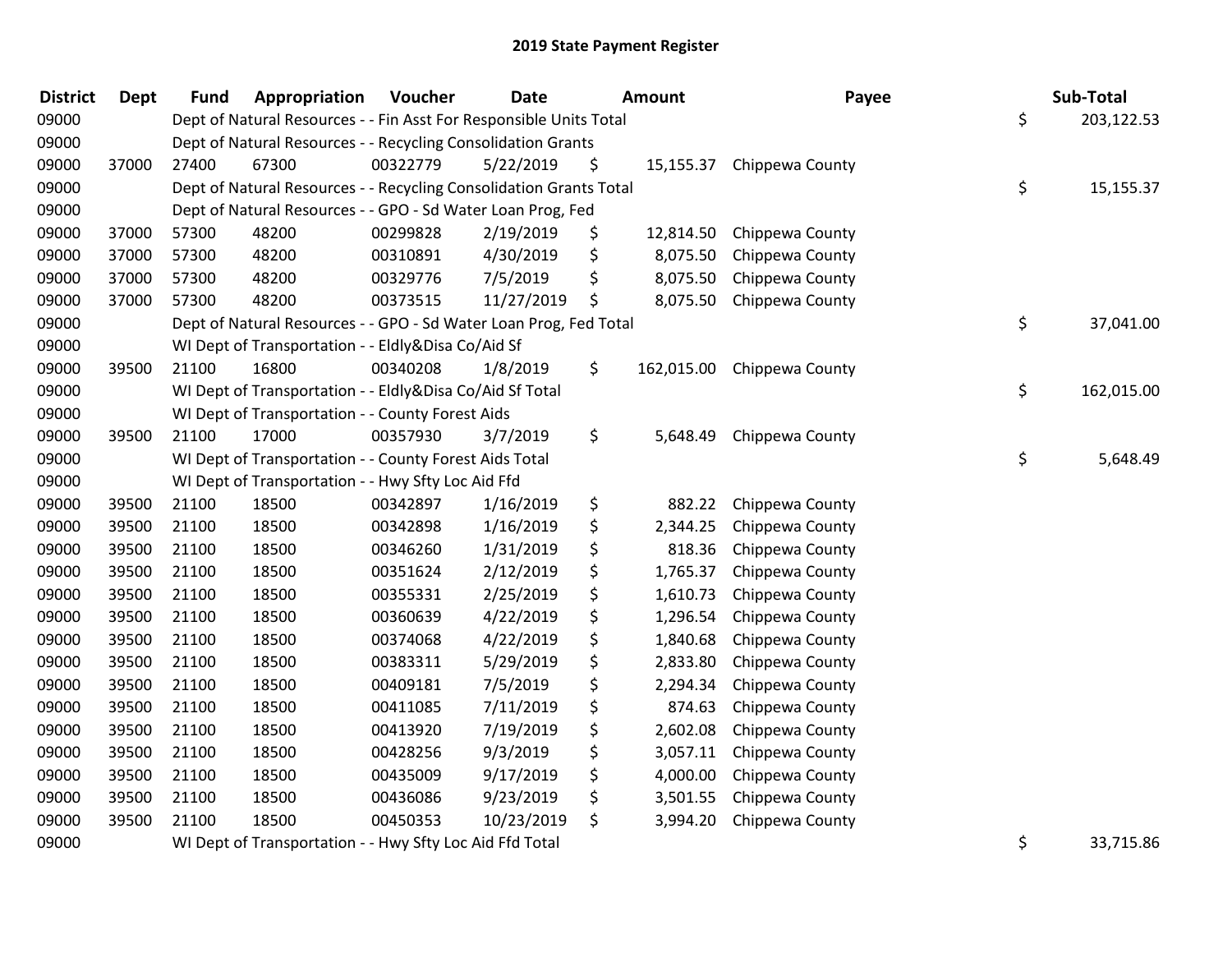| <b>District</b> | <b>Dept</b> | <b>Fund</b> | Appropriation                                            | Voucher  | Date       |     | Amount     | Payee           | Sub-Total          |
|-----------------|-------------|-------------|----------------------------------------------------------|----------|------------|-----|------------|-----------------|--------------------|
| 09000           |             |             | WI Dept of Transportation - - Trans Aids To Co.-Sf       |          |            |     |            |                 |                    |
| 09000           | 39500       | 21100       | 19000                                                    | 00335781 | 1/7/2019   | \$  | 404,489.15 | Chippewa County |                    |
| 09000           | 39500       | 21100       | 19000                                                    | 00401106 | 7/1/2019   | \$  | 808,978.30 | Chippewa County |                    |
| 09000           | 39500       | 21100       | 19000                                                    | 00443924 | 10/7/2019  | \$  | 404,489.17 | Chippewa County |                    |
| 09000           |             |             | WI Dept of Transportation - - Trans Aids To Co.-Sf Total |          |            |     |            |                 | \$<br>1,617,956.62 |
| 09000           |             |             | WI Dept of Transportation - - Local Rds, Grants Sf       |          |            |     |            |                 |                    |
| 09000           | 39500       | 21100       | 27000                                                    | 00354920 | 2/22/2019  | \$  | 190,150.00 | Chippewa County |                    |
| 09000           | 39500       | 21100       | 27000                                                    | 00464730 | 11/22/2019 | \$  | 156,123.83 | Chippewa County |                    |
| 09000           |             |             | WI Dept of Transportation - - Local Rds, Grants Sf Total |          |            |     |            |                 | \$<br>346,273.83   |
| 09000           |             |             | WI Dept of Transportation - - Loc Brdg Imp Asst Lf       |          |            |     |            |                 |                    |
| 09000           | 39500       | 21100       | 27500                                                    | 00378376 | 5/3/2019   | \$. | 6,265.18   | Chippewa County |                    |
| 09000           |             |             | WI Dept of Transportation - - Loc Brdg Imp Asst Lf Total |          |            |     |            |                 | \$<br>6,265.18     |
| 09000           |             |             | WI Dept of Transportation - - Loc Rd Imp Prg St Fd       |          |            |     |            |                 |                    |
| 09000           | 39500       | 21100       | 27800                                                    | 00354919 | 2/22/2019  | \$  | 228,324.25 | Chippewa County |                    |
| 09000           | 39500       | 21100       | 27800                                                    | 00464739 | 11/22/2019 | \$  | 224,941.02 | Chippewa County |                    |
| 09000           | 39500       | 21100       | 27800                                                    | 00465043 | 11/29/2019 | \$  | 7,197.72   | Chippewa County |                    |
| 09000           |             |             | WI Dept of Transportation - - Loc Rd Imp Prg St Fd Total |          |            |     |            |                 | \$<br>460,462.99   |
| 09000           |             |             | WI Dept of Transportation - - St Hwy Rehab, Sf           |          |            |     |            |                 |                    |
| 09000           | 39500       | 21100       | 36300                                                    | 00376675 | 5/10/2019  | \$  | 3.00       | Chippewa County |                    |
| 09000           | 39500       | 21100       | 36300                                                    | 00446358 | 10/11/2019 | \$  | 5.00       | Chippewa County |                    |
| 09000           | 39500       | 21100       | 36300                                                    | 00451932 | 10/23/2019 | \$  | 30.00      | Chippewa County |                    |
| 09000           |             |             | WI Dept of Transportation - - St Hwy Rehab, Sf Total     |          |            |     |            |                 | \$<br>38.00        |
| 09000           |             |             | WI Dept of Transportation - - Hwy Mgmt & Opers Sf        |          |            |     |            |                 |                    |
| 09000           | 39500       | 21100       | 36500                                                    | 00349309 | 2/22/2019  | \$  | 34.64      | Chippewa County |                    |
| 09000           | 39500       | 21100       | 36500                                                    | 00367743 | 4/2/2019   | \$  | 1,188.00   | Chippewa County |                    |
| 09000           | 39500       | 21100       | 36500                                                    | 00375305 | 5/3/2019   | \$  | 621.00     | Chippewa County |                    |
| 09000           | 39500       | 21100       | 36500                                                    | 00376258 | 5/17/2019  | \$  | 336.16     | Chippewa County |                    |
| 09000           | 39500       | 21100       | 36500                                                    | 00387053 | 5/28/2019  | \$  | 76.29      | Chippewa County |                    |
| 09000           | 39500       | 21100       | 36500                                                    | 00395451 | 6/19/2019  | \$  | 621.00     | Chippewa County |                    |
| 09000           | 39500       | 21100       | 36500                                                    | 00409562 | 7/5/2019   | \$  | 621.00     | Chippewa County |                    |
| 09000           | 39500       | 21100       | 36500                                                    | 00409563 | 7/5/2019   | \$  | 621.00     | Chippewa County |                    |
| 09000           | 39500       | 21100       | 36500                                                    | 00409564 | 7/5/2019   | \$  | 621.00     | Chippewa County |                    |
| 09000           | 39500       | 21100       | 36500                                                    | 00417126 | 7/30/2019  | \$  | 293.28     | Chippewa County |                    |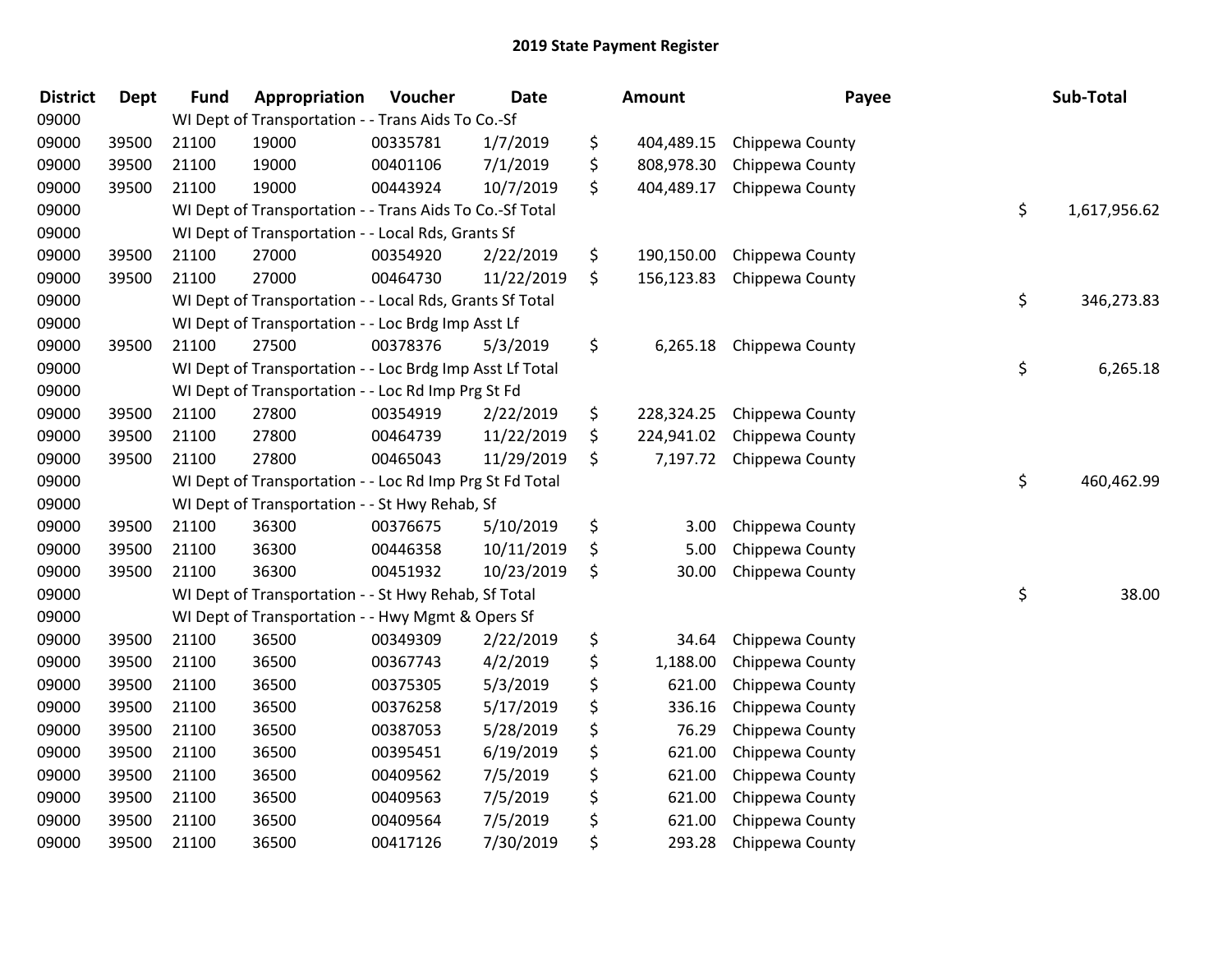| <b>District</b> | <b>Dept</b> | <b>Fund</b> | Appropriation                                                  | Voucher  | <b>Date</b> | <b>Amount</b>    | Payee           | Sub-Total          |
|-----------------|-------------|-------------|----------------------------------------------------------------|----------|-------------|------------------|-----------------|--------------------|
| 09000           | 39500       | 21100       | 36500                                                          | 00421784 | 8/8/2019    | \$<br>215.93     | Chippewa County |                    |
| 09000           | 39500       | 21100       | 36500                                                          | 00425600 | 8/19/2019   | \$<br>621.00     | Chippewa County |                    |
| 09000           | 39500       | 21100       | 36500                                                          | 00439183 | 9/30/2019   | \$<br>665.67     | Chippewa County |                    |
| 09000           |             |             | WI Dept of Transportation - - Hwy Mgmt & Opers Sf Total        |          |             |                  |                 | \$<br>6,535.97     |
| 09000           |             |             | WI Dept of Transportation - - Routine Maint Sf                 |          |             |                  |                 |                    |
| 09000           | 39500       | 21100       | 36800                                                          | 00349309 | 2/22/2019   | \$<br>341,418.03 | Chippewa County |                    |
| 09000           | 39500       | 21100       | 36800                                                          | 00361931 | 3/19/2019   | \$<br>217,669.03 | Chippewa County |                    |
| 09000           | 39500       | 21100       | 36800                                                          | 00371636 | 4/25/2019   | \$<br>215,970.19 | Chippewa County |                    |
| 09000           | 39500       | 21100       | 36800                                                          | 00371996 | 5/1/2019    | \$<br>518,513.76 | Chippewa County |                    |
| 09000           | 39500       | 21100       | 36800                                                          | 00376258 | 5/17/2019   | \$<br>417,001.82 | Chippewa County |                    |
| 09000           | 39500       | 21100       | 36800                                                          | 00387053 | 5/28/2019   | \$<br>194,797.07 | Chippewa County |                    |
| 09000           | 39500       | 21100       | 36800                                                          | 00417126 | 7/30/2019   | \$<br>129,830.32 | Chippewa County |                    |
| 09000           | 39500       | 21100       | 36800                                                          | 00421784 | 8/8/2019    | \$<br>152,236.51 | Chippewa County |                    |
| 09000           | 39500       | 21100       | 36800                                                          | 00439170 | 9/30/2019   | \$<br>316,580.92 | Chippewa County |                    |
| 09000           | 39500       | 21100       | 36800                                                          | 00439183 | 9/30/2019   | \$<br>96,947.27  | Chippewa County |                    |
| 09000           | 39500       | 21100       | 36800                                                          | 00456348 | 11/4/2019   | \$<br>67,669.13  | Chippewa County |                    |
| 09000           | 39500       | 21100       | 36800                                                          | 00473184 | 12/19/2019  | \$<br>118,336.06 | Chippewa County |                    |
| 09000           |             |             | WI Dept of Transportation - - Routine Maint Sf Total           |          |             |                  |                 | \$<br>2,786,970.11 |
| 09000           |             |             | Department of Corrections - - General Program Operations       |          |             |                  |                 |                    |
| 09000           | 41000       | 10000       | 10100                                                          | 00321482 | 11/8/2019   | \$<br>55.00      | Chippewa County |                    |
| 09000           | 41000       | 10000       | 10100                                                          | 00321486 | 11/8/2019   | \$<br>55.00      | Chippewa County |                    |
| 09000           | 41000       | 10000       | 10100                                                          | 00321489 | 11/8/2019   | \$<br>55.00      | Chippewa County |                    |
| 09000           | 41000       | 10000       | 10100                                                          | 00322804 | 11/12/2019  | \$<br>55.00      | Chippewa County |                    |
| 09000           | 41000       | 10000       | 10100                                                          | 00323510 | 11/15/2019  | \$<br>55.00      | Chippewa County |                    |
| 09000           | 41000       | 10000       | 10100                                                          | 00323825 | 11/20/2019  | \$<br>55.00      | Chippewa County |                    |
| 09000           | 41000       | 10000       | 10100                                                          | 00329461 | 12/30/2019  | \$<br>939.61     | Chippewa County |                    |
| 09000           |             |             | Department of Corrections - - General Program Operations Total |          |             |                  |                 | \$<br>1,269.61     |
| 09000           |             |             | Department of Corrections - - Institutional Repair And Maint   |          |             |                  |                 |                    |
| 09000           | 41000       | 10000       | 11000                                                          | 00257981 | 1/14/2019   | \$<br>465.50     | Chippewa County |                    |
| 09000           | 41000       | 10000       | 11000                                                          | 00265183 | 2/15/2019   | \$<br>516.57     | Chippewa County |                    |
| 09000           | 41000       | 10000       | 11000                                                          | 00268791 | 3/11/2019   | \$<br>554.61     | Chippewa County |                    |
| 09000           | 41000       | 10000       | 11000                                                          | 00273759 | 4/8/2019    | \$<br>495.38     | Chippewa County |                    |
| 09000           | 41000       | 10000       | 11000                                                          | 00302420 | 8/30/2019   | \$<br>1,014.34   | Chippewa County |                    |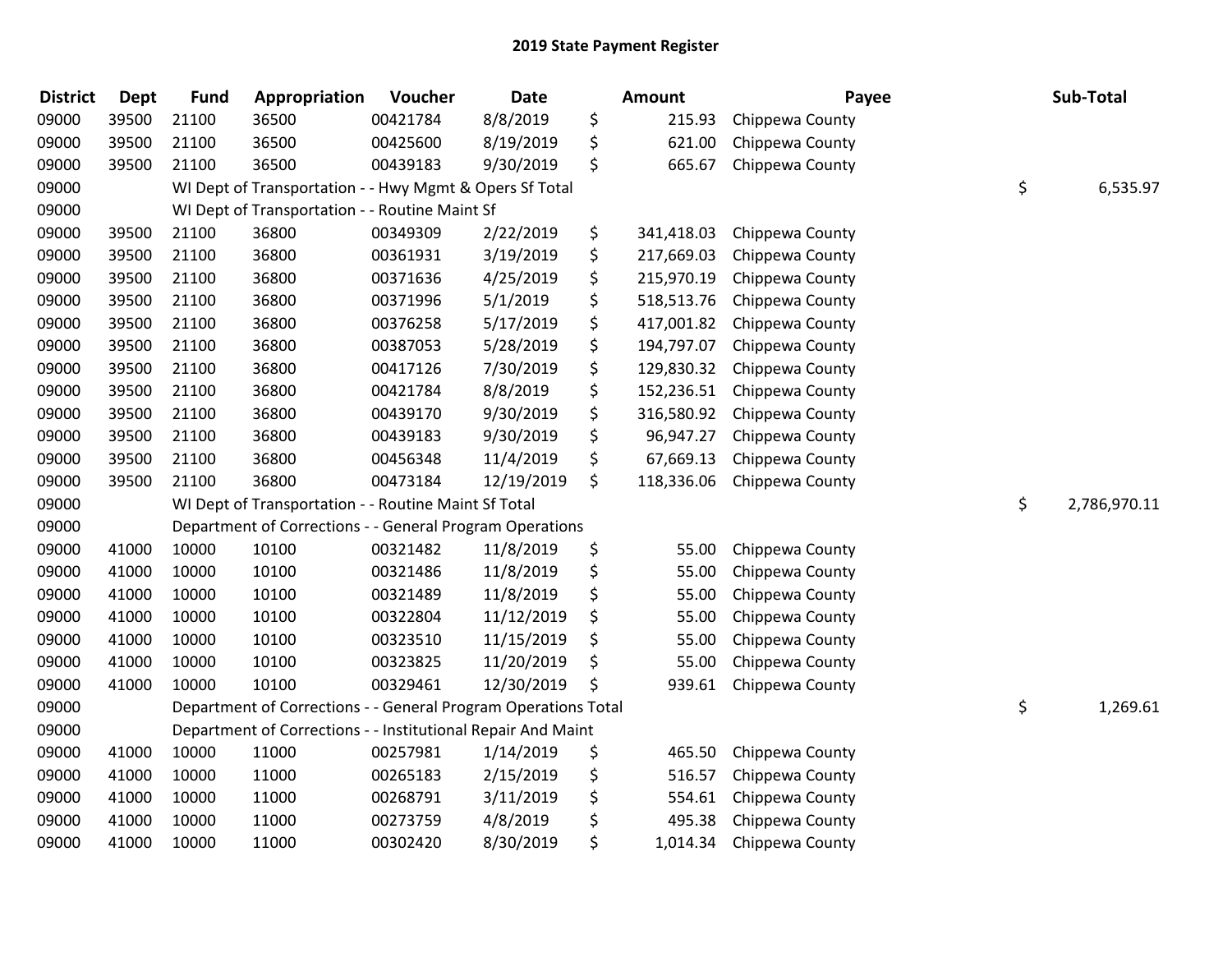| <b>District</b> | <b>Dept</b> | <b>Fund</b> | Appropriation                                                      | Voucher  | <b>Date</b> | Amount         | Payee           | Sub-Total       |
|-----------------|-------------|-------------|--------------------------------------------------------------------|----------|-------------|----------------|-----------------|-----------------|
| 09000           | 41000       | 10000       | 11000                                                              | 00330028 | 12/30/2019  | \$<br>530.00   | Chippewa County |                 |
| 09000           |             |             | Department of Corrections - - Institutional Repair And Maint Total |          |             |                |                 | \$<br>3,576.40  |
| 09000           |             |             | Department of Corrections - - Purchased Services For Offende       |          |             |                |                 |                 |
| 09000           | 41000       | 10000       | 11100                                                              | 00260671 | 1/15/2019   | \$<br>2,195.14 | Chippewa County |                 |
| 09000           | 41000       | 10000       | 11100                                                              | 00267534 | 2/19/2019   | \$<br>3,063.62 | Chippewa County |                 |
| 09000           | 41000       | 10000       | 11100                                                              | 00267539 | 2/19/2019   | \$<br>3,877.88 | Chippewa County |                 |
| 09000           | 41000       | 10000       | 11100                                                              | 00267550 | 2/19/2019   | \$<br>4,277.38 | Chippewa County |                 |
| 09000           | 41000       | 10000       | 11100                                                              | 00274917 | 3/26/2019   | \$<br>3,697.88 | Chippewa County |                 |
| 09000           | 41000       | 10000       | 11100                                                              | 00280218 | 4/17/2019   | \$<br>4,096.50 | Chippewa County |                 |
| 09000           | 41000       | 10000       | 11100                                                              | 00283732 | 5/3/2019    | \$<br>3,853.18 | Chippewa County |                 |
| 09000           | 41000       | 10000       | 11100                                                              | 00297725 | 7/11/2019   | \$<br>4,769.42 | Chippewa County |                 |
| 09000           | 41000       | 10000       | 11100                                                              | 00298359 | 7/12/2019   | \$<br>1,982.28 | Chippewa County |                 |
| 09000           | 41000       | 10000       | 11100                                                              | 00304003 | 8/14/2019   | \$<br>1,726.52 | Chippewa County |                 |
| 09000           | 41000       | 10000       | 11100                                                              | 00309106 | 9/9/2019    | \$<br>3,724.64 | Chippewa County |                 |
| 09000           | 41000       | 10000       | 11100                                                              | 00317270 | 10/16/2019  | \$<br>3,120.32 | Chippewa County |                 |
| 09000           | 41000       | 10000       | 11100                                                              | 00322757 | 11/12/2019  | \$<br>1,984.00 | Chippewa County |                 |
| 09000           |             |             | Department of Corrections - - Purchased Services For Offende Total |          |             |                |                 | \$<br>42,368.76 |
| 09000           |             |             | Department of Corrections - - Corrections Contracts And Agre       |          |             |                |                 |                 |
| 09000           | 41000       | 10000       | 11400                                                              | 00259584 | 1/14/2019   | \$<br>1,787.32 | Chippewa County |                 |
| 09000           | 41000       | 10000       | 11400                                                              | 00259586 | 1/14/2019   | \$<br>2,454.92 | Chippewa County |                 |
| 09000           | 41000       | 10000       | 11400                                                              | 00260657 | 1/16/2019   | \$<br>5,274.20 | Chippewa County |                 |
| 09000           | 41000       | 10000       | 11400                                                              | 00262158 | 1/22/2019   | \$<br>2,315.70 | Chippewa County |                 |
| 09000           | 41000       | 10000       | 11400                                                              | 00262351 | 1/24/2019   | \$<br>3,036.14 | Chippewa County |                 |
| 09000           | 41000       | 10000       | 11400                                                              | 00268819 | 2/26/2019   | \$<br>5,146.00 | Chippewa County |                 |
| 09000           | 41000       | 10000       | 11400                                                              | 00280398 | 4/18/2019   | \$<br>2,161.32 | Chippewa County |                 |
| 09000           | 41000       | 10000       | 11400                                                              | 00280399 | 4/18/2019   | \$<br>4,991.62 | Chippewa County |                 |
| 09000           | 41000       | 10000       | 11400                                                              | 00286654 | 5/20/2019   | \$<br>6,967.32 | Chippewa County |                 |
| 09000           | 41000       | 10000       | 11400                                                              | 00289161 | 5/31/2019   | \$<br>686.44   | Chippewa County |                 |
| 09000           | 41000       | 10000       | 11400                                                              | 00291789 | 6/13/2019   | \$<br>7,176.38 | Chippewa County |                 |
| 09000           | 41000       | 10000       | 11400                                                              | 00296270 | 7/5/2019    | \$<br>3,295.28 | Chippewa County |                 |
| 09000           | 41000       | 10000       | 11400                                                              | 00296937 | 7/9/2019    | \$<br>257.30   | Chippewa County |                 |
| 09000           | 41000       | 10000       | 11400                                                              | 00310313 | 9/16/2019   | \$<br>5,751.12 | Chippewa County |                 |
| 09000           | 41000       | 10000       | 11400                                                              | 00313180 | 9/30/2019   | \$<br>7,772.76 | Chippewa County |                 |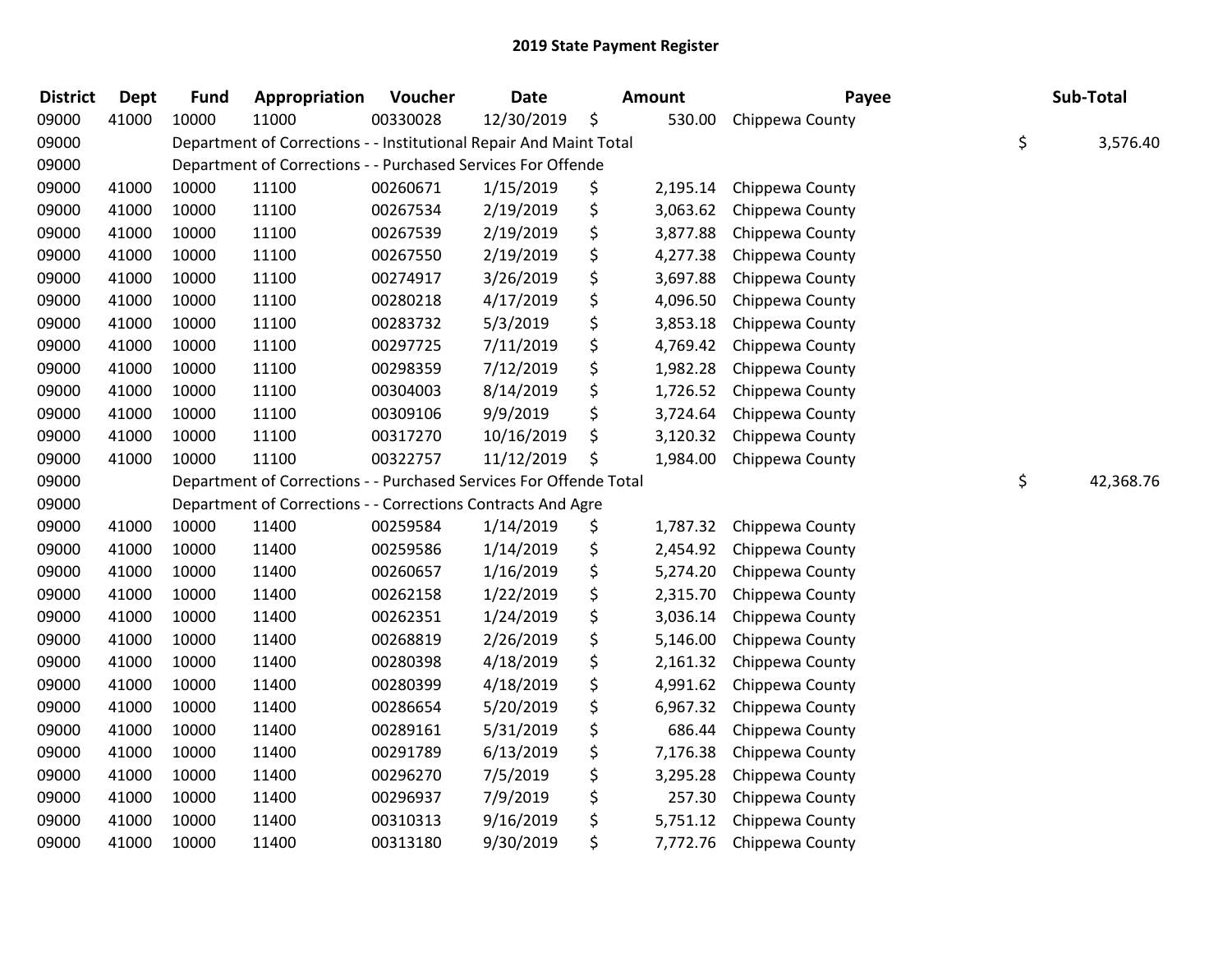| <b>District</b> | <b>Dept</b> | <b>Fund</b> | Appropriation                                                          | Voucher  | <b>Date</b> |    | <b>Amount</b> | Payee                                                                                                         | Sub-Total          |
|-----------------|-------------|-------------|------------------------------------------------------------------------|----------|-------------|----|---------------|---------------------------------------------------------------------------------------------------------------|--------------------|
| 09000           | 41000       | 10000       | 11400                                                                  | 00320305 | 10/31/2019  | \$ | 7,204.40      | Chippewa County                                                                                               |                    |
| 09000           | 41000       | 10000       | 11400                                                                  | 00325800 | 11/27/2019  | \$ | 1,698.18      | Chippewa County                                                                                               |                    |
| 09000           |             |             | Department of Corrections - - Corrections Contracts And Agre Total     |          |             |    |               |                                                                                                               | \$<br>67,976.40    |
| 09000           |             |             |                                                                        |          |             |    |               | Department of Corrections - - Reimbursing Counties For Probation, Extended Supervision And Parole Holds       |                    |
| 09000           | 41000       | 10000       | 11600                                                                  | 00320744 | 11/4/2019   | \$ |               | 70,365.46 Chippewa County                                                                                     |                    |
| 09000           |             |             |                                                                        |          |             |    |               | Department of Corrections - - Reimbursing Counties For Probation, Extended Supervision And Parole Holds Total | \$<br>70,365.46    |
| 09000           |             |             | Department of Corrections - - Probation, Parole And Extended           |          |             |    |               |                                                                                                               |                    |
| 09000           | 41000       | 10000       | 18700                                                                  | 00320744 | 11/4/2019   | \$ | 29,514.54     | Chippewa County                                                                                               |                    |
| 09000           |             |             | Department of Corrections - - Probation, Parole And Extended Total     |          |             |    |               |                                                                                                               | \$<br>29,514.54    |
| 09000           |             |             | Department of Health Services - - State/Federal Aids                   |          |             |    |               |                                                                                                               |                    |
| 09000           | 43500       | 10000       | 00000                                                                  | 90906    | 1/2/2019    | \$ | 198,713.00    | Chippewa County                                                                                               |                    |
| 09000           | 43500       | 10000       | 00000                                                                  | 90907    | 2/1/2019    | \$ | 38,537.00     | Chippewa County                                                                                               |                    |
| 09000           | 43500       | 10000       | 00000                                                                  | 90909    | 3/1/2019    | \$ | 597,212.00    | Chippewa County                                                                                               |                    |
| 09000           | 43500       | 10000       | 00000                                                                  | 90910    | 4/1/2019    | \$ | 354,138.00    | Chippewa County                                                                                               |                    |
| 09000           | 43500       | 10000       | 00000                                                                  | 90911    | 5/1/2019    | \$ | 184,378.00    | Chippewa County                                                                                               |                    |
| 09000           | 43500       | 10000       | 00000                                                                  | 90913    | 6/3/2019    | \$ | 601,992.00    | Chippewa County                                                                                               |                    |
| 09000           | 43500       | 10000       | 00000                                                                  | 92000    | 7/1/2019    | \$ | 587,760.00    | Chippewa County                                                                                               |                    |
| 09000           | 43500       | 10000       | 00000                                                                  | 92001    | 8/1/2019    | \$ | 326,473.00    | Chippewa County                                                                                               |                    |
| 09000           | 43500       | 10000       | 00000                                                                  | 92002    | 9/3/2019    | \$ | 1,250,201.00  | Chippewa County                                                                                               |                    |
| 09000           | 43500       | 10000       | 00000                                                                  | 92003    | 10/1/2019   | \$ | 334,221.00    | Chippewa County                                                                                               |                    |
| 09000           | 43500       | 10000       | 00000                                                                  | 92004    | 11/1/2019   | \$ | 238,920.00    | Chippewa County                                                                                               |                    |
| 09000           | 43500       | 10000       | 00000                                                                  | 92005    | 12/2/2019   | \$ | 292,574.00    | Chippewa County                                                                                               |                    |
| 09000           |             |             | Department of Health Services - - State/Federal Aids Total             |          |             |    |               |                                                                                                               | \$<br>5,005,119.00 |
| 09000           |             |             | Department of Health Services - - Public Health Dispensaries And       |          |             |    |               |                                                                                                               |                    |
| 09000           | 43500       | 10000       | 10700                                                                  | 00257417 | 1/30/2019   | \$ | 94.49         | Chippewa County                                                                                               |                    |
| 09000           | 43500       | 10000       | 10700                                                                  | 00257418 | 1/30/2019   | \$ | 207.87        | Chippewa County                                                                                               |                    |
| 09000           | 43500       | 10000       | 10700                                                                  | 00257419 | 1/30/2019   | \$ | 113.28        | Chippewa County                                                                                               |                    |
| 09000           | 43500       | 10000       | 10700                                                                  | 00269606 | 3/15/2019   | \$ | 113.47        | Chippewa County                                                                                               |                    |
| 09000           | 43500       | 10000       | 10700                                                                  | 00287041 | 6/7/2019    | \$ | 47.34         | Chippewa County                                                                                               |                    |
| 09000           | 43500       | 10000       | 10700                                                                  | 00287174 | 6/7/2019    | \$ | 56.74         | Chippewa County                                                                                               |                    |
| 09000           | 43500       | 10000       | 10700                                                                  | 00298178 | 7/19/2019   | \$ | 59.58         | Chippewa County                                                                                               |                    |
| 09000           | 43500       | 10000       | 10700                                                                  | 00298188 | 8/7/2019    | Ś  | 75.90         | Chippewa County                                                                                               |                    |
| 09000           |             |             | Department of Health Services - - Public Health Dispensaries And Total |          |             |    |               |                                                                                                               | \$<br>768.67       |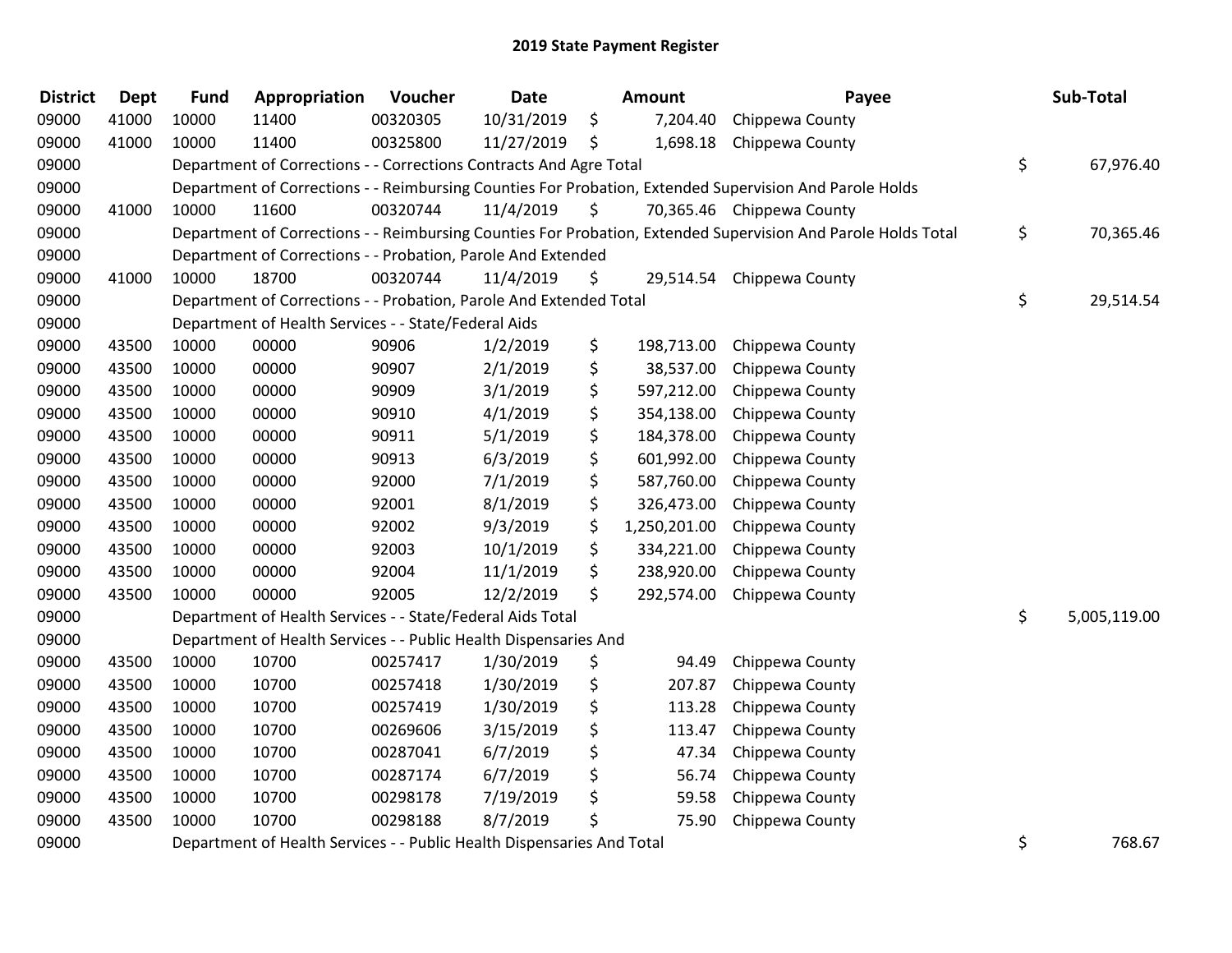| <b>District</b> | Dept  | <b>Fund</b> | Appropriation                                                          | Voucher  | <b>Date</b> | <b>Amount</b>  | Payee           | Sub-Total      |
|-----------------|-------|-------------|------------------------------------------------------------------------|----------|-------------|----------------|-----------------|----------------|
| 09000           |       |             | Department of Health Services - - General Program Operations           |          |             |                |                 |                |
| 09000           | 43500 | 10000       | 40100                                                                  | 00263308 | 2/13/2019   | \$<br>1.50     | Chippewa County |                |
| 09000           | 43500 | 10000       | 40100                                                                  | 00269776 | 3/13/2019   | \$<br>1.50     | Chippewa County |                |
| 09000           | 43500 | 10000       | 40100                                                                  | 00269786 | 3/13/2019   | \$<br>1.50     | Chippewa County |                |
| 09000           | 43500 | 10000       | 40100                                                                  | 00282427 | 5/8/2019    | \$<br>1.00     | Chippewa County |                |
| 09000           | 43500 | 10000       | 40100                                                                  | 00282428 | 5/8/2019    | \$<br>15.00    | Chippewa County |                |
| 09000           | 43500 | 10000       | 40100                                                                  | 00290198 | 6/12/2019   | \$<br>1.50     | Chippewa County |                |
| 09000           | 43500 | 10000       | 40100                                                                  | 00291854 | 6/19/2019   | \$<br>1.50     | Chippewa County |                |
| 09000           | 43500 | 10000       | 40100                                                                  | 00291856 | 6/19/2019   | \$<br>1.50     | Chippewa County |                |
| 09000           | 43500 | 10000       | 40100                                                                  | 00305065 | 8/21/2019   | \$<br>1.00     | Chippewa County |                |
| 09000           | 43500 | 10000       | 40100                                                                  | 00331106 | 12/18/2019  | \$<br>1.50     | Chippewa County |                |
| 09000           |       |             | Department of Health Services - - General Program Operations Total     |          |             |                |                 | \$<br>27.50    |
| 09000           |       |             | Department of Health Services - - Medical Assistance State Admin       |          |             |                |                 |                |
| 09000           | 43500 | 10000       | 44000                                                                  | 00263308 | 2/13/2019   | \$<br>1.50     | Chippewa County |                |
| 09000           | 43500 | 10000       | 44000                                                                  | 00269776 | 3/13/2019   | \$<br>1.50     | Chippewa County |                |
| 09000           | 43500 | 10000       | 44000                                                                  | 00269786 | 3/13/2019   | \$<br>1.50     | Chippewa County |                |
| 09000           | 43500 | 10000       | 44000                                                                  | 00282427 | 5/8/2019    | \$<br>1.00     | Chippewa County |                |
| 09000           | 43500 | 10000       | 44000                                                                  | 00282428 | 5/8/2019    | \$<br>15.00    | Chippewa County |                |
| 09000           | 43500 | 10000       | 44000                                                                  | 00290198 | 6/12/2019   | \$<br>1.50     | Chippewa County |                |
| 09000           | 43500 | 10000       | 44000                                                                  | 00291854 | 6/19/2019   | \$<br>1.50     | Chippewa County |                |
| 09000           | 43500 | 10000       | 44000                                                                  | 00291856 | 6/19/2019   | \$<br>1.50     | Chippewa County |                |
| 09000           | 43500 | 10000       | 44000                                                                  | 00305065 | 8/21/2019   | \$<br>1.00     | Chippewa County |                |
| 09000           | 43500 | 10000       | 44000                                                                  | 00331106 | 12/18/2019  | \$<br>1.50     | Chippewa County |                |
| 09000           |       |             | Department of Health Services - - Medical Assistance State Admin Total |          |             |                |                 | \$<br>27.50    |
| 09000           |       |             | Department of Health Services - - Interagency And Intra-Agency P       |          |             |                |                 |                |
| 09000           | 43500 | 14300       | 26700                                                                  | 00265021 | 3/11/2019   | \$<br>1,248.27 | Chippewa County |                |
| 09000           |       |             | Department of Health Services - - Interagency And Intra-Agency P Total |          |             |                |                 | \$<br>1,248.27 |
| 09000           |       |             | Dept of Children and Families - - Fees For Administrative Servic       |          |             |                |                 |                |
| 09000           | 43700 | 10000       | 23100                                                                  | 00049837 | 2/5/2019    | \$<br>60.00    | Chippewa County |                |
| 09000           | 43700 | 10000       | 23100                                                                  | 00054456 | 4/30/2019   | \$<br>165.00   | Chippewa County |                |
| 09000           | 43700 | 10000       | 23100                                                                  | 00058379 | 7/26/2019   | \$<br>120.00   | Chippewa County |                |
| 09000           | 43700 | 10000       | 23100                                                                  | 00062269 | 10/31/2019  | \$<br>165.00   | Chippewa County |                |
| 09000           |       |             | Dept of Children and Families - - Fees For Administrative Servic Total |          |             |                |                 | \$<br>510.00   |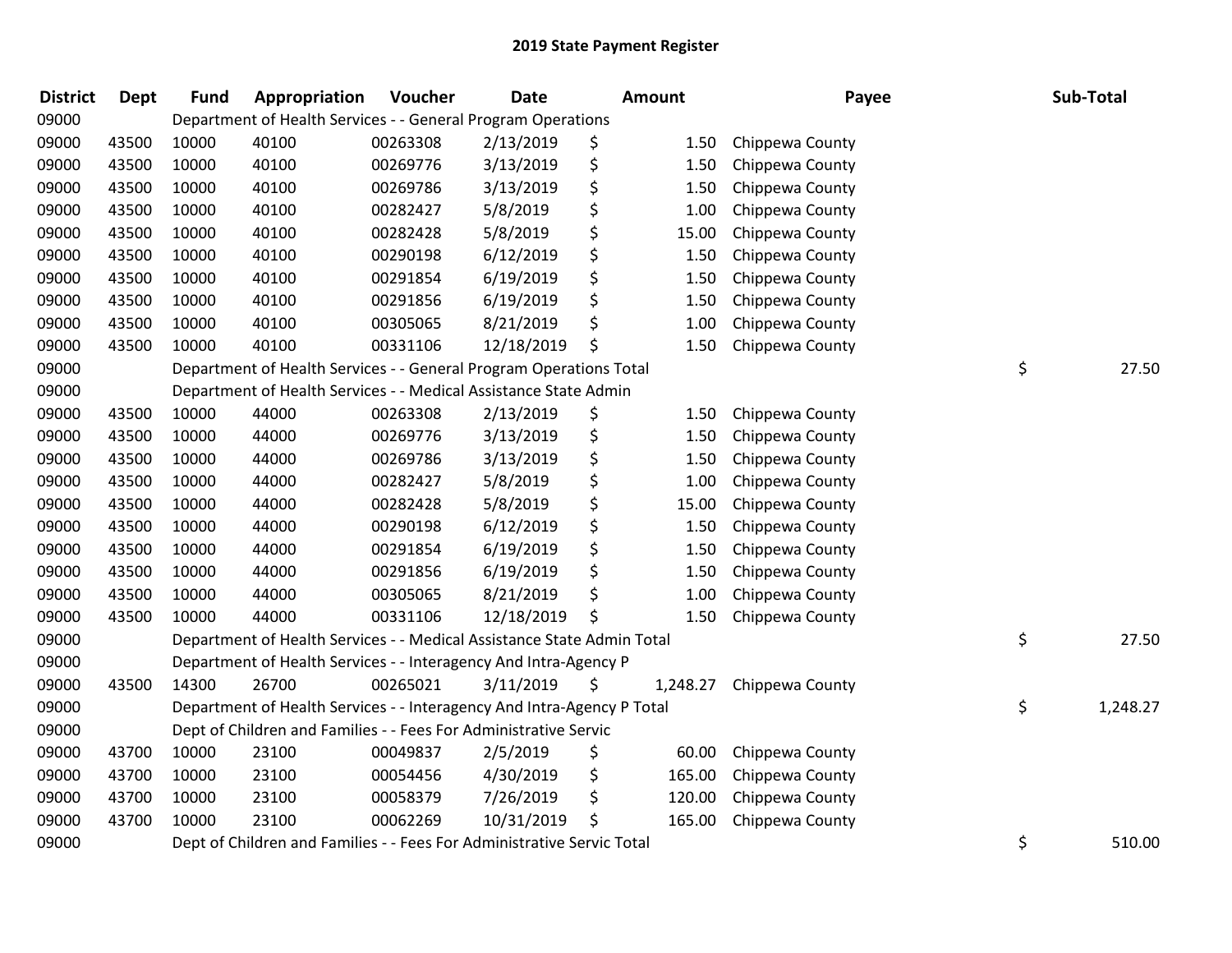| <b>District</b> | <b>Dept</b> | <b>Fund</b> | Appropriation                                        | Voucher  | <b>Date</b> | Amount           | Payee           | Sub-Total          |
|-----------------|-------------|-------------|------------------------------------------------------|----------|-------------|------------------|-----------------|--------------------|
| 09000           |             |             | Dept of Children and Families - - General Aids       |          |             |                  |                 |                    |
| 09000           | 43700       | 10000       | 99000                                                | 00048506 | 1/7/2019    | \$<br>19,569.16  | Chippewa County |                    |
| 09000           | 43700       | 10000       | 99000                                                | 00049393 | 1/31/2019   | \$<br>150,710.36 | Chippewa County |                    |
| 09000           | 43700       | 10000       | 99000                                                | 00049473 | 2/5/2019    | \$<br>10,983.00  | Chippewa County |                    |
| 09000           | 43700       | 10000       | 99000                                                | 00049632 | 2/5/2019    | \$<br>1,614.32   | Chippewa County |                    |
| 09000           | 43700       | 10000       | 99000                                                | 00049704 | 2/5/2019    | \$<br>863.00     | Chippewa County |                    |
| 09000           | 43700       | 10000       | 99000                                                | 00050598 | 2/26/2019   | \$<br>12,566.00  | Chippewa County |                    |
| 09000           | 43700       | 10000       | 99000                                                | 00050907 | 3/6/2019    | \$<br>39,360.00  | Chippewa County |                    |
| 09000           | 43700       | 10000       | 99000                                                | 00050908 | 3/5/2019    | \$<br>10,572.53  | Chippewa County |                    |
| 09000           | 43700       | 10000       | 99000                                                | 00051122 | 3/7/2019    | \$<br>1,139.80   | Chippewa County |                    |
| 09000           | 43700       | 10000       | 99000                                                | 00052845 | 4/5/2019    | \$<br>295,292.00 | Chippewa County |                    |
| 09000           | 43700       | 10000       | 99000                                                | 00053615 | 4/23/2019   | \$<br>29,073.00  | Chippewa County |                    |
| 09000           | 43700       | 10000       | 99000                                                | 00053977 | 4/30/2019   | \$<br>185,540.48 | Chippewa County |                    |
| 09000           | 43700       | 10000       | 99000                                                | 00054547 | 5/1/2019    | \$<br>162,851.53 | Chippewa County |                    |
| 09000           | 43700       | 10000       | 99000                                                | 00054647 | 5/6/2019    | \$<br>78,853.09  | Chippewa County |                    |
| 09000           | 43700       | 10000       | 99000                                                | 00056077 | 6/5/2019    | \$<br>84,562.56  | Chippewa County |                    |
| 09000           | 43700       | 10000       | 99000                                                | 00057346 | 7/5/2019    | \$<br>29,691.13  | Chippewa County |                    |
| 09000           | 43700       | 10000       | 99000                                                | 00057803 | 7/16/2019   | \$<br>17,597.00  | Chippewa County |                    |
| 09000           | 43700       | 10000       | 99000                                                | 00058453 | 7/30/2019   | \$<br>138,520.40 | Chippewa County |                    |
| 09000           | 43700       | 10000       | 99000                                                | 00058667 | 8/6/2019    | \$<br>41,894.00  | Chippewa County |                    |
| 09000           | 43700       | 10000       | 99000                                                | 00058751 | 8/5/2019    | \$<br>28,798.39  | Chippewa County |                    |
| 09000           | 43700       | 10000       | 99000                                                | 00059872 | 9/5/2019    | \$<br>38,996.83  | Chippewa County |                    |
| 09000           | 43700       | 10000       | 99000                                                | 00060340 | 9/18/2019   | \$<br>944,434.46 | Chippewa County |                    |
| 09000           | 43700       | 10000       | 99000                                                | 00060718 | 9/26/2019   | \$<br>3,965.00   | Chippewa County |                    |
| 09000           | 43700       | 10000       | 99000                                                | 00060719 | 9/27/2019   | \$<br>1,159.06   | Chippewa County |                    |
| 09000           | 43700       | 10000       | 99000                                                | 00061017 | 10/2/2019   | \$<br>8,758.00   | Chippewa County |                    |
| 09000           | 43700       | 10000       | 99000                                                | 00061143 | 10/7/2019   | \$<br>39,159.44  | Chippewa County |                    |
| 09000           | 43700       | 10000       | 99000                                                | 00061952 | 10/30/2019  | \$<br>153,837.06 | Chippewa County |                    |
| 09000           | 43700       | 10000       | 99000                                                | 00062363 | 11/5/2019   | \$<br>31,843.09  | Chippewa County |                    |
| 09000           | 43700       | 10000       | 99000                                                | 00062526 | 11/12/2019  | \$<br>43,658.72  | Chippewa County |                    |
| 09000           | 43700       | 10000       | 99000                                                | 00063536 | 12/5/2019   | \$<br>48,804.00  | Chippewa County |                    |
| 09000           | 43700       | 10000       | 99000                                                | 00063613 | 12/5/2019   | \$<br>1,421.26   | Chippewa County |                    |
| 09000           |             |             | Dept of Children and Families - - General Aids Total |          |             |                  |                 | \$<br>2,656,088.67 |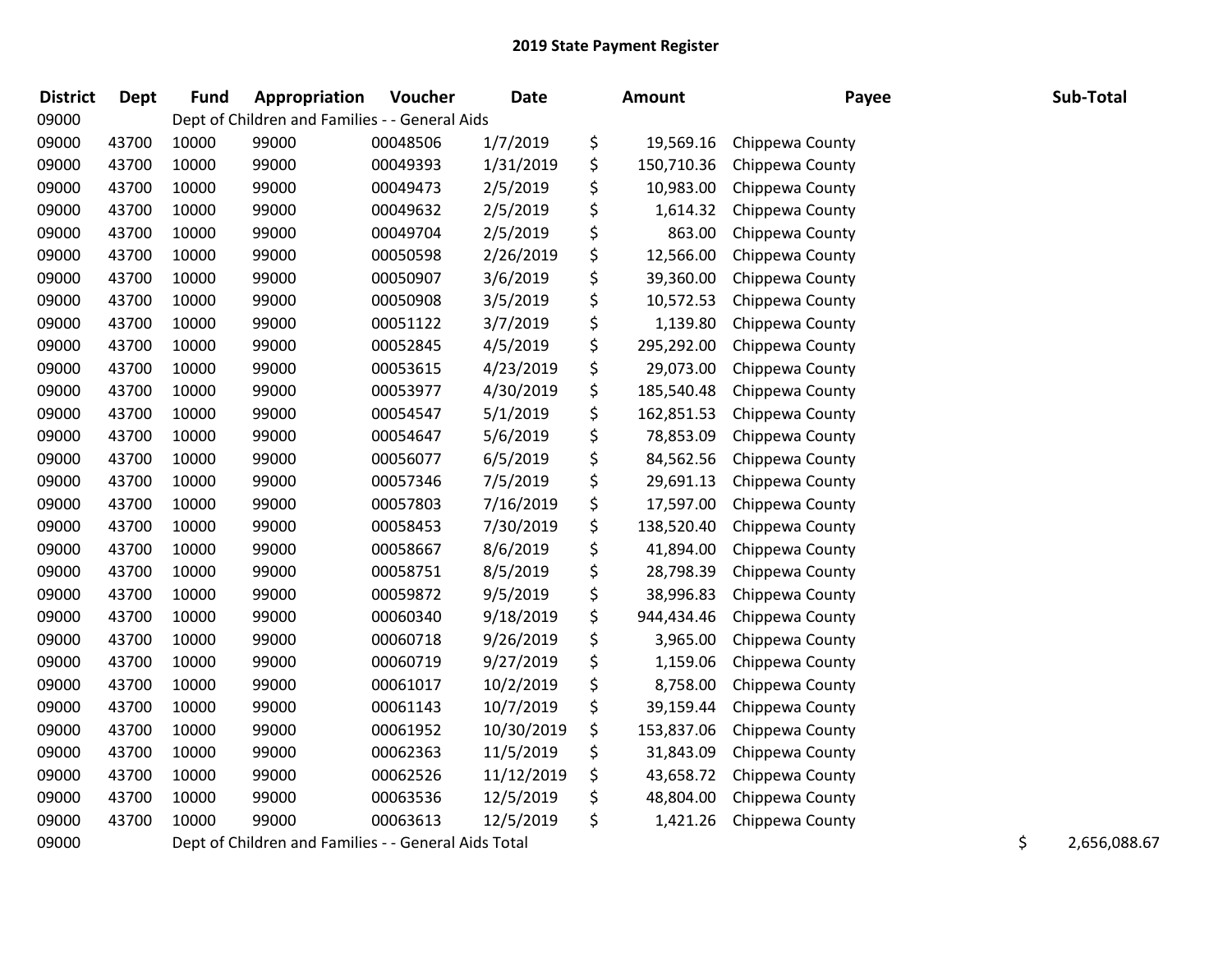| <b>District</b> | <b>Dept</b> | <b>Fund</b> | Appropriation                                                         | Voucher  | <b>Date</b> | Amount         | Payee           | Sub-Total      |
|-----------------|-------------|-------------|-----------------------------------------------------------------------|----------|-------------|----------------|-----------------|----------------|
| 09000           |             |             | Dept of Workforce Development - - Ui Admin Fed                        |          |             |                |                 |                |
| 09000           | 44500       | 10000       | 15100                                                                 | 00204017 | 1/3/2019    | \$<br>25.00    | Chippewa County |                |
| 09000           | 44500       | 10000       | 15100                                                                 | 00208756 | 2/4/2019    | \$<br>40.00    | Chippewa County |                |
| 09000           | 44500       | 10000       | 15100                                                                 | 00213456 | 3/4/2019    | \$<br>20.00    | Chippewa County |                |
| 09000           | 44500       | 10000       | 15100                                                                 | 00218388 | 4/2/2019    | \$<br>40.00    | Chippewa County |                |
| 09000           | 44500       | 10000       | 15100                                                                 | 00223347 | 5/2/2019    | \$<br>50.00    | Chippewa County |                |
| 09000           | 44500       | 10000       | 15100                                                                 | 00228633 | 6/4/2019    | \$<br>35.00    | Chippewa County |                |
| 09000           | 44500       | 10000       | 15100                                                                 | 00233318 | 7/2/2019    | \$<br>20.00    | Chippewa County |                |
| 09000           | 44500       | 10000       | 15100                                                                 | 00238688 | 8/2/2019    | \$<br>65.00    | Chippewa County |                |
| 09000           | 44500       | 10000       | 15100                                                                 | 00241859 | 8/20/2019   | \$<br>55.00    | Chippewa County |                |
| 09000           | 44500       | 10000       | 15100                                                                 | 00244393 | 9/4/2019    | \$<br>75.00    | Chippewa County |                |
| 09000           | 44500       | 10000       | 15100                                                                 | 00249230 | 10/2/2019   | \$<br>40.00    | Chippewa County |                |
| 09000           | 44500       | 10000       | 15100                                                                 | 00255617 | 11/4/2019   | \$<br>45.00    | Chippewa County |                |
| 09000           | 44500       | 10000       | 15100                                                                 | 00261179 | 12/3/2019   | \$<br>30.00    | Chippewa County |                |
| 09000           |             |             | Dept of Workforce Development - - Ui Admin Fed Total                  |          |             |                |                 | \$<br>540.00   |
| 09000           |             |             | Dept of Workforce Development - - Wc Ops Uninsured Emplyr Admin       |          |             |                |                 |                |
| 09000           | 44500       | 22700       | 17700                                                                 | 00213633 | 3/5/2019    | \$<br>5.00     | Chippewa County |                |
| 09000           | 44500       | 22700       | 17700                                                                 | 00213634 | 3/5/2019    | \$<br>35.00    | Chippewa County |                |
| 09000           | 44500       | 22700       | 17700                                                                 | 00213636 | 3/5/2019    | \$<br>30.00    | Chippewa County |                |
| 09000           | 44500       | 22700       | 17700                                                                 | 00243362 | 8/28/2019   | \$<br>40.00    | Chippewa County |                |
| 09000           |             |             | Dept of Workforce Development - - Wc Ops Uninsured Emplyr Admin Total |          |             |                |                 | \$<br>110.00   |
| 09000           |             |             | Department of Justice - - Legal Expenses                              |          |             |                |                 |                |
| 09000           | 45500       | 10000       | 10400                                                                 | 00066001 | 6/12/2019   | \$<br>110.00   | Chippewa County |                |
| 09000           |             |             | Department of Justice - - Legal Expenses Total                        |          |             |                |                 | \$<br>110.00   |
| 09000           |             |             | Department of Justice - - Officer Training Reimbursement              |          |             |                |                 |                |
| 09000           | 45500       | 10000       | 20200                                                                 | 00057643 | 1/3/2019    | \$<br>620.76   | Chippewa County |                |
| 09000           |             |             | Department of Justice - - Officer Training Reimbursement Total        |          |             |                |                 | \$<br>620.76   |
| 09000           |             |             | Department of Justice - - Crime Laboratories, Dna                     |          |             |                |                 |                |
| 09000           | 45500       | 10000       | 22100                                                                 | 00068524 | 7/19/2019   | \$<br>2,250.00 | Chippewa County |                |
| 09000           |             |             | Department of Justice - - Crime Laboratories, Dna Total               |          |             |                |                 | \$<br>2,250.00 |
| 09000           |             |             | Department of Justice - - Law Enforcement Train, Local                |          |             |                |                 |                |
| 09000           | 45500       | 10000       | 23100                                                                 | 00069239 | 8/2/2019    | \$<br>3,248.66 | Chippewa County |                |
| 09000           | 45500       | 10000       | 23100                                                                 | 00072524 | 10/9/2019   | \$<br>8,800.00 | Chippewa County |                |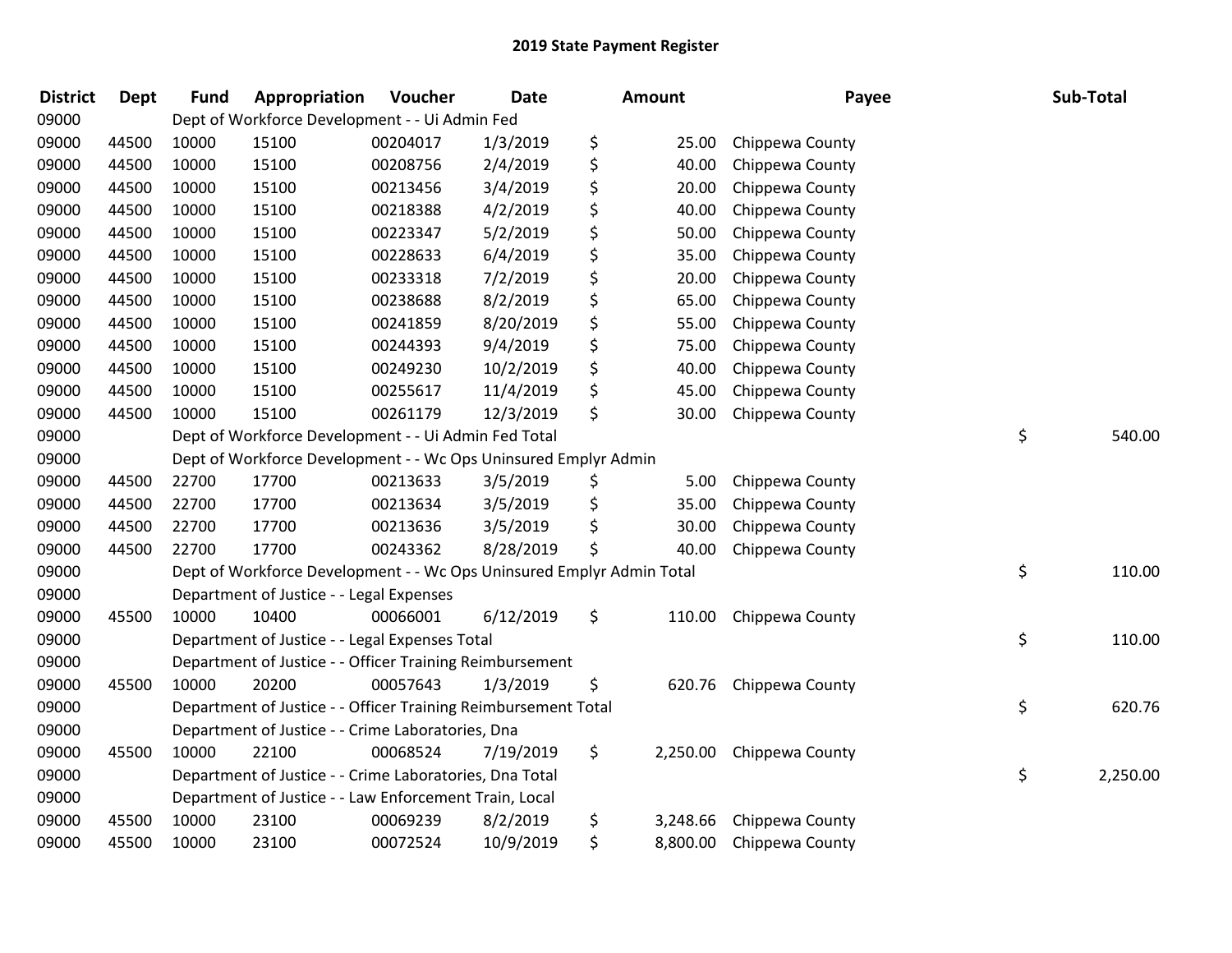| <b>District</b> | Dept  | <b>Fund</b> | Appropriation                                                   | Voucher  | <b>Date</b> | Amount          | Payee                 | Sub-Total        |
|-----------------|-------|-------------|-----------------------------------------------------------------|----------|-------------|-----------------|-----------------------|------------------|
| 09000           |       |             | Department of Justice - - Law Enforcement Train, Local Total    |          |             |                 |                       | \$<br>12,048.66  |
| 09000           |       |             | Department of Justice - - Federal Aid, State Operations         |          |             |                 |                       |                  |
| 09000           | 45500 | 10000       | 24100                                                           | 00057576 | 1/8/2019    | \$<br>362.92    | Chippewa County       |                  |
| 09000           | 45500 | 10000       | 24100                                                           | 00057878 | 1/7/2019    | \$<br>105.75    | Chippewa County       |                  |
| 09000           | 45500 | 10000       | 24100                                                           | 00059627 | 2/15/2019   | \$<br>214.92    | Chippewa County       |                  |
| 09000           | 45500 | 10000       | 24100                                                           | 00064317 | 5/3/2019    | \$<br>187.17    | Chippewa County       |                  |
| 09000           | 45500 | 10000       | 24100                                                           | 00067718 | 7/9/2019    | \$<br>291.84    | Chippewa County       |                  |
| 09000           | 45500 | 10000       | 24100                                                           | 00071079 | 9/5/2019    | \$<br>191.76    | Chippewa County       |                  |
| 09000           | 45500 | 10000       | 24100                                                           | 00073892 | 11/4/2019   | \$<br>143.82    | Chippewa County       |                  |
| 09000           |       |             | Department of Justice - - Federal Aid, State Operations Total   |          |             |                 |                       | \$<br>1,498.18   |
| 09000           |       |             | Department of Justice - - Federal Aid, Local Assistance         |          |             |                 |                       |                  |
| 09000           | 45500 | 10000       | 25100                                                           | 00068993 | 7/29/2019   | \$<br>349.99    | Chippewa County       |                  |
| 09000           | 45500 | 10000       | 25100                                                           | 00073120 | 10/18/2019  | \$<br>16,756.64 | Chippewa County       |                  |
| 09000           |       |             | Department of Justice - - Federal Aid, Local Assistance Total   |          |             |                 |                       | \$<br>17,106.63  |
| 09000           |       |             | Department of Justice - - Alt Prosecution Alcohol Drugs         |          |             |                 |                       |                  |
| 09000           | 45500 | 10000       | 27100                                                           | 00061221 | 3/15/2019   | \$<br>24,672.30 | Chippewa County       |                  |
| 09000           | 45500 | 10000       | 27100                                                           | 00066231 | 6/10/2019   | \$<br>25,915.84 | Chippewa County       |                  |
| 09000           | 45500 | 10000       | 27100                                                           | 00069264 | 8/5/2019    | \$<br>28,901.55 | Chippewa County       |                  |
| 09000           | 45500 | 10000       | 27100                                                           | 00076431 | 12/19/2019  | \$<br>27,377.86 | Chippewa County       |                  |
| 09000           |       |             | Department of Justice - - Alt Prosecution Alcohol Drugs Total   |          |             |                 |                       | \$<br>106,867.55 |
| 09000           |       |             | Department of Justice - - Internet Crimes Against Childr        |          |             |                 |                       |                  |
| 09000           | 45500 | 10000       | 28400                                                           | 00071099 | 9/5/2019    | \$              | 73.11 Chippewa County |                  |
| 09000           |       |             | Department of Justice - - Internet Crimes Against Childr Total  |          |             |                 |                       | \$<br>73.11      |
| 09000           |       |             | Department of Justice - - Crime Victim Witness Assist           |          |             |                 |                       |                  |
| 09000           | 45500 | 10000       | 53200                                                           | 00068308 | 7/18/2019   | \$<br>39,269.77 | Chippewa County       |                  |
| 09000           |       |             | Department of Justice - - Crime Victim Witness Assist Total     |          |             |                 |                       | \$<br>39,269.77  |
| 09000           |       |             | Department of Justice - - County Reimb Victim-Witness           |          |             |                 |                       |                  |
| 09000           | 45500 | 10000       | 53900                                                           | 00060549 | 2/28/2019   | \$<br>41,234.49 | Chippewa County       |                  |
| 09000           |       |             | Department of Justice - - County Reimb Victim-Witness Total     |          |             |                 |                       | \$<br>41,234.49  |
| 09000           |       |             | Department of Military Affairs - - Emergency Response Equipment |          |             |                 |                       |                  |
| 09000           | 46500 | 10000       | 30800                                                           | 00055409 | 1/25/2019   | \$<br>8,077.05  | Chippewa County       |                  |
| 09000           | 46500 | 10000       | 30800                                                           | 00059122 | 4/18/2019   | \$<br>524.01    | Chippewa County       |                  |
| 09000           | 46500 | 10000       | 30800                                                           | 00070923 | 12/18/2019  | \$<br>7,475.00  | Chippewa County       |                  |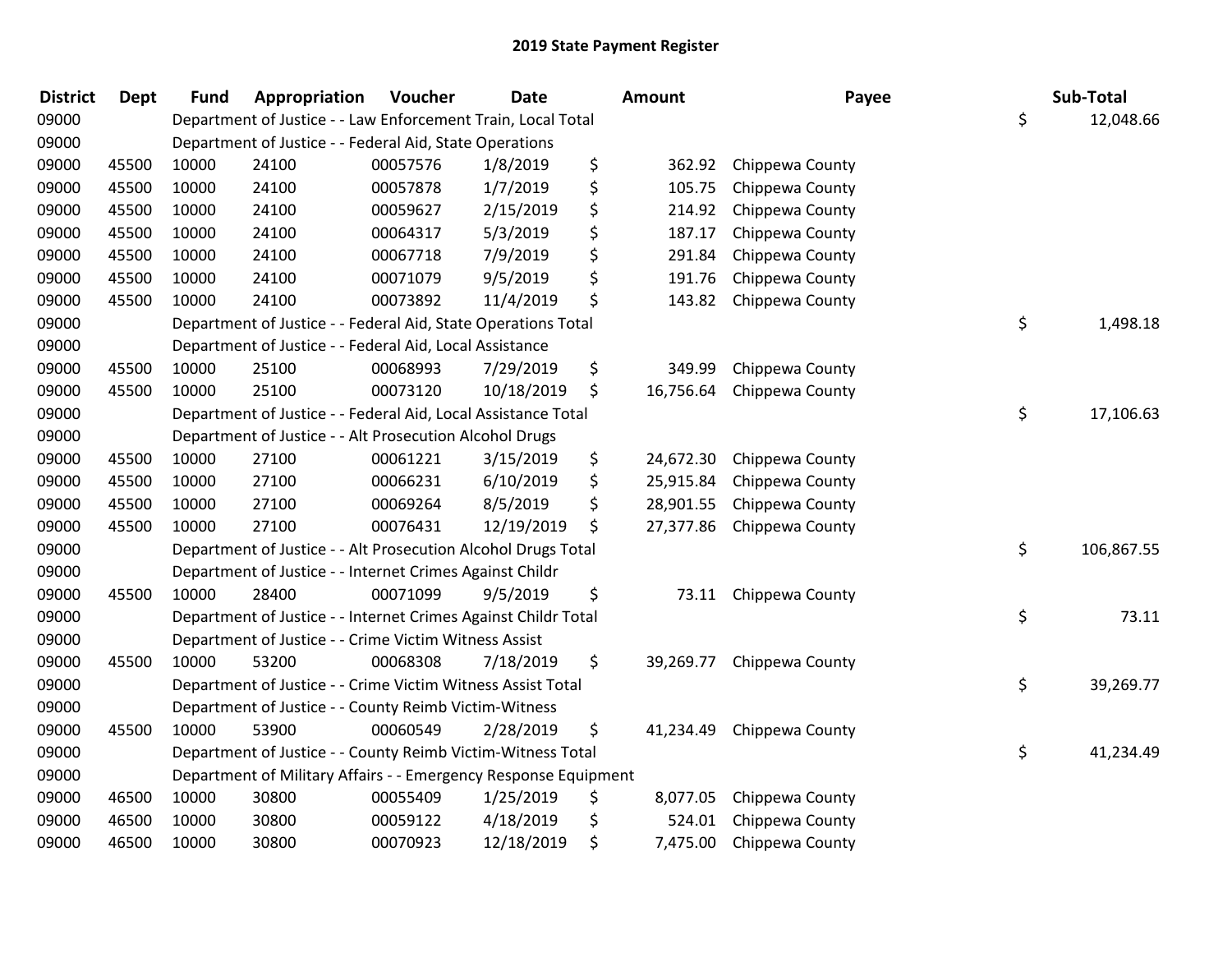| <b>District</b> | <b>Dept</b> | <b>Fund</b> | Appropriation                                                           | Voucher  | <b>Date</b> |      | Amount    | Payee                     | Sub-Total       |
|-----------------|-------------|-------------|-------------------------------------------------------------------------|----------|-------------|------|-----------|---------------------------|-----------------|
| 09000           |             |             | Department of Military Affairs - - Emergency Response Equipment Total   |          |             |      |           |                           | \$<br>16,076.06 |
| 09000           |             |             | Department of Military Affairs - - Local Emer Planning Grants           |          |             |      |           |                           |                 |
| 09000           | 46500       | 10000       | 33700                                                                   | 00070822 | 12/16/2019  | - \$ |           | 17,854.62 Chippewa County |                 |
| 09000           |             |             | Department of Military Affairs - - Local Emer Planning Grants Total     |          |             |      |           |                           | \$<br>17,854.62 |
| 09000           |             |             | Department of Military Affairs - - Federal Aid, Local Assistance        |          |             |      |           |                           |                 |
| 09000           | 46500       | 10000       | 34200                                                                   | 00055521 | 1/31/2019   | \$   | 27,031.82 | Chippewa County           |                 |
| 09000           | 46500       | 10000       | 34200                                                                   | 00066705 | 9/16/2019   | \$   | 2,654.17  | Chippewa County           |                 |
| 09000           | 46500       | 10000       | 34200                                                                   | 00070823 | 12/16/2019  | \$   |           | 53,884.90 Chippewa County |                 |
| 09000           |             |             | Department of Military Affairs - - Federal Aid, Local Assistance Total  |          |             |      |           |                           | \$<br>83,570.89 |
| 09000           |             |             | Department of Military Affairs - - St Emerg Response Bd Grant Pif       |          |             |      |           |                           |                 |
| 09000           | 46500       | 27200       | 36400                                                                   | 00055463 | 1/31/2019   | \$   | 8,950.25  | Chippewa County           |                 |
| 09000           |             |             | Department of Military Affairs - - St Emerg Response Bd Grant Pif Total |          |             |      |           |                           | \$<br>8,950.25  |
| 09000           |             |             | Department of Veterans Affairs - - Grants To Counties                   |          |             |      |           |                           |                 |
| 09000           | 48500       | 15200       | 12700                                                                   | 00060671 | 2/22/2019   | \$   |           | 1,150.00 Chippewa County  |                 |
| 09000           |             |             | Department of Veterans Affairs - - Grants To Counties Total             |          |             |      |           |                           | \$<br>1,150.00  |
| 09000           |             |             | Department of Veterans Affairs - - County Grants                        |          |             |      |           |                           |                 |
| 09000           | 48500       | 58200       | 26700                                                                   | 00060671 | 2/22/2019   | \$   | 5,175.00  | Chippewa County           |                 |
| 09000           |             |             | Department of Veterans Affairs - - County Grants Total                  |          |             |      |           |                           | \$<br>5,175.00  |
| 09000           |             |             | Department of Veterans Affairs - - County Grants                        |          |             |      |           |                           |                 |
| 09000           | 48500       | 58300       | 37000                                                                   | 00060671 | 2/22/2019   | \$   |           | 5,175.00 Chippewa County  |                 |
| 09000           |             |             | Department of Veterans Affairs - - County Grants Total                  |          |             |      |           |                           | \$<br>5,175.00  |
| 09000           |             |             | Department of Administration - - Federal Aid, Local Assistance          |          |             |      |           |                           |                 |
| 09000           | 50500       | 10000       | 15500                                                                   | 00095309 | 1/16/2019   | \$   | 9,318.00  | Chippewa County           |                 |
| 09000           | 50500       | 10000       | 15500                                                                   | 00097056 | 2/15/2019   | \$   | 9,705.00  | Chippewa County           |                 |
| 09000           | 50500       | 10000       | 15500                                                                   | 00098889 | 3/15/2019   | \$   | 3,691.00  | Chippewa County           |                 |
| 09000           | 50500       | 10000       | 15500                                                                   | 00099642 | 3/29/2019   |      | 6,301.00  | Chippewa County           |                 |
| 09000           | 50500       | 10000       | 15500                                                                   | 00103191 | 5/29/2019   | \$   | 5,097.00  | Chippewa County           |                 |
| 09000           | 50500       | 10000       | 15500                                                                   | 00104182 | 6/17/2019   | \$   | 4,748.00  | Chippewa County           |                 |
| 09000           | 50500       | 10000       | 15500                                                                   | 00105019 | 7/1/2019    | \$   | 6,535.00  | Chippewa County           |                 |
| 09000           | 50500       | 10000       | 15500                                                                   | 00106483 | 7/30/2019   | \$   | 4,451.00  | Chippewa County           |                 |
| 09000           | 50500       | 10000       | 15500                                                                   | 00109296 | 9/20/2019   |      | 4,526.00  | Chippewa County           |                 |
| 09000           | 50500       | 10000       | 15500                                                                   | 00109988 | 10/1/2019   | \$   | 3,159.00  | Chippewa County           |                 |
| 09000           | 50500       | 10000       | 15500                                                                   | 00114407 | 12/17/2019  | \$   | 4,223.00  | Chippewa County           |                 |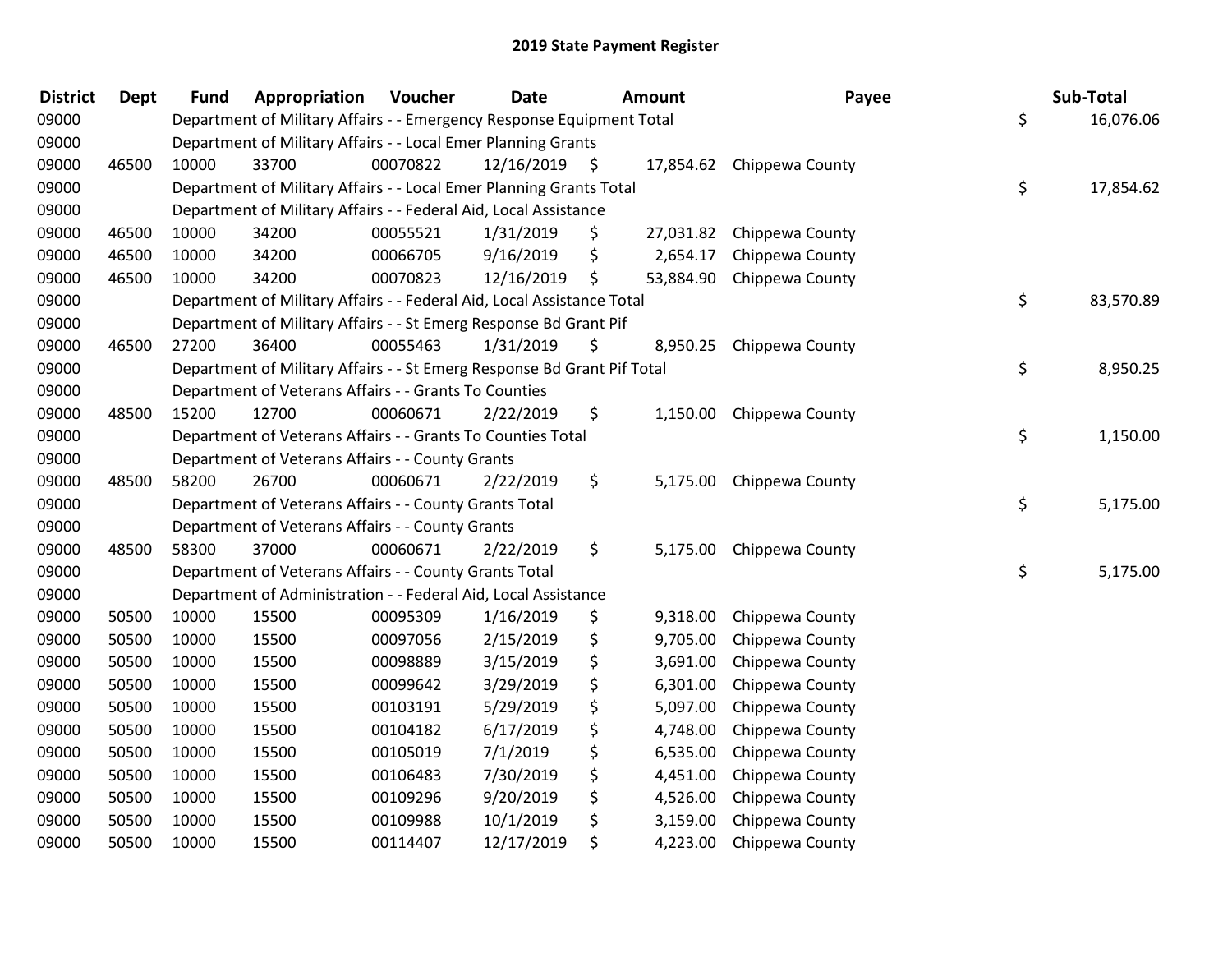| <b>District</b> | Dept  | <b>Fund</b> | Appropriation                                                        | Voucher  | <b>Date</b> | <b>Amount</b>    | Payee           | Sub-Total        |
|-----------------|-------|-------------|----------------------------------------------------------------------|----------|-------------|------------------|-----------------|------------------|
| 09000           | 50500 | 10000       | 15500                                                                | 00115157 | 12/31/2019  | \$<br>4,725.00   | Chippewa County |                  |
| 09000           |       |             | Department of Administration - - Federal Aid, Local Assistance Total |          |             |                  |                 | \$<br>66,479.00  |
| 09000           |       |             | Department of Administration - - Federal Aid, Local Assistance       |          |             |                  |                 |                  |
| 09000           | 50500 | 10000       | 74300                                                                | 00094754 | 1/14/2019   | \$<br>93,841.00  | Chippewa County |                  |
| 09000           | 50500 | 10000       | 74300                                                                | 00094756 | 1/14/2019   | \$<br>86,072.00  | Chippewa County |                  |
| 09000           | 50500 | 10000       | 74300                                                                | 00096204 | 2/11/2019   | \$<br>15,562.00  | Chippewa County |                  |
| 09000           | 50500 | 10000       | 74300                                                                | 00096806 | 2/21/2019   | \$<br>12,623.00  | Chippewa County |                  |
| 09000           | 50500 | 10000       | 74300                                                                | 00096808 | 2/20/2019   | \$<br>30,366.00  | Chippewa County |                  |
| 09000           | 50500 | 10000       | 74300                                                                | 00097902 | 3/5/2019    | \$<br>83,311.00  | Chippewa County |                  |
| 09000           | 50500 | 10000       | 74300                                                                | 00098773 | 3/20/2019   | \$<br>5,290.00   | Chippewa County |                  |
| 09000           | 50500 | 10000       | 74300                                                                | 00098836 | 3/20/2019   | \$<br>23,192.00  | Chippewa County |                  |
| 09000           | 50500 | 10000       | 74300                                                                | 00099928 | 4/8/2019    | \$<br>910.00     | Chippewa County |                  |
| 09000           | 50500 | 10000       | 74300                                                                | 00100280 | 4/17/2019   | \$<br>40,879.00  | Chippewa County |                  |
| 09000           | 50500 | 10000       | 74300                                                                | 00101691 | 5/9/2019    | \$<br>53,488.00  | Chippewa County |                  |
| 09000           | 50500 | 10000       | 74300                                                                | 00102710 | 5/29/2019   | \$<br>100,588.00 | Chippewa County |                  |
| 09000           | 50500 | 10000       | 74300                                                                | 00104268 | 6/25/2019   | \$<br>36,375.00  | Chippewa County |                  |
| 09000           | 50500 | 10000       | 74300                                                                | 00105216 | 7/9/2019    | \$<br>111,122.00 | Chippewa County |                  |
| 09000           | 50500 | 10000       | 74300                                                                | 00107238 | 8/20/2019   | \$<br>65,345.00  | Chippewa County |                  |
| 09000           | 50500 | 10000       | 74300                                                                | 00108633 | 9/26/2019   | \$<br>60,458.00  | Chippewa County |                  |
| 09000           | 50500 | 10000       | 74300                                                                | 00110114 | 10/9/2019   | \$<br>69,408.00  | Chippewa County |                  |
| 09000           | 50500 | 10000       | 74300                                                                | 00110886 | 10/22/2019  | \$<br>28,465.00  | Chippewa County |                  |
| 09000           | 50500 | 10000       | 74300                                                                | 00114084 | 12/12/2019  | \$<br>22,483.00  | Chippewa County |                  |
| 09000           | 50500 | 10000       | 74300                                                                | 00114491 | 12/24/2019  | \$<br>23,138.00  | Chippewa County |                  |
| 09000           |       |             | Department of Administration - - Federal Aid, Local Assistance Total |          |             |                  |                 | \$<br>962,916.00 |
| 09000           |       |             | Department of Administration - - Low-Income Assistance Grants        |          |             |                  |                 |                  |
| 09000           | 50500 | 23500       | 37100                                                                | 00095309 | 1/16/2019   | \$<br>18,134.00  | Chippewa County |                  |
| 09000           | 50500 | 23500       | 37100                                                                | 00097056 | 2/15/2019   | \$<br>9,916.00   | Chippewa County |                  |
| 09000           | 50500 | 23500       | 37100                                                                | 00098889 | 3/15/2019   | \$<br>1,036.00   | Chippewa County |                  |
| 09000           | 50500 | 23500       | 37100                                                                | 00099642 | 3/29/2019   | \$<br>5,005.00   | Chippewa County |                  |
| 09000           | 50500 | 23500       | 37100                                                                | 00103191 | 5/29/2019   | \$<br>3,749.00   | Chippewa County |                  |
| 09000           | 50500 | 23500       | 37100                                                                | 00105019 | 7/1/2019    | \$<br>3,153.00   | Chippewa County |                  |
| 09000           | 50500 | 23500       | 37100                                                                | 00106483 | 7/30/2019   | \$<br>1,479.00   | Chippewa County |                  |
| 09000           | 50500 | 23500       | 37100                                                                | 00109296 | 9/20/2019   | \$<br>1,504.00   | Chippewa County |                  |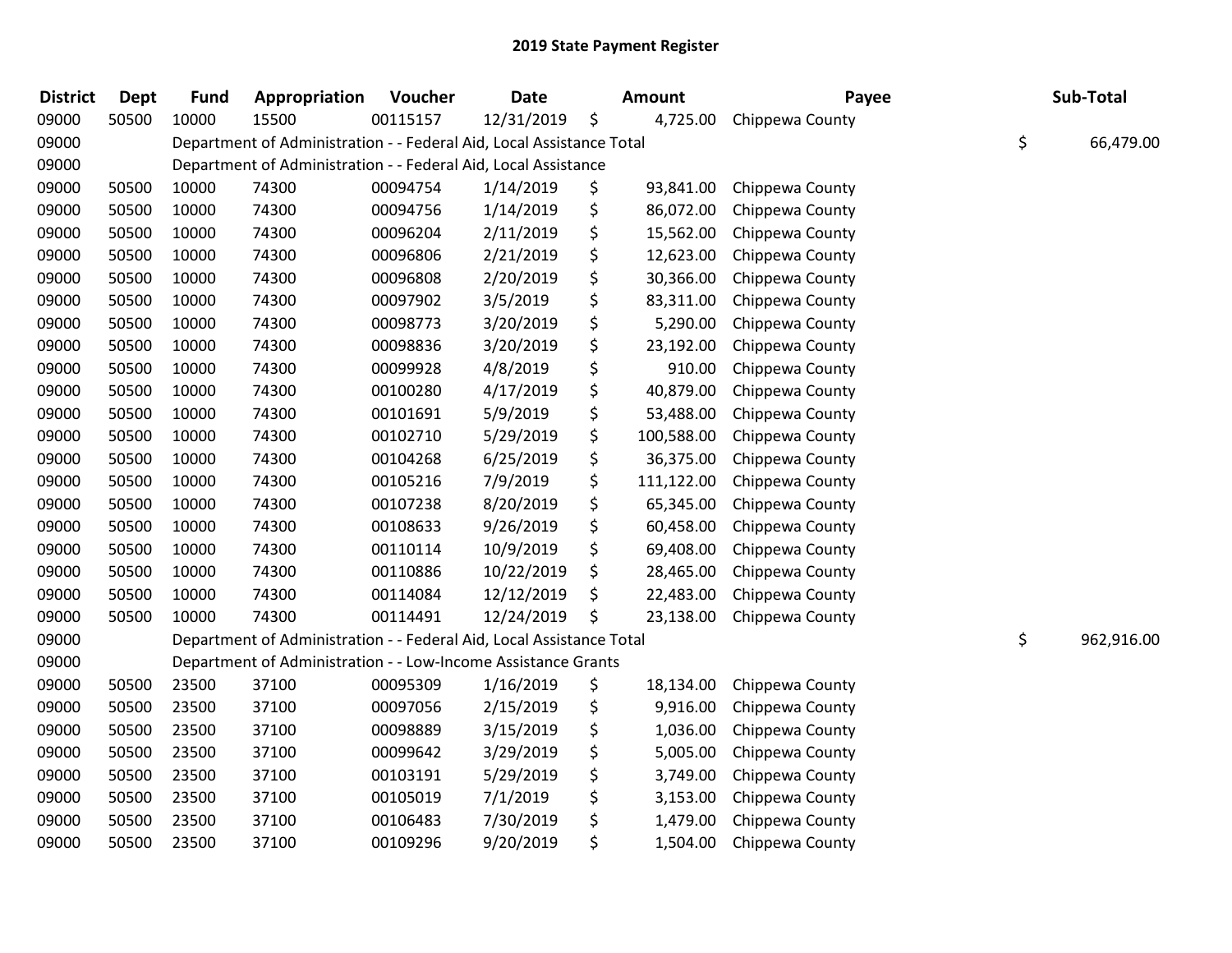| <b>District</b> | <b>Dept</b> | <b>Fund</b> | Appropriation                                                         | Voucher  | <b>Date</b> | <b>Amount</b>   | Payee           | Sub-Total       |
|-----------------|-------------|-------------|-----------------------------------------------------------------------|----------|-------------|-----------------|-----------------|-----------------|
| 09000           | 50500       | 23500       | 37100                                                                 | 00109988 | 10/1/2019   | \$<br>2,056.00  | Chippewa County |                 |
| 09000           | 50500       | 23500       | 37100                                                                 | 00110780 | 10/16/2019  | \$<br>378.00    | Chippewa County |                 |
| 09000           | 50500       | 23500       | 37100                                                                 | 00114407 | 12/17/2019  | \$<br>8,152.00  | Chippewa County |                 |
| 09000           | 50500       | 23500       | 37100                                                                 | 00115157 | 12/31/2019  | \$<br>9,172.00  | Chippewa County |                 |
| 09000           |             |             | Department of Administration - - Low-Income Assistance Grants Total   |          |             |                 |                 | \$<br>63,734.00 |
| 09000           |             |             | Department of Administration - - Land Information Program; Loca       |          |             |                 |                 |                 |
| 09000           | 50500       | 26900       | 17300                                                                 | 00095048 | 1/17/2019   | \$<br>1,000.00  | Chippewa County |                 |
| 09000           | 50500       | 26900       | 17300                                                                 | 00097021 | 2/26/2019   | \$<br>15,928.00 | Chippewa County |                 |
| 09000           | 50500       | 26900       | 17300                                                                 | 00099312 | 3/21/2019   | \$<br>25,000.00 | Chippewa County |                 |
| 09000           | 50500       | 26900       | 17300                                                                 | 00100453 | 4/15/2019   | \$<br>25,000.00 | Chippewa County |                 |
| 09000           |             |             | Department of Administration - - Land Information Program; Loca Total |          |             |                 |                 | \$<br>66,928.00 |
| 09000           |             |             | Public Defender Board - - Transcript, Discovery And Int               |          |             |                 |                 |                 |
| 09000           | 55000       | 10000       | 10600                                                                 | 00175867 | 1/9/2019    | \$<br>26.40     | Chippewa County |                 |
| 09000           | 55000       | 10000       | 10600                                                                 | 00180338 | 2/8/2019    | \$<br>28.00     | Chippewa County |                 |
| 09000           | 55000       | 10000       | 10600                                                                 | 00180533 | 2/7/2019    | \$<br>1,821.80  | Chippewa County |                 |
| 09000           | 55000       | 10000       | 10600                                                                 | 00189645 | 4/3/2019    | \$<br>58.60     | Chippewa County |                 |
| 09000           | 55000       | 10000       | 10600                                                                 | 00191545 | 4/18/2019   | \$<br>13.20     | Chippewa County |                 |
| 09000           | 55000       | 10000       | 10600                                                                 | 00193378 | 5/3/2019    | \$<br>1,324.40  | Chippewa County |                 |
| 09000           | 55000       | 10000       | 10600                                                                 | 00193379 | 5/3/2019    | \$<br>30.40     | Chippewa County |                 |
| 09000           | 55000       | 10000       | 10600                                                                 | 00197387 | 5/30/2019   | \$<br>27.40     | Chippewa County |                 |
| 09000           | 55000       | 10000       | 10600                                                                 | 00203980 | 7/1/2019    | \$<br>5.70      | Chippewa County |                 |
| 09000           | 55000       | 10000       | 10600                                                                 | 00205934 | 7/18/2019   | \$<br>2,179.40  | Chippewa County |                 |
| 09000           | 55000       | 10000       | 10600                                                                 | 00206005 | 7/18/2019   | \$<br>61.90     | Chippewa County |                 |
| 09000           | 55000       | 10000       | 10600                                                                 | 00206456 | 7/19/2019   | \$<br>1.00      | Chippewa County |                 |
| 09000           | 55000       | 10000       | 10600                                                                 | 00210053 | 8/20/2019   | \$<br>8.60      | Chippewa County |                 |
| 09000           | 55000       | 10000       | 10600                                                                 | 00210054 | 8/20/2019   | \$<br>8.40      | Chippewa County |                 |
| 09000           | 55000       | 10000       | 10600                                                                 | 00219270 | 10/28/2019  | \$<br>1,532.60  | Chippewa County |                 |
| 09000           | 55000       | 10000       | 10600                                                                 | 00223607 | 11/25/2019  | \$<br>19.00     | Chippewa County |                 |
| 09000           | 55000       | 10000       | 10600                                                                 | 00227599 | 12/23/2019  | \$<br>2.75      | Chippewa County |                 |
| 09000           | 55000       | 10000       | 10600                                                                 | 00227602 | 12/23/2019  | \$<br>2.70      | Chippewa County |                 |
| 09000           |             |             | Public Defender Board - - Transcript, Discovery And Int Total         |          |             |                 |                 | \$<br>7,152.25  |
| 09000           |             |             | Department of Revenue - - Warrants and Satisfactions                  |          |             |                 |                 |                 |
| 09000           | 56600       | 10000       | 10100                                                                 | 00119852 | 2/1/2019    | \$<br>595.00    | Chippewa County |                 |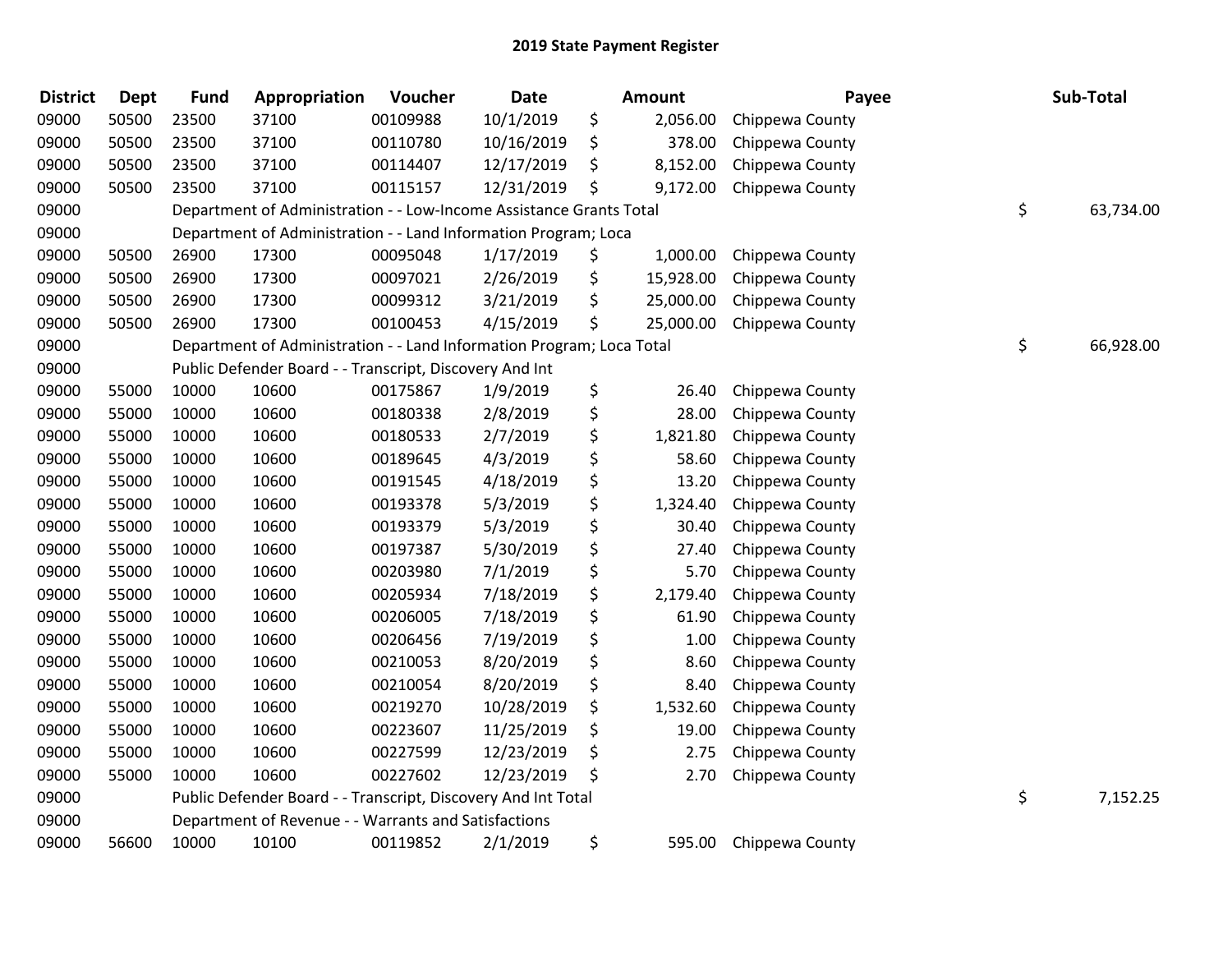| <b>District</b> | <b>Dept</b> | <b>Fund</b> | Appropriation                                                         | Voucher  | <b>Date</b> |     | <b>Amount</b> | Payee                        | Sub-Total           |
|-----------------|-------------|-------------|-----------------------------------------------------------------------|----------|-------------|-----|---------------|------------------------------|---------------------|
| 09000           | 56600       | 10000       | 10100                                                                 | 00132995 | 5/15/2019   | \$  | 55.00         | Chippewa County              |                     |
| 09000           | 56600       | 10000       | 10100                                                                 | 00138897 | 7/3/2019    | \$  | 55.00         | Chippewa County              |                     |
| 09000           | 56600       | 10000       | 10100                                                                 | 00142437 | 8/2/2019    | \$  | 675.00        | Chippewa County              |                     |
| 09000           |             |             | Department of Revenue - - Warrants and Satisfactions Total            |          |             |     |               |                              | \$<br>1,380.00      |
| 09000           |             |             | Circuit Courts - - Circuit Court Costs                                |          |             |     |               |                              |                     |
| 09000           | 62500       | 10000       | 10500                                                                 | 00001212 | 1/17/2019   | \$  | 114,833.88    | Chippewa County              |                     |
| 09000           | 62500       | 10000       | 10500                                                                 | 00001421 | 7/5/2019    | \$  | 8,544.00      | Chippewa County              |                     |
| 09000           | 62500       | 10000       | 10500                                                                 | 00001522 | 8/1/2019    | \$  | 188,426.00    | Chippewa County              |                     |
| 09000           |             |             | Circuit Courts - - Circuit Court Costs Total                          |          |             |     |               |                              | \$<br>311,803.88    |
| 09000           |             |             | Shared Revenue and Tax Relief - - County And Municipal Aid            |          |             |     |               |                              |                     |
| 09000           | 83500       | 10000       | 10500                                                                 | 00048473 | 7/22/2019   | \$  | 186,249.11    | Chippewa County              |                     |
| 09000           | 83500       | 10000       | 10500                                                                 | 00052764 | 11/18/2019  | \$  | 1,055,411.63  | Chippewa County              |                     |
| 09000           |             |             | Shared Revenue and Tax Relief - - County And Municipal Aid Total      |          |             |     |               |                              | \$<br>1,241,660.74  |
| 09000           |             |             | Shared Revenue and Tax Relief - - Exempt Computer Aid                 |          |             |     |               |                              |                     |
| 09000           | 83500       | 10000       | 10900                                                                 | 00045378 | 7/22/2019   | \$  |               | 105,885.61 Chippewa County   |                     |
| 09000           |             |             | Shared Revenue and Tax Relief - - Exempt Computer Aid Total           |          |             |     |               |                              | \$<br>105,885.61    |
| 09000           |             |             | Shared Revenue and Tax Relief - - Utility Aid                         |          |             |     |               |                              |                     |
| 09000           | 83500       | 10000       | 11000                                                                 | 00048473 | 7/22/2019   | \$  | 193,708.60    | Chippewa County              |                     |
| 09000           | 83500       | 10000       | 11000                                                                 | 00052764 | 11/18/2019  | Ŝ.  | 1,112,984.39  | Chippewa County              |                     |
| 09000           |             |             | Shared Revenue and Tax Relief - - Utility Aid Total                   |          |             |     |               |                              | \$<br>1,306,692.99  |
| 09000           |             |             | Shared Revenue and Tax Relief - - Personal Property Aid               |          |             |     |               |                              |                     |
| 09000           | 83500       | 10000       | 11100                                                                 | 00039901 | 5/6/2019    | \$  | 161,809.69    | Chippewa County              |                     |
| 09000           |             |             | Shared Revenue and Tax Relief - - Personal Property Aid Total         |          |             |     |               |                              | \$<br>161,809.69    |
| 09000           |             |             | Shared Revenue and Tax Relief - - School Lvy Tx/First Dollar Cr       |          |             |     |               |                              |                     |
| 09000           | 83500       | 10000       | 30200                                                                 | 00045230 | 7/22/2019   | \$  | 8,376,418.33  | Chippewa County              |                     |
| 09000           | 83500       | 10000       | 30200                                                                 | 00048114 | 7/22/2019   | \$  | 1,753,163.67  | Chippewa County              |                     |
| 09000           |             |             | Shared Revenue and Tax Relief - - School Lvy Tx/First Dollar Cr Total |          |             |     |               |                              | \$<br>10,129,582.00 |
| 09000           |             |             | Shared Revenue and Tax Relief - - Lottery & Gaming Credit             |          |             |     |               |                              |                     |
| 09000           | 83500       | 52100       | 36300                                                                 | 00038600 | 3/25/2019   | \$. |               | 2,881,424.67 Chippewa County |                     |
| 09000           |             |             | Shared Revenue and Tax Relief - - Lottery & Gaming Credit Total       |          |             |     |               |                              | \$<br>2,881,424.67  |
| 09000 Total     |             |             |                                                                       |          |             |     |               |                              | \$<br>32,220,873.79 |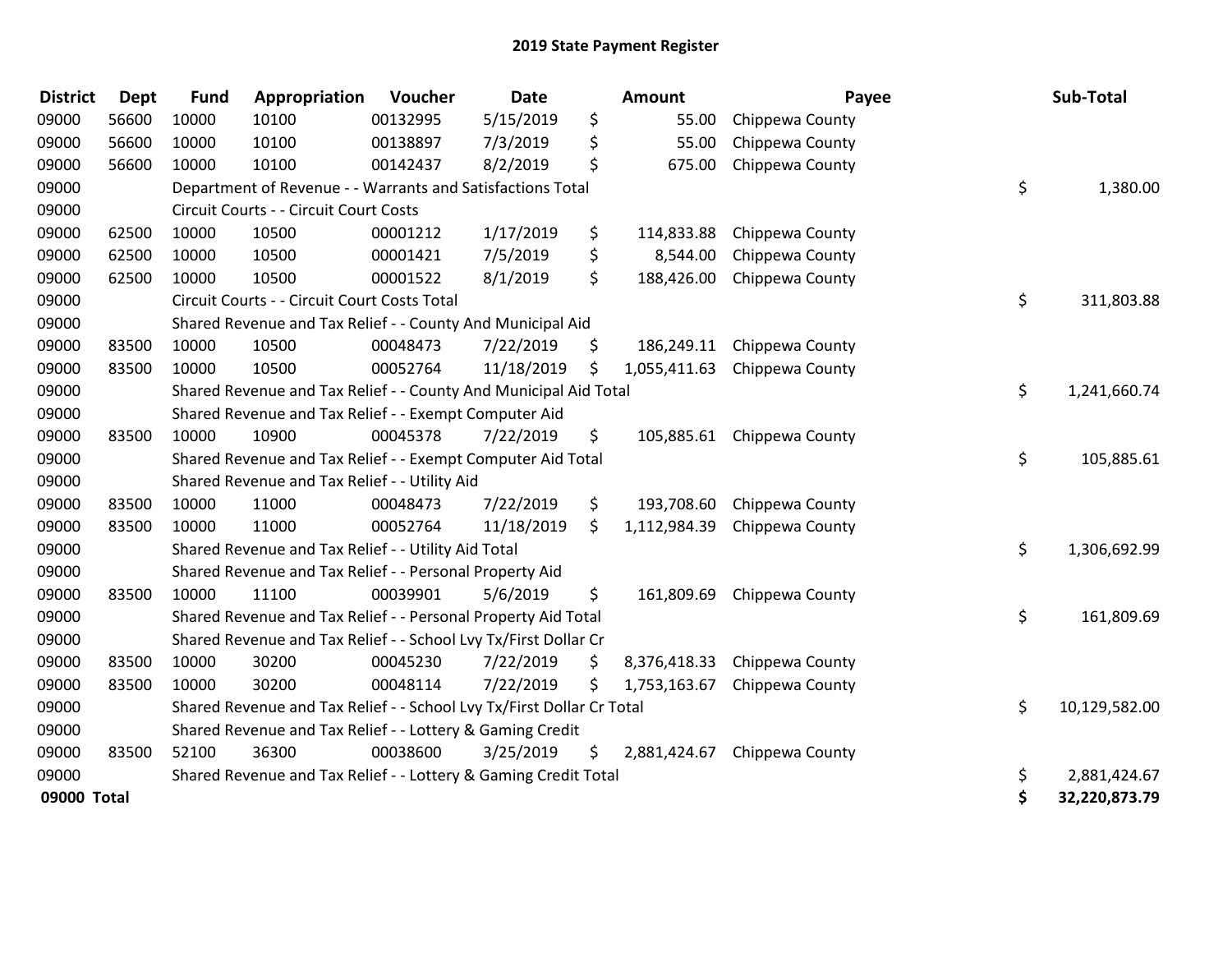| <b>District</b> | <b>Dept</b> | <b>Fund</b> | Appropriation                                                      | Voucher  | Date       | Amount          | Payee                   | Sub-Total        |
|-----------------|-------------|-------------|--------------------------------------------------------------------|----------|------------|-----------------|-------------------------|------------------|
| 09002           |             |             | Dept of Safety & Prof Services - - Fire Dues Distribution          |          |            |                 |                         |                  |
| 09002           | 16500       | 10000       | 22500                                                              | 00030182 | 7/16/2019  | \$              | 10,166.21 Town Of Anson |                  |
| 09002           |             |             | Dept of Safety & Prof Services - - Fire Dues Distribution Total    |          |            |                 |                         | \$<br>10,166.21  |
| 09002           |             |             | Dept of Natural Resources - - Aids In Lieu Of Taxes - Gener        |          |            |                 |                         |                  |
| 09002           | 37000       | 10000       | 50300                                                              | 00295121 | 2/4/2019   | \$<br>45.27     | Town Of Anson           |                  |
| 09002           | 37000       | 10000       | 50300                                                              | 00295122 | 2/4/2019   | \$<br>252.26    | Town Of Anson           |                  |
| 09002           | 37000       | 10000       | 50300                                                              | 00295123 | 2/4/2019   | \$<br>41,554.17 | Town Of Anson           |                  |
| 09002           | 37000       | 10000       | 50300                                                              | 00314190 | 4/19/2019  | \$<br>928.26    | Town Of Anson           |                  |
| 09002           | 37000       | 10000       | 50300                                                              | 00314191 | 4/19/2019  | \$<br>10.49     | Town Of Anson           |                  |
| 09002           |             |             | Dept of Natural Resources - - Aids In Lieu Of Taxes - Gener Total  |          |            |                 |                         | \$<br>42,790.45  |
| 09002           |             |             | Dept of Natural Resources - - Resaids - Cnty Forst, Cl & Mfl       |          |            |                 |                         |                  |
| 09002           | 37000       | 21200       | 57100                                                              | 00332286 | 6/21/2019  | \$              | 54.11 Town Of Anson     |                  |
| 09002           |             |             | Dept of Natural Resources - - Resaids - Cnty Forst, Cl & Mfl Total |          |            |                 |                         | \$<br>54.11      |
| 09002           |             |             | Dept of Natural Resources - - Aids In Lieu Of Taxes - Sum S        |          |            |                 |                         |                  |
| 09002           | 37000       | 21200       | 57900                                                              | 00314189 | 4/19/2019  | \$<br>99.99     | Town Of Anson           |                  |
| 09002           |             |             | Dept of Natural Resources - - Aids In Lieu Of Taxes - Sum S Total  |          |            |                 |                         | \$<br>99.99      |
| 09002           |             |             | WI Dept of Transportation - - Trns Aids To Mnc.-Sf                 |          |            |                 |                         |                  |
| 09002           | 39500       | 21100       | 19100                                                              | 00336031 | 1/7/2019   | \$              | 33,666.98 Town Of Anson |                  |
| 09002           | 39500       | 21100       | 19100                                                              | 00363347 | 4/1/2019   | \$              | 33,666.98 Town Of Anson |                  |
| 09002           | 39500       | 21100       | 19100                                                              | 00401356 | 7/1/2019   | \$              | 33,666.98 Town Of Anson |                  |
| 09002           | 39500       | 21100       | 19100                                                              | 00444174 | 10/7/2019  | \$              | 33,666.99 Town Of Anson |                  |
| 09002           |             |             | WI Dept of Transportation - - Trns Aids To Mnc.-Sf Total           |          |            |                 |                         | \$<br>134,667.93 |
| 09002           |             |             | Elections Commission - - 2018 Hava Election Security               |          |            |                 |                         |                  |
| 09002           | 51000       | 22000       | 18200                                                              | 00002828 | 11/21/2019 | \$              | 1,100.00 Town Of Anson  |                  |
| 09002           |             |             | Elections Commission - - 2018 Hava Election Security Total         |          |            |                 |                         | \$<br>1,100.00   |
| 09002           |             |             | Shared Revenue and Tax Relief - - County And Municipal Aid         |          |            |                 |                         |                  |
| 09002           | 83500       | 10000       | 10500                                                              | 00048442 | 7/22/2019  | \$              | 5,092.92 Town Of Anson  |                  |
| 09002           | 83500       | 10000       | 10500                                                              | 00052733 | 11/18/2019 | \$              | 28,859.86 Town Of Anson |                  |
| 09002           |             |             | Shared Revenue and Tax Relief - - County And Municipal Aid Total   |          |            |                 |                         | \$<br>33,952.78  |
| 09002           |             |             | Shared Revenue and Tax Relief - - Exempt Computer Aid              |          |            |                 |                         |                  |
| 09002           | 83500       | 10000       | 10900                                                              | 00045617 | 7/22/2019  | \$<br>5.19      | Town Of Anson           |                  |
| 09002           |             |             | Shared Revenue and Tax Relief - - Exempt Computer Aid Total        |          |            |                 |                         | \$<br>5.19       |
| 09002           |             |             | Shared Revenue and Tax Relief - - Utility Aid                      |          |            |                 |                         |                  |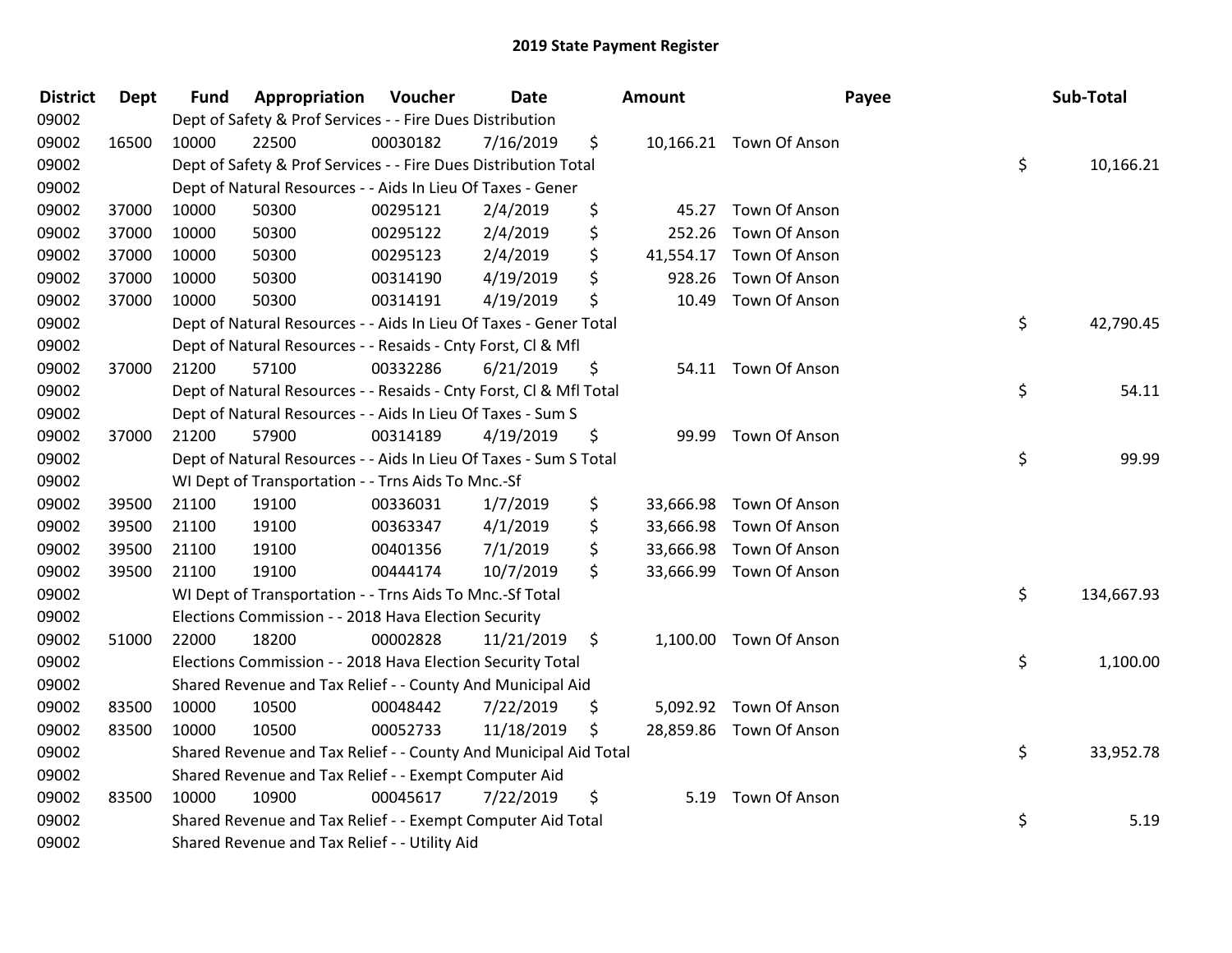| <b>District</b> | Dept  | <b>Fund</b> | Appropriation                                                       | Voucher  | Date       | <b>Amount</b> |               | Payee | Sub-Total  |  |
|-----------------|-------|-------------|---------------------------------------------------------------------|----------|------------|---------------|---------------|-------|------------|--|
| 09002           | 83500 | 10000       | 11000                                                               | 00048442 | 7/22/2019  | 43,822.02     | Town Of Anson |       |            |  |
| 09002           | 83500 | 10000       | 11000                                                               | 00052733 | 11/18/2019 | 248,324.81    | Town Of Anson |       |            |  |
| 09002           |       |             | Shared Revenue and Tax Relief - - Utility Aid Total                 |          |            |               |               |       | 292,146.83 |  |
| 09002           |       |             | Shared Revenue and Tax Relief - - Personal Property Aid             |          |            |               |               |       |            |  |
| 09002           | 83500 | 10000       | 11100                                                               | 00040141 | 5/6/2019   | 107.19        | Town Of Anson |       |            |  |
| 09002           |       |             | Shared Revenue and Tax Relief - - Personal Property Aid Total       |          |            |               |               |       | 107.19     |  |
| 09002           |       |             | Shared Revenue and Tax Relief - - Payments For Municipal Svcs       |          |            |               |               |       |            |  |
| 09002           | 83500 | 10000       | 50100                                                               | 00037875 | 1/31/2019  | 127.16        | Town Of Anson |       |            |  |
| 09002           |       |             | Shared Revenue and Tax Relief - - Payments For Municipal Svcs Total |          |            |               |               |       | 127.16     |  |
| 09002 Total     |       |             |                                                                     |          |            |               |               |       | 515,217.84 |  |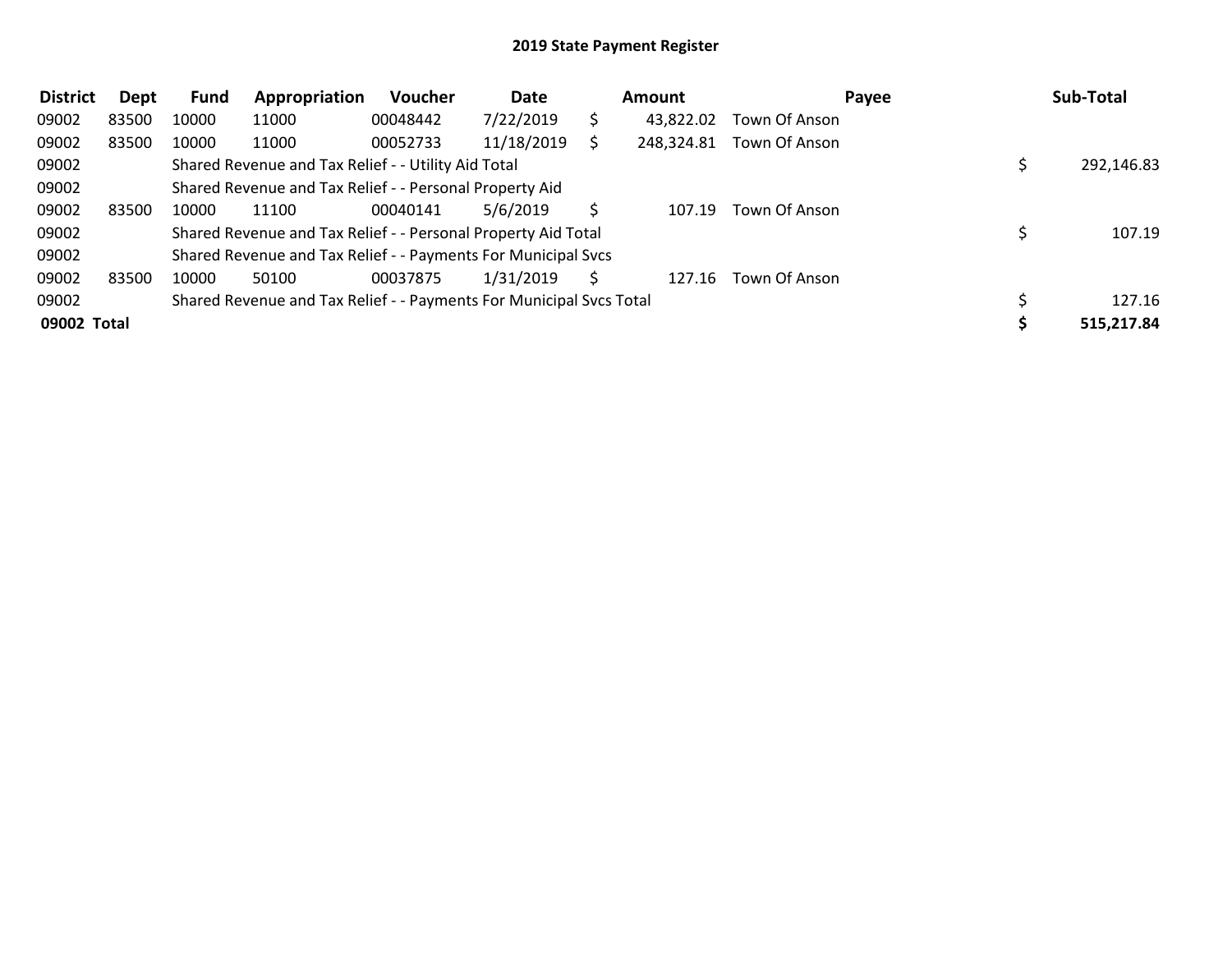| <b>District</b> | <b>Dept</b> | <b>Fund</b> | <b>Appropriation Voucher</b>                                       |          | Date       | Amount          |                          | Payee | Sub-Total  |
|-----------------|-------------|-------------|--------------------------------------------------------------------|----------|------------|-----------------|--------------------------|-------|------------|
| 09004           |             |             | Dept of Safety & Prof Services - - Fire Dues Distribution          |          |            |                 |                          |       |            |
| 09004           | 16500       | 10000       | 22500                                                              | 00031001 | 7/17/2019  | \$              | 2,376.93 Town Of Arthur  |       |            |
| 09004           |             |             | Dept of Safety & Prof Services - - Fire Dues Distribution Total    |          |            |                 |                          | \$    | 2,376.93   |
| 09004           |             |             | Dept of Natural Resources - - Aids In Lieu Of Taxes - Gener        |          |            |                 |                          |       |            |
| 09004           | 37000       | 10000       | 50300                                                              | 00295090 | 2/4/2019   | \$<br>7,246.94  | Town Of Arthur           |       |            |
| 09004           | 37000       | 10000       | 50300                                                              | 00313720 | 4/19/2019  | \$              | 18.71 Town Of Arthur     |       |            |
| 09004           |             |             | Dept of Natural Resources - - Aids In Lieu Of Taxes - Gener Total  |          |            |                 |                          | \$    | 7,265.65   |
| 09004           |             |             | Dept of Natural Resources - - Resaids - Cnty Forst, Cl & Mfl       |          |            |                 |                          |       |            |
| 09004           | 37000       | 21200       | 57100                                                              | 00332287 | 6/21/2019  | \$              | 337.84 Town Of Arthur    |       |            |
| 09004           |             |             | Dept of Natural Resources - - Resaids - Cnty Forst, Cl & Mfl Total |          |            |                 |                          | \$    | 337.84     |
| 09004           |             |             | Dept of Natural Resources - - Aids In Lieu Of Taxes - Sum S        |          |            |                 |                          |       |            |
| 09004           | 37000       | 21200       | 57900                                                              | 00313721 | 4/19/2019  | \$              | 35.20 Town Of Arthur     |       |            |
| 09004           |             |             | Dept of Natural Resources - - Aids In Lieu Of Taxes - Sum S Total  |          |            |                 |                          | \$    | 35.20      |
| 09004           |             |             | WI Dept of Transportation - - Trns Aids To Mnc.-Sf                 |          |            |                 |                          |       |            |
| 09004           | 39500       | 21100       | 19100                                                              | 00336032 | 1/7/2019   | \$<br>25,054.63 | Town Of Arthur           |       |            |
| 09004           | 39500       | 21100       | 19100                                                              | 00363348 | 4/1/2019   | \$<br>25,054.63 | Town Of Arthur           |       |            |
| 09004           | 39500       | 21100       | 19100                                                              | 00401357 | 7/1/2019   | \$              | 25,054.63 Town Of Arthur |       |            |
| 09004           | 39500       | 21100       | 19100                                                              | 00444175 | 10/7/2019  | \$              | 25,054.66 Town Of Arthur |       |            |
| 09004           |             |             | WI Dept of Transportation - - Trns Aids To Mnc.-Sf Total           |          |            |                 |                          | \$    | 100,218.55 |
| 09004           |             |             | Elections Commission - - 2018 Hava Election Security               |          |            |                 |                          |       |            |
| 09004           | 51000       | 22000       | 18200                                                              | 00002993 | 12/6/2019  | \$              | 600.00 Town Of Arthur    |       |            |
| 09004           |             |             | Elections Commission - - 2018 Hava Election Security Total         |          |            |                 |                          | \$    | 600.00     |
| 09004           |             |             | Shared Revenue and Tax Relief - - County And Municipal Aid         |          |            |                 |                          |       |            |
| 09004           | 83500       | 10000       | 10500                                                              | 00048443 | 7/22/2019  | \$              | 7,061.41 Town Of Arthur  |       |            |
| 09004           | 83500       | 10000       | 10500                                                              | 00052734 | 11/18/2019 | \$              | 40,014.66 Town Of Arthur |       |            |
| 09004           |             |             | Shared Revenue and Tax Relief - - County And Municipal Aid Total   |          |            |                 |                          | \$    | 47,076.07  |
| 09004           |             |             | Shared Revenue and Tax Relief - - Exempt Computer Aid              |          |            |                 |                          |       |            |
| 09004           | 83500       | 10000       | 10900                                                              | 00045618 | 7/22/2019  | \$              | 28.06 Town Of Arthur     |       |            |
| 09004           |             |             | Shared Revenue and Tax Relief - - Exempt Computer Aid Total        |          |            |                 |                          | \$    | 28.06      |
| 09004           |             |             | Shared Revenue and Tax Relief - - Utility Aid                      |          |            |                 |                          |       |            |
| 09004           | 83500       | 10000       | 11000                                                              | 00048443 | 7/22/2019  | \$<br>172.28    | Town Of Arthur           |       |            |
| 09004           | 83500       | 10000       | 11000                                                              | 00052734 | 11/18/2019 | \$<br>1,008.38  | Town Of Arthur           |       |            |
| 09004           |             |             | Shared Revenue and Tax Relief - - Utility Aid Total                |          |            |                 |                          | \$    | 1,180.66   |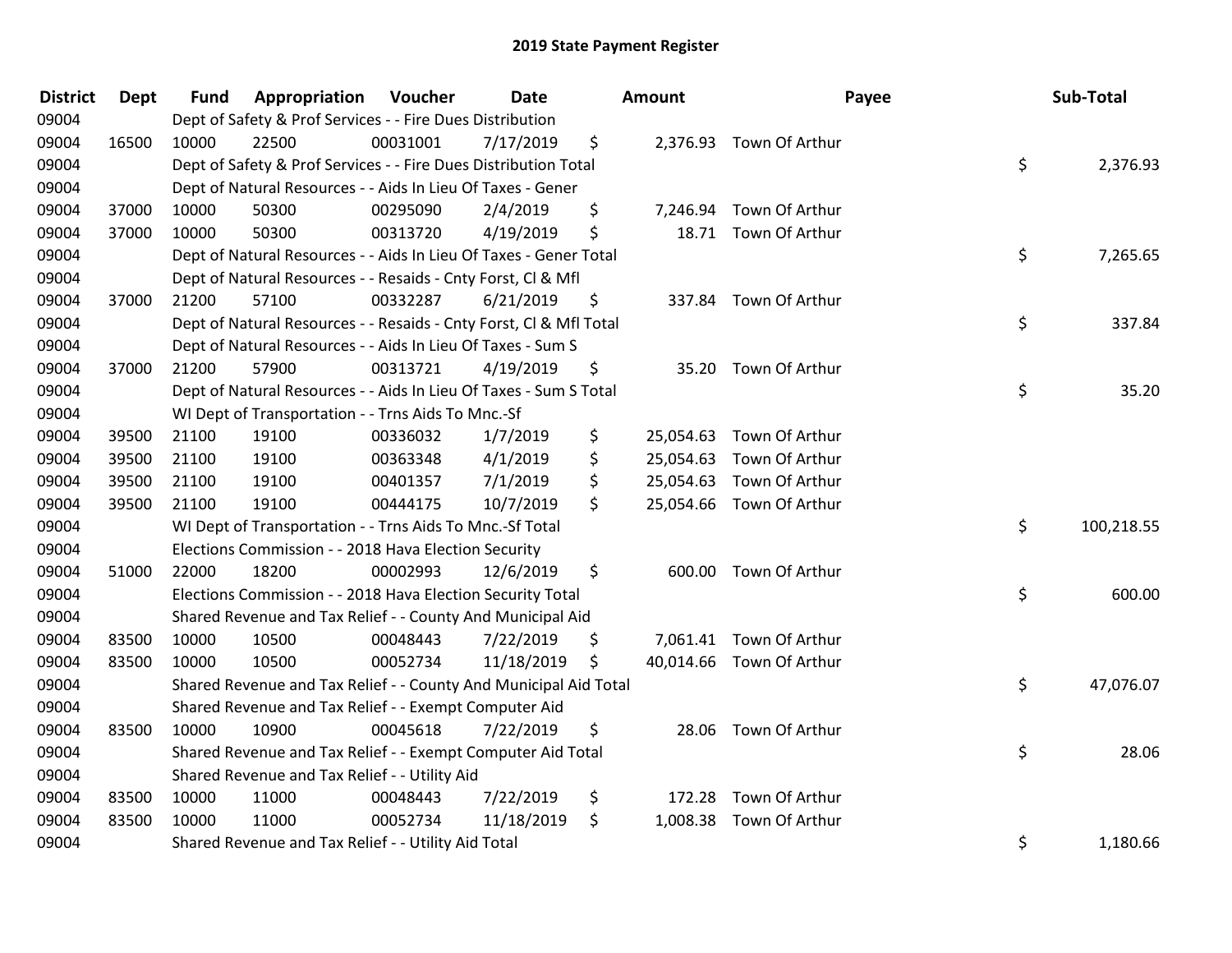| <b>District</b> | Dept  | Fund  | Appropriation                                                 | <b>Voucher</b> | Date     | Amount | Payee                 | Sub-Total  |
|-----------------|-------|-------|---------------------------------------------------------------|----------------|----------|--------|-----------------------|------------|
| 09004           |       |       | Shared Revenue and Tax Relief - - Personal Property Aid       |                |          |        |                       |            |
| 09004           | 83500 | 10000 | 11100                                                         | 00040142       | 5/6/2019 |        | 961.55 Town Of Arthur |            |
| 09004           |       |       | Shared Revenue and Tax Relief - - Personal Property Aid Total |                |          |        |                       | 961.55     |
| 09004 Total     |       |       |                                                               |                |          |        |                       | 160,080.51 |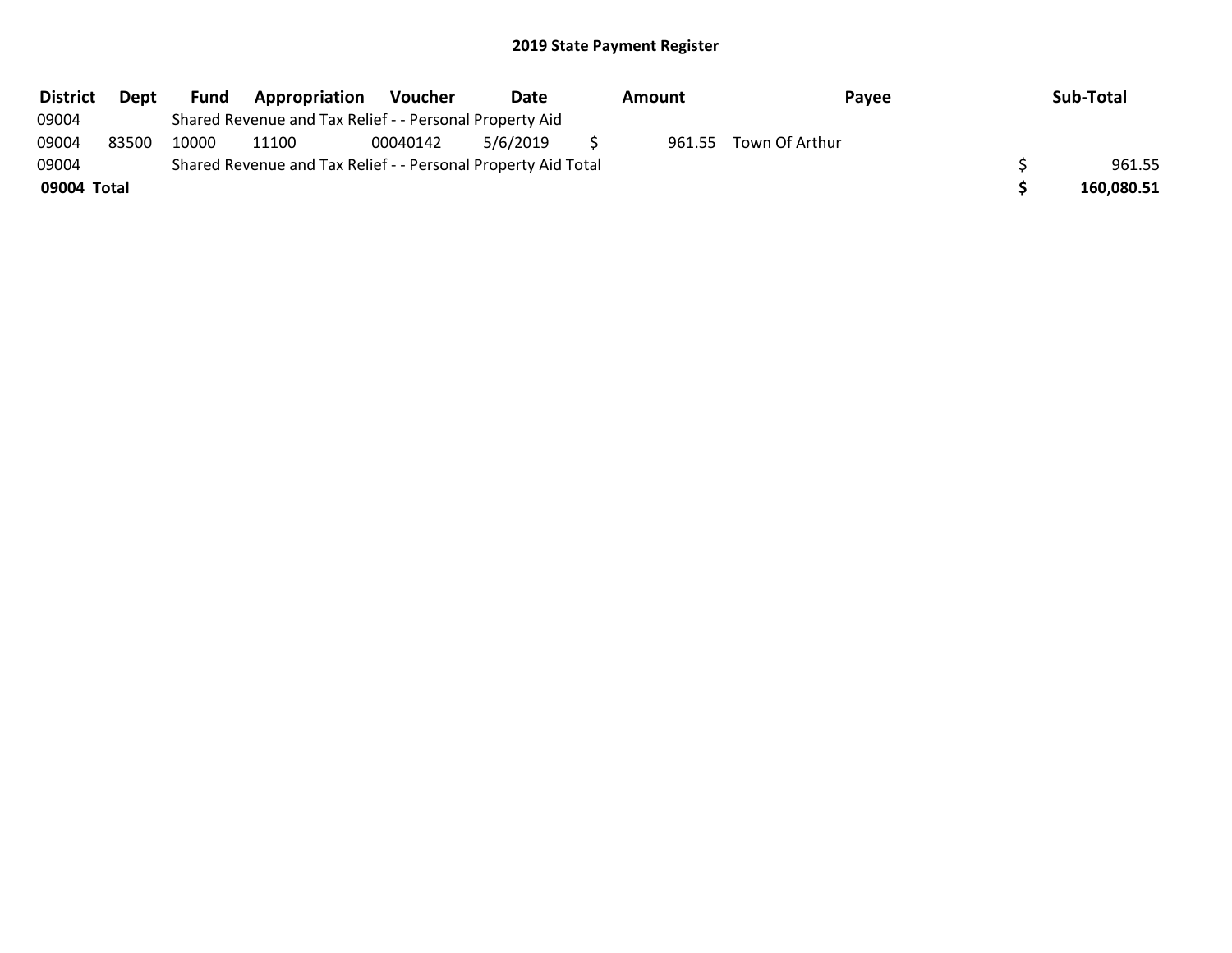| <b>District</b> | <b>Dept</b> | <b>Fund</b> | Appropriation                                                      | Voucher  | <b>Date</b> |         | <b>Amount</b> | Payee                    | Sub-Total        |
|-----------------|-------------|-------------|--------------------------------------------------------------------|----------|-------------|---------|---------------|--------------------------|------------------|
| 09006           |             |             | Dept of Safety & Prof Services - - Fire Dues Distribution          |          |             |         |               |                          |                  |
| 09006           | 16500       | 10000       | 22500                                                              | 00030998 | 7/17/2019   | \$      |               | 2,386.08 Town Of Auburn  |                  |
| 09006           |             |             | Dept of Safety & Prof Services - - Fire Dues Distribution Total    |          |             |         |               |                          | \$<br>2,386.08   |
| 09006           |             |             | Dept of Natural Resources - - Aids In Lieu Of Taxes - Gener        |          |             |         |               |                          |                  |
| 09006           | 37000       | 10000       | 50300                                                              | 00313804 | 4/19/2019   | \$      |               | 6.05 Town Of Auburn      |                  |
| 09006           |             |             | Dept of Natural Resources - - Aids In Lieu Of Taxes - Gener Total  |          |             |         |               |                          | \$<br>6.05       |
| 09006           |             |             | Dept of Natural Resources - - Resaids - Cnty Forst, Cl & Mfl       |          |             |         |               |                          |                  |
| 09006           | 37000       | 21200       | 57100                                                              | 00332288 | 6/21/2019   | \$      |               | 387.67 Town Of Auburn    |                  |
| 09006           |             |             | Dept of Natural Resources - - Resaids - Cnty Forst, CI & Mfl Total |          |             |         |               |                          | \$<br>387.67     |
| 09006           |             |             | Dept of Natural Resources - - Aids In Lieu Of Taxes - Sum S        |          |             |         |               |                          |                  |
| 09006           | 37000       | 21200       | 57900                                                              | 00313803 | 4/19/2019   | \$      | 59.44         | Town Of Auburn           |                  |
| 09006           |             |             | Dept of Natural Resources - - Aids In Lieu Of Taxes - Sum S Total  |          |             |         |               |                          | \$<br>59.44      |
| 09006           |             |             | WI Dept of Transportation - - Trns Aids To Mnc.-Sf                 |          |             |         |               |                          |                  |
| 09006           | 39500       | 21100       | 19100                                                              | 00336033 | 1/7/2019    | \$      | 16,537.85     | Town Of Auburn           |                  |
| 09006           | 39500       | 21100       | 19100                                                              | 00363349 | 4/1/2019    | \$      | 16,537.85     | Town Of Auburn           |                  |
| 09006           | 39500       | 21100       | 19100                                                              | 00401358 | 7/1/2019    | \$      | 16,537.85     | Town Of Auburn           |                  |
| 09006           | 39500       | 21100       | 19100                                                              | 00444176 | 10/7/2019   | \$      |               | 16,537.86 Town Of Auburn |                  |
| 09006           |             |             | WI Dept of Transportation - - Trns Aids To Mnc.-Sf Total           |          |             |         |               |                          | \$<br>66,151.41  |
| 09006           |             |             | Elections Commission - - 2018 Hava Election Security               |          |             |         |               |                          |                  |
| 09006           | 51000       | 22000       | 18200                                                              | 00002916 | 11/26/2019  | $\zeta$ |               | 1,200.00 Town Of Auburn  |                  |
| 09006           |             |             | Elections Commission - - 2018 Hava Election Security Total         |          |             |         |               |                          | \$<br>1,200.00   |
| 09006           |             |             | Shared Revenue and Tax Relief - - County And Municipal Aid         |          |             |         |               |                          |                  |
| 09006           | 83500       | 10000       | 10500                                                              | 00048444 | 7/22/2019   | \$      |               | 4,964.44 Town Of Auburn  |                  |
| 09006           | 83500       | 10000       | 10500                                                              | 00052735 | 11/18/2019  | \$      |               | 28,131.83 Town Of Auburn |                  |
| 09006           |             |             | Shared Revenue and Tax Relief - - County And Municipal Aid Total   |          |             |         |               |                          | \$<br>33,096.27  |
| 09006           |             |             | Shared Revenue and Tax Relief - - Exempt Computer Aid              |          |             |         |               |                          |                  |
| 09006           | 83500       | 10000       | 10900                                                              | 00045619 | 7/22/2019   | \$      |               | 4.16 Town Of Auburn      |                  |
| 09006           |             |             | Shared Revenue and Tax Relief - - Exempt Computer Aid Total        |          |             |         |               |                          | \$<br>4.16       |
| 09006           |             |             | Shared Revenue and Tax Relief - - Personal Property Aid            |          |             |         |               |                          |                  |
| 09006           | 83500       | 10000       | 11100                                                              | 00040143 | 5/6/2019    | \$      | 146.79        | Town Of Auburn           |                  |
| 09006           |             |             | Shared Revenue and Tax Relief - - Personal Property Aid Total      |          |             |         |               |                          | \$<br>146.79     |
| 09006 Total     |             |             |                                                                    |          |             |         |               |                          | \$<br>103,437.87 |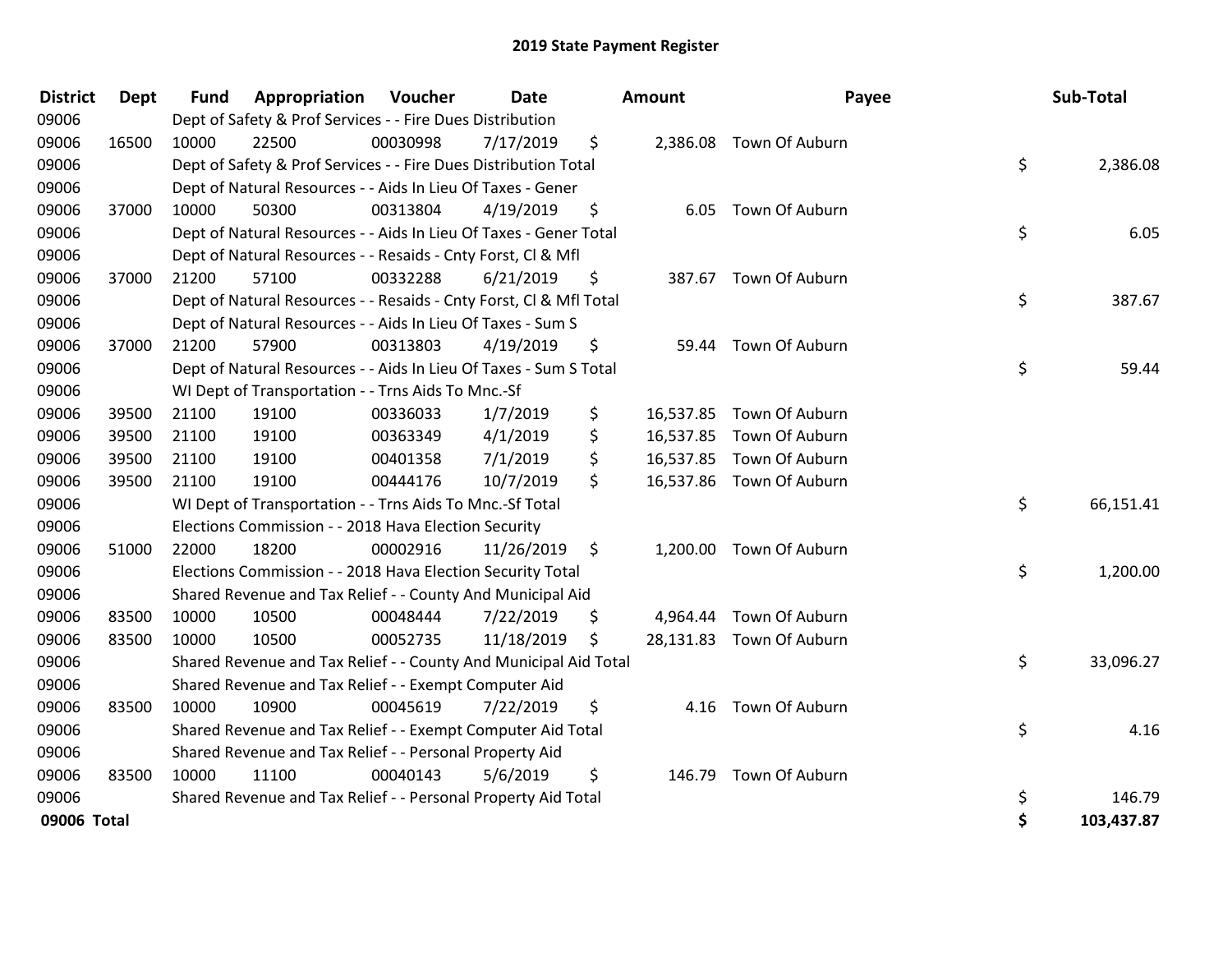| <b>District</b> | <b>Dept</b> | <b>Fund</b> | Appropriation                                                      | Voucher  | Date       |     | Amount | Payee                         | Sub-Total        |
|-----------------|-------------|-------------|--------------------------------------------------------------------|----------|------------|-----|--------|-------------------------------|------------------|
| 09008           |             |             | Dept of Safety & Prof Services - - Fire Dues Distribution          |          |            |     |        |                               |                  |
| 09008           | 16500       | 10000       | 22500                                                              | 00030742 | 7/17/2019  | \$  |        | 3,342.47 Town Of Birch Creek  |                  |
| 09008           |             |             | Dept of Safety & Prof Services - - Fire Dues Distribution Total    |          |            |     |        |                               | \$<br>3,342.47   |
| 09008           |             |             | Dept of Natural Resources - - Aids In Lieu Of Taxes - Gener        |          |            |     |        |                               |                  |
| 09008           | 37000       | 10000       | 50300                                                              | 00314720 | 4/19/2019  | \$  |        | 40.00 Town Of Birch Creek     |                  |
| 09008           |             |             | Dept of Natural Resources - - Aids In Lieu Of Taxes - Gener Total  |          |            |     |        |                               | \$<br>40.00      |
| 09008           |             |             | Dept of Natural Resources - - Resaids - Cnty Forst, Cl & Mfl       |          |            |     |        |                               |                  |
| 09008           | 37000       | 21200       | 57100                                                              | 00332289 | 6/21/2019  | \$  |        | 3,806.74 Town Of Birch Creek  |                  |
| 09008           |             |             | Dept of Natural Resources - - Resaids - Cnty Forst, Cl & Mfl Total |          |            |     |        |                               | \$<br>3,806.74   |
| 09008           |             |             | WI Dept of Transportation - - Trns Aids To Mnc.-Sf                 |          |            |     |        |                               |                  |
| 09008           | 39500       | 21100       | 19100                                                              | 00336034 | 1/7/2019   | \$  |        | 25,305.48 Town Of Birch Creek |                  |
| 09008           | 39500       | 21100       | 19100                                                              | 00363350 | 4/1/2019   | \$  |        | 25,305.48 Town Of Birch Creek |                  |
| 09008           | 39500       | 21100       | 19100                                                              | 00401359 | 7/1/2019   | \$  |        | 25,305.48 Town Of Birch Creek |                  |
| 09008           | 39500       | 21100       | 19100                                                              | 00444177 | 10/7/2019  | \$  |        | 25,305.49 Town Of Birch Creek |                  |
| 09008           |             |             | WI Dept of Transportation - - Trns Aids To Mnc.-Sf Total           |          |            |     |        |                               | \$<br>101,221.93 |
| 09008           |             |             | Elections Commission - - 2018 Hava Election Security               |          |            |     |        |                               |                  |
| 09008           | 51000       | 22000       | 18200                                                              | 00002792 | 11/21/2019 | \$  |        | 500.00 Town Of Birch Creek    |                  |
| 09008           |             |             | Elections Commission - - 2018 Hava Election Security Total         |          |            |     |        |                               | \$<br>500.00     |
| 09008           |             |             | Shared Revenue and Tax Relief - - County And Municipal Aid         |          |            |     |        |                               |                  |
| 09008           | 83500       | 10000       | 10500                                                              | 00048445 | 7/22/2019  | \$  |        | 1,157.25 Town Of Birch Creek  |                  |
| 09008           | 83500       | 10000       | 10500                                                              | 00052736 | 11/18/2019 | \$  |        | 6,557.78 Town Of Birch Creek  |                  |
| 09008           |             |             | Shared Revenue and Tax Relief - - County And Municipal Aid Total   |          |            |     |        |                               | \$<br>7,715.03   |
| 09008           |             |             | Shared Revenue and Tax Relief - - Exempt Computer Aid              |          |            |     |        |                               |                  |
| 09008           | 83500       | 10000       | 10900                                                              | 00045620 | 7/22/2019  | \$. | 1.03   | Town Of Birch Creek           |                  |
| 09008           |             |             | Shared Revenue and Tax Relief - - Exempt Computer Aid Total        |          |            |     |        |                               | \$<br>1.03       |
| 09008           |             |             | Shared Revenue and Tax Relief - - Utility Aid                      |          |            |     |        |                               |                  |
| 09008           | 83500       | 10000       | 11000                                                              | 00048445 | 7/22/2019  | \$  |        | 135.81 Town Of Birch Creek    |                  |
| 09008           | 83500       | 10000       | 11000                                                              | 00052736 | 11/18/2019 | \$  |        | 776.32 Town Of Birch Creek    |                  |
| 09008           |             |             | Shared Revenue and Tax Relief - - Utility Aid Total                |          |            |     |        |                               | \$<br>912.13     |
| 09008           |             |             | Shared Revenue and Tax Relief - - Personal Property Aid            |          |            |     |        |                               |                  |
| 09008           | 83500       | 10000       | 11100                                                              | 00040144 | 5/6/2019   | \$  |        | 61.83 Town Of Birch Creek     |                  |
| 09008           |             |             | Shared Revenue and Tax Relief - - Personal Property Aid Total      |          |            |     |        |                               | \$<br>61.83      |
| 09008           |             |             | Shared Revenue and Tax Relief - - Payments For Municipal Svcs      |          |            |     |        |                               |                  |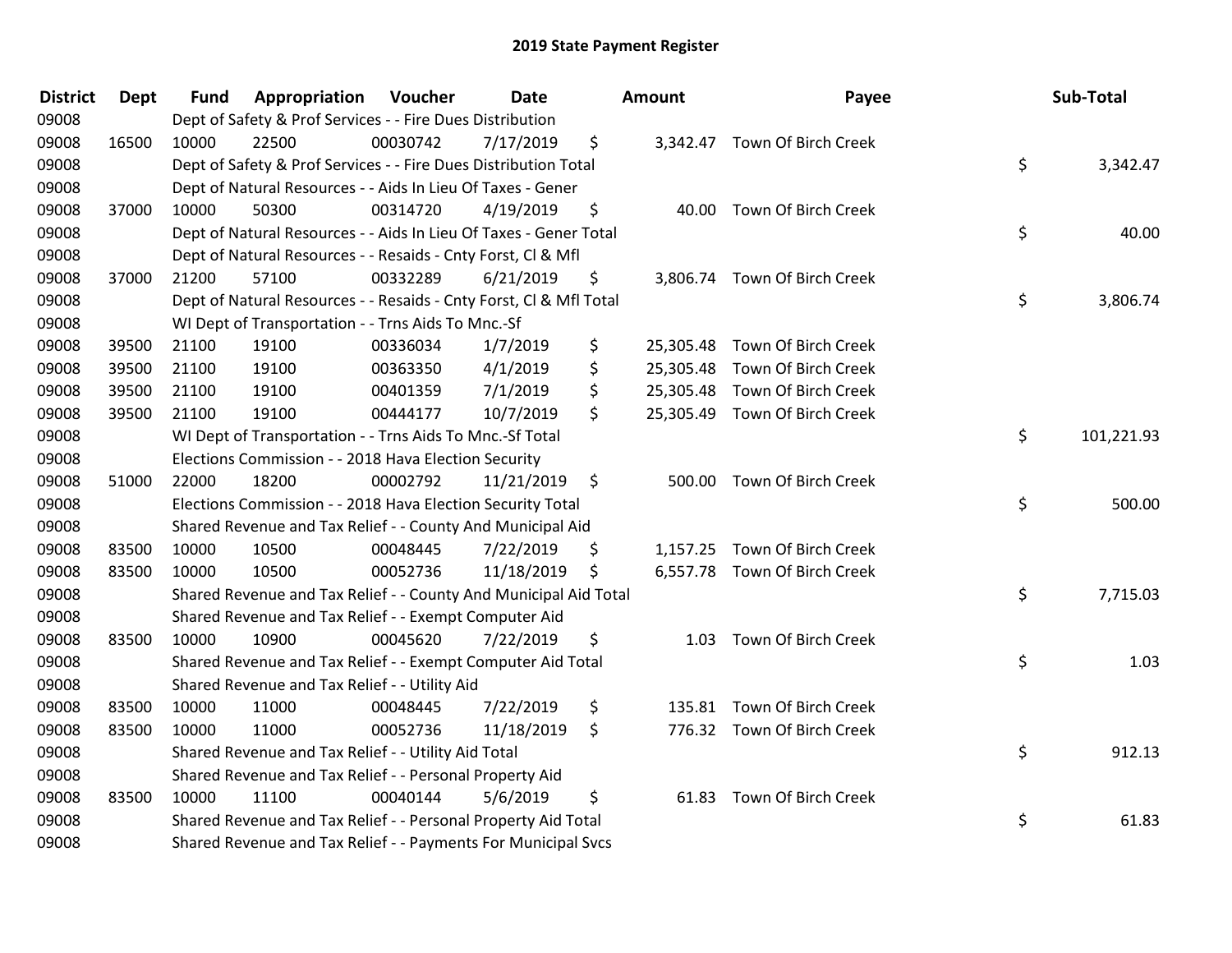| <b>District</b> | Dept  | Fund  | <b>Appropriation</b>                                                | Voucher  | Date      | Amount | Pavee                     | Sub-Total  |
|-----------------|-------|-------|---------------------------------------------------------------------|----------|-----------|--------|---------------------------|------------|
| 09008           | 83500 | 10000 | 50100                                                               | 00037970 | 1/31/2019 |        | 59.88 Town Of Birch Creek |            |
| 09008           |       |       | Shared Revenue and Tax Relief - - Payments For Municipal Svcs Total |          |           |        |                           | 59.88      |
| 09008 Total     |       |       |                                                                     |          |           |        |                           | 117,661.04 |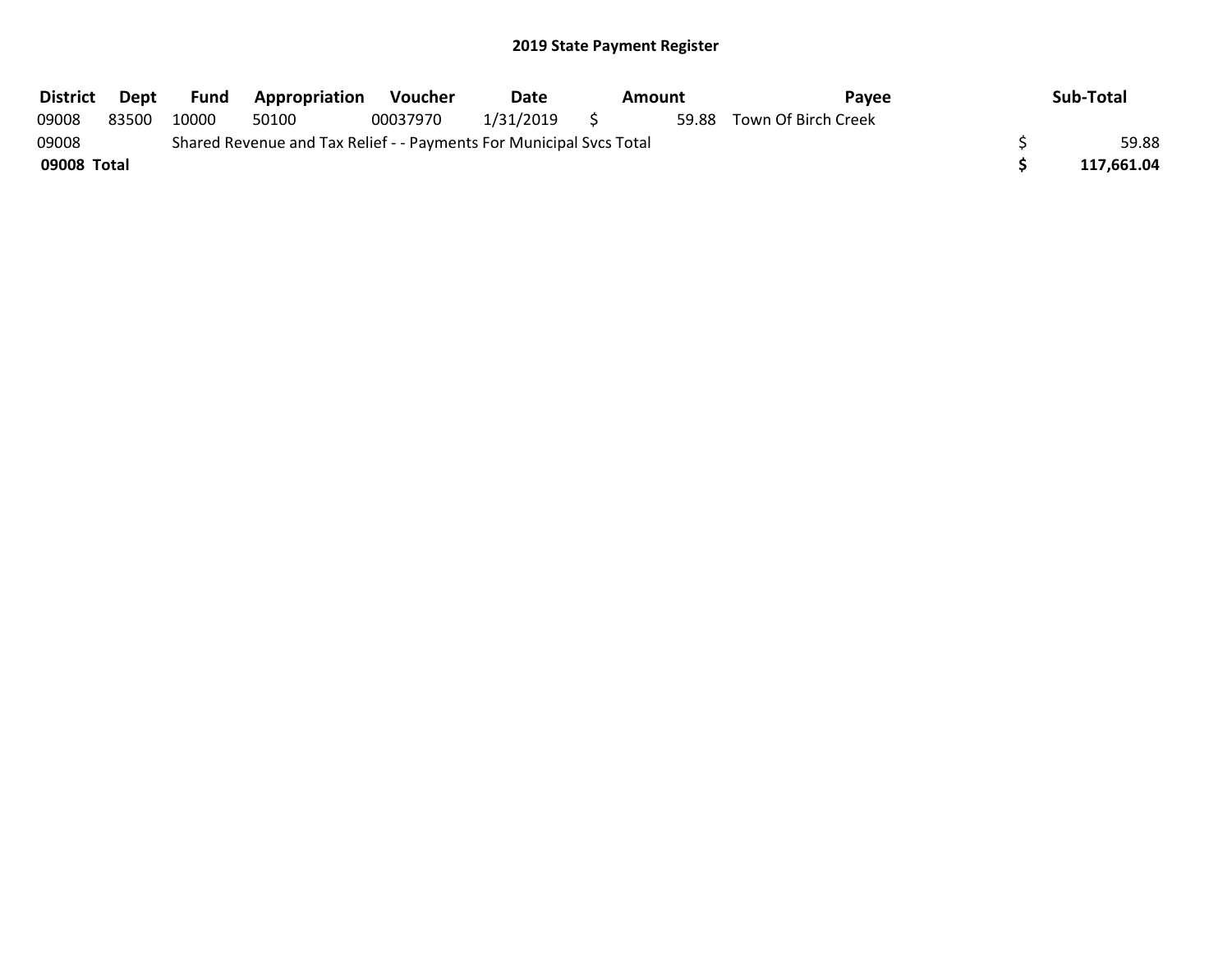| <b>District</b> | <b>Dept</b> | <b>Fund</b> | Appropriation                                                      | Voucher  | Date       | <b>Amount</b>   | Payee                     | Sub-Total        |
|-----------------|-------------|-------------|--------------------------------------------------------------------|----------|------------|-----------------|---------------------------|------------------|
| 09010           |             |             | Dept of Safety & Prof Services - - Fire Dues Distribution          |          |            |                 |                           |                  |
| 09010           | 16500       | 10000       | 22500                                                              | 00030653 | 7/16/2019  | \$              | 3,911.99 Town Of Bloomer  |                  |
| 09010           |             |             | Dept of Safety & Prof Services - - Fire Dues Distribution Total    |          |            |                 |                           | \$<br>3,911.99   |
| 09010           |             |             | Dept of Natural Resources - - Aids In Lieu Of Taxes - Gener        |          |            |                 |                           |                  |
| 09010           | 37000       | 10000       | 50300                                                              | 00295064 | 2/4/2019   | \$<br>2,230.60  | Town Of Bloomer           |                  |
| 09010           | 37000       | 10000       | 50300                                                              | 00295065 | 2/4/2019   | \$<br>5,868.03  | Town Of Bloomer           |                  |
| 09010           | 37000       | 10000       | 50300                                                              | 00313381 | 4/19/2019  | \$<br>246.60    | Town Of Bloomer           |                  |
| 09010           | 37000       | 10000       | 50300                                                              | 00313382 | 4/19/2019  | \$<br>207.46    | Town Of Bloomer           |                  |
| 09010           |             |             | Dept of Natural Resources - - Aids In Lieu Of Taxes - Gener Total  |          |            |                 |                           | \$<br>8,552.69   |
| 09010           |             |             | Dept of Natural Resources - - Resaids - Cnty Forst, Cl & Mfl       |          |            |                 |                           |                  |
| 09010           | 37000       | 21200       | 57100                                                              | 00332290 | 6/21/2019  | \$              | 87.33 Town Of Bloomer     |                  |
| 09010           |             |             | Dept of Natural Resources - - Resaids - Cnty Forst, Cl & Mfl Total |          |            |                 |                           | \$<br>87.33      |
| 09010           |             |             | Dept of Natural Resources - - Aids In Lieu Of Taxes - Sum S        |          |            |                 |                           |                  |
| 09010           | 37000       | 21200       | 57900                                                              | 00313383 | 4/19/2019  | \$              | 17.16 Town Of Bloomer     |                  |
| 09010           |             |             | Dept of Natural Resources - - Aids In Lieu Of Taxes - Sum S Total  |          |            |                 |                           | \$<br>17.16      |
| 09010           |             |             | WI Dept of Transportation - - Trns Aids To Mnc.-Sf                 |          |            |                 |                           |                  |
| 09010           | 39500       | 21100       | 19100                                                              | 00336035 | 1/7/2019   | \$<br>26,673.18 | Town Of Bloomer           |                  |
| 09010           | 39500       | 21100       | 19100                                                              | 00363351 | 4/1/2019   | \$<br>26,673.18 | Town Of Bloomer           |                  |
| 09010           | 39500       | 21100       | 19100                                                              | 00401360 | 7/1/2019   | \$              | 26,673.18 Town Of Bloomer |                  |
| 09010           | 39500       | 21100       | 19100                                                              | 00444178 | 10/7/2019  | \$              | 26,673.20 Town Of Bloomer |                  |
| 09010           |             |             | WI Dept of Transportation - - Trns Aids To Mnc.-Sf Total           |          |            |                 |                           | \$<br>106,692.74 |
| 09010           |             |             | Elections Commission - - 2018 Hava Election Security               |          |            |                 |                           |                  |
| 09010           | 51000       | 22000       | 18200                                                              | 00002286 | 11/6/2019  | \$              | 1,200.00 Town Of Bloomer  |                  |
| 09010           |             |             | Elections Commission - - 2018 Hava Election Security Total         |          |            |                 |                           | \$<br>1,200.00   |
| 09010           |             |             | Shared Revenue and Tax Relief - - County And Municipal Aid         |          |            |                 |                           |                  |
| 09010           | 83500       | 10000       | 10500                                                              | 00048446 | 7/22/2019  | \$<br>5,957.45  | Town Of Bloomer           |                  |
| 09010           | 83500       | 10000       | 10500                                                              | 00052737 | 11/18/2019 | \$              | 33,758.89 Town Of Bloomer |                  |
| 09010           |             |             | Shared Revenue and Tax Relief - - County And Municipal Aid Total   |          |            |                 |                           | \$<br>39,716.34  |
| 09010           |             |             | Shared Revenue and Tax Relief - - Exempt Computer Aid              |          |            |                 |                           |                  |
| 09010           | 83500       | 10000       | 10900                                                              | 00045621 | 7/22/2019  | \$              | 38.45 Town Of Bloomer     |                  |
| 09010           |             |             | Shared Revenue and Tax Relief - - Exempt Computer Aid Total        |          |            |                 |                           | \$<br>38.45      |
| 09010           |             |             | Shared Revenue and Tax Relief - - Utility Aid                      |          |            |                 |                           |                  |
| 09010           | 83500       | 10000       | 11000                                                              | 00048446 | 7/22/2019  | \$              | 70.95 Town Of Bloomer     |                  |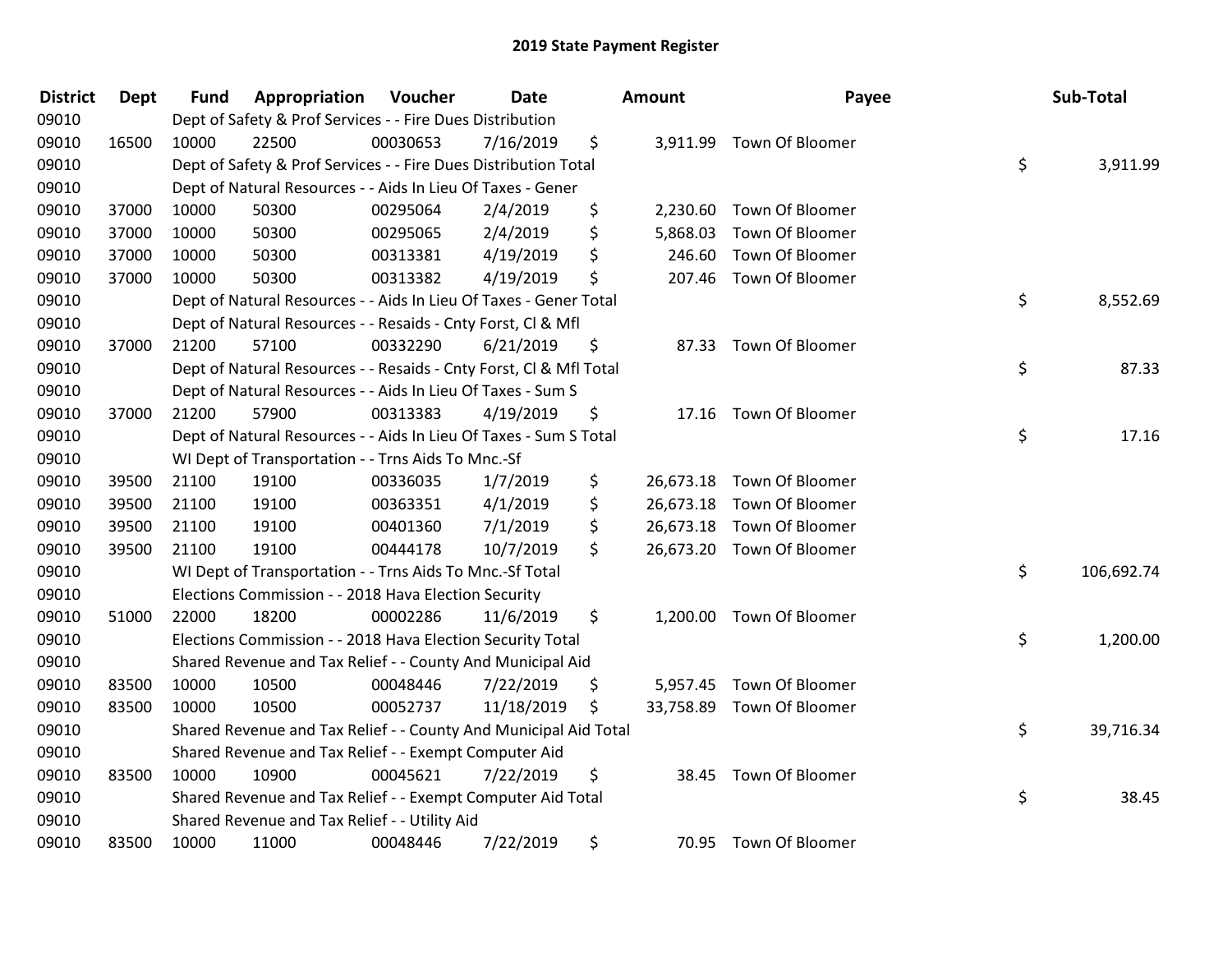| <b>District</b> | Dept  | Fund  | Appropriation                                                   | Voucher  | Date       | <b>Amount</b> | Payee           | Sub-Total  |
|-----------------|-------|-------|-----------------------------------------------------------------|----------|------------|---------------|-----------------|------------|
| 09010           | 83500 | 10000 | 11000                                                           | 00052737 | 11/18/2019 | 419.74        | Town Of Bloomer |            |
| 09010           |       |       | Shared Revenue and Tax Relief - - Utility Aid Total             |          |            |               |                 | 490.69     |
| 09010           |       |       | Shared Revenue and Tax Relief - - Personal Property Aid         |          |            |               |                 |            |
| 09010           | 83500 | 10000 | 11100                                                           | 00040145 | 5/6/2019   | 283.82        | Town Of Bloomer |            |
| 09010           |       |       | Shared Revenue and Tax Relief - - Personal Property Aid Total   |          |            |               |                 | 283.82     |
| 09010           |       |       | Shared Revenue and Tax Relief - - Lottery & Gaming Credit       |          |            |               |                 |            |
| 09010           | 83500 | 52100 | 36300                                                           | 00038165 | 3/25/2019  | 3,353.40      | Town Of Bloomer |            |
| 09010           |       |       | Shared Revenue and Tax Relief - - Lottery & Gaming Credit Total |          |            |               |                 | 3,353.40   |
| 09010 Total     |       |       |                                                                 |          |            |               |                 | 164,344.61 |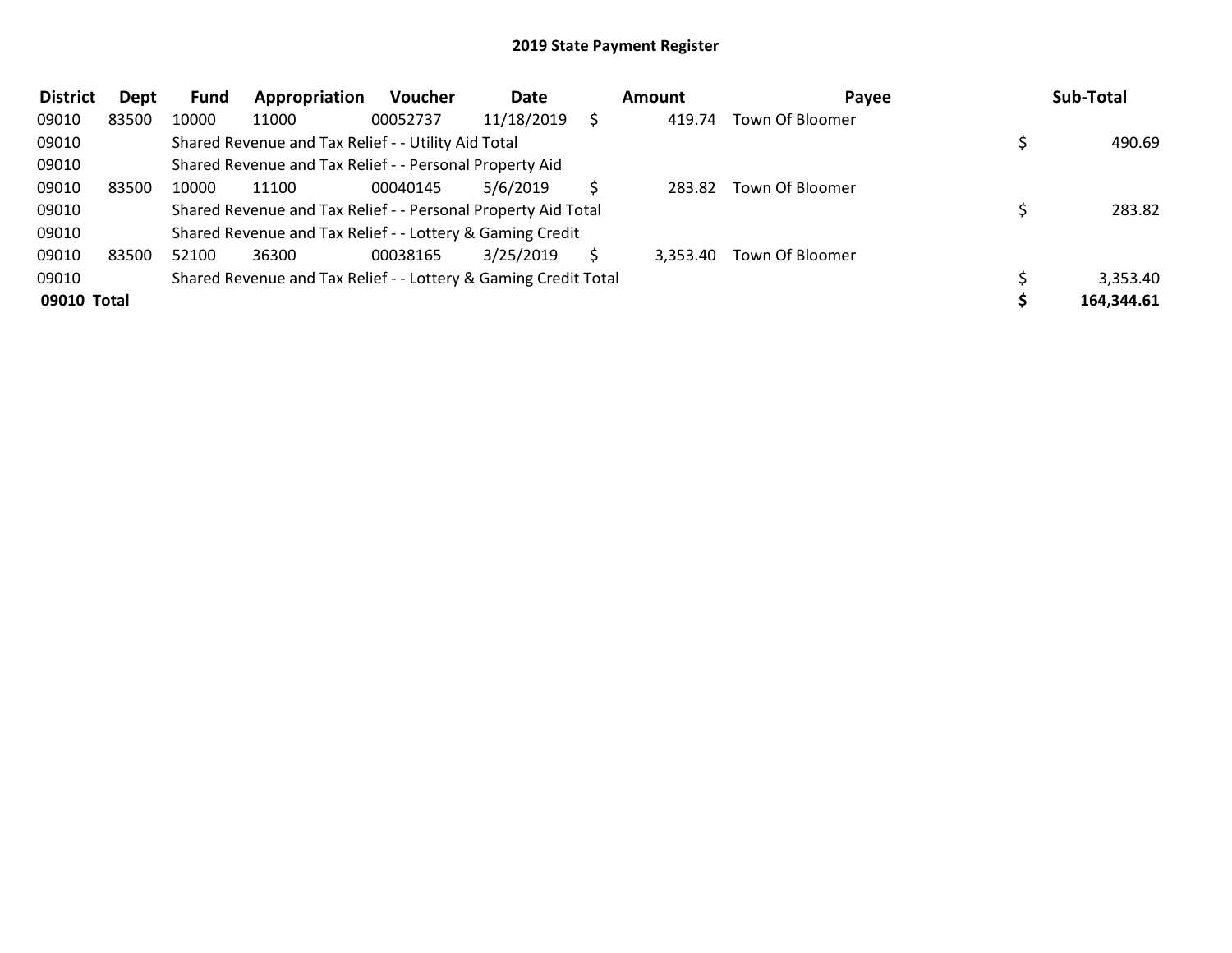| <b>District</b> | <b>Dept</b> | <b>Fund</b> | Appropriation                                                      | Voucher  | Date       |         | <b>Amount</b> | Payee                       | Sub-Total       |
|-----------------|-------------|-------------|--------------------------------------------------------------------|----------|------------|---------|---------------|-----------------------------|-----------------|
| 09012           |             |             | Dept of Safety & Prof Services - - Fire Dues Distribution          |          |            |         |               |                             |                 |
| 09012           | 16500       | 10000       | 22500                                                              | 00030939 | 7/17/2019  | \$      |               | 2,599.82 Town Of Cleveland  |                 |
| 09012           |             |             | Dept of Safety & Prof Services - - Fire Dues Distribution Total    |          |            |         |               |                             | \$<br>2,599.82  |
| 09012           |             |             | Dept of Natural Resources - - Aids In Lieu Of Taxes - Gener        |          |            |         |               |                             |                 |
| 09012           | 37000       | 10000       | 50300                                                              | 00295132 | 2/4/2019   | \$      | 2,217.83      | Town Of Cleveland           |                 |
| 09012           | 37000       | 10000       | 50300                                                              | 00314242 | 4/19/2019  | \$      | 607.77        | Town Of Cleveland           |                 |
| 09012           | 37000       | 10000       | 50300                                                              | 00314244 | 4/19/2019  | \$      | 20.00         | Town Of Cleveland           |                 |
| 09012           |             |             | Dept of Natural Resources - - Aids In Lieu Of Taxes - Gener Total  |          |            |         |               |                             | \$<br>2,845.60  |
| 09012           |             |             | Dept of Natural Resources - - Resaids - Cnty Forst, Cl & Mfl       |          |            |         |               |                             |                 |
| 09012           | 37000       | 21200       | 57100                                                              | 00332291 | 6/21/2019  | \$      |               | 2,692.65 Town Of Cleveland  |                 |
| 09012           |             |             | Dept of Natural Resources - - Resaids - Cnty Forst, CI & Mfl Total |          |            |         |               |                             | \$<br>2,692.65  |
| 09012           |             |             | Dept of Natural Resources - - Aids In Lieu Of Taxes - Sum S        |          |            |         |               |                             |                 |
| 09012           | 37000       | 21200       | 57900                                                              | 00314243 | 4/19/2019  | \$      |               | 7.16 Town Of Cleveland      |                 |
| 09012           |             |             | Dept of Natural Resources - - Aids In Lieu Of Taxes - Sum S Total  |          |            |         |               |                             | \$<br>7.16      |
| 09012           |             |             | WI Dept of Transportation - - Trns Aids To Mnc.-Sf                 |          |            |         |               |                             |                 |
| 09012           | 39500       | 21100       | 19100                                                              | 00336036 | 1/7/2019   | \$      |               | 21,441.27 Town Of Cleveland |                 |
| 09012           | 39500       | 21100       | 19100                                                              | 00363352 | 4/1/2019   | \$      |               | 21,441.27 Town Of Cleveland |                 |
| 09012           | 39500       | 21100       | 19100                                                              | 00401361 | 7/1/2019   | \$      |               | 21,441.27 Town Of Cleveland |                 |
| 09012           | 39500       | 21100       | 19100                                                              | 00444179 | 10/7/2019  | \$      |               | 21,441.29 Town Of Cleveland |                 |
| 09012           |             |             | WI Dept of Transportation - - Trns Aids To Mnc.-Sf Total           |          |            |         |               |                             | \$<br>85,765.10 |
| 09012           |             |             | Elections Commission - - 2018 Hava Election Security               |          |            |         |               |                             |                 |
| 09012           | 51000       | 22000       | 18200                                                              | 00002838 | 11/21/2019 | $\zeta$ |               | 600.00 Town Of Cleveland    |                 |
| 09012           |             |             | Elections Commission - - 2018 Hava Election Security Total         |          |            |         |               |                             | \$<br>600.00    |
| 09012           |             |             | Shared Revenue and Tax Relief - - County And Municipal Aid         |          |            |         |               |                             |                 |
| 09012           | 83500       | 10000       | 10500                                                              | 00048447 | 7/22/2019  | \$      |               | 8,197.42 Town Of Cleveland  |                 |
| 09012           | 83500       | 10000       | 10500                                                              | 00052738 | 11/18/2019 | \$      |               | 46,452.07 Town Of Cleveland |                 |
| 09012           |             |             | Shared Revenue and Tax Relief - - County And Municipal Aid Total   |          |            |         |               |                             | \$<br>54,649.49 |
| 09012           |             |             | Shared Revenue and Tax Relief - - Exempt Computer Aid              |          |            |         |               |                             |                 |
| 09012           | 83500       | 10000       | 10900                                                              | 00045622 | 7/22/2019  | \$      |               | 11.43 Town Of Cleveland     |                 |
| 09012           |             |             | Shared Revenue and Tax Relief - - Exempt Computer Aid Total        |          |            |         |               |                             | \$<br>11.43     |
| 09012           |             |             | Shared Revenue and Tax Relief - - Personal Property Aid            |          |            |         |               |                             |                 |
| 09012           | 83500       | 10000       | 11100                                                              | 00040146 | 5/6/2019   | \$      |               | 257.31 Town Of Cleveland    |                 |
| 09012           |             |             | Shared Revenue and Tax Relief - - Personal Property Aid Total      |          |            |         |               |                             | \$<br>257.31    |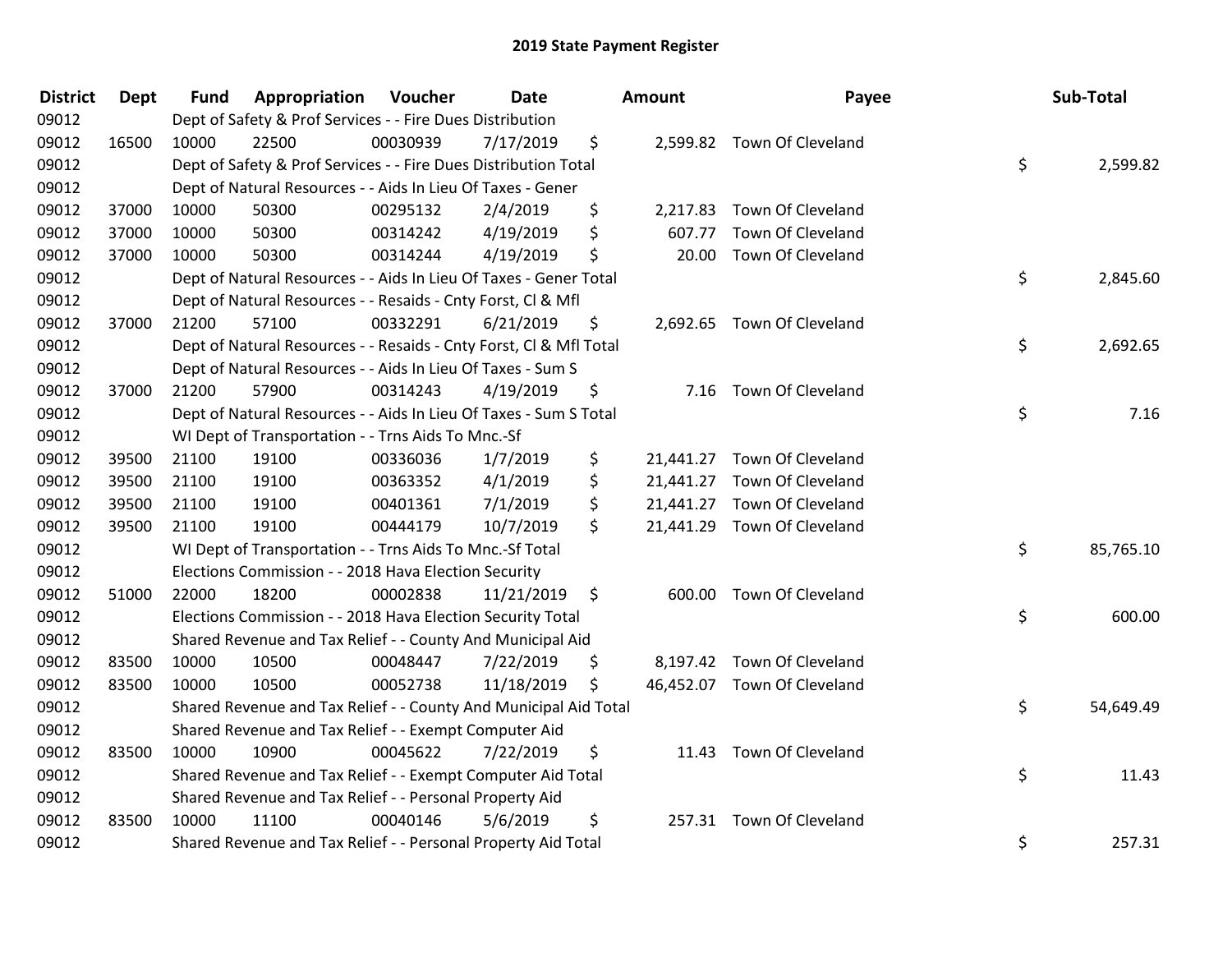| District Dept | <b>Fund Appropriation Voucher</b> | Date | Amount | Payee | Sub-Total  |
|---------------|-----------------------------------|------|--------|-------|------------|
| 09012 Total   |                                   |      |        |       | 149,428.56 |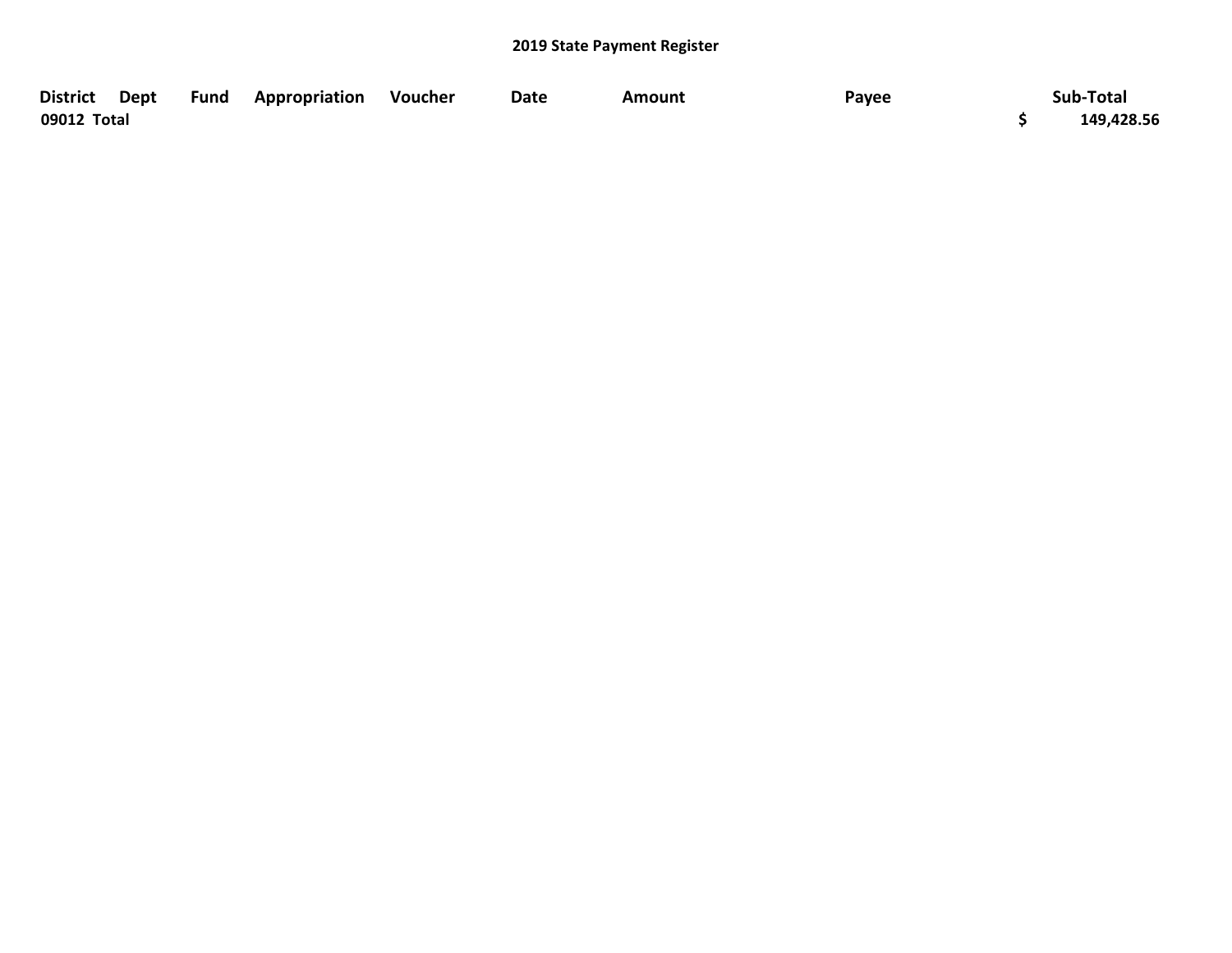| <b>District</b> | <b>Dept</b> | <b>Fund</b> | Appropriation                                                      | Voucher  | <b>Date</b> |     | <b>Amount</b> | Payee                     | Sub-Total        |
|-----------------|-------------|-------------|--------------------------------------------------------------------|----------|-------------|-----|---------------|---------------------------|------------------|
| 09014           |             |             | Dept of Safety & Prof Services - - Fire Dues Distribution          |          |             |     |               |                           |                  |
| 09014           | 16500       | 10000       | 22500                                                              | 00030962 | 7/17/2019   | \$  |               | 2,519.44 Town Of Colburn  |                  |
| 09014           |             |             | Dept of Safety & Prof Services - - Fire Dues Distribution Total    |          |             |     |               |                           | \$<br>2,519.44   |
| 09014           |             |             | Dept of Natural Resources - - Aids In Lieu Of Taxes - Gener        |          |             |     |               |                           |                  |
| 09014           | 37000       | 10000       | 50300                                                              | 00295099 | 2/4/2019    | \$  |               | 1,565.74 Town Of Colburn  |                  |
| 09014           |             |             | Dept of Natural Resources - - Aids In Lieu Of Taxes - Gener Total  |          |             |     |               |                           | \$<br>1,565.74   |
| 09014           |             |             | Dept of Natural Resources - - Resaids - Cnty Forst, Cl & Mfl       |          |             |     |               |                           |                  |
| 09014           | 37000       | 21200       | 57100                                                              | 00332292 | 6/21/2019   | \$  |               | 960.31 Town Of Colburn    |                  |
| 09014           |             |             | Dept of Natural Resources - - Resaids - Cnty Forst, CI & Mfl Total |          |             |     |               |                           | \$<br>960.31     |
| 09014           |             |             | WI Dept of Transportation - - Trns Aids To Mnc.-Sf                 |          |             |     |               |                           |                  |
| 09014           | 39500       | 21100       | 19100                                                              | 00336037 | 1/7/2019    | \$  |               | 38,701.80 Town Of Colburn |                  |
| 09014           | 39500       | 21100       | 19100                                                              | 00363353 | 4/1/2019    | \$  | 38,701.80     | Town Of Colburn           |                  |
| 09014           | 39500       | 21100       | 19100                                                              | 00401362 | 7/1/2019    | \$  |               | 38,701.80 Town Of Colburn |                  |
| 09014           | 39500       | 21100       | 19100                                                              | 00444180 | 10/7/2019   | \$  |               | 38,701.80 Town Of Colburn |                  |
| 09014           |             |             | WI Dept of Transportation - - Trns Aids To Mnc.-Sf Total           |          |             |     |               |                           | \$<br>154,807.20 |
| 09014           |             |             | Shared Revenue and Tax Relief - - County And Municipal Aid         |          |             |     |               |                           |                  |
| 09014           | 83500       | 10000       | 10500                                                              | 00048448 | 7/22/2019   | \$  | 4,233.98      | Town Of Colburn           |                  |
| 09014           | 83500       | 10000       | 10500                                                              | 00052739 | 11/18/2019  | \$. |               | 23,992.52 Town Of Colburn |                  |
| 09014           |             |             | Shared Revenue and Tax Relief - - County And Municipal Aid Total   |          |             |     |               |                           | \$<br>28,226.50  |
| 09014           |             |             | Shared Revenue and Tax Relief - - Exempt Computer Aid              |          |             |     |               |                           |                  |
| 09014           | 83500       | 10000       | 10900                                                              | 00045623 | 7/22/2019   | \$  | 2.08          | Town Of Colburn           |                  |
| 09014           |             |             | Shared Revenue and Tax Relief - - Exempt Computer Aid Total        |          |             |     |               |                           | \$<br>2.08       |
| 09014           |             |             | Shared Revenue and Tax Relief - - Utility Aid                      |          |             |     |               |                           |                  |
| 09014           | 83500       | 10000       | 11000                                                              | 00048448 | 7/22/2019   | \$  | 84.83         | Town Of Colburn           |                  |
| 09014           | 83500       | 10000       | 11000                                                              | 00052739 | 11/18/2019  | \$  | 496.48        | Town Of Colburn           |                  |
| 09014           |             |             | Shared Revenue and Tax Relief - - Utility Aid Total                |          |             |     |               |                           | \$<br>581.31     |
| 09014           |             |             | Shared Revenue and Tax Relief - - Personal Property Aid            |          |             |     |               |                           |                  |
| 09014           | 83500       | 10000       | 11100                                                              | 00040147 | 5/6/2019    | \$  |               | 55.57 Town Of Colburn     |                  |
| 09014           |             |             | Shared Revenue and Tax Relief - - Personal Property Aid Total      |          |             |     |               |                           | \$<br>55.57      |
| 09014 Total     |             |             |                                                                    |          |             |     |               |                           | \$<br>188,718.15 |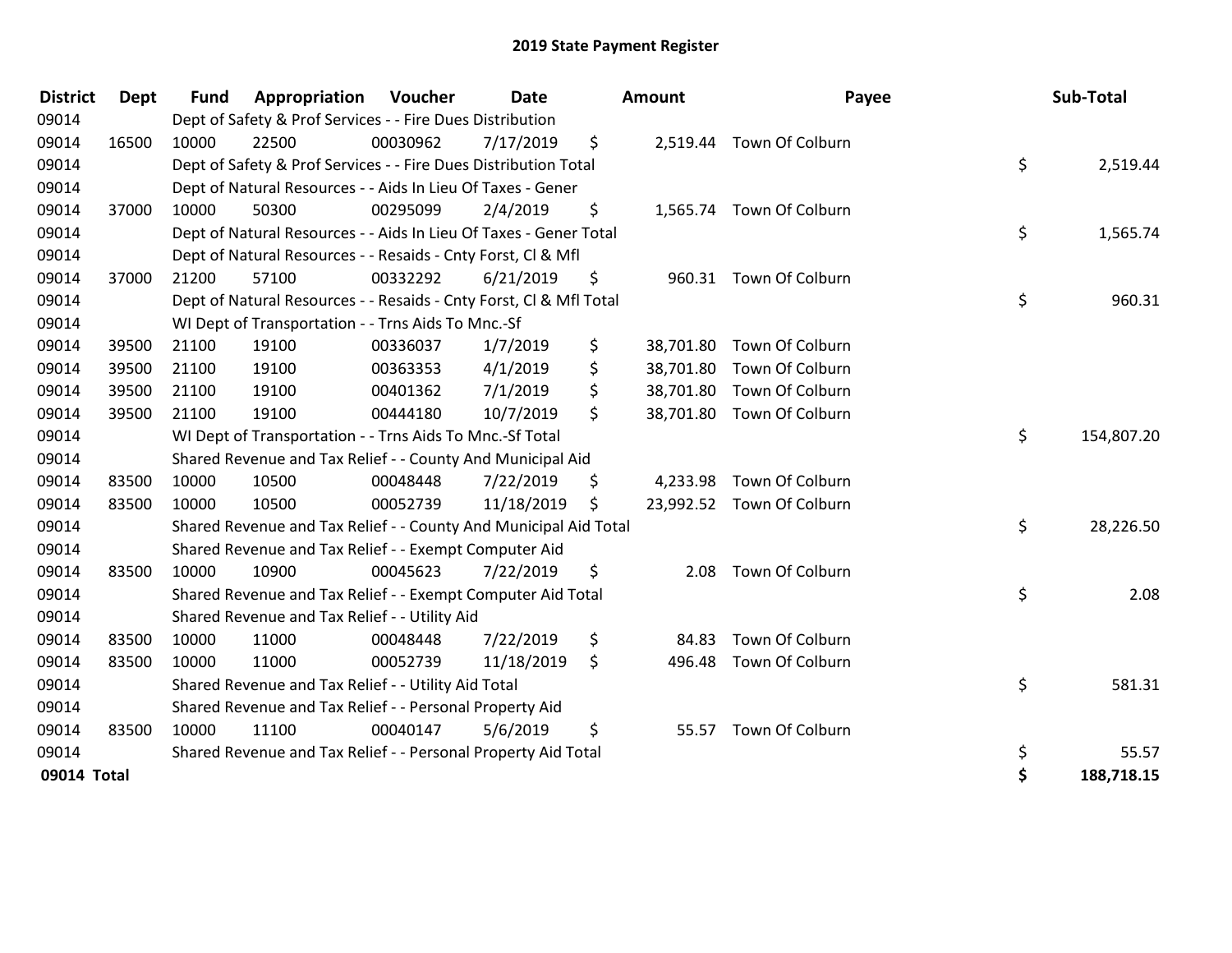| <b>District</b> | <b>Dept</b> | <b>Fund</b> | Appropriation                                                      | Voucher  | <b>Date</b> |     | <b>Amount</b> | Payee                          | Sub-Total        |
|-----------------|-------------|-------------|--------------------------------------------------------------------|----------|-------------|-----|---------------|--------------------------------|------------------|
| 09016           |             |             | Dept of Safety & Prof Services - - Fire Dues Distribution          |          |             |     |               |                                |                  |
| 09016           | 16500       | 10000       | 22500                                                              | 00030930 | 7/17/2019   | \$. |               | 2,622.71 Town Of Cooks Valley  |                  |
| 09016           |             |             | Dept of Safety & Prof Services - - Fire Dues Distribution Total    |          |             |     |               |                                | \$<br>2,622.71   |
| 09016           |             |             | Dept of Natural Resources - - Aids In Lieu Of Taxes - Gener        |          |             |     |               |                                |                  |
| 09016           | 37000       | 10000       | 50300                                                              | 00295136 | 2/4/2019    | \$  | 2,422.68      | Town Of Cooks Valley           |                  |
| 09016           | 37000       | 10000       | 50300                                                              | 00314251 | 4/19/2019   | \$  | 12.00         | Town Of Cooks Valley           |                  |
| 09016           |             |             | Dept of Natural Resources - - Aids In Lieu Of Taxes - Gener Total  |          |             |     |               |                                | \$<br>2,434.68   |
| 09016           |             |             | Dept of Natural Resources - - Resaids - Cnty Forst, Cl & Mfl       |          |             |     |               |                                |                  |
| 09016           | 37000       | 21200       | 57100                                                              | 00332293 | 6/21/2019   | \$  |               | 103.00 Town Of Cooks Valley    |                  |
| 09016           |             |             | Dept of Natural Resources - - Resaids - Cnty Forst, CI & Mfl Total |          |             |     |               |                                | \$<br>103.00     |
| 09016           |             |             | WI Dept of Transportation - - Trns Aids To Mnc.-Sf                 |          |             |     |               |                                |                  |
| 09016           | 39500       | 21100       | 19100                                                              | 00336038 | 1/7/2019    | \$  | 21,602.53     | Town Of Cooks Valley           |                  |
| 09016           | 39500       | 21100       | 19100                                                              | 00363354 | 4/1/2019    | \$  | 21,602.53     | Town Of Cooks Valley           |                  |
| 09016           | 39500       | 21100       | 19100                                                              | 00401363 | 7/1/2019    | \$  | 21,602.53     | Town Of Cooks Valley           |                  |
| 09016           | 39500       | 21100       | 19100                                                              | 00444181 | 10/7/2019   | \$  | 21,602.54     | Town Of Cooks Valley           |                  |
| 09016           |             |             | WI Dept of Transportation - - Trns Aids To Mnc.-Sf Total           |          |             |     |               |                                | \$<br>86,410.13  |
| 09016           |             |             | Elections Commission - - 2018 Hava Election Security               |          |             |     |               |                                |                  |
| 09016           | 51000       | 22000       | 18200                                                              | 00002473 | 11/14/2019  | -\$ |               | 1,200.00 Town Of Cooks Valley  |                  |
| 09016           |             |             | Elections Commission - - 2018 Hava Election Security Total         |          |             |     |               |                                | \$<br>1,200.00   |
| 09016           |             |             | Shared Revenue and Tax Relief - - County And Municipal Aid         |          |             |     |               |                                |                  |
| 09016           | 83500       | 10000       | 10500                                                              | 00048449 | 7/22/2019   | \$. | 5,976.19      | Town Of Cooks Valley           |                  |
| 09016           | 83500       | 10000       | 10500                                                              | 00052740 | 11/18/2019  | \$  |               | 33,865.07 Town Of Cooks Valley |                  |
| 09016           |             |             | Shared Revenue and Tax Relief - - County And Municipal Aid Total   |          |             |     |               |                                | \$<br>39,841.26  |
| 09016           |             |             | Shared Revenue and Tax Relief - - Exempt Computer Aid              |          |             |     |               |                                |                  |
| 09016           | 83500       | 10000       | 10900                                                              | 00045624 | 7/22/2019   | \$  |               | 27.02 Town Of Cooks Valley     |                  |
| 09016           |             |             | Shared Revenue and Tax Relief - - Exempt Computer Aid Total        |          |             |     |               |                                | \$<br>27.02      |
| 09016           |             |             | Shared Revenue and Tax Relief - - Personal Property Aid            |          |             |     |               |                                |                  |
| 09016           | 83500       | 10000       | 11100                                                              | 00040148 | 5/6/2019    | \$  | 28.18         | Town Of Cooks Valley           |                  |
| 09016           |             |             | Shared Revenue and Tax Relief - - Personal Property Aid Total      |          |             |     |               |                                | \$<br>28.18      |
| 09016 Total     |             |             |                                                                    |          |             |     |               |                                | \$<br>132,666.98 |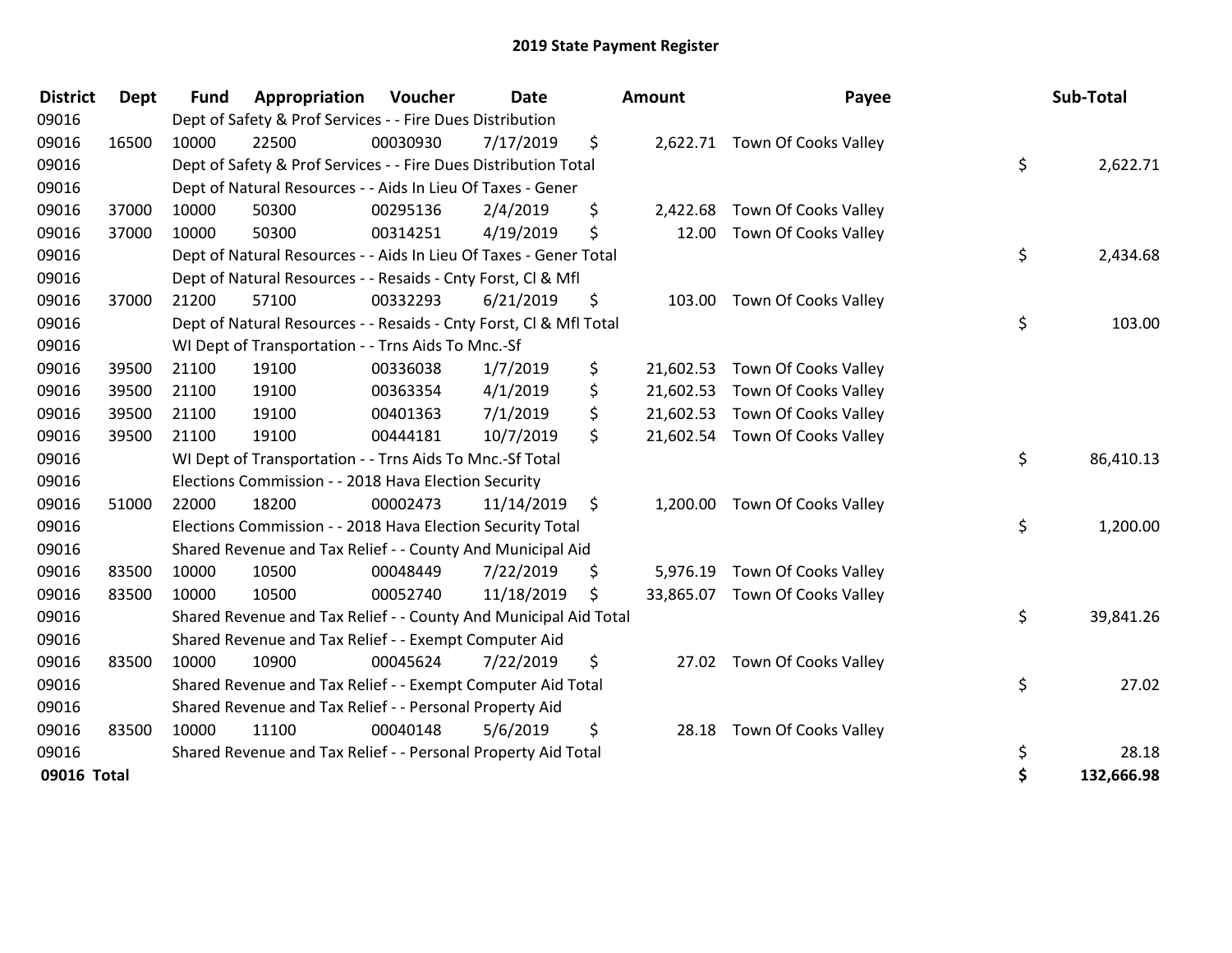| <b>District</b> | Dept  | <b>Fund</b> | <b>Appropriation Voucher</b>                                       |          | <b>Date</b> |     | <b>Amount</b> | Payee                    | Sub-Total        |
|-----------------|-------|-------------|--------------------------------------------------------------------|----------|-------------|-----|---------------|--------------------------|------------------|
| 09018           |       |             | Dept of Safety & Prof Services - - Fire Dues Distribution          |          |             |     |               |                          |                  |
| 09018           | 16500 | 10000       | 22500                                                              | 00030943 | 7/17/2019   | \$  |               | 2,578.32 Town Of Delmar  |                  |
| 09018           |       |             | Dept of Safety & Prof Services - - Fire Dues Distribution Total    |          |             |     |               |                          | \$<br>2,578.32   |
| 09018           |       |             | Dept of Natural Resources - - Resaids - Cnty Forst, Cl & Mfl       |          |             |     |               |                          |                  |
| 09018           | 37000 | 21200       | 57100                                                              | 00332294 | 6/21/2019   | \$  |               | 38.38 Town Of Delmar     |                  |
| 09018           |       |             | Dept of Natural Resources - - Resaids - Cnty Forst, Cl & Mfl Total |          |             |     |               |                          | \$<br>38.38      |
| 09018           |       |             | Dept of Natural Resources - - Fin Asst For Responsible Units       |          |             |     |               |                          |                  |
| 09018           | 37000 | 27400       | 67000                                                              | 00323519 | 5/22/2019   | \$  |               | 1,885.09 Town Of Delmar  |                  |
| 09018           |       |             | Dept of Natural Resources - - Fin Asst For Responsible Units Total |          |             |     |               |                          | \$<br>1,885.09   |
| 09018           |       |             | WI Dept of Transportation - - Trns Aids To Mnc.-Sf                 |          |             |     |               |                          |                  |
| 09018           | 39500 | 21100       | 19100                                                              | 00336039 | 1/7/2019    | \$  | 35,835.00     | Town Of Delmar           |                  |
| 09018           | 39500 | 21100       | 19100                                                              | 00363355 | 4/1/2019    | \$  | 35,835.00     | Town Of Delmar           |                  |
| 09018           | 39500 | 21100       | 19100                                                              | 00401364 | 7/1/2019    | \$  | 35,835.00     | Town Of Delmar           |                  |
| 09018           | 39500 | 21100       | 19100                                                              | 00444182 | 10/7/2019   | \$  | 35,835.00     | Town Of Delmar           |                  |
| 09018           |       |             | WI Dept of Transportation - - Trns Aids To Mnc.-Sf Total           |          |             |     |               |                          | \$<br>143,340.00 |
| 09018           |       |             | Elections Commission - - 2018 Hava Election Security               |          |             |     |               |                          |                  |
| 09018           | 51000 | 22000       | 18200                                                              | 00002713 | 11/19/2019  | -\$ | 700.00        | Town Of Delmar           |                  |
| 09018           |       |             | Elections Commission - - 2018 Hava Election Security Total         |          |             |     |               |                          | \$<br>700.00     |
| 09018           |       |             | Shared Revenue and Tax Relief - - County And Municipal Aid         |          |             |     |               |                          |                  |
| 09018           | 83500 | 10000       | 10500                                                              | 00048450 | 7/22/2019   | \$  |               | 13,192.14 Town Of Delmar |                  |
| 09018           | 83500 | 10000       | 10500                                                              | 00052741 | 11/18/2019  | \$  |               | 74,755.43 Town Of Delmar |                  |
| 09018           |       |             | Shared Revenue and Tax Relief - - County And Municipal Aid Total   |          |             |     |               |                          | \$<br>87,947.57  |
| 09018           |       |             | Shared Revenue and Tax Relief - - Exempt Computer Aid              |          |             |     |               |                          |                  |
| 09018           | 83500 | 10000       | 10900                                                              | 00045625 | 7/22/2019   | \$  | 2.08          | Town Of Delmar           |                  |
| 09018           |       |             | Shared Revenue and Tax Relief - - Exempt Computer Aid Total        |          |             |     |               |                          | \$<br>2.08       |
| 09018           |       |             | Shared Revenue and Tax Relief - - Utility Aid                      |          |             |     |               |                          |                  |
| 09018           | 83500 | 10000       | 11000                                                              | 00048450 | 7/22/2019   | \$  | 83.29         | Town Of Delmar           |                  |
| 09018           | 83500 | 10000       | 11000                                                              | 00052741 | 11/18/2019  | \$  | 487.49        | Town Of Delmar           |                  |
| 09018           |       |             | Shared Revenue and Tax Relief - - Utility Aid Total                |          |             |     |               |                          | \$<br>570.78     |
| 09018           |       |             | Shared Revenue and Tax Relief - - Personal Property Aid            |          |             |     |               |                          |                  |
| 09018           | 83500 | 10000       | 11100                                                              | 00040149 | 5/6/2019    | \$  |               | 210.50 Town Of Delmar    |                  |
| 09018           |       |             | Shared Revenue and Tax Relief - - Personal Property Aid Total      |          |             |     |               |                          | \$<br>210.50     |
| 09018 Total     |       |             |                                                                    |          |             |     |               |                          | \$<br>237,272.72 |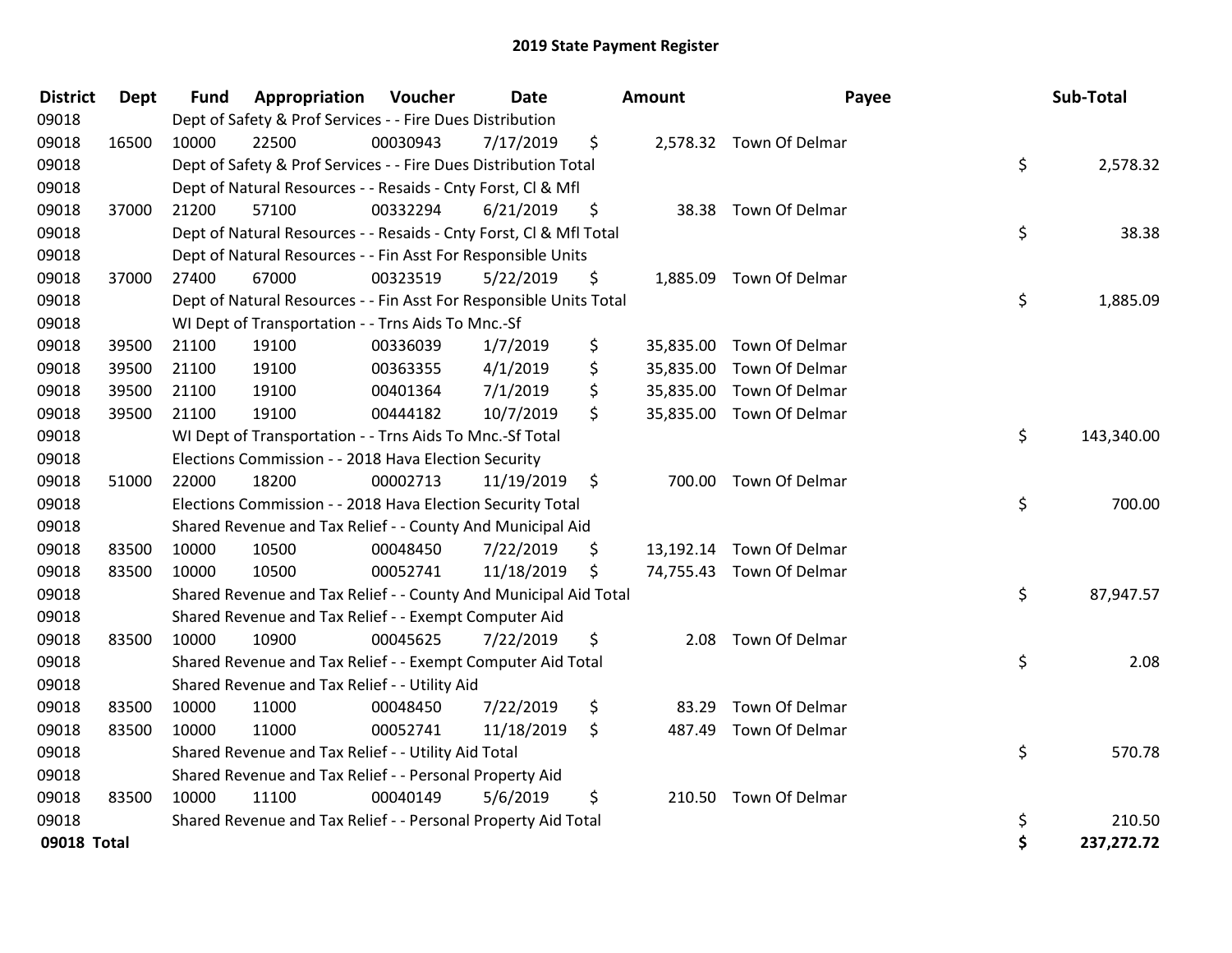| <b>District</b> | <b>Dept</b> | <b>Fund</b> | Appropriation                                                      | Voucher  | Date       |         | <b>Amount</b> | Payee                         | Sub-Total        |
|-----------------|-------------|-------------|--------------------------------------------------------------------|----------|------------|---------|---------------|-------------------------------|------------------|
| 09020           |             |             | Dept of Safety & Prof Services - - Fire Dues Distribution          |          |            |         |               |                               |                  |
| 09020           | 16500       | 10000       | 22500                                                              | 00030074 | 7/15/2019  | \$      |               | 15,108.38 Town Of Eagle Point |                  |
| 09020           |             |             | Dept of Safety & Prof Services - - Fire Dues Distribution Total    |          |            |         |               |                               | \$<br>15,108.38  |
| 09020           |             |             | Dept of Natural Resources - - Aids In Lieu Of Taxes - Gener        |          |            |         |               |                               |                  |
| 09020           | 37000       | 10000       | 50300                                                              | 00314294 | 4/19/2019  | \$      |               | 42.86 Town Of Eagle Point     |                  |
| 09020           |             |             | Dept of Natural Resources - - Aids In Lieu Of Taxes - Gener Total  |          |            |         |               |                               | \$<br>42.86      |
| 09020           |             |             | Dept of Natural Resources - - Resaids - Cnty Forst, Cl & Mfl       |          |            |         |               |                               |                  |
| 09020           | 37000       | 21200       | 57100                                                              | 00332295 | 6/21/2019  | \$      |               | 255.40 Town Of Eagle Point    |                  |
| 09020           |             |             | Dept of Natural Resources - - Resaids - Cnty Forst, Cl & Mfl Total |          |            |         |               |                               | \$<br>255.40     |
| 09020           |             |             | WI Dept of Transportation - - Trns Aids To Mnc.-Sf                 |          |            |         |               |                               |                  |
| 09020           | 39500       | 21100       | 19100                                                              | 00336040 | 1/7/2019   | \$      |               | 61,134.51 Town Of Eagle Point |                  |
| 09020           | 39500       | 21100       | 19100                                                              | 00363356 | 4/1/2019   | \$      |               | 61,134.51 Town Of Eagle Point |                  |
| 09020           | 39500       | 21100       | 19100                                                              | 00401365 | 7/1/2019   | \$      |               | 61,134.51 Town Of Eagle Point |                  |
| 09020           | 39500       | 21100       | 19100                                                              | 00444183 | 10/7/2019  | \$      |               | 61,134.51 Town Of Eagle Point |                  |
| 09020           |             |             | WI Dept of Transportation - - Trns Aids To Mnc.-Sf Total           |          |            |         |               |                               | \$<br>244,538.04 |
| 09020           |             |             | Elections Commission - - 2018 Hava Election Security               |          |            |         |               |                               |                  |
| 09020           | 51000       | 22000       | 18200                                                              | 00002607 | 11/18/2019 | $\zeta$ |               | 700.00 Town Of Eagle Point    |                  |
| 09020           |             |             | Elections Commission - - 2018 Hava Election Security Total         |          |            |         |               |                               | \$<br>700.00     |
| 09020           |             |             | Shared Revenue and Tax Relief - - County And Municipal Aid         |          |            |         |               |                               |                  |
| 09020           | 83500       | 10000       | 10500                                                              | 00048451 | 7/22/2019  | \$      |               | 9,637.91 Town Of Eagle Point  |                  |
| 09020           | 83500       | 10000       | 10500                                                              | 00052742 | 11/18/2019 | \$      |               | 54,614.84 Town Of Eagle Point |                  |
| 09020           |             |             | Shared Revenue and Tax Relief - - County And Municipal Aid Total   |          |            |         |               |                               | \$<br>64,252.75  |
| 09020           |             |             | Shared Revenue and Tax Relief - - Exempt Computer Aid              |          |            |         |               |                               |                  |
| 09020           | 83500       | 10000       | 10900                                                              | 00045626 | 7/22/2019  | \$      |               | 249.42 Town Of Eagle Point    |                  |
| 09020           |             |             | Shared Revenue and Tax Relief - - Exempt Computer Aid Total        |          |            |         |               |                               | \$<br>249.42     |
| 09020           |             |             | Shared Revenue and Tax Relief - - Utility Aid                      |          |            |         |               |                               |                  |
| 09020           | 83500       | 10000       | 11000                                                              | 00048451 | 7/22/2019  | \$      |               | 5,810.75 Town Of Eagle Point  |                  |
| 09020           | 83500       | 10000       | 11000                                                              | 00052742 | 11/18/2019 | \$      |               | 36,049.47 Town Of Eagle Point |                  |
| 09020           |             |             | Shared Revenue and Tax Relief - - Utility Aid Total                |          |            |         |               |                               | \$<br>41,860.22  |
| 09020           |             |             | Shared Revenue and Tax Relief - - Personal Property Aid            |          |            |         |               |                               |                  |
| 09020           | 83500       | 10000       | 11100                                                              | 00040150 | 5/6/2019   | \$      |               | 1,155.83 Town Of Eagle Point  |                  |
| 09020           |             |             | Shared Revenue and Tax Relief - - Personal Property Aid Total      |          |            |         |               |                               | \$<br>1,155.83   |
| 09020           |             |             | Shared Revenue and Tax Relief - - Lottery & Gaming Credit          |          |            |         |               |                               |                  |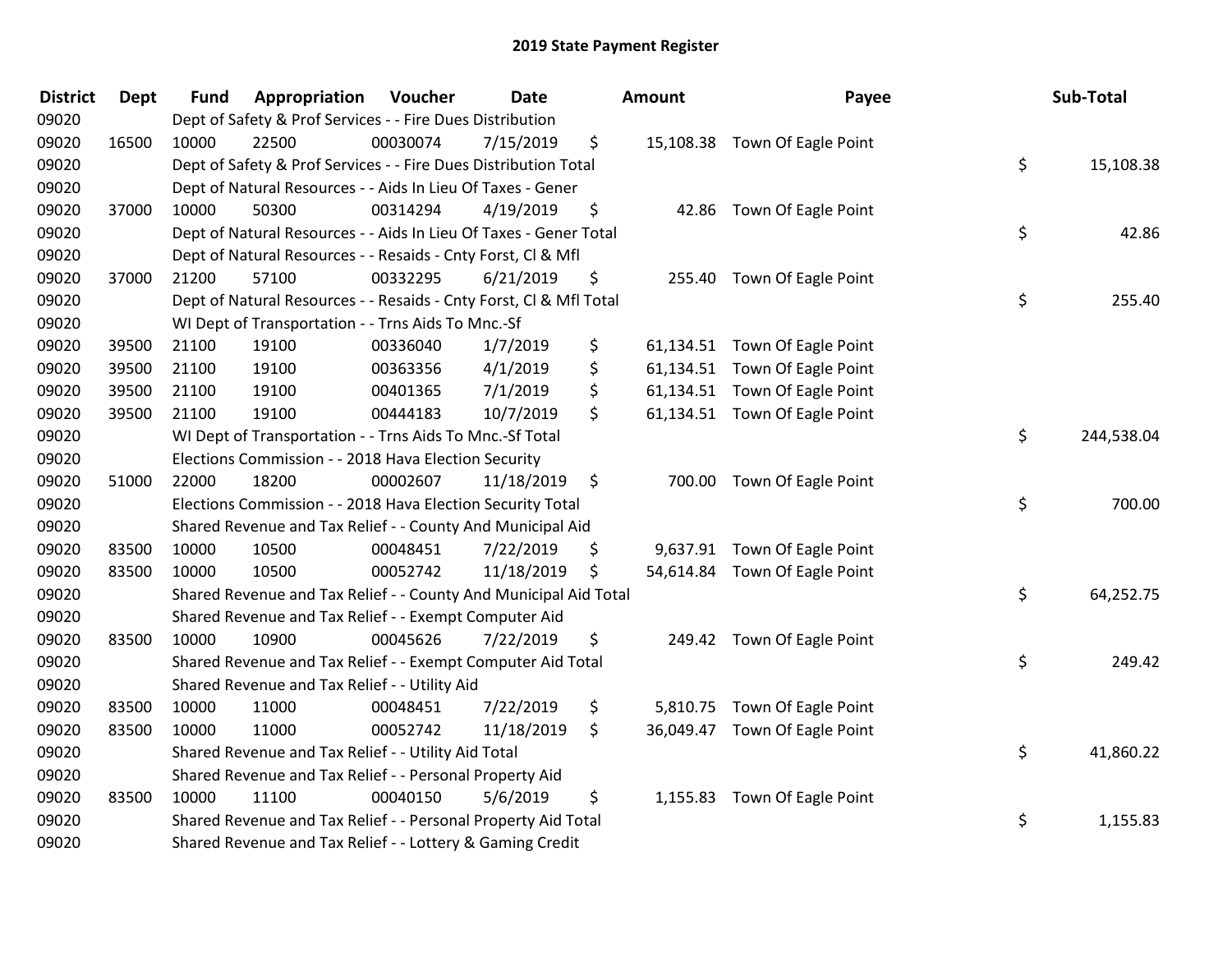| <b>District</b> | Dept  | <b>Fund</b> | <b>Appropriation</b>                                            | <b>Voucher</b> | Date      | Amount |  | Pavee                      | Sub-Total  |
|-----------------|-------|-------------|-----------------------------------------------------------------|----------------|-----------|--------|--|----------------------------|------------|
| 09020           | 83500 | 52100       | 36300                                                           | 00038166       | 3/25/2019 |        |  | 136.68 Town Of Eagle Point |            |
| 09020           |       |             | Shared Revenue and Tax Relief - - Lottery & Gaming Credit Total |                |           |        |  |                            | 136.68     |
| 09020 Total     |       |             |                                                                 |                |           |        |  |                            | 368,299.58 |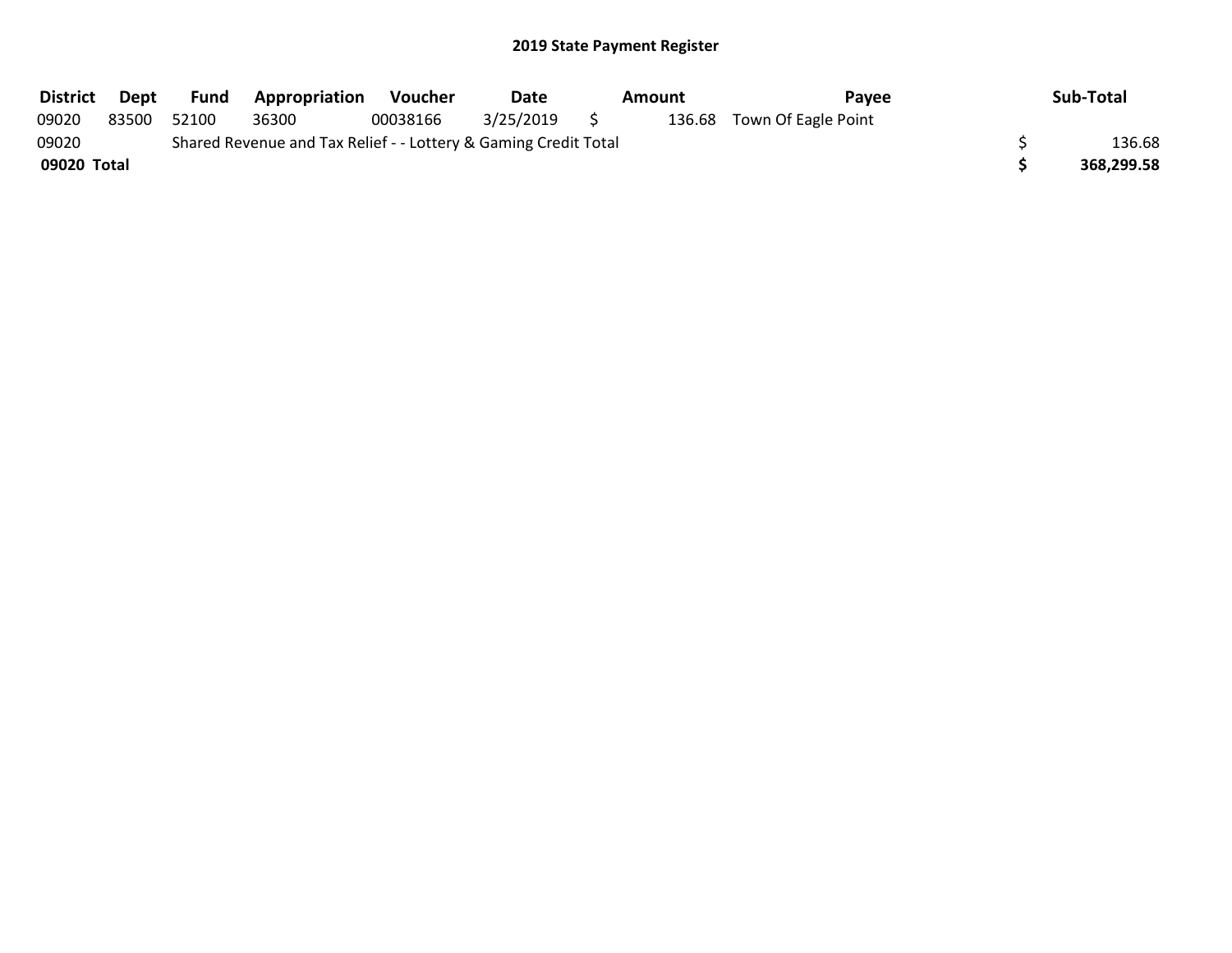| <b>District</b> | <b>Dept</b> | <b>Fund</b> | Appropriation                                                      | Voucher  | Date       | <b>Amount</b>   |                        | Payee | Sub-Total  |
|-----------------|-------------|-------------|--------------------------------------------------------------------|----------|------------|-----------------|------------------------|-------|------------|
| 09022           |             |             | Dept of Safety & Prof Services - - Fire Dues Distribution          |          |            |                 |                        |       |            |
| 09022           | 16500       | 10000       | 22500                                                              | 00030888 | 7/17/2019  | \$              | 2,769.39 Town Of Edson |       |            |
| 09022           |             |             | Dept of Safety & Prof Services - - Fire Dues Distribution Total    |          |            |                 |                        | \$    | 2,769.39   |
| 09022           |             |             | Dept of Natural Resources - - Resaids - Cnty Forst, CI & Mfl       |          |            |                 |                        |       |            |
| 09022           | 37000       | 21200       | 57100                                                              | 00332296 | 6/21/2019  | \$<br>174.17    | Town Of Edson          |       |            |
| 09022           |             |             | Dept of Natural Resources - - Resaids - Cnty Forst, Cl & Mfl Total |          |            |                 |                        | \$    | 174.17     |
| 09022           |             |             | WI Dept of Transportation - - Trns Aids To Mnc.-Sf                 |          |            |                 |                        |       |            |
| 09022           | 39500       | 21100       | 19100                                                              | 00336041 | 1/7/2019   | \$<br>32,663.60 | Town Of Edson          |       |            |
| 09022           | 39500       | 21100       | 19100                                                              | 00363357 | 4/1/2019   | \$<br>32,663.60 | Town Of Edson          |       |            |
| 09022           | 39500       | 21100       | 19100                                                              | 00401366 | 7/1/2019   | \$<br>32,663.60 | Town Of Edson          |       |            |
| 09022           | 39500       | 21100       | 19100                                                              | 00444184 | 10/7/2019  | \$<br>32,663.61 | Town Of Edson          |       |            |
| 09022           |             |             | WI Dept of Transportation - - Trns Aids To Mnc.-Sf Total           |          |            |                 |                        | \$    | 130,654.41 |
| 09022           |             |             | Elections Commission - - 2018 Hava Election Security               |          |            |                 |                        |       |            |
| 09022           | 51000       | 22000       | 18200                                                              | 00002349 | 11/8/2019  | \$<br>1,100.00  | Town Of Edson          |       |            |
| 09022           |             |             | Elections Commission - - 2018 Hava Election Security Total         |          |            |                 |                        | \$    | 1,100.00   |
| 09022           |             |             | Shared Revenue and Tax Relief - - County And Municipal Aid         |          |            |                 |                        |       |            |
| 09022           | 83500       | 10000       | 10500                                                              | 00048452 | 7/22/2019  | \$<br>10,559.36 | Town Of Edson          |       |            |
| 09022           | 83500       | 10000       | 10500                                                              | 00052743 | 11/18/2019 | \$<br>59,836.40 | Town Of Edson          |       |            |
| 09022           |             |             | Shared Revenue and Tax Relief - - County And Municipal Aid Total   |          |            |                 |                        | \$    | 70,395.76  |
| 09022           |             |             | Shared Revenue and Tax Relief - - Exempt Computer Aid              |          |            |                 |                        |       |            |
| 09022           | 83500       | 10000       | 10900                                                              | 00045627 | 7/22/2019  | \$<br>1.03      | Town Of Edson          |       |            |
| 09022           |             |             | Shared Revenue and Tax Relief - - Exempt Computer Aid Total        |          |            |                 |                        | \$    | 1.03       |
| 09022           |             |             | Shared Revenue and Tax Relief - - Personal Property Aid            |          |            |                 |                        |       |            |
| 09022           | 83500       | 10000       | 11100                                                              | 00040151 | 5/6/2019   | \$<br>35.46     | Town Of Edson          |       |            |
| 09022           |             |             | Shared Revenue and Tax Relief - - Personal Property Aid Total      |          |            |                 |                        | \$    | 35.46      |
| 09022 Total     |             |             |                                                                    |          |            |                 |                        | \$    | 205,130.22 |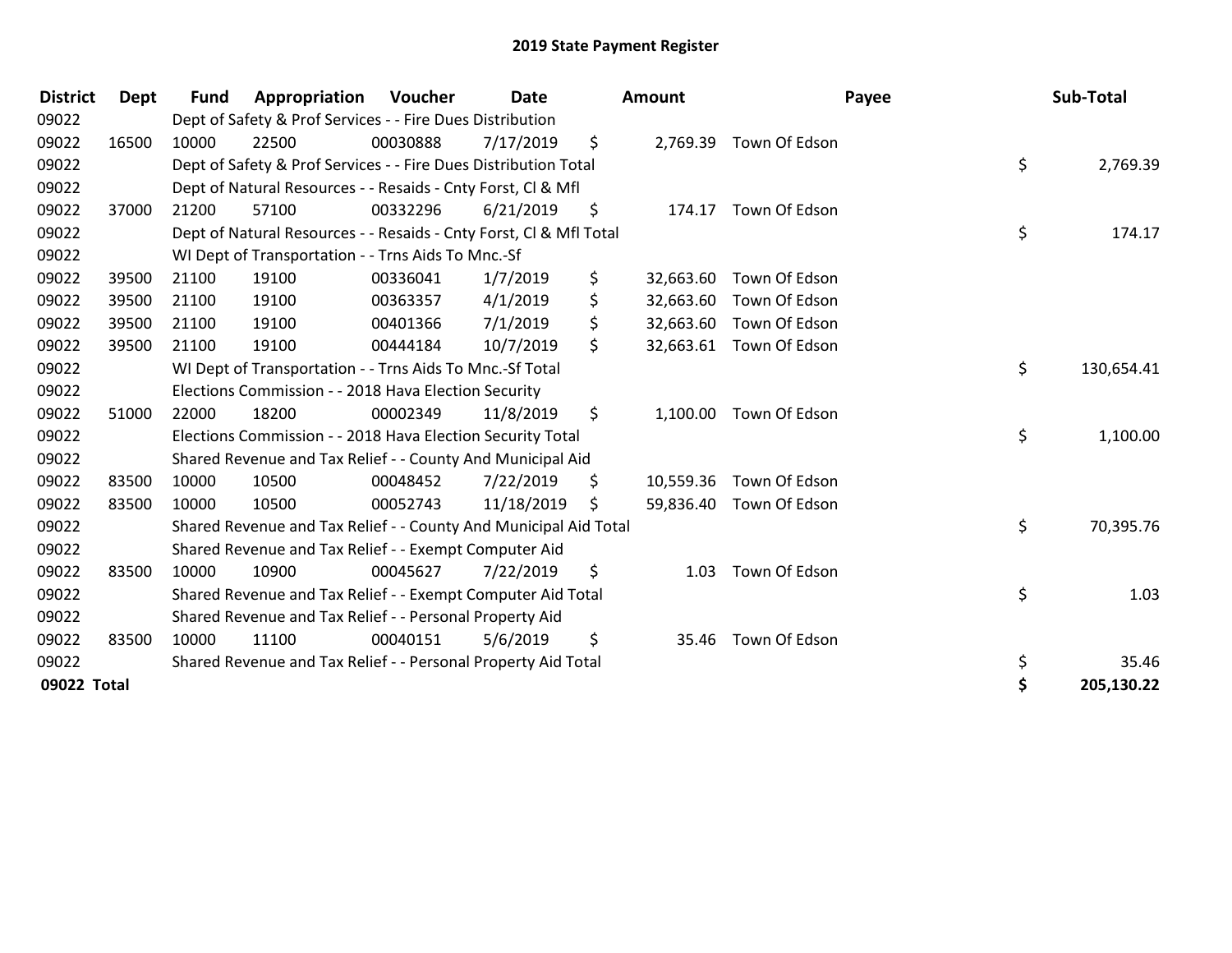| <b>District</b> | <b>Dept</b> | <b>Fund</b> | Appropriation                                                      | Voucher  | Date       |    | <b>Amount</b> |                           | Payee | Sub-Total |  |
|-----------------|-------------|-------------|--------------------------------------------------------------------|----------|------------|----|---------------|---------------------------|-------|-----------|--|
| 09024           |             |             | Dept of Safety & Prof Services - - Fire Dues Distribution          |          |            |    |               |                           |       |           |  |
| 09024           | 16500       | 10000       | 22500                                                              | 00031352 | 7/18/2019  | \$ |               | 1,265.28 Town Of Estella  |       |           |  |
| 09024           |             |             | Dept of Safety & Prof Services - - Fire Dues Distribution Total    |          |            |    |               |                           | \$    | 1,265.28  |  |
| 09024           |             |             | Dept of Natural Resources - - Aids In Lieu Of Taxes - Gener        |          |            |    |               |                           |       |           |  |
| 09024           | 37000       | 10000       | 50300                                                              | 00313747 | 4/19/2019  | \$ |               | 424.19 Town Of Estella    |       |           |  |
| 09024           |             |             | Dept of Natural Resources - - Aids In Lieu Of Taxes - Gener Total  |          |            |    |               |                           | \$    | 424.19    |  |
| 09024           |             |             | Dept of Natural Resources - - Resaids - Cnty Forst, Cl & Mfl       |          |            |    |               |                           |       |           |  |
| 09024           | 37000       | 21200       | 57100                                                              | 00332297 | 6/21/2019  | \$ |               | 333.99 Town Of Estella    |       |           |  |
| 09024           |             |             | Dept of Natural Resources - - Resaids - Cnty Forst, Cl & Mfl Total |          |            |    |               |                           | \$    | 333.99    |  |
| 09024           |             |             | Dept of Natural Resources - - Aids In Lieu Of Taxes - Sum S        |          |            |    |               |                           |       |           |  |
| 09024           | 37000       | 21200       | 57900                                                              | 00313748 | 4/19/2019  | \$ |               | 172.10 Town Of Estella    |       |           |  |
| 09024           |             |             | Dept of Natural Resources - - Aids In Lieu Of Taxes - Sum S Total  |          |            |    |               |                           | \$    | 172.10    |  |
| 09024           |             |             | WI Dept of Transportation - - Trns Aids To Mnc.-Sf                 |          |            |    |               |                           |       |           |  |
| 09024           | 39500       | 21100       | 19100                                                              | 00336042 | 1/7/2019   | \$ |               | 13,742.72 Town Of Estella |       |           |  |
| 09024           | 39500       | 21100       | 19100                                                              | 00363358 | 4/1/2019   | \$ |               | 13,742.72 Town Of Estella |       |           |  |
| 09024           | 39500       | 21100       | 19100                                                              | 00401367 | 7/1/2019   | \$ |               | 13,742.72 Town Of Estella |       |           |  |
| 09024           | 39500       | 21100       | 19100                                                              | 00444185 | 10/7/2019  | \$ |               | 13,742.73 Town Of Estella |       |           |  |
| 09024           |             |             | WI Dept of Transportation - - Trns Aids To Mnc.-Sf Total           |          |            |    |               |                           | \$    | 54,970.89 |  |
| 09024           |             |             | WI Dept of Transportation - - Loc Rd Imp Prg St Fd                 |          |            |    |               |                           |       |           |  |
| 09024           | 39500       | 21100       | 27800                                                              | 00338978 | 1/4/2019   | \$ |               | 6,337.00 Town Of Estella  |       |           |  |
| 09024           |             |             | WI Dept of Transportation - - Loc Rd Imp Prg St Fd Total           |          |            |    |               |                           | \$    | 6,337.00  |  |
| 09024           |             |             | Elections Commission - - General Program Ops, GPR                  |          |            |    |               |                           |       |           |  |
| 09024           | 51000       | 10000       | 10100                                                              | 00001528 | 1/25/2019  | \$ |               | 117.08 Town Of Estella    |       |           |  |
| 09024           |             |             | Elections Commission - - General Program Ops, GPR Total            |          |            |    |               |                           | \$    | 117.08    |  |
| 09024           |             |             | Shared Revenue and Tax Relief - - County And Municipal Aid         |          |            |    |               |                           |       |           |  |
| 09024           | 83500       | 10000       | 10500                                                              | 00048453 | 7/22/2019  | \$ | 2,558.93      | Town Of Estella           |       |           |  |
| 09024           | 83500       | 10000       | 10500                                                              | 00052744 | 11/18/2019 | \$ |               | 14,500.60 Town Of Estella |       |           |  |
| 09024           |             |             | Shared Revenue and Tax Relief - - County And Municipal Aid Total   |          |            |    |               |                           | \$    | 17,059.53 |  |
| 09024           |             |             | Shared Revenue and Tax Relief - - Exempt Computer Aid              |          |            |    |               |                           |       |           |  |
| 09024           | 83500       | 10000       | 10900                                                              | 00045628 | 7/22/2019  | \$ |               | 7.27 Town Of Estella      |       |           |  |
| 09024           |             |             | Shared Revenue and Tax Relief - - Exempt Computer Aid Total        |          |            |    |               |                           | \$    | 7.27      |  |
| 09024           |             |             | Shared Revenue and Tax Relief - - Personal Property Aid            |          |            |    |               |                           |       |           |  |
| 09024           | 83500       | 10000       | 11100                                                              | 00040152 | 5/6/2019   | \$ |               | 149.93 Town Of Estella    |       |           |  |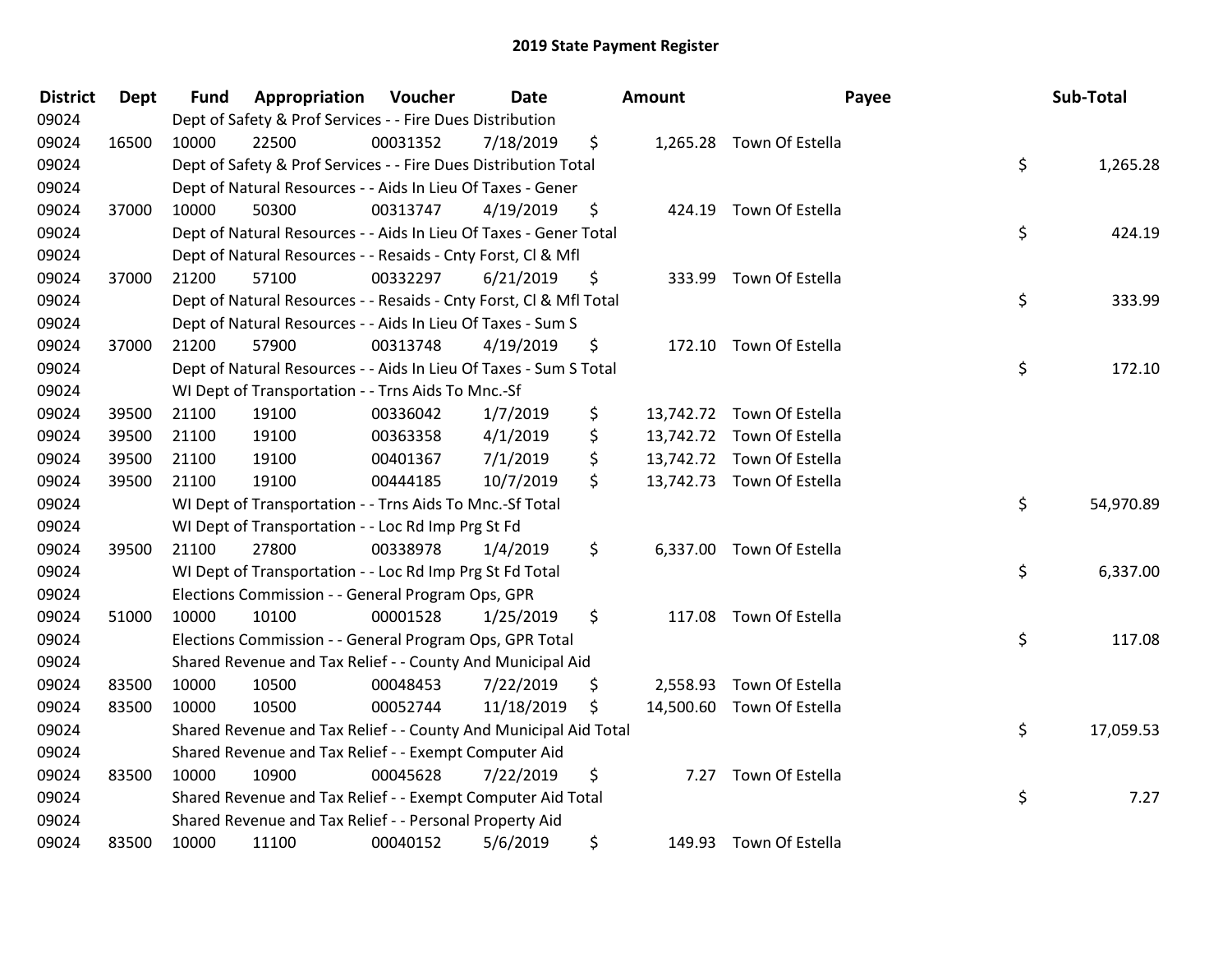| <b>District</b> | <b>Dept</b> | <b>Fund</b> | Appropriation                                                       | Voucher  | Date      | Amount<br>Payee |                 | Sub-Total |  |
|-----------------|-------------|-------------|---------------------------------------------------------------------|----------|-----------|-----------------|-----------------|-----------|--|
| 09024           |             |             | Shared Revenue and Tax Relief - - Personal Property Aid Total       |          |           |                 |                 | 149.93    |  |
| 09024           |             |             | Shared Revenue and Tax Relief - - Payments For Municipal Svcs       |          |           |                 |                 |           |  |
| 09024           | 83500       | 10000       | 50100                                                               | 00037758 | 1/31/2019 | 89.36           | Town Of Estella |           |  |
| 09024           |             |             | Shared Revenue and Tax Relief - - Payments For Municipal Svcs Total |          |           |                 |                 | 89.36     |  |
| 09024 Total     |             |             |                                                                     |          |           |                 |                 | 80.926.62 |  |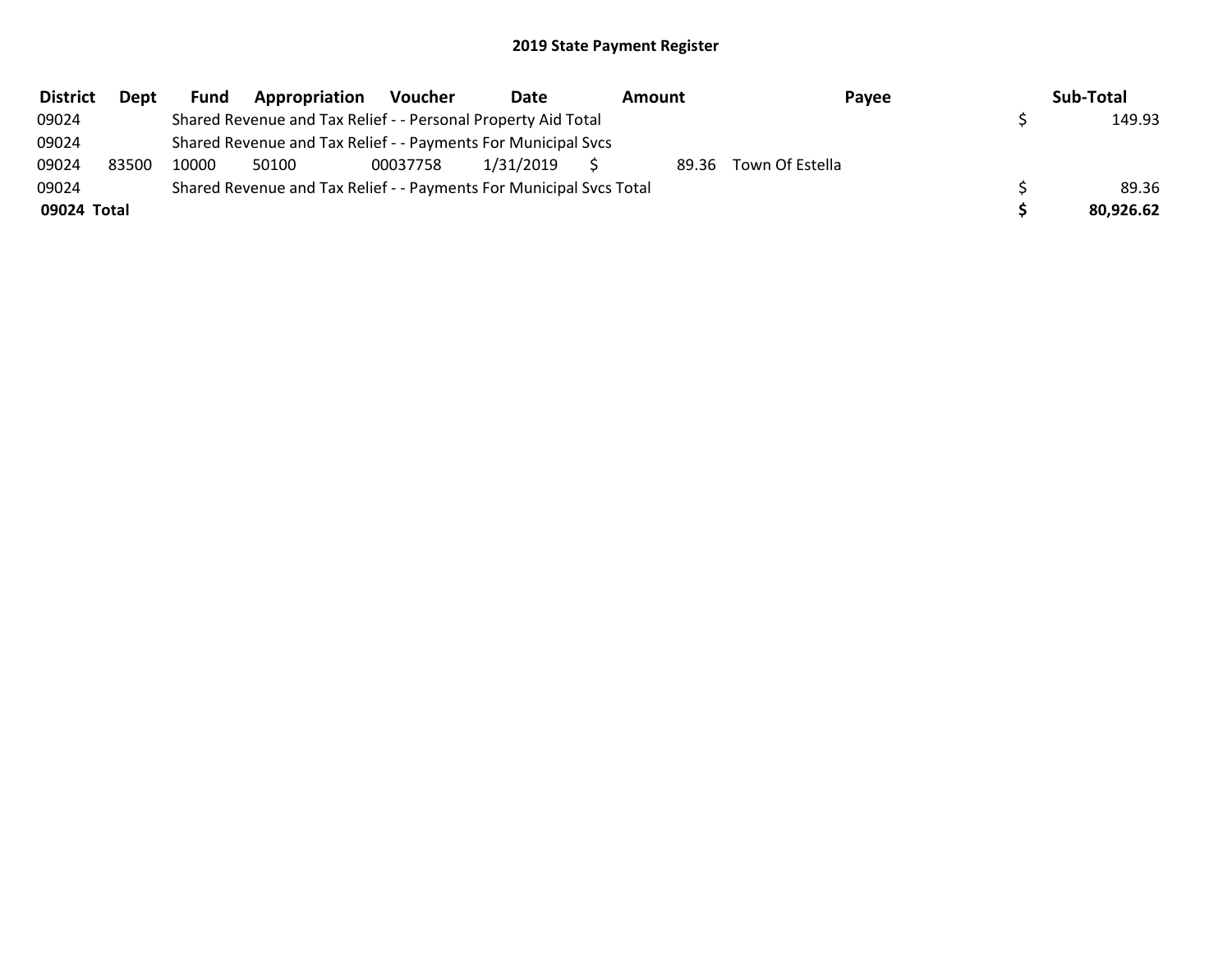| <b>District</b> | Dept  | Fund  | Appropriation                                                      | Voucher  | Date<br><b>Amount</b> |     |           | Payee                   | Sub-Total |            |
|-----------------|-------|-------|--------------------------------------------------------------------|----------|-----------------------|-----|-----------|-------------------------|-----------|------------|
| 09026           |       |       | Dept of Safety & Prof Services - - Fire Dues Distribution          |          |                       |     |           |                         |           |            |
| 09026           | 16500 | 10000 | 22500                                                              | 00031019 | 7/17/2019             | \$  |           | 2,315.13 Town Of Goetz  |           |            |
| 09026           |       |       | Dept of Safety & Prof Services - - Fire Dues Distribution Total    |          |                       |     |           |                         | \$        | 2,315.13   |
| 09026           |       |       | Dept of Natural Resources - - Aids In Lieu Of Taxes - Gener        |          |                       |     |           |                         |           |            |
| 09026           | 37000 | 10000 | 50300                                                              | 00295147 | 2/4/2019              | \$  |           | 188.21 Town Of Goetz    |           |            |
| 09026           |       |       | Dept of Natural Resources - - Aids In Lieu Of Taxes - Gener Total  |          |                       |     |           |                         | \$        | 188.21     |
| 09026           |       |       | Dept of Natural Resources - - Resaids - Cnty Forst, CI & Mfl       |          |                       |     |           |                         |           |            |
| 09026           | 37000 | 21200 | 57100                                                              | 00332298 | 6/21/2019             | \$  |           | 179.55 Town Of Goetz    |           |            |
| 09026           |       |       | Dept of Natural Resources - - Resaids - Cnty Forst, CI & Mfl Total |          |                       |     |           |                         | \$        | 179.55     |
| 09026           |       |       | WI Dept of Transportation - - Trns Aids To Mnc.-Sf                 |          |                       |     |           |                         |           |            |
| 09026           | 39500 | 21100 | 19100                                                              | 00336043 | 1/7/2019              | \$  | 21,471.13 | Town Of Goetz           |           |            |
| 09026           | 39500 | 21100 | 19100                                                              | 00363359 | 4/1/2019              | \$  | 21,471.13 | Town Of Goetz           |           |            |
| 09026           | 39500 | 21100 | 19100                                                              | 00401368 | 7/1/2019              | \$  | 21,471.13 | Town Of Goetz           |           |            |
| 09026           | 39500 | 21100 | 19100                                                              | 00444186 | 10/7/2019             | \$  | 21,471.16 | Town Of Goetz           |           |            |
| 09026           |       |       | WI Dept of Transportation - - Trns Aids To Mnc.-Sf Total           |          |                       |     |           |                         | \$        | 85,884.55  |
| 09026           |       |       | Shared Revenue and Tax Relief - - County And Municipal Aid         |          |                       |     |           |                         |           |            |
| 09026           | 83500 | 10000 | 10500                                                              | 00048454 | 7/22/2019             | \$  | 7,823.79  | Town Of Goetz           |           |            |
| 09026           | 83500 | 10000 | 10500                                                              | 00052745 | 11/18/2019            | \$. |           | 44,334.80 Town Of Goetz |           |            |
| 09026           |       |       | Shared Revenue and Tax Relief - - County And Municipal Aid Total   |          |                       |     |           |                         | \$        | 52,158.59  |
| 09026           |       |       | Shared Revenue and Tax Relief - - Exempt Computer Aid              |          |                       |     |           |                         |           |            |
| 09026           | 83500 | 10000 | 10900                                                              | 00045629 | 7/22/2019             | \$  |           | 14.55 Town Of Goetz     |           |            |
| 09026           |       |       | Shared Revenue and Tax Relief - - Exempt Computer Aid Total        |          |                       |     |           |                         | \$        | 14.55      |
| 09026           |       |       | Shared Revenue and Tax Relief - - Personal Property Aid            |          |                       |     |           |                         |           |            |
| 09026           | 83500 | 10000 | 11100                                                              | 00040153 | 5/6/2019              | \$  |           | 1,808.36 Town Of Goetz  |           |            |
| 09026           |       |       | Shared Revenue and Tax Relief - - Personal Property Aid Total      |          |                       |     |           |                         | \$        | 1,808.36   |
| 09026 Total     |       |       |                                                                    |          |                       |     |           |                         | \$        | 142,548.94 |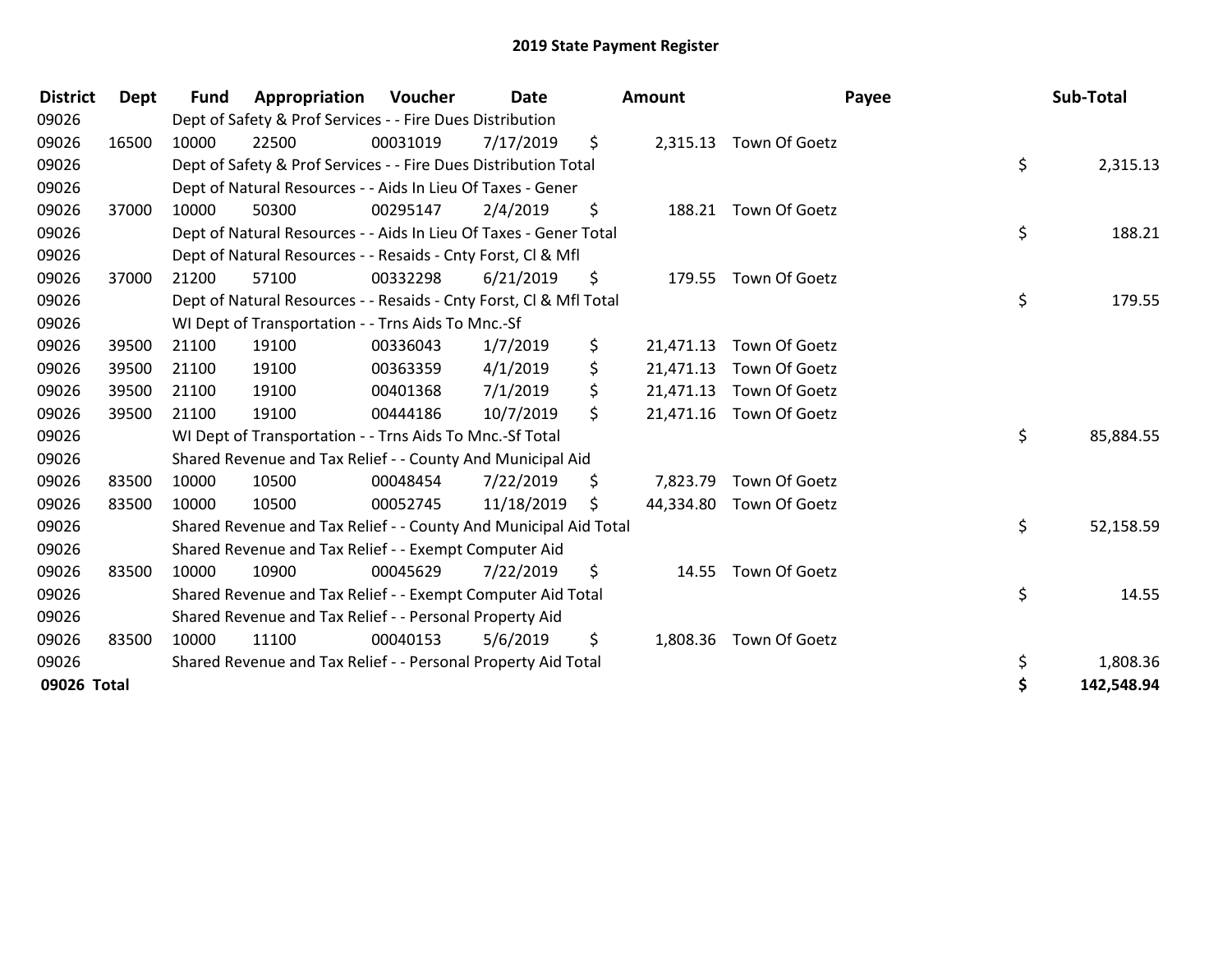| <b>District</b> | <b>Dept</b> | <b>Fund</b> | Appropriation                                                     | Voucher  | <b>Date</b> |    | Amount   |                          | Payee | Sub-Total |           |
|-----------------|-------------|-------------|-------------------------------------------------------------------|----------|-------------|----|----------|--------------------------|-------|-----------|-----------|
| 09028           |             |             | Dept of Safety & Prof Services - - Fire Dues Distribution         |          |             |    |          |                          |       |           |           |
| 09028           | 16500       | 10000       | 22500                                                             | 00031040 | 7/17/2019   | \$ |          | 2,253.84 Town Of Hallie  |       |           |           |
| 09028           |             |             | Dept of Safety & Prof Services - - Fire Dues Distribution Total   |          |             |    |          |                          | \$    |           | 2,253.84  |
| 09028           |             |             | Dept of Natural Resources - - Aids In Lieu Of Taxes - Gener       |          |             |    |          |                          |       |           |           |
| 09028           | 37000       | 10000       | 50300                                                             | 00295180 | 2/4/2019    | \$ | 1,596.30 | Town Of Hallie           |       |           |           |
| 09028           | 37000       | 10000       | 50300                                                             | 00295181 | 2/4/2019    | \$ |          | 12,414.61 Town Of Hallie |       |           |           |
| 09028           |             |             | Dept of Natural Resources - - Aids In Lieu Of Taxes - Gener Total |          |             |    |          |                          | \$    |           | 14,010.91 |
| 09028           |             |             | WI Dept of Transportation - - Trns Aids To Mnc.-Sf                |          |             |    |          |                          |       |           |           |
| 09028           | 39500       | 21100       | 19100                                                             | 00336044 | 1/7/2019    | \$ | 1,180.86 | Town Of Hallie           |       |           |           |
| 09028           | 39500       | 21100       | 19100                                                             | 00363360 | 4/1/2019    | \$ | 1,180.86 | Town Of Hallie           |       |           |           |
| 09028           | 39500       | 21100       | 19100                                                             | 00401369 | 7/1/2019    | \$ | 1,180.86 | Town Of Hallie           |       |           |           |
| 09028           | 39500       | 21100       | 19100                                                             | 00444187 | 10/7/2019   | \$ | 1,180.87 | Town Of Hallie           |       |           |           |
| 09028           |             |             | WI Dept of Transportation - - Trns Aids To Mnc.-Sf Total          |          |             |    |          |                          | \$    |           | 4,723.45  |
| 09028           |             |             | Shared Revenue and Tax Relief - - County And Municipal Aid        |          |             |    |          |                          |       |           |           |
| 09028           | 83500       | 10000       | 10500                                                             | 00048455 | 7/22/2019   | \$ | 1,379.09 | Town Of Hallie           |       |           |           |
| 09028           | 83500       | 10000       | 10500                                                             | 00052746 | 11/18/2019  | S. | 7,814.87 | Town Of Hallie           |       |           |           |
| 09028           |             |             | Shared Revenue and Tax Relief - - County And Municipal Aid Total  |          |             |    |          |                          | \$    |           | 9,193.96  |
| 09028           |             |             | Shared Revenue and Tax Relief - - Exempt Computer Aid             |          |             |    |          |                          |       |           |           |
| 09028           | 83500       | 10000       | 10900                                                             | 00045630 | 7/22/2019   | \$ | 27.02    | Town Of Hallie           |       |           |           |
| 09028           |             |             | Shared Revenue and Tax Relief - - Exempt Computer Aid Total       |          |             |    |          |                          | \$    |           | 27.02     |
| 09028           |             |             | Shared Revenue and Tax Relief - - Utility Aid                     |          |             |    |          |                          |       |           |           |
| 09028           | 83500       | 10000       | 11000                                                             | 00048455 | 7/22/2019   | \$ | 102.70   | Town Of Hallie           |       |           |           |
| 09028           | 83500       | 10000       | 11000                                                             | 00052746 | 11/18/2019  | \$ | 625.03   | Town Of Hallie           |       |           |           |
| 09028           |             |             | Shared Revenue and Tax Relief - - Utility Aid Total               |          |             |    |          |                          | \$    |           | 727.73    |
| 09028           |             |             | Shared Revenue and Tax Relief - - Personal Property Aid           |          |             |    |          |                          |       |           |           |
| 09028           | 83500       | 10000       | 11100                                                             | 00040154 | 5/6/2019    | \$ | 6.75     | Town Of Hallie           |       |           |           |
| 09028           |             |             | Shared Revenue and Tax Relief - - Personal Property Aid Total     |          |             |    |          |                          | \$    |           | 6.75      |
| 09028 Total     |             |             |                                                                   |          |             |    |          |                          | \$    |           | 30,943.66 |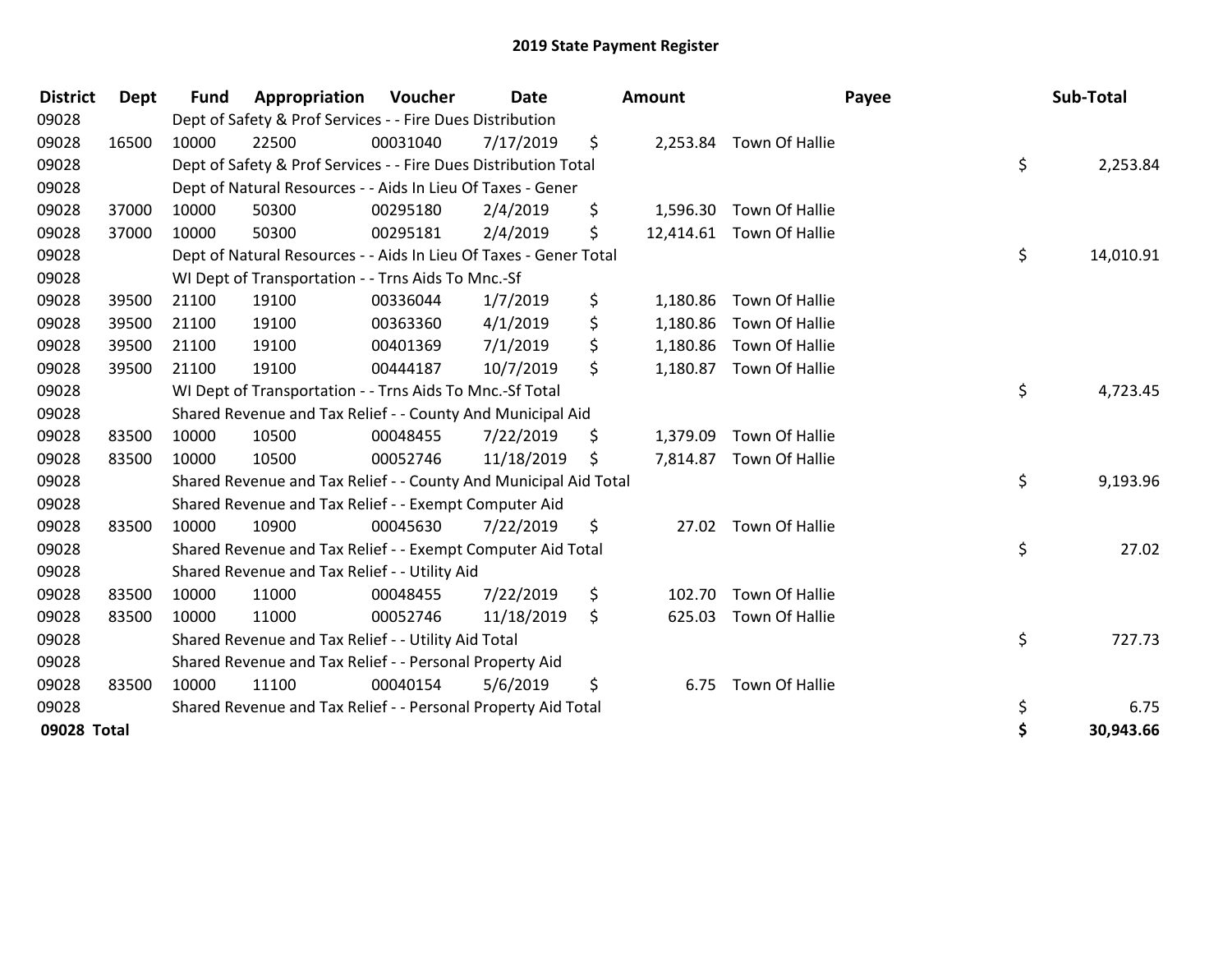| <b>District</b> | <b>Dept</b> | <b>Fund</b> | Appropriation                                                       | Voucher  | <b>Date</b> |                    | <b>Amount</b> | Payee                    | Sub-Total        |
|-----------------|-------------|-------------|---------------------------------------------------------------------|----------|-------------|--------------------|---------------|--------------------------|------------------|
| 09032           |             |             | Dept of Safety & Prof Services - - Fire Dues Distribution           |          |             |                    |               |                          |                  |
| 09032           | 16500       | 10000       | 22500                                                               | 00030872 | 7/17/2019   | \$                 |               | 2,817.24 Town Of Howard  |                  |
| 09032           |             |             | Dept of Safety & Prof Services - - Fire Dues Distribution Total     |          |             |                    |               |                          | \$<br>2,817.24   |
| 09032           |             |             | Dept of Natural Resources - - Aids In Lieu Of Taxes - Gener         |          |             |                    |               |                          |                  |
| 09032           | 37000       | 10000       | 50300                                                               | 00314760 | 4/19/2019   | \$                 |               | 66.75 Town Of Howard     |                  |
| 09032           |             |             | Dept of Natural Resources - - Aids In Lieu Of Taxes - Gener Total   |          |             |                    |               |                          | \$<br>66.75      |
| 09032           |             |             | Dept of Natural Resources - - Resaids - Cnty Forst, Cl & Mfl        |          |             |                    |               |                          |                  |
| 09032           | 37000       | 21200       | 57100                                                               | 00332299 | 6/21/2019   | \$                 |               | 174.61 Town Of Howard    |                  |
| 09032           |             |             | Dept of Natural Resources - - Resaids - Cnty Forst, Cl & Mfl Total  |          |             |                    |               |                          | \$<br>174.61     |
| 09032           |             |             | WI Dept of Transportation - - Trns Aids To Mnc.-Sf                  |          |             |                    |               |                          |                  |
| 09032           | 39500       | 21100       | 19100                                                               | 00336045 | 1/7/2019    | \$                 | 25,269.64     | Town Of Howard           |                  |
| 09032           | 39500       | 21100       | 19100                                                               | 00363361 | 4/1/2019    | \$                 | 25,269.64     | Town Of Howard           |                  |
| 09032           | 39500       | 21100       | 19100                                                               | 00401370 | 7/1/2019    | \$                 |               | 25,269.64 Town Of Howard |                  |
| 09032           | 39500       | 21100       | 19100                                                               | 00444188 | 10/7/2019   | \$                 |               | 25,269.67 Town Of Howard |                  |
| 09032           |             |             | WI Dept of Transportation - - Trns Aids To Mnc.-Sf Total            |          |             |                    |               |                          | \$<br>101,078.59 |
| 09032           |             |             | Elections Commission - - 2018 Hava Election Security                |          |             |                    |               |                          |                  |
| 09032           | 51000       | 22000       | 18200                                                               | 00002603 | 11/18/2019  | $\ddot{\varsigma}$ |               | 600.00 Town Of Howard    |                  |
| 09032           |             |             | Elections Commission - - 2018 Hava Election Security Total          |          |             |                    |               |                          | \$<br>600.00     |
| 09032           |             |             | Shared Revenue and Tax Relief - - County And Municipal Aid          |          |             |                    |               |                          |                  |
| 09032           | 83500       | 10000       | 10500                                                               | 00048456 | 7/22/2019   | \$                 |               | 4,840.17 Town Of Howard  |                  |
| 09032           | 83500       | 10000       | 10500                                                               | 00052747 | 11/18/2019  | \$.                |               | 27,427.65 Town Of Howard |                  |
| 09032           |             |             | Shared Revenue and Tax Relief - - County And Municipal Aid Total    |          |             |                    |               |                          | \$<br>32,267.82  |
| 09032           |             |             | Shared Revenue and Tax Relief - - Exempt Computer Aid               |          |             |                    |               |                          |                  |
| 09032           | 83500       | 10000       | 10900                                                               | 00045631 | 7/22/2019   | \$                 | 1.03          | Town Of Howard           |                  |
| 09032           |             |             | Shared Revenue and Tax Relief - - Exempt Computer Aid Total         |          |             |                    |               |                          | \$<br>1.03       |
| 09032           |             |             | Shared Revenue and Tax Relief - - Personal Property Aid             |          |             |                    |               |                          |                  |
| 09032           | 83500       | 10000       | 11100                                                               | 00040155 | 5/6/2019    | \$                 |               | 45.91 Town Of Howard     |                  |
| 09032           |             |             | Shared Revenue and Tax Relief - - Personal Property Aid Total       |          |             |                    |               |                          | \$<br>45.91      |
| 09032           |             |             | Shared Revenue and Tax Relief - - Payments For Municipal Svcs       |          |             |                    |               |                          |                  |
| 09032           | 83500       | 10000       | 50100                                                               | 00037980 | 1/31/2019   | \$                 |               | 103.20 Town Of Howard    |                  |
| 09032           |             |             | Shared Revenue and Tax Relief - - Payments For Municipal Svcs Total |          |             |                    |               |                          | \$<br>103.20     |
| 09032 Total     |             |             |                                                                     |          |             |                    |               |                          | \$<br>137,155.15 |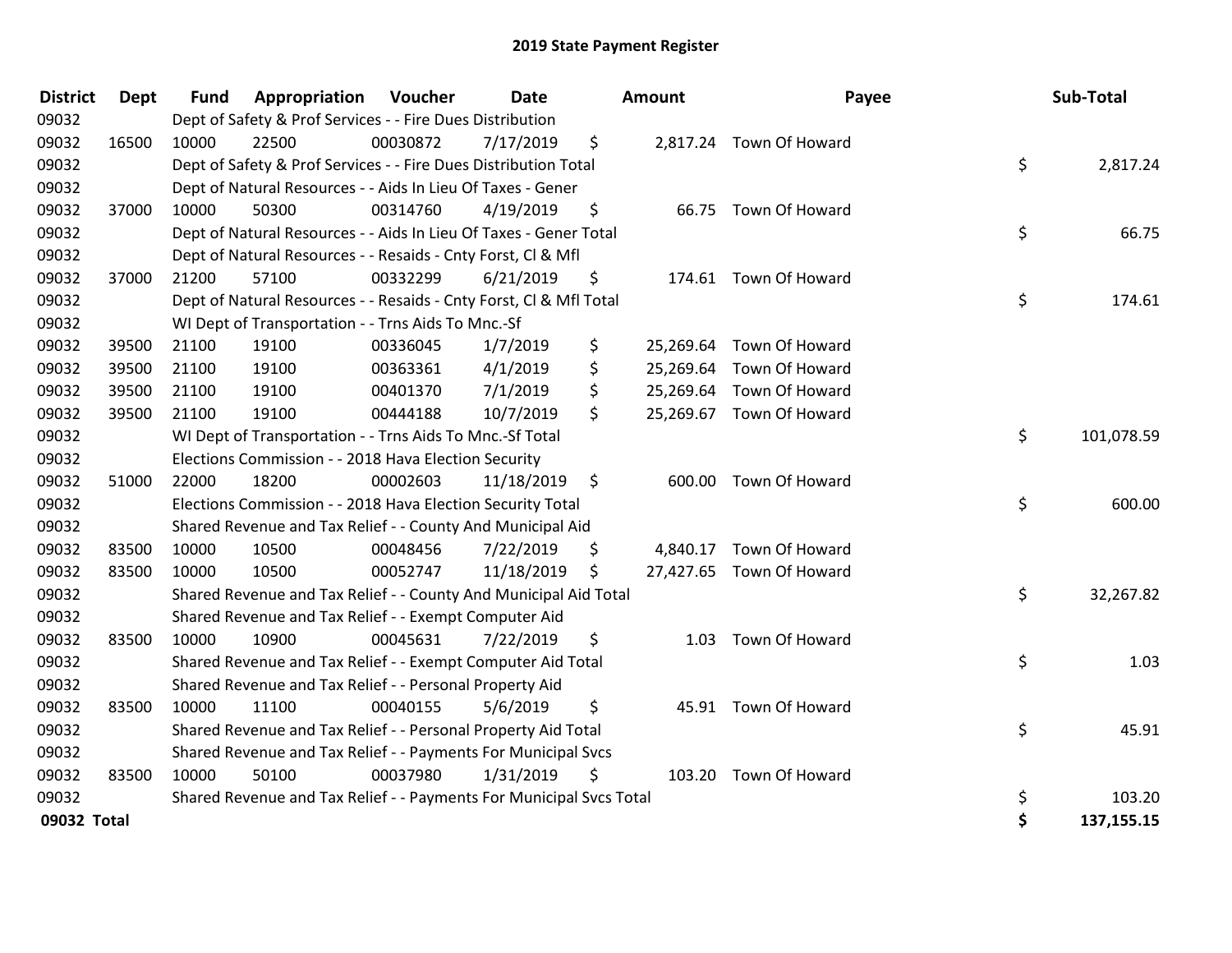| <b>District</b> | <b>Dept</b> | <b>Fund</b> | Appropriation                                                      | Voucher  | <b>Date</b> | Amount          | Payee                        | Sub-Total        |
|-----------------|-------------|-------------|--------------------------------------------------------------------|----------|-------------|-----------------|------------------------------|------------------|
| 09034           |             |             | Dept of Safety & Prof Services - - Fire Dues Distribution          |          |             |                 |                              |                  |
| 09034           | 16500       | 10000       | 22500                                                              | 00029972 | 7/15/2019   | \$              | 24,921.94 Town Of La Fayette |                  |
| 09034           |             |             | Dept of Safety & Prof Services - - Fire Dues Distribution Total    |          |             |                 |                              | \$<br>24,921.94  |
| 09034           |             |             | Dept of Natural Resources - - Resaids - Cnty Forst, Cl & Mfl       |          |             |                 |                              |                  |
| 09034           | 37000       | 21200       | 57100                                                              | 00332300 | 6/21/2019   | \$              | 147.60 Town Of La Fayette    |                  |
| 09034           |             |             | Dept of Natural Resources - - Resaids - Cnty Forst, CI & Mfl Total |          |             |                 |                              | \$<br>147.60     |
| 09034           |             |             | WI Dept of Transportation - - Disastr Damag Aid Sf                 |          |             |                 |                              |                  |
| 09034           | 39500       | 21100       | 17400                                                              | 00421831 | 8/9/2019    | \$              | 4,050.73 Town Of La Fayette  |                  |
| 09034           |             |             | WI Dept of Transportation - - Disastr Damag Aid Sf Total           |          |             |                 |                              | \$<br>4,050.73   |
| 09034           |             |             | WI Dept of Transportation - - Trns Aids To Mnc.-Sf                 |          |             |                 |                              |                  |
| 09034           | 39500       | 21100       | 19100                                                              | 00336046 | 1/7/2019    | \$              | 51,763.65 Town Of La Fayette |                  |
| 09034           | 39500       | 21100       | 19100                                                              | 00363362 | 4/1/2019    | \$<br>51,763.65 | Town Of La Fayette           |                  |
| 09034           | 39500       | 21100       | 19100                                                              | 00401371 | 7/1/2019    | \$              | 51,763.65 Town Of La Fayette |                  |
| 09034           | 39500       | 21100       | 19100                                                              | 00444189 | 10/7/2019   | \$              | 51,763.68 Town Of La Fayette |                  |
| 09034           |             |             | WI Dept of Transportation - - Trns Aids To Mnc.-Sf Total           |          |             |                 |                              | \$<br>207,054.63 |
| 09034           |             |             | Elections Commission - - 2018 Hava Election Security               |          |             |                 |                              |                  |
| 09034           | 51000       | 22000       | 18200                                                              | 00002759 | 11/20/2019  | \$              | 500.00 Town Of La Fayette    |                  |
| 09034           |             |             | Elections Commission - - 2018 Hava Election Security Total         |          |             |                 |                              | \$<br>500.00     |
| 09034           |             |             | Shared Revenue and Tax Relief - - County And Municipal Aid         |          |             |                 |                              |                  |
| 09034           | 83500       | 10000       | 10500                                                              | 00048457 | 7/22/2019   | \$<br>13,236.89 | Town Of La Fayette           |                  |
| 09034           | 83500       | 10000       | 10500                                                              | 00052748 | 11/18/2019  | \$              | 75,009.01 Town Of La Fayette |                  |
| 09034           |             |             | Shared Revenue and Tax Relief - - County And Municipal Aid Total   |          |             |                 |                              | \$<br>88,245.90  |
| 09034           |             |             | Shared Revenue and Tax Relief - - Exempt Computer Aid              |          |             |                 |                              |                  |
| 09034           | 83500       | 10000       | 10900                                                              | 00045632 | 7/22/2019   | \$<br>518.59    | Town Of La Fayette           |                  |
| 09034           |             |             | Shared Revenue and Tax Relief - - Exempt Computer Aid Total        |          |             |                 |                              | \$<br>518.59     |
| 09034           |             |             | Shared Revenue and Tax Relief - - Utility Aid                      |          |             |                 |                              |                  |
| 09034           | 83500       | 10000       | 11000                                                              | 00048457 | 7/22/2019   | \$              | 12,591.56 Town Of La Fayette |                  |
| 09034           | 83500       | 10000       | 11000                                                              | 00052748 | 11/18/2019  | \$              | 72,723.35 Town Of La Fayette |                  |
| 09034           |             |             | Shared Revenue and Tax Relief - - Utility Aid Total                |          |             |                 |                              | \$<br>85,314.91  |
| 09034           |             |             | Shared Revenue and Tax Relief - - Personal Property Aid            |          |             |                 |                              |                  |
| 09034           | 83500       | 10000       | 11100                                                              | 00040156 | 5/6/2019    | \$              | 2,547.56 Town Of La Fayette  |                  |
| 09034           |             |             | Shared Revenue and Tax Relief - - Personal Property Aid Total      |          |             |                 |                              | \$<br>2,547.56   |
| 09034           |             |             | Shared Revenue and Tax Relief - - Lottery & Gaming Credit          |          |             |                 |                              |                  |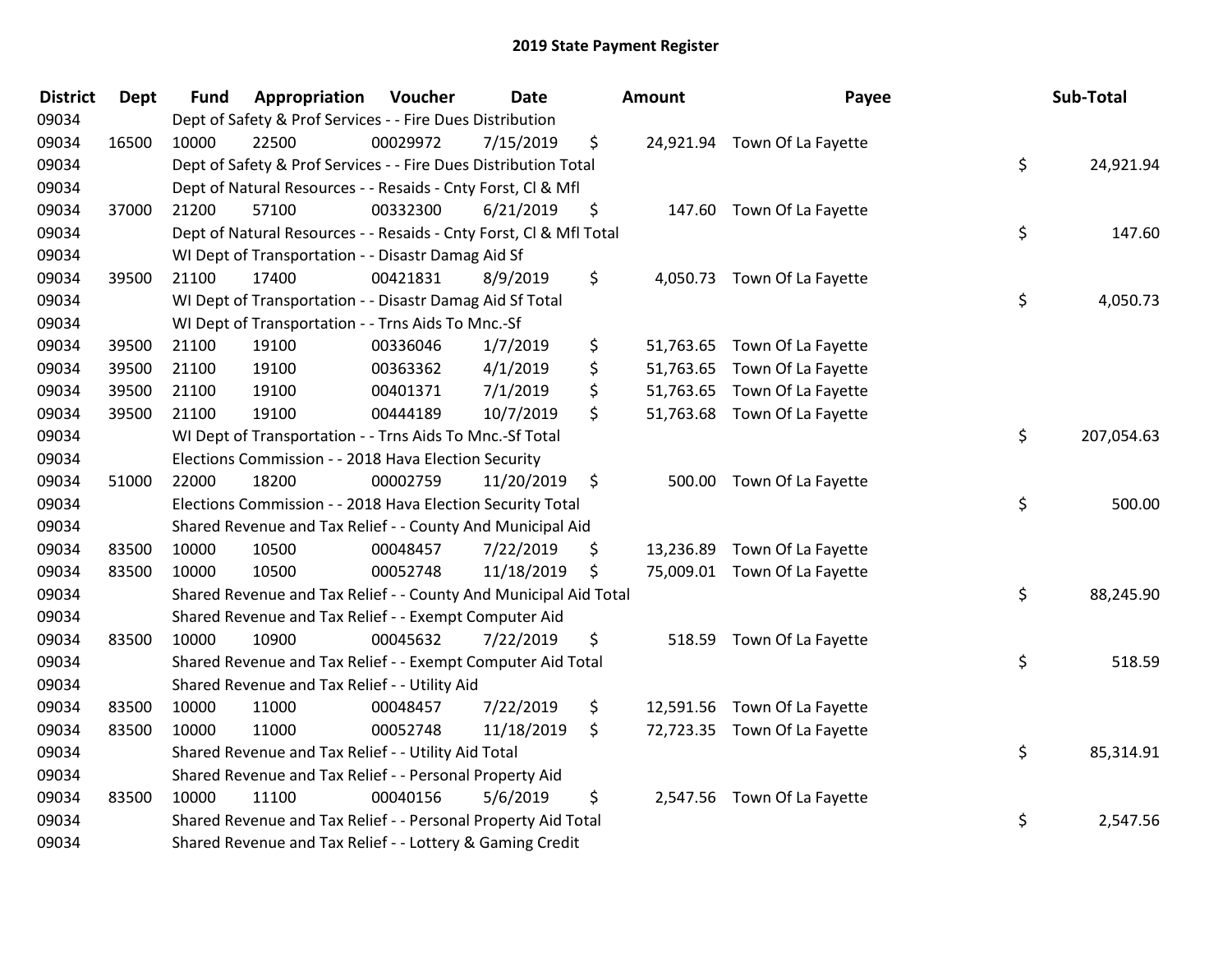| <b>District</b> | Dept  | <b>Fund</b> | <b>Appropriation</b>                                            | Voucher  | Date      | Amount | <b>Pavee</b>                | Sub-Total  |
|-----------------|-------|-------------|-----------------------------------------------------------------|----------|-----------|--------|-----------------------------|------------|
| 09034           | 83500 | 52100       | 36300                                                           | 00038167 | 3/25/2019 |        | 2,224.79 Town Of La Fayette |            |
| 09034           |       |             | Shared Revenue and Tax Relief - - Lottery & Gaming Credit Total |          |           |        |                             | 2,224.79   |
| 09034 Total     |       |             |                                                                 |          |           |        |                             | 415,526.65 |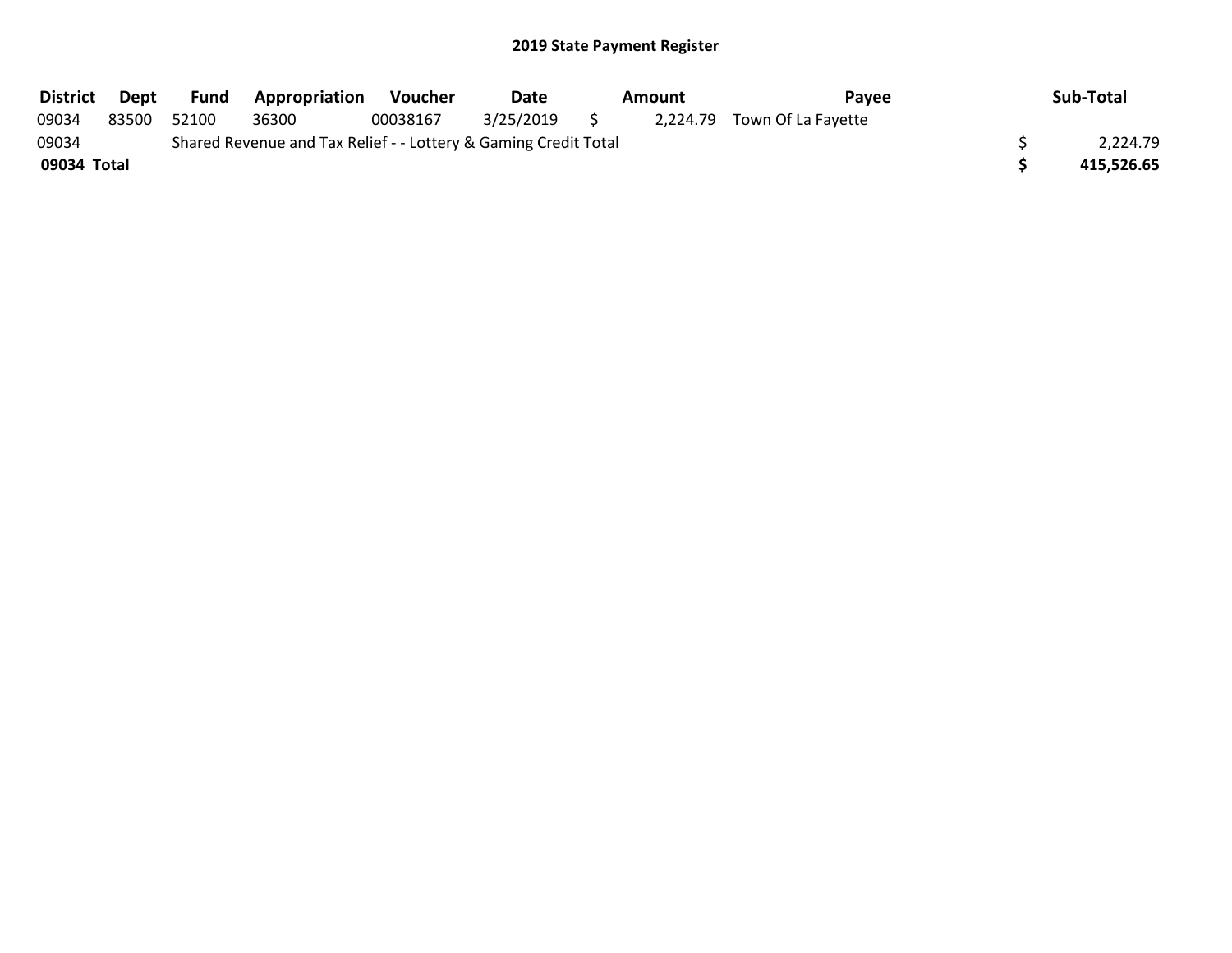| <b>District</b> | Dept  | Fund  | Appropriation                                                      | Voucher  | Date       | Amount          | Payee                           | Sub-Total        |
|-----------------|-------|-------|--------------------------------------------------------------------|----------|------------|-----------------|---------------------------------|------------------|
| 09035           |       |       | Dept of Safety & Prof Services - - Fire Dues Distribution          |          |            |                 |                                 |                  |
| 09035           | 16500 | 10000 | 22500                                                              | 00030536 | 7/16/2019  | \$              | 4,821.33 Town Of Lake Holcombe  |                  |
| 09035           |       |       | Dept of Safety & Prof Services - - Fire Dues Distribution Total    |          |            |                 |                                 | \$<br>4,821.33   |
| 09035           |       |       | Dept of Natural Resources - - Aids In Lieu Of Taxes - Gener        |          |            |                 |                                 |                  |
| 09035           | 37000 | 10000 | 50300                                                              | 00314364 | 4/19/2019  | \$              | 1.12 Town Of Lake Holcombe      |                  |
| 09035           |       |       | Dept of Natural Resources - - Aids In Lieu Of Taxes - Gener Total  |          |            |                 |                                 | \$<br>1.12       |
| 09035           |       |       | Dept of Natural Resources - - Resaids - Cnty Forst, Cl & Mfl       |          |            |                 |                                 |                  |
| 09035           | 37000 | 21200 | 57100                                                              | 00332301 | 6/21/2019  | \$              | 313.01 Town Of Lake Holcombe    |                  |
| 09035           |       |       | Dept of Natural Resources - - Resaids - Cnty Forst, Cl & Mfl Total |          |            |                 |                                 | \$<br>313.01     |
| 09035           |       |       | WI Dept of Transportation - - Trns Aids To Mnc.-Sf                 |          |            |                 |                                 |                  |
| 09035           | 39500 | 21100 | 19100                                                              | 00336047 | 1/7/2019   | \$              | 28,375.34 Town Of Lake Holcombe |                  |
| 09035           | 39500 | 21100 | 19100                                                              | 00363363 | 4/1/2019   | \$<br>28,375.34 | Town Of Lake Holcombe           |                  |
| 09035           | 39500 | 21100 | 19100                                                              | 00401372 | 7/1/2019   | \$              | 28,375.34 Town Of Lake Holcombe |                  |
| 09035           | 39500 | 21100 | 19100                                                              | 00444190 | 10/7/2019  | \$              | 28,375.37 Town Of Lake Holcombe |                  |
| 09035           |       |       | WI Dept of Transportation - - Trns Aids To Mnc.-Sf Total           |          |            |                 |                                 | \$<br>113,501.39 |
| 09035           |       |       | Elections Commission - - 2018 Hava Election Security               |          |            |                 |                                 |                  |
| 09035           | 51000 | 22000 | 18200                                                              | 00002768 | 11/20/2019 | \$              | 1,100.00 Town Of Lake Holcombe  |                  |
| 09035           |       |       | Elections Commission - - 2018 Hava Election Security Total         |          |            |                 |                                 | \$<br>1,100.00   |
| 09035           |       |       | Shared Revenue and Tax Relief - - County And Municipal Aid         |          |            |                 |                                 |                  |
| 09035           | 83500 | 10000 | 10500                                                              | 00048458 | 7/22/2019  | \$<br>2,691.89  | Town Of Lake Holcombe           |                  |
| 09035           | 83500 | 10000 | 10500                                                              | 00052749 | 11/18/2019 | \$              | 15,254.01 Town Of Lake Holcombe |                  |
| 09035           |       |       | Shared Revenue and Tax Relief - - County And Municipal Aid Total   |          |            |                 |                                 | \$<br>17,945.90  |
| 09035           |       |       | Shared Revenue and Tax Relief - - Exempt Computer Aid              |          |            |                 |                                 |                  |
| 09035           | 83500 | 10000 | 10900                                                              | 00045633 | 7/22/2019  | \$<br>34.30     | Town Of Lake Holcombe           |                  |
| 09035           |       |       | Shared Revenue and Tax Relief - - Exempt Computer Aid Total        |          |            |                 |                                 | \$<br>34.30      |
| 09035           |       |       | Shared Revenue and Tax Relief - - Utility Aid                      |          |            |                 |                                 |                  |
| 09035           | 83500 | 10000 | 11000                                                              | 00048458 | 7/22/2019  | \$<br>9,167.05  | Town Of Lake Holcombe           |                  |
| 09035           | 83500 | 10000 | 11000                                                              | 00052749 | 11/18/2019 | \$              | 52,893.79 Town Of Lake Holcombe |                  |
| 09035           |       |       | Shared Revenue and Tax Relief - - Utility Aid Total                |          |            |                 |                                 | \$<br>62,060.84  |
| 09035           |       |       | Shared Revenue and Tax Relief - - Personal Property Aid            |          |            |                 |                                 |                  |
| 09035           | 83500 | 10000 | 11100                                                              | 00040157 | 5/6/2019   | \$<br>313.38    | Town Of Lake Holcombe           |                  |
| 09035           |       |       | Shared Revenue and Tax Relief - - Personal Property Aid Total      |          |            |                 |                                 | \$<br>313.38     |
| 09035 Total     |       |       |                                                                    |          |            |                 |                                 | \$<br>200,091.27 |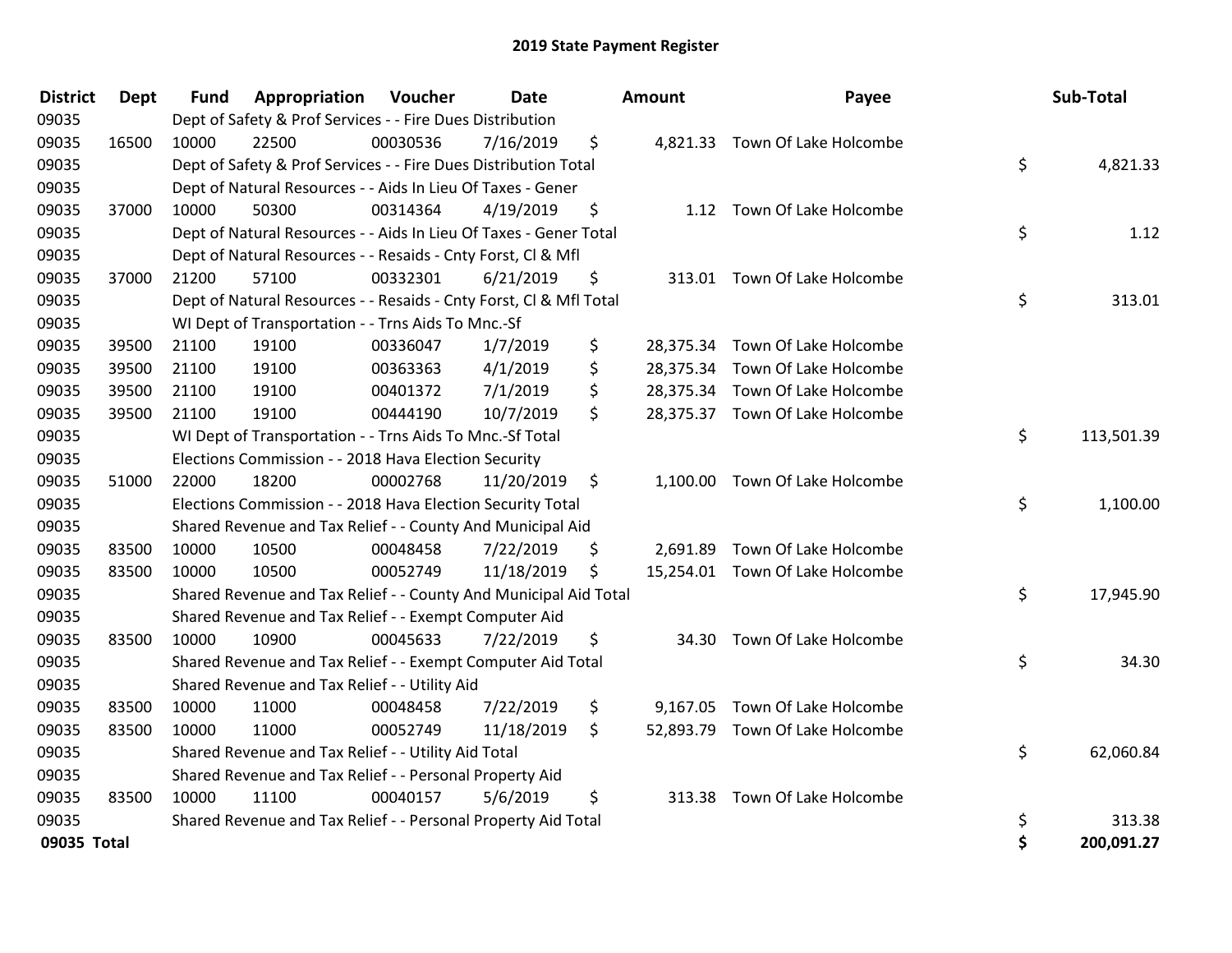| <b>District</b> | Dept  | <b>Fund</b> | Appropriation                                                        | Voucher  | Date       | Amount          |                        | Payee | Sub-Total  |
|-----------------|-------|-------------|----------------------------------------------------------------------|----------|------------|-----------------|------------------------|-------|------------|
| 09036           |       |             | Dept of Safety & Prof Services - - Fire Dues Distribution            |          |            |                 |                        |       |            |
| 09036           | 16500 | 10000       | 22500                                                                | 00031434 | 7/18/2019  | \$              | 1,033.14 Town Of Ruby  |       |            |
| 09036           |       |             | Dept of Safety & Prof Services - - Fire Dues Distribution Total      |          |            |                 |                        | \$    | 1,033.14   |
| 09036           |       |             | Dept of Natural Resources - - Resaids - Cnty Forst, Cl & Mfl         |          |            |                 |                        |       |            |
| 09036           | 37000 | 21200       | 57100                                                                | 00332302 | 6/21/2019  | \$              | 2,890.73 Town Of Ruby  |       |            |
| 09036           |       |             | Dept of Natural Resources - - Resaids - Cnty Forst, Cl & Mfl Total   |          |            |                 |                        | \$    | 2,890.73   |
| 09036           |       |             | WI Dept of Transportation - - Trns Aids To Mnc.-Sf                   |          |            |                 |                        |       |            |
| 09036           | 39500 | 21100       | 19100                                                                | 00336048 | 1/7/2019   | \$<br>22,719.39 | Town Of Ruby           |       |            |
| 09036           | 39500 | 21100       | 19100                                                                | 00363364 | 4/1/2019   | \$<br>22,719.39 | Town Of Ruby           |       |            |
| 09036           | 39500 | 21100       | 19100                                                                | 00401373 | 7/1/2019   | \$<br>22,719.39 | Town Of Ruby           |       |            |
| 09036           | 39500 | 21100       | 19100                                                                | 00444191 | 10/7/2019  | \$              | 22,719.39 Town Of Ruby |       |            |
| 09036           |       |             | WI Dept of Transportation - - Trns Aids To Mnc .- Sf Total           |          |            |                 |                        | \$    | 90,877.56  |
| 09036           |       |             | Department of Administration - - Hv Trans Ln Annual Impact Fee       |          |            |                 |                        |       |            |
| 09036           | 50500 | 10000       | 17400                                                                | 00101180 | 5/1/2019   | \$              | 13,158.00 Town Of Ruby |       |            |
| 09036           |       |             | Department of Administration - - Hv Trans Ln Annual Impact Fee Total |          |            |                 |                        | \$    | 13,158.00  |
| 09036           |       |             | Elections Commission - - 2018 Hava Election Security                 |          |            |                 |                        |       |            |
| 09036           | 51000 | 22000       | 18200                                                                | 00002496 | 11/14/2019 | \$              | 1,200.00 Town Of Ruby  |       |            |
| 09036           |       |             | Elections Commission - - 2018 Hava Election Security Total           |          |            |                 |                        | \$    | 1,200.00   |
| 09036           |       |             | Shared Revenue and Tax Relief - - County And Municipal Aid           |          |            |                 |                        |       |            |
| 09036           | 83500 | 10000       | 10500                                                                | 00048459 | 7/22/2019  | \$              | 3,163.25 Town Of Ruby  |       |            |
| 09036           | 83500 | 10000       | 10500                                                                | 00052750 | 11/18/2019 | \$              | 17,925.06 Town Of Ruby |       |            |
| 09036           |       |             | Shared Revenue and Tax Relief - - County And Municipal Aid Total     |          |            |                 |                        | \$    | 21,088.31  |
| 09036           |       |             | Shared Revenue and Tax Relief - - Exempt Computer Aid                |          |            |                 |                        |       |            |
| 09036           | 83500 | 10000       | 10900                                                                | 00045634 | 7/22/2019  | \$              | 1.03 Town Of Ruby      |       |            |
| 09036           |       |             | Shared Revenue and Tax Relief - - Exempt Computer Aid Total          |          |            |                 |                        | \$    | 1.03       |
| 09036           |       |             | Shared Revenue and Tax Relief - - Utility Aid                        |          |            |                 |                        |       |            |
| 09036           | 83500 | 10000       | 11000                                                                | 00048459 | 7/22/2019  | \$<br>430.35    | Town Of Ruby           |       |            |
| 09036           | 83500 | 10000       | 11000                                                                | 00052750 | 11/18/2019 | \$              | 2,382.63 Town Of Ruby  |       |            |
| 09036           |       |             | Shared Revenue and Tax Relief - - Utility Aid Total                  |          |            |                 |                        | \$    | 2,812.98   |
| 09036           |       |             | Shared Revenue and Tax Relief - - Personal Property Aid              |          |            |                 |                        |       |            |
| 09036           | 83500 | 10000       | 11100                                                                | 00040158 | 5/6/2019   | \$<br>5.87      | Town Of Ruby           |       |            |
| 09036           |       |             | Shared Revenue and Tax Relief - - Personal Property Aid Total        |          |            |                 |                        | \$    | 5.87       |
| 09036 Total     |       |             |                                                                      |          |            |                 |                        | \$    | 133,067.62 |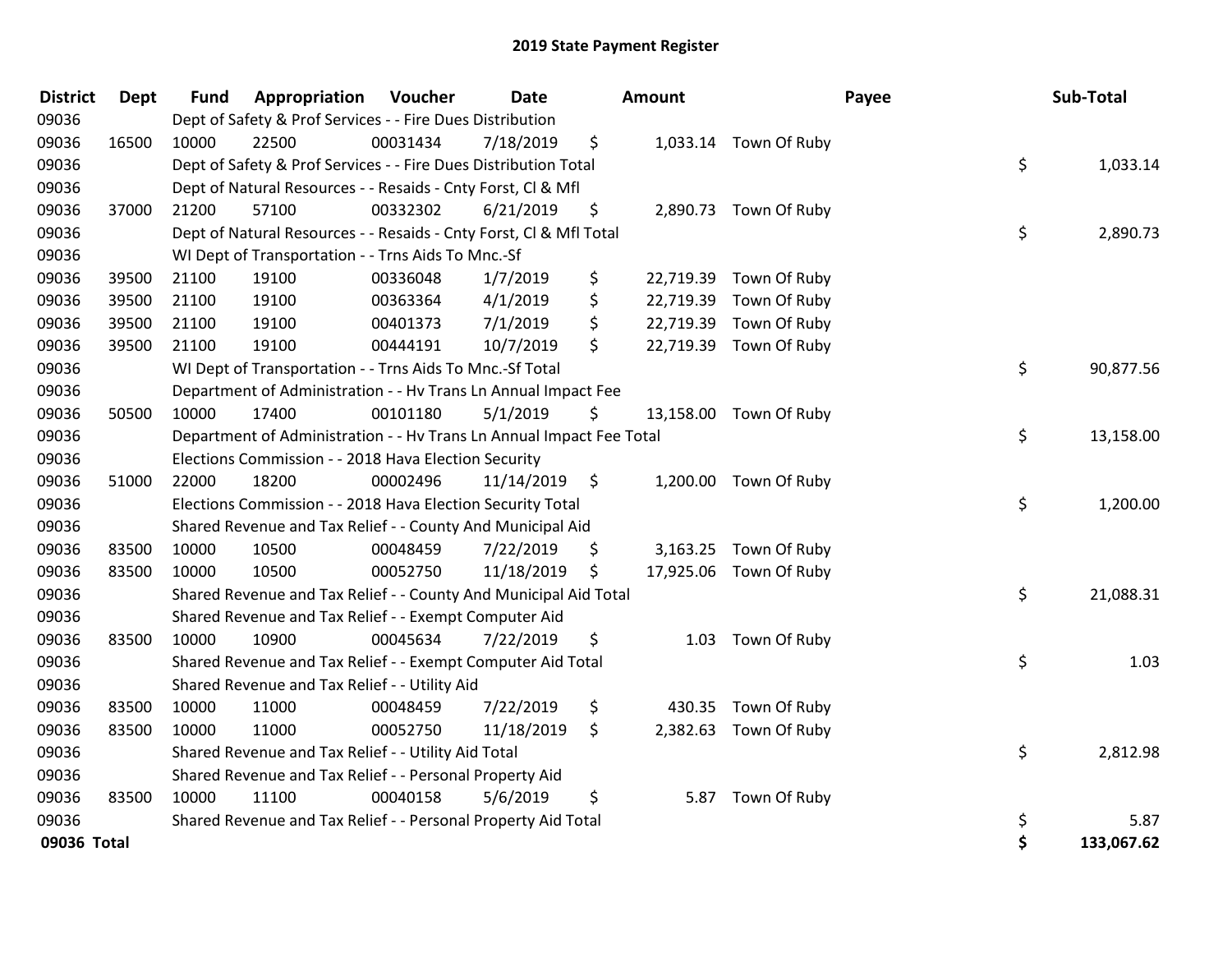| <b>District</b> | <b>Dept</b> | <b>Fund</b> | Appropriation                                                      | Voucher  | Date       | Amount         | Payee                     | Sub-Total        |
|-----------------|-------------|-------------|--------------------------------------------------------------------|----------|------------|----------------|---------------------------|------------------|
| 09038           |             |             | Dept of Safety & Prof Services - - Fire Dues Distribution          |          |            |                |                           |                  |
| 09038           | 16500       | 10000       | 22500                                                              | 00030416 | 7/16/2019  | \$             | 6,044.52 Town Of Sampson  |                  |
| 09038           |             |             | Dept of Safety & Prof Services - - Fire Dues Distribution Total    |          |            |                |                           | \$<br>6,044.52   |
| 09038           |             |             | Dept of Natural Resources - - Aids In Lieu Of Taxes - Gener        |          |            |                |                           |                  |
| 09038           | 37000       | 10000       | 50300                                                              | 00295162 | 2/4/2019   | \$<br>654.22   | Town Of Sampson           |                  |
| 09038           | 37000       | 10000       | 50300                                                              | 00295163 | 2/4/2019   | \$             | 42,201.72 Town Of Sampson |                  |
| 09038           | 37000       | 10000       | 50300                                                              | 00314542 | 4/19/2019  | \$<br>31.86    | Town Of Sampson           |                  |
| 09038           | 37000       | 10000       | 50300                                                              | 00314543 | 4/19/2019  | \$             | 2,870.40 Town Of Sampson  |                  |
| 09038           |             |             | Dept of Natural Resources - - Aids In Lieu Of Taxes - Gener Total  |          |            |                |                           | \$<br>45,758.20  |
| 09038           |             |             | Dept of Natural Resources - - Taxes & Assessmts-Conserv Fund       |          |            |                |                           |                  |
| 09038           | 37000       | 21200       | 16900                                                              | 00294122 | 1/30/2019  | \$<br>5.00     | Town Of Sampson           |                  |
| 09038           | 37000       | 21200       | 16900                                                              | 00294123 | 1/30/2019  | \$<br>5.00     | Town Of Sampson           |                  |
| 09038           |             |             | Dept of Natural Resources - - Taxes & Assessmts-Conserv Fund Total |          |            |                |                           | \$<br>10.00      |
| 09038           |             |             | Dept of Natural Resources - - Resaids - Cnty Forst, Cl & Mfl       |          |            |                |                           |                  |
| 09038           | 37000       | 21200       | 57100                                                              | 00332303 | 6/21/2019  | \$             | 2,351.57 Town Of Sampson  |                  |
| 09038           |             |             | Dept of Natural Resources - - Resaids - Cnty Forst, Cl & Mfl Total |          |            |                |                           | \$<br>2,351.57   |
| 09038           |             |             | WI Dept of Transportation - - Trns Aids To Mnc.-Sf                 |          |            |                |                           |                  |
| 09038           | 39500       | 21100       | 19100                                                              | 00336049 | 1/7/2019   | \$             | 42,888.52 Town Of Sampson |                  |
| 09038           | 39500       | 21100       | 19100                                                              | 00363365 | 4/1/2019   | \$             | 42,888.52 Town Of Sampson |                  |
| 09038           | 39500       | 21100       | 19100                                                              | 00401374 | 7/1/2019   | \$             | 42,888.52 Town Of Sampson |                  |
| 09038           | 39500       | 21100       | 19100                                                              | 00444192 | 10/7/2019  | \$             | 42,888.53 Town Of Sampson |                  |
| 09038           |             |             | WI Dept of Transportation - - Trns Aids To Mnc.-Sf Total           |          |            |                |                           | \$<br>171,554.09 |
| 09038           |             |             | Elections Commission - - 2018 Hava Election Security               |          |            |                |                           |                  |
| 09038           | 51000       | 22000       | 18200                                                              | 00002739 | 11/20/2019 | \$<br>1,100.00 | Town Of Sampson           |                  |
| 09038           |             |             | Elections Commission - - 2018 Hava Election Security Total         |          |            |                |                           | \$<br>1,100.00   |
| 09038           |             |             | Shared Revenue and Tax Relief - - County And Municipal Aid         |          |            |                |                           |                  |
| 09038           | 83500       | 10000       | 10500                                                              | 00048460 | 7/22/2019  | \$             | 2,995.94 Town Of Sampson  |                  |
| 09038           | 83500       | 10000       | 10500                                                              | 00052751 | 11/18/2019 | \$             | 16,977.01 Town Of Sampson |                  |
| 09038           |             |             | Shared Revenue and Tax Relief - - County And Municipal Aid Total   |          |            |                |                           | \$<br>19,972.95  |
| 09038           |             |             | Shared Revenue and Tax Relief - - Exempt Computer Aid              |          |            |                |                           |                  |
| 09038           | 83500       | 10000       | 10900                                                              | 00045635 | 7/22/2019  | \$<br>7.27     | Town Of Sampson           |                  |
| 09038           |             |             | Shared Revenue and Tax Relief - - Exempt Computer Aid Total        |          |            |                |                           | \$<br>7.27       |
| 09038           |             |             | Shared Revenue and Tax Relief - - Personal Property Aid            |          |            |                |                           |                  |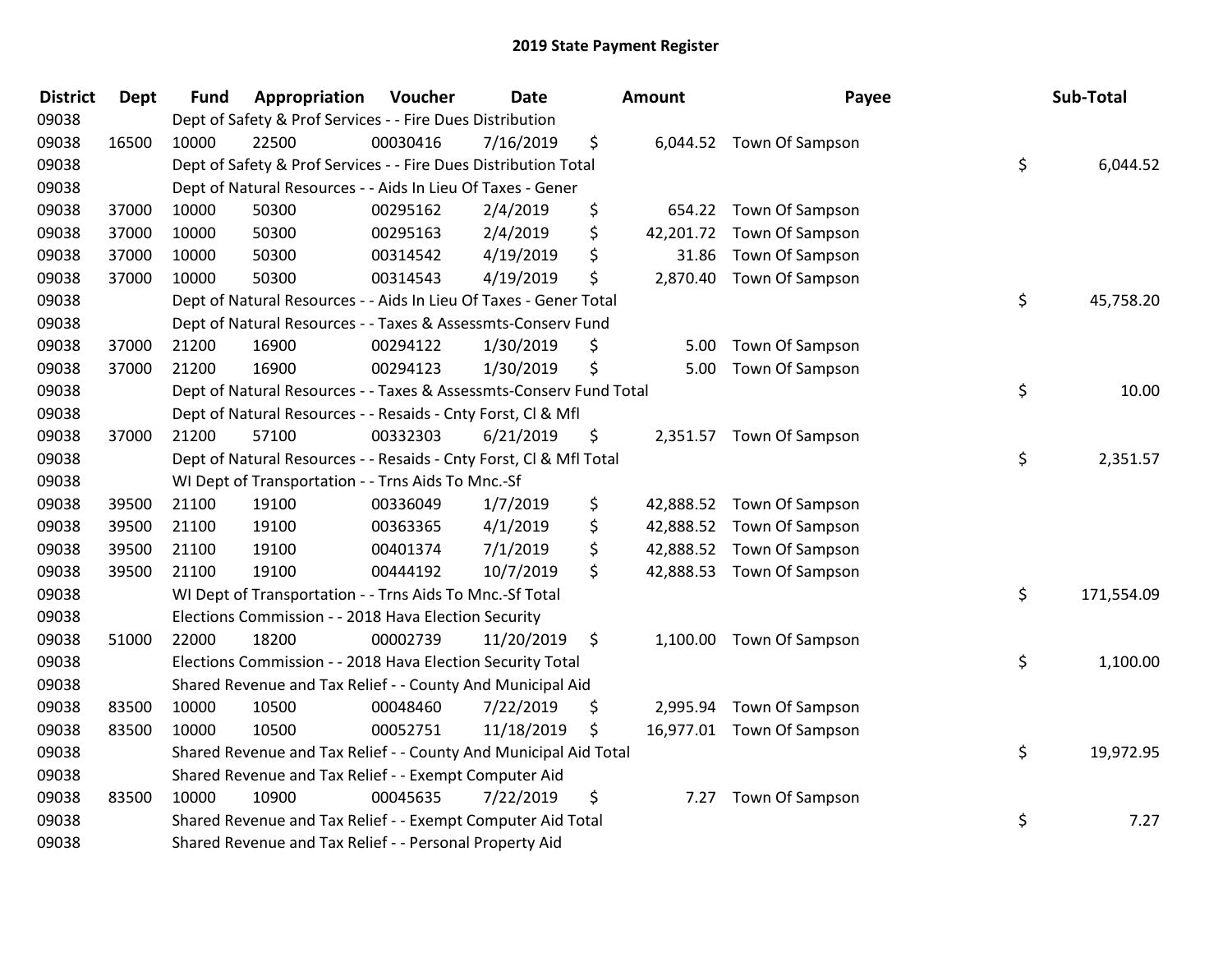| <b>District</b> | Dept  | <b>Fund</b> | Appropriation                                                       | <b>Voucher</b> | Date      | Amount |        | Pavee           | Sub-Total  |
|-----------------|-------|-------------|---------------------------------------------------------------------|----------------|-----------|--------|--------|-----------------|------------|
| 09038           | 83500 | 10000       | 11100                                                               | 00040159       | 5/6/2019  |        | 273.84 | Town Of Sampson |            |
| 09038           |       |             | Shared Revenue and Tax Relief - - Personal Property Aid Total       |                |           |        |        |                 | 273.84     |
| 09038           |       |             | Shared Revenue and Tax Relief - - Payments For Municipal Svcs       |                |           |        |        |                 |            |
| 09038           | 83500 | 10000       | 50100                                                               | 00037930       | 1/31/2019 |        | 265.07 | Town Of Sampson |            |
| 09038           |       |             | Shared Revenue and Tax Relief - - Payments For Municipal Svcs Total |                |           |        |        |                 | 265.07     |
| 09038 Total     |       |             |                                                                     |                |           |        |        |                 | 247,337.51 |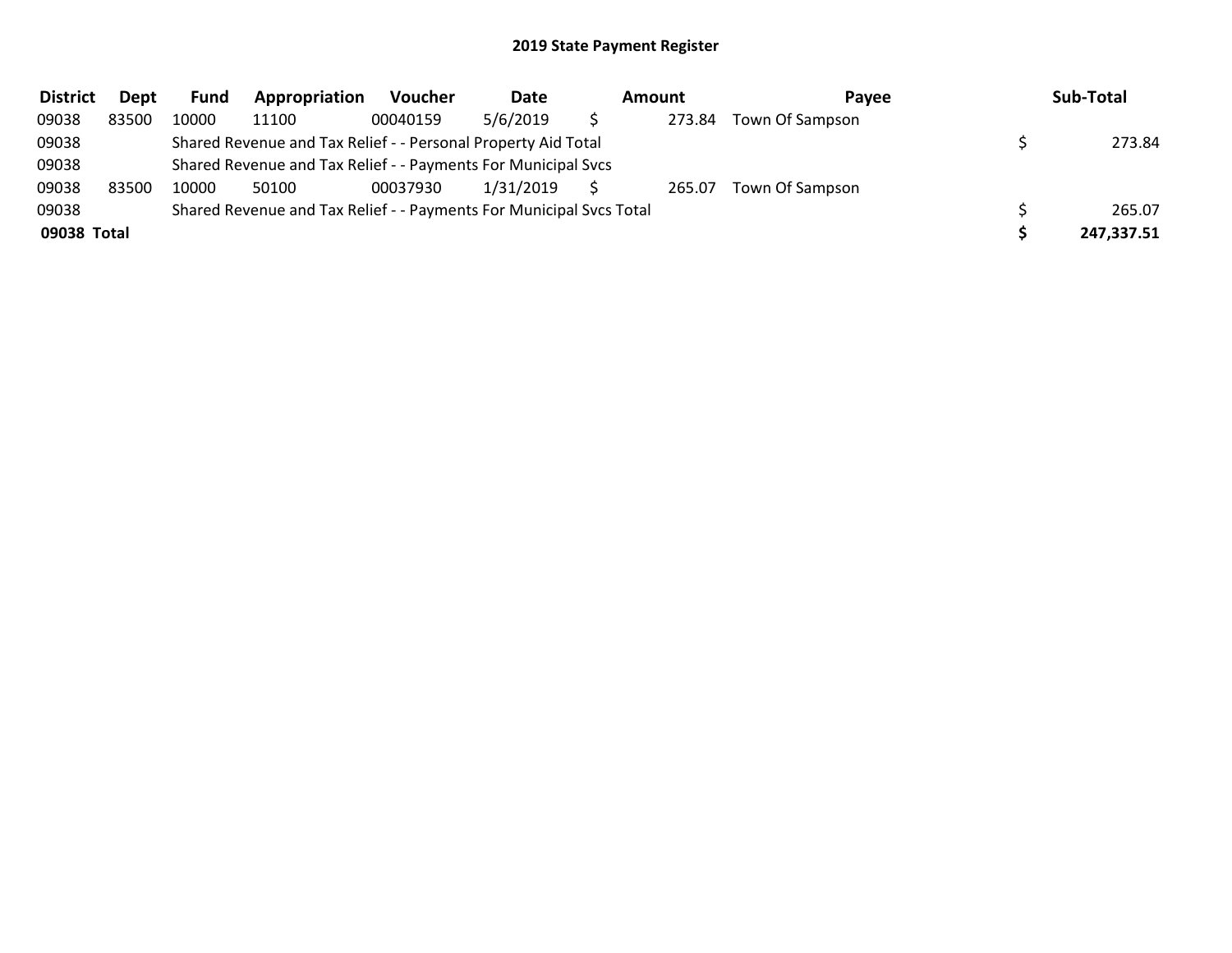| <b>District</b> | <b>Dept</b> | <b>Fund</b> | Appropriation                                                      | Voucher  | <b>Date</b> | <b>Amount</b>   |                         | Payee | Sub-Total  |
|-----------------|-------------|-------------|--------------------------------------------------------------------|----------|-------------|-----------------|-------------------------|-------|------------|
| 09040           |             |             | Dept of Safety & Prof Services - - Fire Dues Distribution          |          |             |                 |                         |       |            |
| 09040           | 16500       | 10000       | 22500                                                              | 00030741 | 7/17/2019   | \$              | 3,346.00 Town Of Sigel  |       |            |
| 09040           |             |             | Dept of Safety & Prof Services - - Fire Dues Distribution Total    |          |             |                 |                         | \$    | 3,346.00   |
| 09040           |             |             | Dept of Natural Resources - - Resaids - Cnty Forst, Cl & Mfl       |          |             |                 |                         |       |            |
| 09040           | 37000       | 21200       | 57100                                                              | 00332304 | 6/21/2019   | \$<br>226.29    | Town Of Sigel           |       |            |
| 09040           |             |             | Dept of Natural Resources - - Resaids - Cnty Forst, Cl & Mfl Total |          |             |                 |                         | \$    | 226.29     |
| 09040           |             |             | WI Dept of Transportation - - Trns Aids To Mnc.-Sf                 |          |             |                 |                         |       |            |
| 09040           | 39500       | 21100       | 19100                                                              | 00336050 | 1/7/2019    | \$<br>28,482.85 | Town Of Sigel           |       |            |
| 09040           | 39500       | 21100       | 19100                                                              | 00363366 | 4/1/2019    | \$<br>28,482.85 | Town Of Sigel           |       |            |
| 09040           | 39500       | 21100       | 19100                                                              | 00401375 | 7/1/2019    | \$<br>28,482.85 | Town Of Sigel           |       |            |
| 09040           | 39500       | 21100       | 19100                                                              | 00444193 | 10/7/2019   | \$<br>28,482.86 | Town Of Sigel           |       |            |
| 09040           |             |             | WI Dept of Transportation - - Trns Aids To Mnc.-Sf Total           |          |             |                 |                         | \$    | 113,931.41 |
| 09040           |             |             | Elections Commission - - 2018 Hava Election Security               |          |             |                 |                         |       |            |
| 09040           | 51000       | 22000       | 18200                                                              | 00002134 | 10/22/2019  | \$              | 1,200.00 Town Of Sigel  |       |            |
| 09040           |             |             | Elections Commission - - 2018 Hava Election Security Total         |          |             |                 |                         | \$    | 1,200.00   |
| 09040           |             |             | Shared Revenue and Tax Relief - - County And Municipal Aid         |          |             |                 |                         |       |            |
| 09040           | 83500       | 10000       | 10500                                                              | 00048461 | 7/22/2019   | \$              | 6,818.17 Town Of Sigel  |       |            |
| 09040           | 83500       | 10000       | 10500                                                              | 00052752 | 11/18/2019  | \$              | 38,636.27 Town Of Sigel |       |            |
| 09040           |             |             | Shared Revenue and Tax Relief - - County And Municipal Aid Total   |          |             |                 |                         | \$    | 45,454.44  |
| 09040           |             |             | Shared Revenue and Tax Relief - - Exempt Computer Aid              |          |             |                 |                         |       |            |
| 09040           | 83500       | 10000       | 10900                                                              | 00045636 | 7/22/2019   | \$              | 3.11 Town Of Sigel      |       |            |
| 09040           |             |             | Shared Revenue and Tax Relief - - Exempt Computer Aid Total        |          |             |                 |                         | \$    | 3.11       |
| 09040           |             |             | Shared Revenue and Tax Relief - - Utility Aid                      |          |             |                 |                         |       |            |
| 09040           | 83500       | 10000       | 11000                                                              | 00048461 | 7/22/2019   | \$<br>142.21    | Town Of Sigel           |       |            |
| 09040           | 83500       | 10000       | 11000                                                              | 00052752 | 11/18/2019  | \$              | 827.12 Town Of Sigel    |       |            |
| 09040           |             |             | Shared Revenue and Tax Relief - - Utility Aid Total                |          |             |                 |                         | \$    | 969.33     |
| 09040           |             |             | Shared Revenue and Tax Relief - - Personal Property Aid            |          |             |                 |                         |       |            |
| 09040           | 83500       | 10000       | 11100                                                              | 00040160 | 5/6/2019    | \$              | 669.22 Town Of Sigel    |       |            |
| 09040           |             |             | Shared Revenue and Tax Relief - - Personal Property Aid Total      |          |             |                 |                         | \$    | 669.22     |
| 09040           |             |             | Shared Revenue and Tax Relief - - Lottery & Gaming Credit          |          |             |                 |                         |       |            |
| 09040           | 83500       | 52100       | 36300                                                              | 00038168 | 3/25/2019   | \$              | 3,402.36 Town Of Sigel  |       |            |
| 09040           |             |             | Shared Revenue and Tax Relief - - Lottery & Gaming Credit Total    |          |             |                 |                         | \$    | 3,402.36   |
| 09040 Total     |             |             |                                                                    |          |             |                 |                         | \$    | 169,202.16 |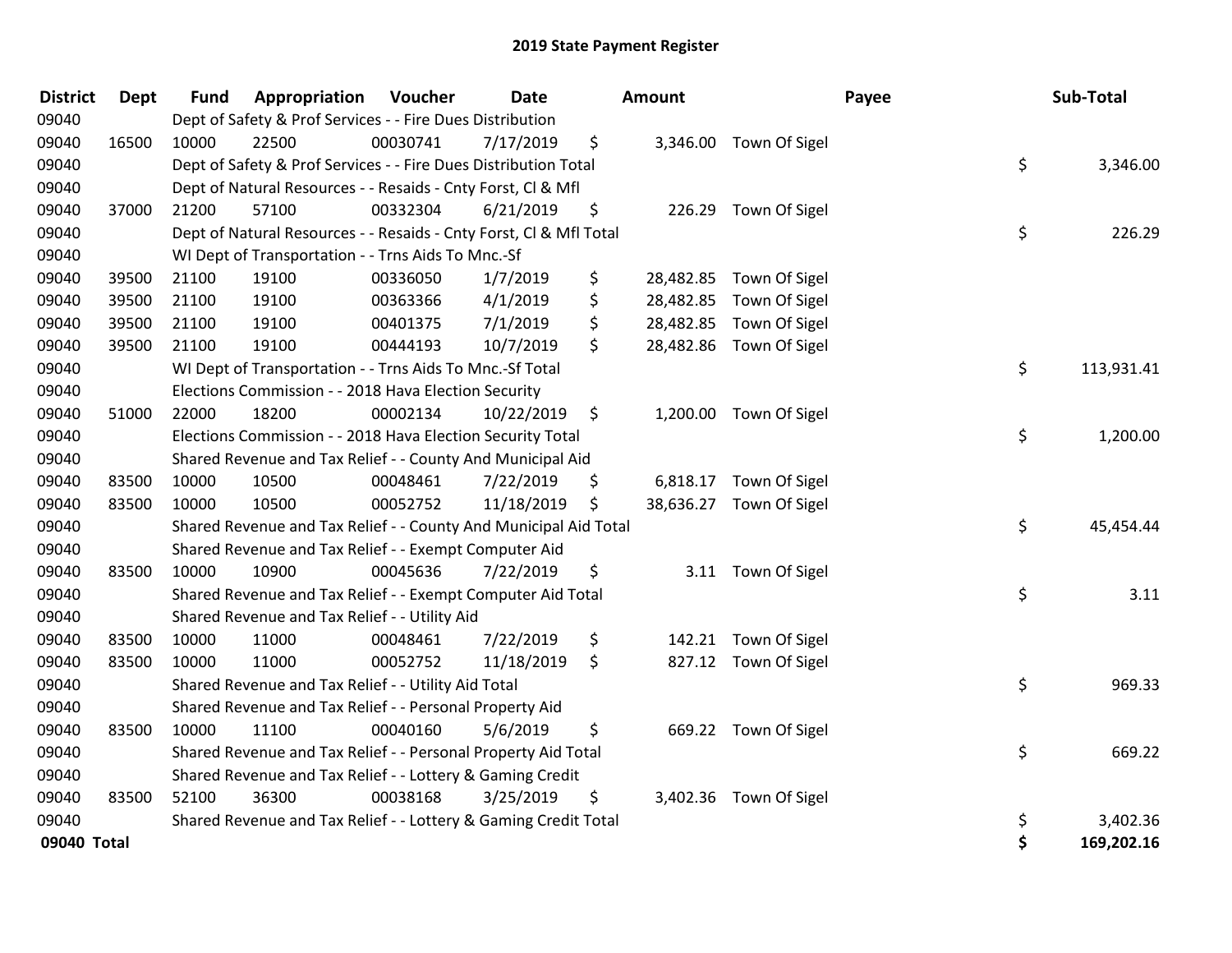| <b>District</b> | Dept  | <b>Fund</b> | Appropriation                                                      | Voucher  | <b>Date</b> | <b>Amount</b>   | Payee                    | Sub-Total        |
|-----------------|-------|-------------|--------------------------------------------------------------------|----------|-------------|-----------------|--------------------------|------------------|
| 09042           |       |             | Dept of Safety & Prof Services - - Fire Dues Distribution          |          |             |                 |                          |                  |
| 09042           | 16500 | 10000       | 22500                                                              | 00030401 | 7/16/2019   | \$              | 6,216.02 Town Of Tilden  |                  |
| 09042           |       |             | Dept of Safety & Prof Services - - Fire Dues Distribution Total    |          |             |                 |                          | \$<br>6,216.02   |
| 09042           |       |             | Dept of Natural Resources - - Resaids - Cnty Forst, CI & Mfl       |          |             |                 |                          |                  |
| 09042           | 37000 | 21200       | 57100                                                              | 00332305 | 6/21/2019   | \$<br>12.00     | Town Of Tilden           |                  |
| 09042           |       |             | Dept of Natural Resources - - Resaids - Cnty Forst, CI & Mfl Total |          |             |                 |                          | \$<br>12.00      |
| 09042           |       |             | WI Dept of Transportation - - Trns Aids To Mnc.-Sf                 |          |             |                 |                          |                  |
| 09042           | 39500 | 21100       | 19100                                                              | 00336051 | 1/7/2019    | \$<br>25,263.67 | Town Of Tilden           |                  |
| 09042           | 39500 | 21100       | 19100                                                              | 00363367 | 4/1/2019    | \$<br>25,263.67 | Town Of Tilden           |                  |
| 09042           | 39500 | 21100       | 19100                                                              | 00401376 | 7/1/2019    | \$<br>25,263.67 | Town Of Tilden           |                  |
| 09042           | 39500 | 21100       | 19100                                                              | 00444194 | 10/7/2019   | \$<br>25,263.69 | Town Of Tilden           |                  |
| 09042           |       |             | WI Dept of Transportation - - Trns Aids To Mnc.-Sf Total           |          |             |                 |                          | \$<br>101,054.70 |
| 09042           |       |             | Shared Revenue and Tax Relief - - County And Municipal Aid         |          |             |                 |                          |                  |
| 09042           | 83500 | 10000       | 10500                                                              | 00048462 | 7/22/2019   | \$<br>4,920.10  | Town Of Tilden           |                  |
| 09042           | 83500 | 10000       | 10500                                                              | 00052753 | 11/18/2019  | \$              | 27,880.59 Town Of Tilden |                  |
| 09042           |       |             | Shared Revenue and Tax Relief - - County And Municipal Aid Total   |          |             |                 |                          | \$<br>32,800.69  |
| 09042           |       |             | Shared Revenue and Tax Relief - - Exempt Computer Aid              |          |             |                 |                          |                  |
| 09042           | 83500 | 10000       | 10900                                                              | 00045637 | 7/22/2019   | \$              | 17.67 Town Of Tilden     |                  |
| 09042           |       |             | Shared Revenue and Tax Relief - - Exempt Computer Aid Total        |          |             |                 |                          | \$<br>17.67      |
| 09042           |       |             | Shared Revenue and Tax Relief - - Utility Aid                      |          |             |                 |                          |                  |
| 09042           | 83500 | 10000       | 11000                                                              | 00048462 | 7/22/2019   | \$<br>61.47     | Town Of Tilden           |                  |
| 09042           | 83500 | 10000       | 11000                                                              | 00052753 | 11/18/2019  | \$<br>359.76    | Town Of Tilden           |                  |
| 09042           |       |             | Shared Revenue and Tax Relief - - Utility Aid Total                |          |             |                 |                          | \$<br>421.23     |
| 09042           |       |             | Shared Revenue and Tax Relief - - Personal Property Aid            |          |             |                 |                          |                  |
| 09042           | 83500 | 10000       | 11100                                                              | 00040161 | 5/6/2019    | \$              | 403.90 Town Of Tilden    |                  |
| 09042           |       |             | Shared Revenue and Tax Relief - - Personal Property Aid Total      |          |             |                 |                          | \$<br>403.90     |
| 09042 Total     |       |             |                                                                    |          |             |                 |                          | \$<br>140,926.21 |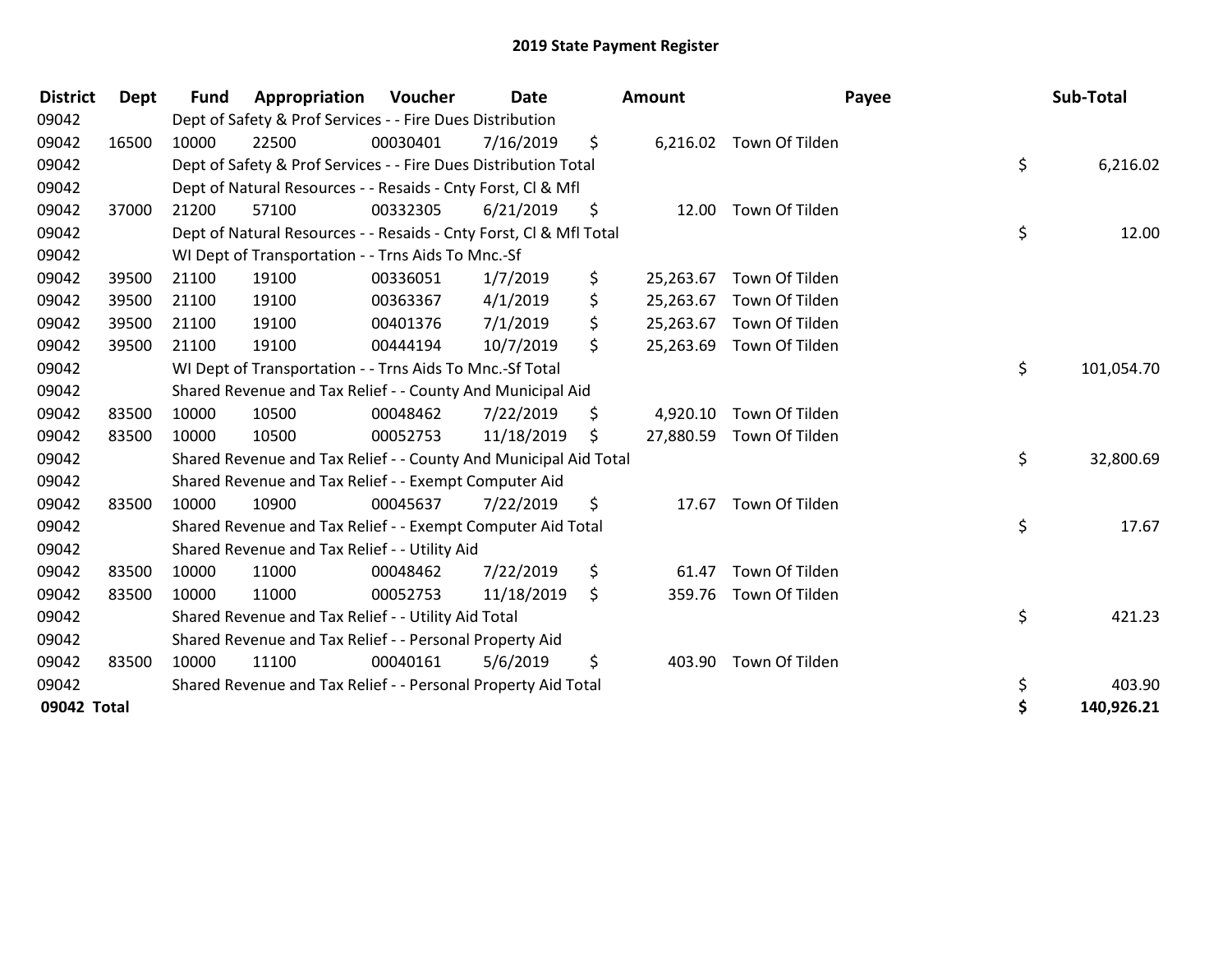| <b>District</b> | <b>Dept</b> | <b>Fund</b> | Appropriation                                                          | Voucher  | Date       |      | <b>Amount</b> | Payee                     | Sub-Total        |
|-----------------|-------------|-------------|------------------------------------------------------------------------|----------|------------|------|---------------|---------------------------|------------------|
| 09044           |             |             | Dept of Safety & Prof Services - - Fire Dues Distribution              |          |            |      |               |                           |                  |
| 09044           | 16500       | 10000       | 22500                                                                  | 00030116 | 7/16/2019  | \$   |               | 12,620.39 Town Of Wheaton |                  |
| 09044           |             |             | Dept of Safety & Prof Services - - Fire Dues Distribution Total        |          |            |      |               |                           | \$<br>12,620.39  |
| 09044           |             |             | Dept of Natural Resources - - Aids In Lieu Of Taxes - Gener            |          |            |      |               |                           |                  |
| 09044           | 37000       | 10000       | 50300                                                                  | 00295174 | 2/4/2019   | \$   | 1,471.56      | Town Of Wheaton           |                  |
| 09044           | 37000       | 10000       | 50300                                                                  | 00314634 | 4/19/2019  | \$   |               | 88.46 Town Of Wheaton     |                  |
| 09044           |             |             | Dept of Natural Resources - - Aids In Lieu Of Taxes - Gener Total      |          |            |      |               |                           | \$<br>1,560.02   |
| 09044           |             |             | Dept of Natural Resources - - Resaids - Cnty Forst, Cl & Mfl           |          |            |      |               |                           |                  |
| 09044           | 37000       | 21200       | 57100                                                                  | 00332306 | 6/21/2019  | \$   |               | 171.21 Town Of Wheaton    |                  |
| 09044           |             |             | Dept of Natural Resources - - Resaids - Cnty Forst, Cl & Mfl Total     |          |            |      |               |                           | \$<br>171.21     |
| 09044           |             |             | Dept of Natural Resources - - Aids In Lieu Of Taxes - Sum S            |          |            |      |               |                           |                  |
| 09044           | 37000       | 21200       | 57900                                                                  | 00314635 | 4/19/2019  | \$   |               | 5.83 Town Of Wheaton      |                  |
| 09044           |             |             | Dept of Natural Resources - - Aids In Lieu Of Taxes - Sum S Total      |          |            |      |               |                           | \$<br>5.83       |
| 09044           |             |             | WI Dept of Transportation - - Trns Aids To Mnc.-Sf                     |          |            |      |               |                           |                  |
| 09044           | 39500       | 21100       | 19100                                                                  | 00336052 | 1/7/2019   | \$   | 48,532.53     | Town Of Wheaton           |                  |
| 09044           | 39500       | 21100       | 19100                                                                  | 00363368 | 4/1/2019   | \$   | 48,532.53     | Town Of Wheaton           |                  |
| 09044           | 39500       | 21100       | 19100                                                                  | 00401377 | 7/1/2019   | \$   | 48,532.53     | Town Of Wheaton           |                  |
| 09044           | 39500       | 21100       | 19100                                                                  | 00444195 | 10/7/2019  | \$   |               | 48,532.55 Town Of Wheaton |                  |
| 09044           |             |             | WI Dept of Transportation - - Trns Aids To Mnc.-Sf Total               |          |            |      |               |                           | \$<br>194,130.14 |
| 09044           |             |             | Department of Military Affairs - - Disaster Recovery Aid               |          |            |      |               |                           |                  |
| 09044           | 46500       | 10000       | 30500                                                                  | 00069689 | 11/20/2019 | \$   |               | 1,227.56 Town Of Wheaton  |                  |
| 09044           |             |             | Department of Military Affairs - - Disaster Recovery Aid Total         |          |            |      |               |                           | \$<br>1,227.56   |
| 09044           |             |             | Department of Military Affairs - - Federal Aid, Local Assistance       |          |            |      |               |                           |                  |
| 09044           | 46500       | 10000       | 34200                                                                  | 00069689 | 11/20/2019 | - \$ |               | 7,365.32 Town Of Wheaton  |                  |
| 09044           |             |             | Department of Military Affairs - - Federal Aid, Local Assistance Total |          |            |      |               |                           | \$<br>7,365.32   |
| 09044           |             |             | Elections Commission - - General Program Ops, GPR                      |          |            |      |               |                           |                  |
| 09044           | 51000       | 10000       | 10100                                                                  | 00001651 | 2/26/2019  | \$   |               | 300.00 Town Of Wheaton    |                  |
| 09044           |             |             | Elections Commission - - General Program Ops, GPR Total                |          |            |      |               |                           | \$<br>300.00     |
| 09044           |             |             | Elections Commission - - 2018 Hava Election Security                   |          |            |      |               |                           |                  |
| 09044           | 51000       | 22000       | 18200                                                                  | 00002012 | 8/30/2019  | \$   |               | 447.36 Town Of Wheaton    |                  |
| 09044           |             |             | Elections Commission - - 2018 Hava Election Security Total             |          |            |      |               |                           | \$<br>447.36     |
| 09044           |             |             | Shared Revenue and Tax Relief - - County And Municipal Aid             |          |            |      |               |                           |                  |
| 09044           | 83500       | 10000       | 10500                                                                  | 00048463 | 7/22/2019  | \$   |               | 7,978.94 Town Of Wheaton  |                  |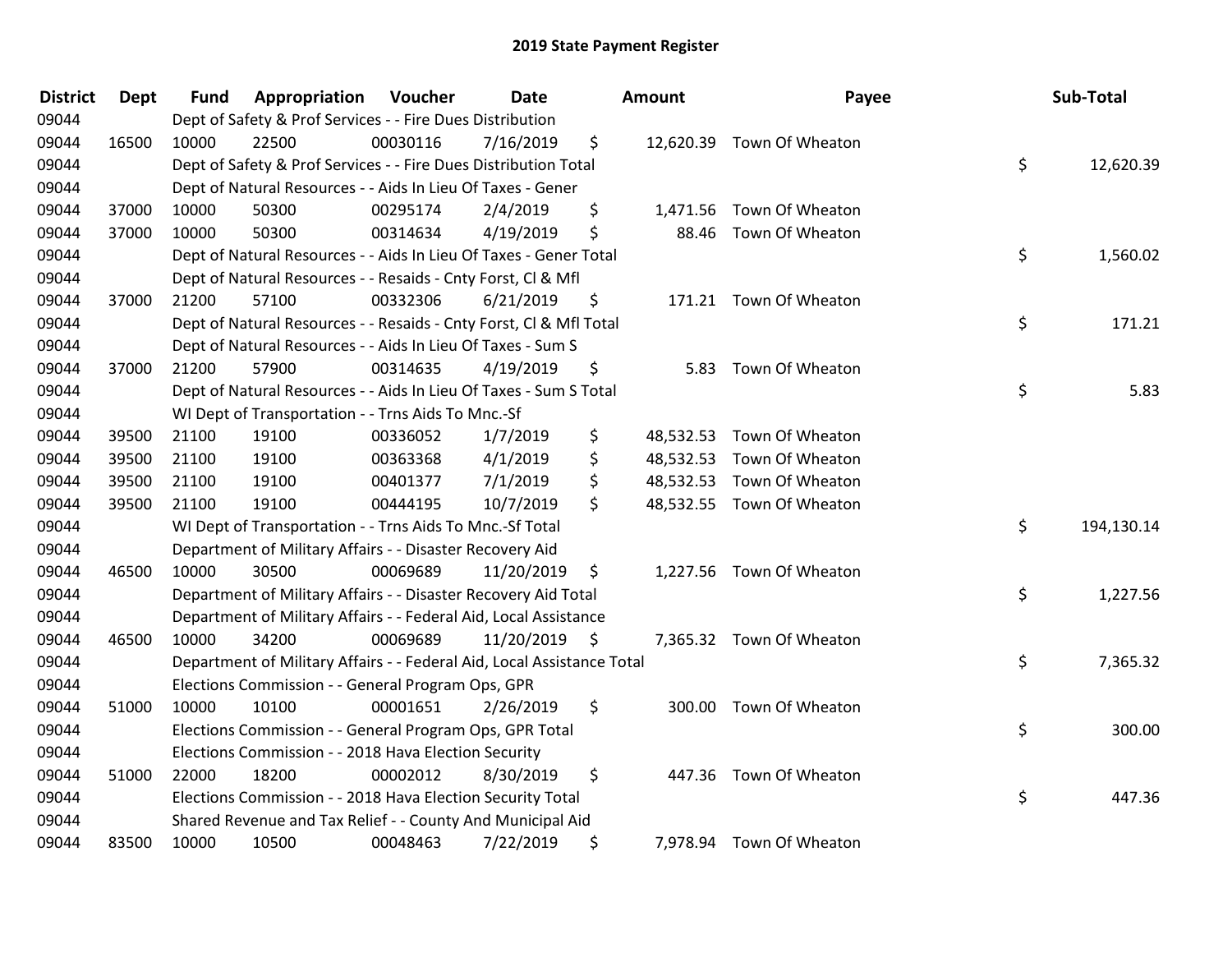| <b>District</b> | Dept  | <b>Fund</b> | Appropriation                                                    | Voucher  | Date       |    | Amount     | Payee           | Sub-Total  |
|-----------------|-------|-------------|------------------------------------------------------------------|----------|------------|----|------------|-----------------|------------|
| 09044           | 83500 | 10000       | 10500                                                            | 00052754 | 11/18/2019 | S. | 45,213.99  | Town Of Wheaton |            |
| 09044           |       |             | Shared Revenue and Tax Relief - - County And Municipal Aid Total |          |            |    |            |                 | 53,192.93  |
| 09044           |       |             | Shared Revenue and Tax Relief - - Exempt Computer Aid            |          |            |    |            |                 |            |
| 09044           | 83500 | 10000       | 10900                                                            | 00045638 | 7/22/2019  | S. | 983.14     | Town Of Wheaton |            |
| 09044           |       |             | Shared Revenue and Tax Relief - - Exempt Computer Aid Total      |          |            |    |            |                 | 983.14     |
| 09044           |       |             | Shared Revenue and Tax Relief - - Utility Aid                    |          |            |    |            |                 |            |
| 09044           | 83500 | 10000       | 11000                                                            | 00048463 | 7/22/2019  | S. | 42.306.86  | Town Of Wheaton |            |
| 09044           | 83500 | 10000       | 11000                                                            | 00052754 | 11/18/2019 | S. | 243,213.88 | Town Of Wheaton |            |
| 09044           |       |             | Shared Revenue and Tax Relief - - Utility Aid Total              |          |            |    |            |                 | 285,520.74 |
| 09044           |       |             | Shared Revenue and Tax Relief - - Personal Property Aid          |          |            |    |            |                 |            |
| 09044           | 83500 | 10000       | 11100                                                            | 00040162 | 5/6/2019   | Ś. | 21,524.49  | Town Of Wheaton |            |
| 09044           |       |             | Shared Revenue and Tax Relief - - Personal Property Aid Total    |          |            |    |            |                 | 21,524.49  |
| 09044 Total     |       |             |                                                                  |          |            |    |            |                 | 579,049.13 |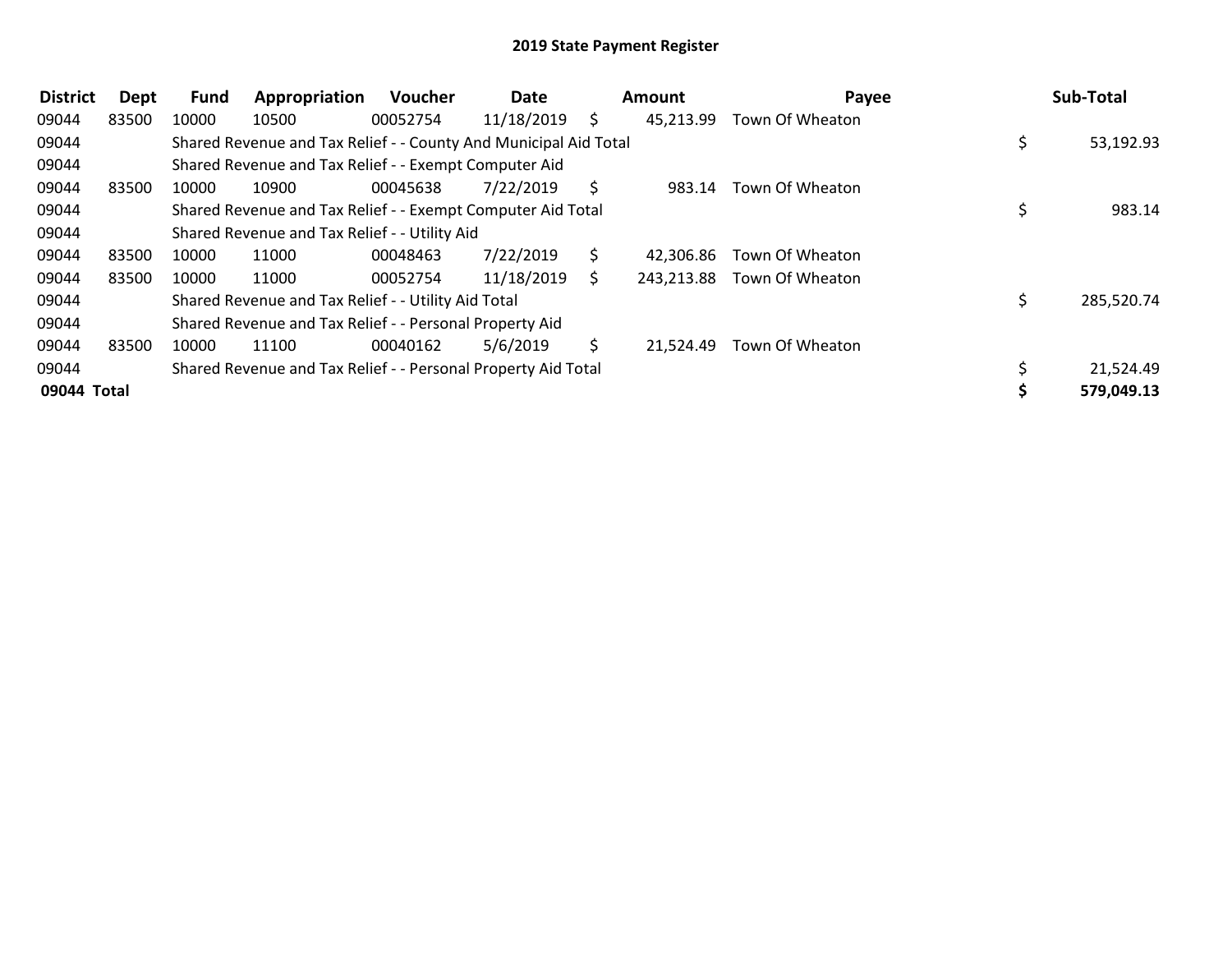| <b>District</b> | <b>Dept</b> | <b>Fund</b> | Appropriation                                                      | Voucher  | <b>Date</b> |     | Amount    | Payee                      | Sub-Total        |
|-----------------|-------------|-------------|--------------------------------------------------------------------|----------|-------------|-----|-----------|----------------------------|------------------|
| 09046           |             |             | Dept of Safety & Prof Services - - Fire Dues Distribution          |          |             |     |           |                            |                  |
| 09046           | 16500       | 10000       | 22500                                                              | 00030649 | 7/16/2019   | \$. | 3,968.43  | Town Of Woodmohr           |                  |
| 09046           |             |             | Dept of Safety & Prof Services - - Fire Dues Distribution Total    |          |             |     |           |                            | \$<br>3,968.43   |
| 09046           |             |             | Dept of Natural Resources - - Aids In Lieu Of Taxes - Gener        |          |             |     |           |                            |                  |
| 09046           | 37000       | 10000       | 50300                                                              | 00314024 | 4/19/2019   | \$  |           | 47.31 Town Of Woodmohr     |                  |
| 09046           |             |             | Dept of Natural Resources - - Aids In Lieu Of Taxes - Gener Total  |          |             |     |           |                            | \$<br>47.31      |
| 09046           |             |             | Dept of Natural Resources - - Resaids - Cnty Forst, CI & Mfl       |          |             |     |           |                            |                  |
| 09046           | 37000       | 21200       | 57100                                                              | 00332307 | 6/21/2019   | \$  | 32.24     | Town Of Woodmohr           |                  |
| 09046           |             |             | Dept of Natural Resources - - Resaids - Cnty Forst, Cl & Mfl Total |          |             |     |           |                            | \$<br>32.24      |
| 09046           |             |             | WI Dept of Transportation - - Trns Aids To Mnc.-Sf                 |          |             |     |           |                            |                  |
| 09046           | 39500       | 21100       | 19100                                                              | 00336053 | 1/7/2019    | \$  | 28,626.19 | Town Of Woodmohr           |                  |
| 09046           | 39500       | 21100       | 19100                                                              | 00363369 | 4/1/2019    | \$  | 28,626.19 | Town Of Woodmohr           |                  |
| 09046           | 39500       | 21100       | 19100                                                              | 00401378 | 7/1/2019    | \$  | 28,626.19 | Town Of Woodmohr           |                  |
| 09046           | 39500       | 21100       | 19100                                                              | 00444196 | 10/7/2019   | \$  | 28,626.20 | Town Of Woodmohr           |                  |
| 09046           |             |             | WI Dept of Transportation - - Trns Aids To Mnc.-Sf Total           |          |             |     |           |                            | \$<br>114,504.77 |
| 09046           |             |             | Shared Revenue and Tax Relief - - County And Municipal Aid         |          |             |     |           |                            |                  |
| 09046           | 83500       | 10000       | 10500                                                              | 00048464 | 7/22/2019   | \$  | 8,365.76  | Town Of Woodmohr           |                  |
| 09046           | 83500       | 10000       | 10500                                                              | 00052755 | 11/18/2019  | \$  |           | 47,405.97 Town Of Woodmohr |                  |
| 09046           |             |             | Shared Revenue and Tax Relief - - County And Municipal Aid Total   |          |             |     |           |                            | \$<br>55,771.73  |
| 09046           |             |             | Shared Revenue and Tax Relief - - Exempt Computer Aid              |          |             |     |           |                            |                  |
| 09046           | 83500       | 10000       | 10900                                                              | 00045639 | 7/22/2019   | \$  |           | 13.51 Town Of Woodmohr     |                  |
| 09046           |             |             | Shared Revenue and Tax Relief - - Exempt Computer Aid Total        |          |             |     |           |                            | \$<br>13.51      |
| 09046           |             |             | Shared Revenue and Tax Relief - - Utility Aid                      |          |             |     |           |                            |                  |
| 09046           | 83500       | 10000       | 11000                                                              | 00048464 | 7/22/2019   | \$  | 447.56    | Town Of Woodmohr           |                  |
| 09046           | 83500       | 10000       | 11000                                                              | 00052755 | 11/18/2019  | \$  | 2,516.63  | Town Of Woodmohr           |                  |
| 09046           |             |             | Shared Revenue and Tax Relief - - Utility Aid Total                |          |             |     |           |                            | \$<br>2,964.19   |
| 09046           |             |             | Shared Revenue and Tax Relief - - Personal Property Aid            |          |             |     |           |                            |                  |
| 09046           | 83500       | 10000       | 11100                                                              | 00040163 | 5/6/2019    | \$  | 219.86    | Town Of Woodmohr           |                  |
| 09046           |             |             | Shared Revenue and Tax Relief - - Personal Property Aid Total      |          |             |     |           |                            | \$<br>219.86     |
| 09046 Total     |             |             |                                                                    |          |             |     |           |                            | \$<br>177,522.04 |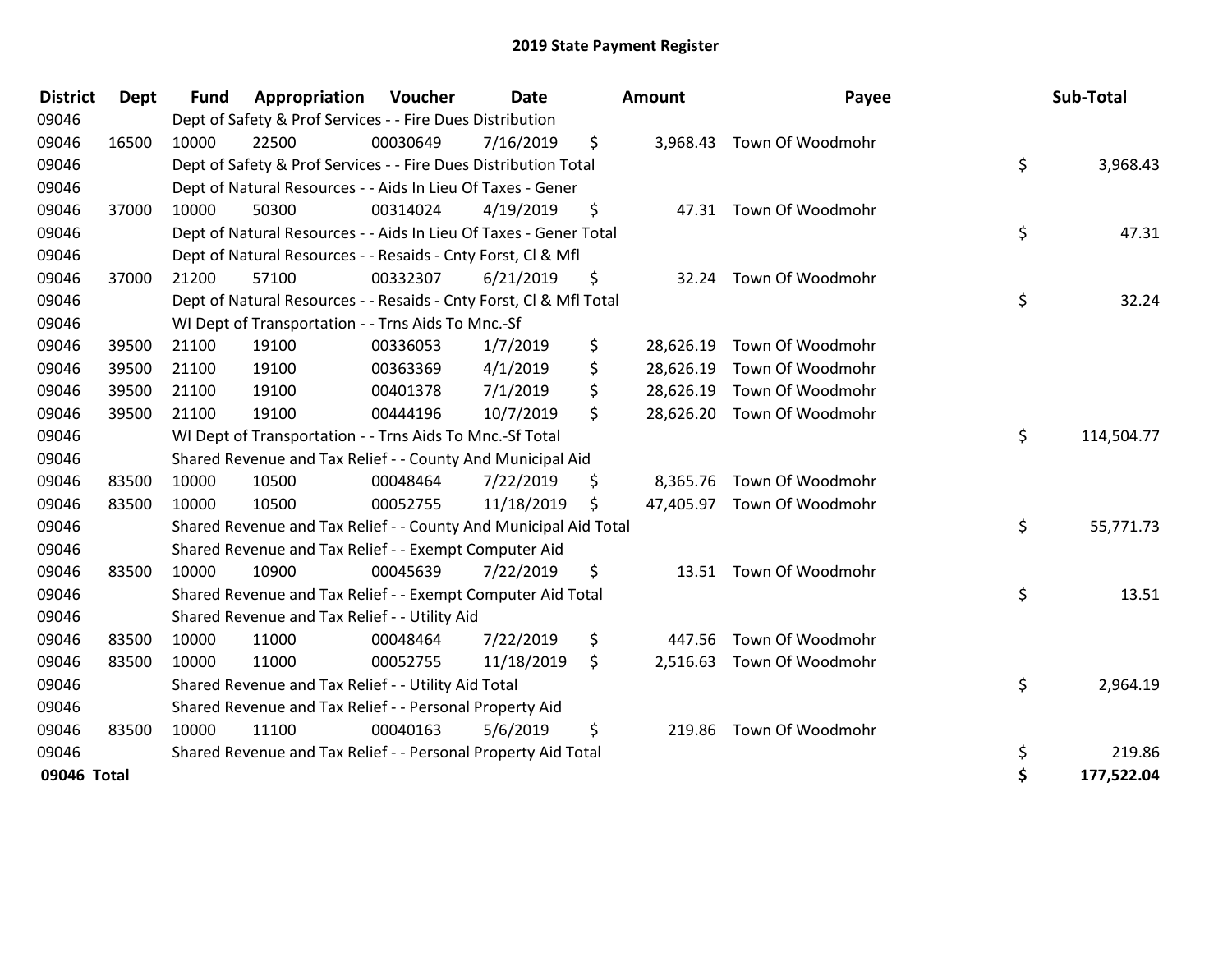| <b>District</b> | <b>Dept</b> | <b>Fund</b> | Appropriation                                                                   | Voucher              | Date       |     | Amount   |                            | Payee | Sub-Total  |
|-----------------|-------------|-------------|---------------------------------------------------------------------------------|----------------------|------------|-----|----------|----------------------------|-------|------------|
| 09106           |             |             | Dept of Safety & Prof Services - - Fire Dues Distribution                       |                      |            |     |          |                            |       |            |
| 09106           | 16500       | 10000       | 22500                                                                           | 00031349             | 7/18/2019  | \$  |          | 1,279.94 Village Of Boyd   |       |            |
| 09106           |             |             | Dept of Safety & Prof Services - - Fire Dues Distribution Total                 |                      |            |     |          |                            | \$    | 1,279.94   |
| 09106           |             |             | WI Dept of Transportation - - Trns Aids To Mnc.-Sf                              |                      |            |     |          |                            |       |            |
| 09106           | 39500       | 21100       | 19100                                                                           | 00336054             | 1/7/2019   | \$  | 7,501.99 | Village Of Boyd            |       |            |
| 09106           | 39500       | 21100       | 19100                                                                           | 00363370             | 4/1/2019   | \$  | 7,501.99 | Village Of Boyd            |       |            |
| 09106           | 39500       | 21100       | 19100                                                                           | 00401379             | 7/1/2019   | \$  | 7,501.99 | Village Of Boyd            |       |            |
| 09106           | 39500       | 21100       | 19100                                                                           | 00444197             | 10/7/2019  | \$  |          | 7,502.00 Village Of Boyd   |       |            |
| 09106           |             |             | WI Dept of Transportation - - Trns Aids To Mnc.-Sf Total                        |                      |            |     |          |                            | \$    | 30,007.97  |
| 09106           |             |             | Department of Health Services - - Prepaid Medical Transport Reimbursement       |                      |            |     |          |                            |       |            |
| 09106           | 43500       | 10000       | 16300                                                                           | AMBULANCE 11/18/2019 |            | \$. |          | 13,707.31 Village Of Boyd  |       |            |
| 09106           |             |             | Department of Health Services - - Prepaid Medical Transport Reimbursement Total |                      |            |     |          |                            | \$    | 13,707.31  |
| 09106           |             |             | Department of Justice - - Law Enforcement Train, Local                          |                      |            |     |          |                            |       |            |
| 09106           | 45500       | 10000       | 23100                                                                           | 00076771             | 12/20/2019 | \$  |          | 480.00 Village Of Boyd     |       |            |
| 09106           |             |             | Department of Justice - - Law Enforcement Train, Local Total                    |                      |            |     |          |                            | \$    | 480.00     |
| 09106           |             |             | Shared Revenue and Tax Relief - - Expenditure Restraint Program                 |                      |            |     |          |                            |       |            |
| 09106           | 83500       | 10000       | 10100                                                                           | 00048465             | 7/22/2019  | \$  |          | 2,031.52 Village Of Boyd   |       |            |
| 09106           |             |             | Shared Revenue and Tax Relief - - Expenditure Restraint Program Total           |                      |            |     |          |                            | \$    | 2,031.52   |
| 09106           |             |             | Shared Revenue and Tax Relief - - County And Municipal Aid                      |                      |            |     |          |                            |       |            |
| 09106           | 83500       | 10000       | 10500                                                                           | 00048465             | 7/22/2019  | \$  |          | 32,221.03 Village Of Boyd  |       |            |
| 09106           | 83500       | 10000       | 10500                                                                           | 00052756             | 11/18/2019 | \$  |          | 168,878.51 Village Of Boyd |       |            |
| 09106           |             |             | Shared Revenue and Tax Relief - - County And Municipal Aid Total                |                      |            |     |          |                            | \$    | 201,099.54 |
| 09106           |             |             | Shared Revenue and Tax Relief - - Exempt Computer Aid                           |                      |            |     |          |                            |       |            |
| 09106           | 83500       | 10000       | 10900                                                                           | 00045640             | 7/22/2019  | \$  | 186.03   | Village Of Boyd            |       |            |
| 09106           | 83500       | 10000       | 10900                                                                           | 00047742             | 7/22/2019  | \$  |          | 1,522.26 Village Of Boyd   |       |            |
| 09106           |             |             | Shared Revenue and Tax Relief - - Exempt Computer Aid Total                     |                      |            |     |          |                            | \$    | 1,708.29   |
| 09106           |             |             | Shared Revenue and Tax Relief - - Utility Aid                                   |                      |            |     |          |                            |       |            |
| 09106           | 83500       | 10000       | 11000                                                                           | 00048465             | 7/22/2019  | \$  | 67.58    | Village Of Boyd            |       |            |
| 09106           | 83500       | 10000       | 11000                                                                           | 00052756             | 11/18/2019 | \$  |          | 270.45 Village Of Boyd     |       |            |
| 09106           |             |             | Shared Revenue and Tax Relief - - Utility Aid Total                             |                      |            |     |          |                            | \$    | 338.03     |
| 09106           |             |             | Shared Revenue and Tax Relief - - Personal Property Aid                         |                      |            |     |          |                            |       |            |
| 09106           | 83500       | 10000       | 11100                                                                           | 00040164             | 5/6/2019   | \$  | 1,325.26 | Village Of Boyd            |       |            |
| 09106           | 83500       | 10000       | 11100                                                                           | 00042464             | 5/6/2019   | \$  |          | 67.99 Village Of Boyd      |       |            |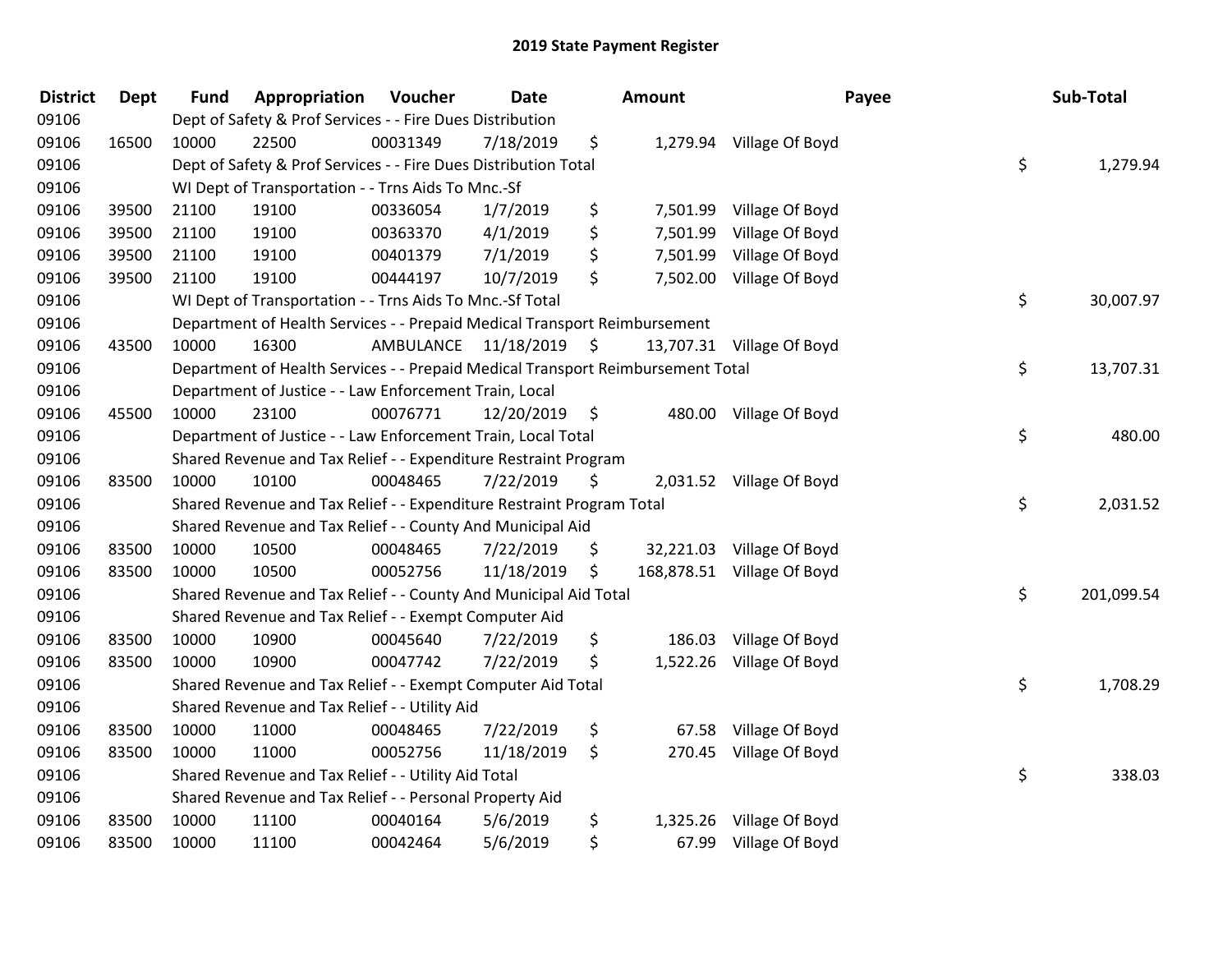| District    | Dept | Fund | <b>Appropriation</b>                                          | Voucher | <b>Date</b> | Amount | Payee | Sub-Total  |
|-------------|------|------|---------------------------------------------------------------|---------|-------------|--------|-------|------------|
| 09106       |      |      | Shared Revenue and Tax Relief - - Personal Property Aid Total |         |             |        |       | 1,393.25   |
| 09106 Total |      |      |                                                               |         |             |        |       | 252,045.85 |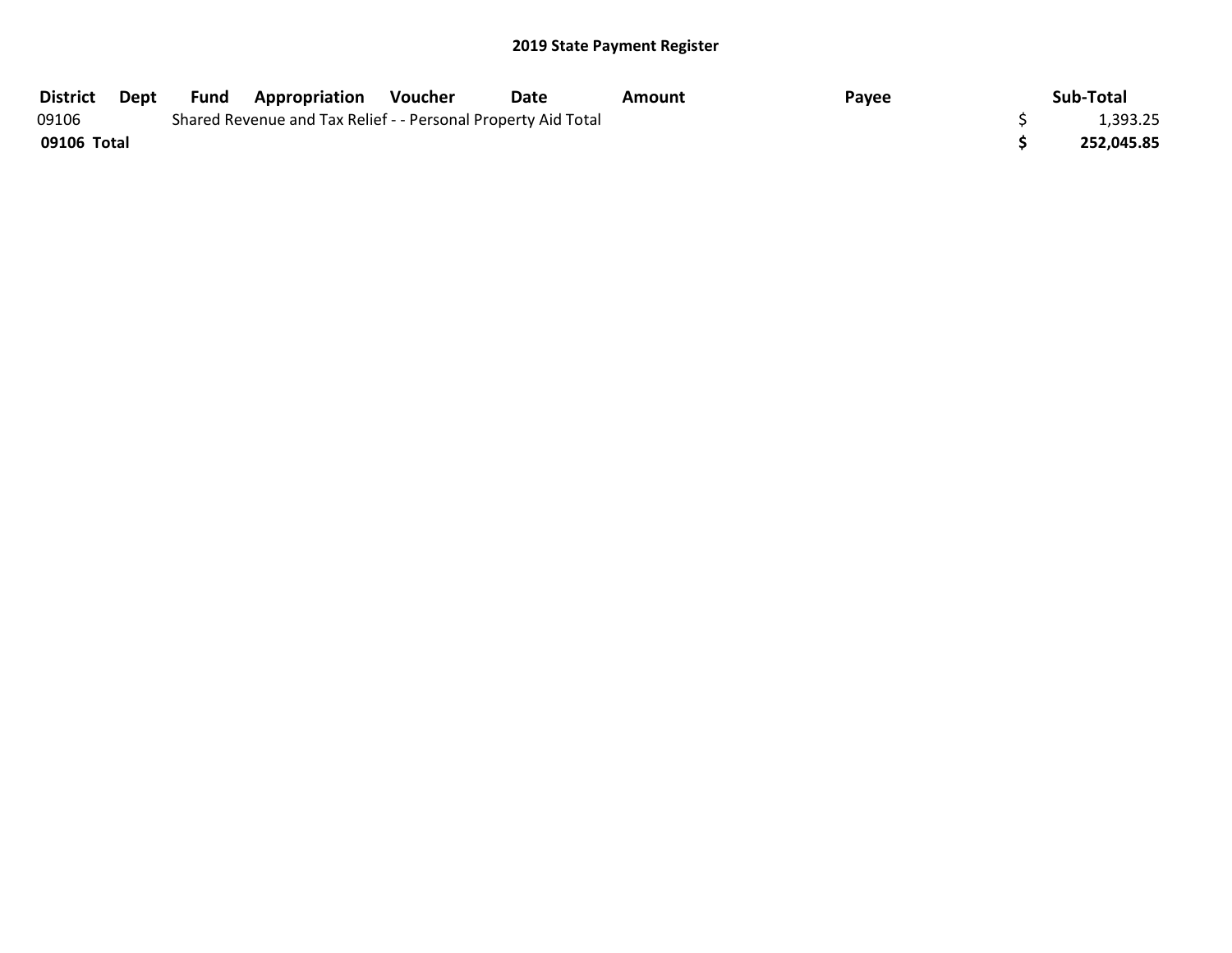| <b>District</b> | Dept  | <b>Fund</b> | Appropriation                                                                   | Voucher   | <b>Date</b> |      | <b>Amount</b> | Payee                         | Sub-Total        |
|-----------------|-------|-------------|---------------------------------------------------------------------------------|-----------|-------------|------|---------------|-------------------------------|------------------|
| 09111           |       |             | Dept of Safety & Prof Services - - Fire Dues Distribution                       |           |             |      |               |                               |                  |
| 09111           | 16500 | 10000       | 22500                                                                           | 00030662  | 7/16/2019   | \$   |               | 3,847.75 Cadott, Village of   |                  |
| 09111           |       |             | Dept of Safety & Prof Services - - Fire Dues Distribution Total                 |           |             |      |               |                               | \$<br>3,847.75   |
| 09111           |       |             | WI Dept of Transportation - - Trns Aids To Mnc.-Sf                              |           |             |      |               |                               |                  |
| 09111           | 39500 | 21100       | 19100                                                                           | 00336055  | 1/7/2019    | \$   | 24,308.33     | Cadott, Village of            |                  |
| 09111           | 39500 | 21100       | 19100                                                                           | 00363371  | 4/1/2019    | \$   | 24,308.33     | Cadott, Village of            |                  |
| 09111           | 39500 | 21100       | 19100                                                                           | 00401380  | 7/1/2019    | \$   | 24,308.33     | Cadott, Village of            |                  |
| 09111           | 39500 | 21100       | 19100                                                                           | 00444198  | 10/7/2019   | \$   |               | 24,308.35 Cadott, Village of  |                  |
| 09111           |       |             | WI Dept of Transportation - - Trns Aids To Mnc.-Sf Total                        |           |             |      |               |                               | \$<br>97,233.34  |
| 09111           |       |             | WI Dept of Transportation - - Loc Rd Imp Prg St Fd                              |           |             |      |               |                               |                  |
| 09111           | 39500 | 21100       | 27800                                                                           | 00343545  | 1/18/2019   | \$   |               | 20,000.00 Cadott, Village of  |                  |
| 09111           |       |             | WI Dept of Transportation - - Loc Rd Imp Prg St Fd Total                        |           |             |      |               |                               | \$<br>20,000.00  |
| 09111           |       |             | Department of Health Services - - Prepaid Medical Transport Reimbursement       |           |             |      |               |                               |                  |
| 09111           | 43500 | 10000       | 16300                                                                           | AMBULANCE | 11/18/2019  | - \$ |               | 7,476.71 Cadott, Village of   |                  |
| 09111           |       |             | Department of Health Services - - Prepaid Medical Transport Reimbursement Total |           |             |      |               |                               | \$<br>7,476.71   |
| 09111           |       |             | Department of Justice - - Law Enforcement Train, Local                          |           |             |      |               |                               |                  |
| 09111           | 45500 | 10000       | 23100                                                                           | 00072383  | 10/9/2019   | \$   | 640.00        | Cadott, Village of            |                  |
| 09111           |       |             | Department of Justice - - Law Enforcement Train, Local Total                    |           |             |      |               |                               | \$<br>640.00     |
| 09111           |       |             | Department of Administration - - Federal Aid, Local Assistance                  |           |             |      |               |                               |                  |
| 09111           | 50500 | 10000       | 74300                                                                           | 00114692  | 12/26/2019  | S.   |               | 354,664.92 Cadott, Village of |                  |
| 09111           |       |             | Department of Administration - - Federal Aid, Local Assistance Total            |           |             |      |               |                               | \$<br>354,664.92 |
| 09111           |       |             | Shared Revenue and Tax Relief - - County And Municipal Aid                      |           |             |      |               |                               |                  |
| 09111           | 83500 | 10000       | 10500                                                                           | 00048466  | 7/22/2019   | \$   |               | 35,675.24 Cadott, Village of  |                  |
| 09111           | 83500 | 10000       | 10500                                                                           | 00052757  | 11/18/2019  | \$   |               | 194,682.98 Cadott, Village of |                  |
| 09111           |       |             | Shared Revenue and Tax Relief - - County And Municipal Aid Total                |           |             |      |               |                               | \$<br>230,358.22 |
| 09111           |       |             | Shared Revenue and Tax Relief - - Exempt Computer Aid                           |           |             |      |               |                               |                  |
| 09111           | 83500 | 10000       | 10900                                                                           | 00045641  | 7/22/2019   | \$   | 995.60        | Cadott, Village of            |                  |
| 09111           | 83500 | 10000       | 10900                                                                           | 00047743  | 7/22/2019   | \$   | 841.45        | Cadott, Village of            |                  |
| 09111           |       |             | Shared Revenue and Tax Relief - - Exempt Computer Aid Total                     |           |             |      |               |                               | \$<br>1,837.05   |
| 09111           |       |             | Shared Revenue and Tax Relief - - Personal Property Aid                         |           |             |      |               |                               |                  |
| 09111           | 83500 | 10000       | 11100                                                                           | 00040165  | 5/6/2019    | \$   | 5,900.30      | Cadott, Village of            |                  |
| 09111           | 83500 | 10000       | 11100                                                                           | 00042465  | 5/6/2019    | \$   | 151.78        | Cadott, Village of            |                  |
| 09111           |       |             | Shared Revenue and Tax Relief - - Personal Property Aid Total                   |           |             |      |               |                               | \$<br>6,052.08   |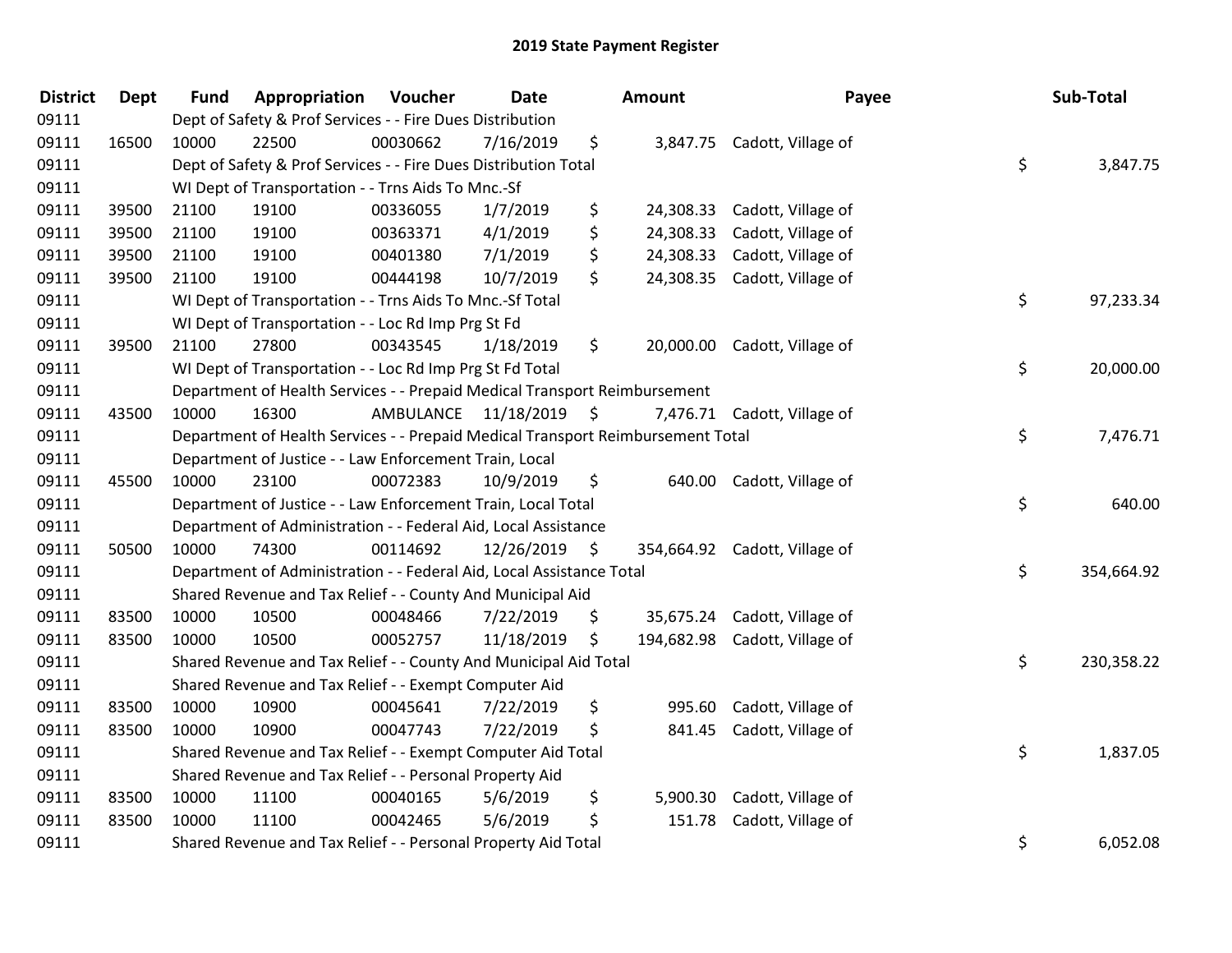| <b>District</b> | <b>Dept</b> | <b>Fund</b> | Appropriation                                                   | Voucher  | Date      | Amount | Payee                       | Sub-Total  |
|-----------------|-------------|-------------|-----------------------------------------------------------------|----------|-----------|--------|-----------------------------|------------|
| 09111           |             |             | Shared Revenue and Tax Relief - - Lottery & Gaming Credit       |          |           |        |                             |            |
| 09111           | 83500       | 52100       | 36300                                                           | 00038169 | 3/25/2019 |        | 1,478.45 Cadott, Village of |            |
| 09111           |             |             | Shared Revenue and Tax Relief - - Lottery & Gaming Credit Total |          |           |        |                             | 1.478.45   |
| 09111 Total     |             |             |                                                                 |          |           |        |                             | 723,588.52 |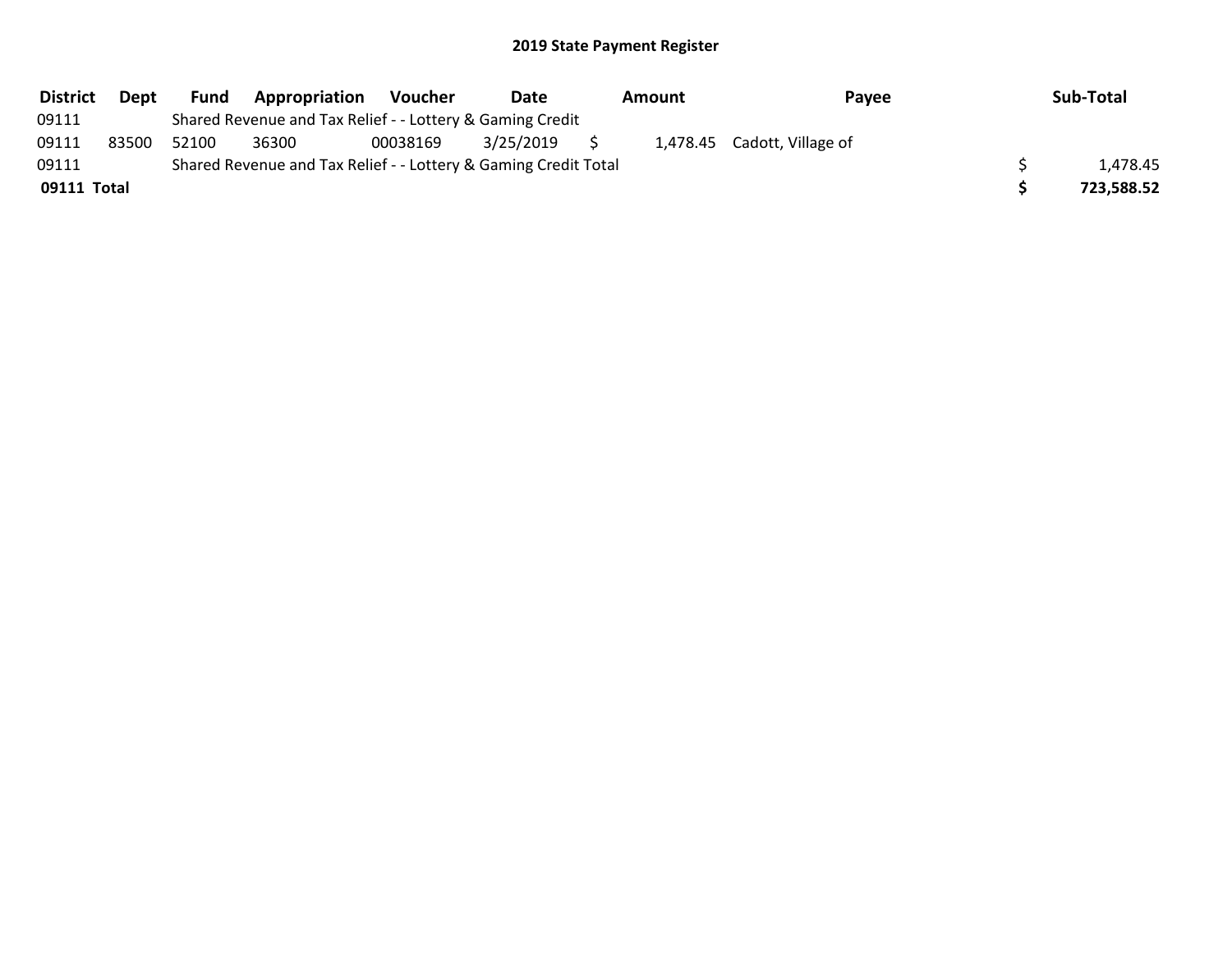| <b>District</b> | <b>Dept</b> | <b>Fund</b> | Appropriation                                                        | Voucher  | <b>Date</b> | <b>Amount</b>   | Payee                             | Sub-Total        |
|-----------------|-------------|-------------|----------------------------------------------------------------------|----------|-------------|-----------------|-----------------------------------|------------------|
| 09128           |             |             | Dept of Safety & Prof Services - - Fire Dues Distribution            |          |             |                 |                                   |                  |
| 09128           | 16500       | 10000       | 22500                                                                | 00029959 | 7/15/2019   | \$              | 27,862.34 Village Of Lake Hallie  |                  |
| 09128           |             |             | Dept of Safety & Prof Services - - Fire Dues Distribution Total      |          |             |                 |                                   | \$<br>27,862.34  |
| 09128           |             |             | Dept of Natural Resources - - Aids In Lieu Of Taxes - Gener          |          |             |                 |                                   |                  |
| 09128           | 37000       | 10000       | 50300                                                                | 00295193 | 2/4/2019    | \$              | 471.52 Village Of Lake Hallie     |                  |
| 09128           |             |             | Dept of Natural Resources - - Aids In Lieu Of Taxes - Gener Total    |          |             |                 |                                   | \$<br>471.52     |
| 09128           |             |             | Dept of Natural Resources - - Resaids - Cnty Forst, Cl & Mfl         |          |             |                 |                                   |                  |
| 09128           | 37000       | 21200       | 57100                                                                | 00332308 | 6/21/2019   | \$              | 35.94 Village Of Lake Hallie      |                  |
| 09128           |             |             | Dept of Natural Resources - - Resaids - Cnty Forst, Cl & Mfl Total   |          |             |                 |                                   | \$<br>35.94      |
| 09128           |             |             | Dept of Natural Resources - - Aids In Lieu Of Taxes - Sum S          |          |             |                 |                                   |                  |
| 09128           | 37000       | 21200       | 57900                                                                | 00314990 | 4/19/2019   | \$              | 70.40 Village Of Lake Hallie      |                  |
| 09128           |             |             | Dept of Natural Resources - - Aids In Lieu Of Taxes - Sum S Total    |          |             |                 |                                   | \$<br>70.40      |
| 09128           |             |             | WI Dept of Transportation - - Hwy Sfty Loc Aid Ffd                   |          |             |                 |                                   |                  |
| 09128           | 39500       | 21100       | 18500                                                                | 00435010 | 9/17/2019   | \$              | 4,000.00 Village Of Lake Hallie   |                  |
| 09128           |             |             | WI Dept of Transportation - - Hwy Sfty Loc Aid Ffd Total             |          |             |                 |                                   | \$<br>4,000.00   |
| 09128           |             |             | WI Dept of Transportation - - Trns Aids To Mnc.-Sf                   |          |             |                 |                                   |                  |
| 09128           | 39500       | 21100       | 19100                                                                | 00336056 | 1/7/2019    | \$              | 73,801.38 Village Of Lake Hallie  |                  |
| 09128           | 39500       | 21100       | 19100                                                                | 00363372 | 4/1/2019    | \$<br>73,801.38 | Village Of Lake Hallie            |                  |
| 09128           | 39500       | 21100       | 19100                                                                | 00401381 | 7/1/2019    | \$<br>73,801.38 | Village Of Lake Hallie            |                  |
| 09128           | 39500       | 21100       | 19100                                                                | 00444199 | 10/7/2019   | \$              | 73,801.38 Village Of Lake Hallie  |                  |
| 09128           |             |             | WI Dept of Transportation - - Trns Aids To Mnc.-Sf Total             |          |             |                 |                                   | \$<br>295,205.52 |
| 09128           |             |             | Department of Justice - - Law Enforcement Train, Local               |          |             |                 |                                   |                  |
| 09128           | 45500       | 10000       | 23100                                                                | 00073259 | 10/18/2019  | \$              | 2,080.00 Village Of Lake Hallie   |                  |
| 09128           |             |             | Department of Justice - - Law Enforcement Train, Local Total         |          |             |                 |                                   | \$<br>2,080.00   |
| 09128           |             |             | Department of Administration - - Federal Aid, Local Assistance       |          |             |                 |                                   |                  |
| 09128           | 50500       | 10000       | 74300                                                                | 00098011 | 3/7/2019    | \$              | 73,576.00 Village Of Lake Hallie  |                  |
| 09128           | 50500       | 10000       | 74300                                                                | 00110204 | 10/9/2019   | \$              | 120,351.00 Village Of Lake Hallie |                  |
| 09128           |             |             | Department of Administration - - Federal Aid, Local Assistance Total |          |             |                 |                                   | \$<br>193,927.00 |
| 09128           |             |             | Shared Revenue and Tax Relief - - County And Municipal Aid           |          |             |                 |                                   |                  |
| 09128           | 83500       | 10000       | 10500                                                                | 00048467 | 7/22/2019   | \$              | 24,826.38 Village Of Lake Hallie  |                  |
| 09128           | 83500       | 10000       | 10500                                                                | 00052758 | 11/18/2019  | \$              | 140,682.85 Village Of Lake Hallie |                  |
| 09128           |             |             | Shared Revenue and Tax Relief - - County And Municipal Aid Total     |          |             |                 |                                   | \$<br>165,509.23 |
| 09128           |             |             | Shared Revenue and Tax Relief - - Exempt Computer Aid                |          |             |                 |                                   |                  |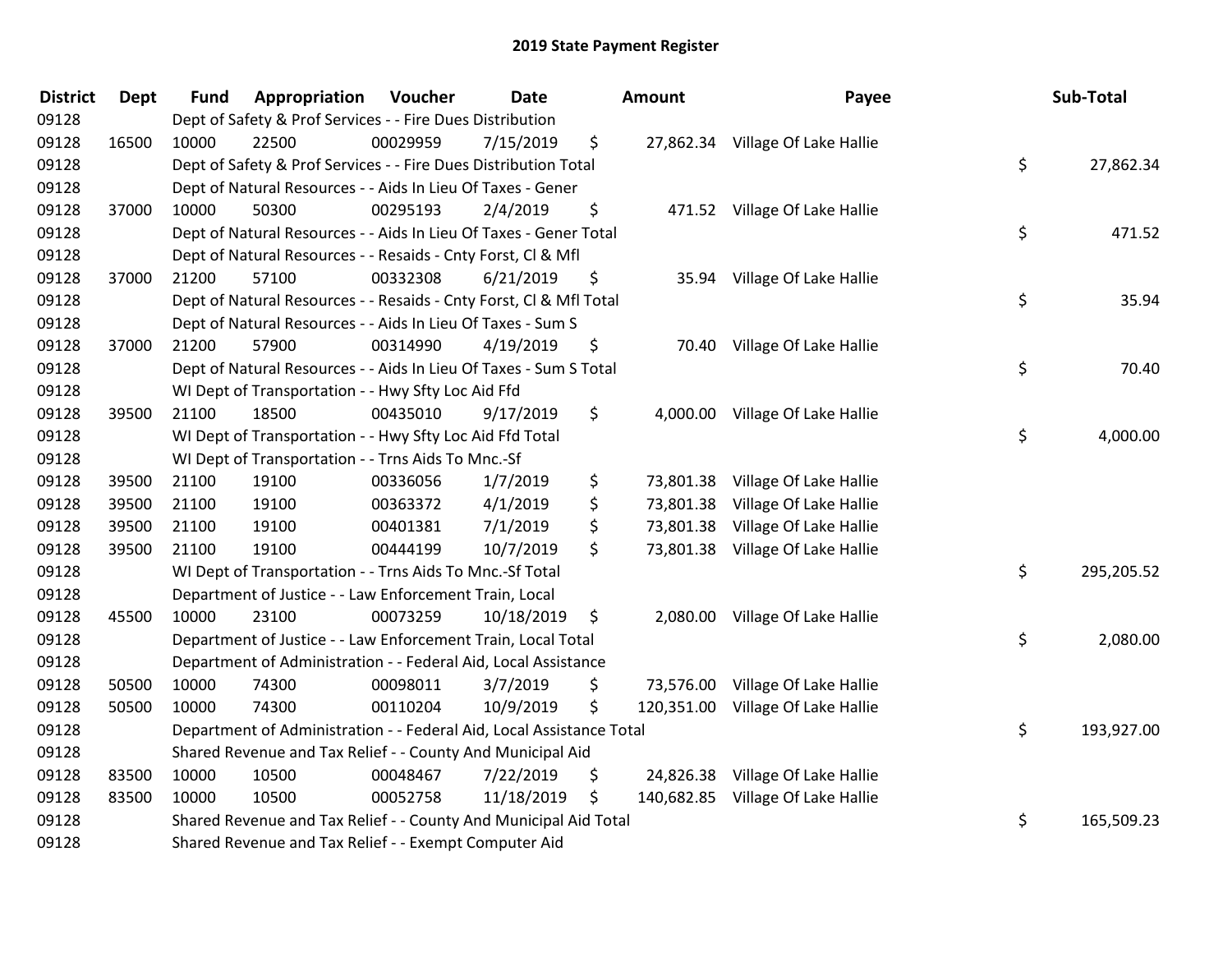| <b>District</b> | <b>Dept</b> | Fund  | Appropriation                                                   | <b>Voucher</b> | Date       |     | <b>Amount</b> | Payee                  | Sub-Total        |
|-----------------|-------------|-------|-----------------------------------------------------------------|----------------|------------|-----|---------------|------------------------|------------------|
| 09128           | 83500       | 10000 | 10900                                                           | 00045642       | 7/22/2019  | \$. | 3,722.62      | Village Of Lake Hallie |                  |
| 09128           | 83500       | 10000 | 10900                                                           | 00047744       | 7/22/2019  | S.  | 10,869.68     | Village Of Lake Hallie |                  |
| 09128           |             |       | Shared Revenue and Tax Relief - - Exempt Computer Aid Total     |                |            |     |               |                        | \$<br>14,592.30  |
| 09128           |             |       | Shared Revenue and Tax Relief - - Utility Aid                   |                |            |     |               |                        |                  |
| 09128           | 83500       | 10000 | 11000                                                           | 00048467       | 7/22/2019  | \$. | 14,918.73     | Village Of Lake Hallie |                  |
| 09128           | 83500       | 10000 | 11000                                                           | 00052758       | 11/18/2019 | S.  | 88,268.10     | Village Of Lake Hallie |                  |
| 09128           |             |       | Shared Revenue and Tax Relief - - Utility Aid Total             |                |            |     |               |                        | \$<br>103,186.83 |
| 09128           |             |       | Shared Revenue and Tax Relief - - Personal Property Aid         |                |            |     |               |                        |                  |
| 09128           | 83500       | 10000 | 11100                                                           | 00040166       | 5/6/2019   | \$. | 60,068.95     | Village Of Lake Hallie |                  |
| 09128           | 83500       | 10000 | 11100                                                           | 00042466       | 5/6/2019   | \$  | 44,766.36     | Village Of Lake Hallie |                  |
| 09128           |             |       | Shared Revenue and Tax Relief - - Personal Property Aid Total   |                |            |     |               |                        | \$<br>104,835.31 |
| 09128           |             |       | Shared Revenue and Tax Relief - - Lottery & Gaming Credit       |                |            |     |               |                        |                  |
| 09128           | 83500       | 52100 | 36300                                                           | 00038170       | 3/25/2019  | \$  | 2,073.48      | Village Of Lake Hallie |                  |
| 09128           |             |       | Shared Revenue and Tax Relief - - Lottery & Gaming Credit Total |                |            |     |               |                        | 2,073.48         |
| 09128 Total     |             |       |                                                                 |                |            |     |               |                        | 913,849.87       |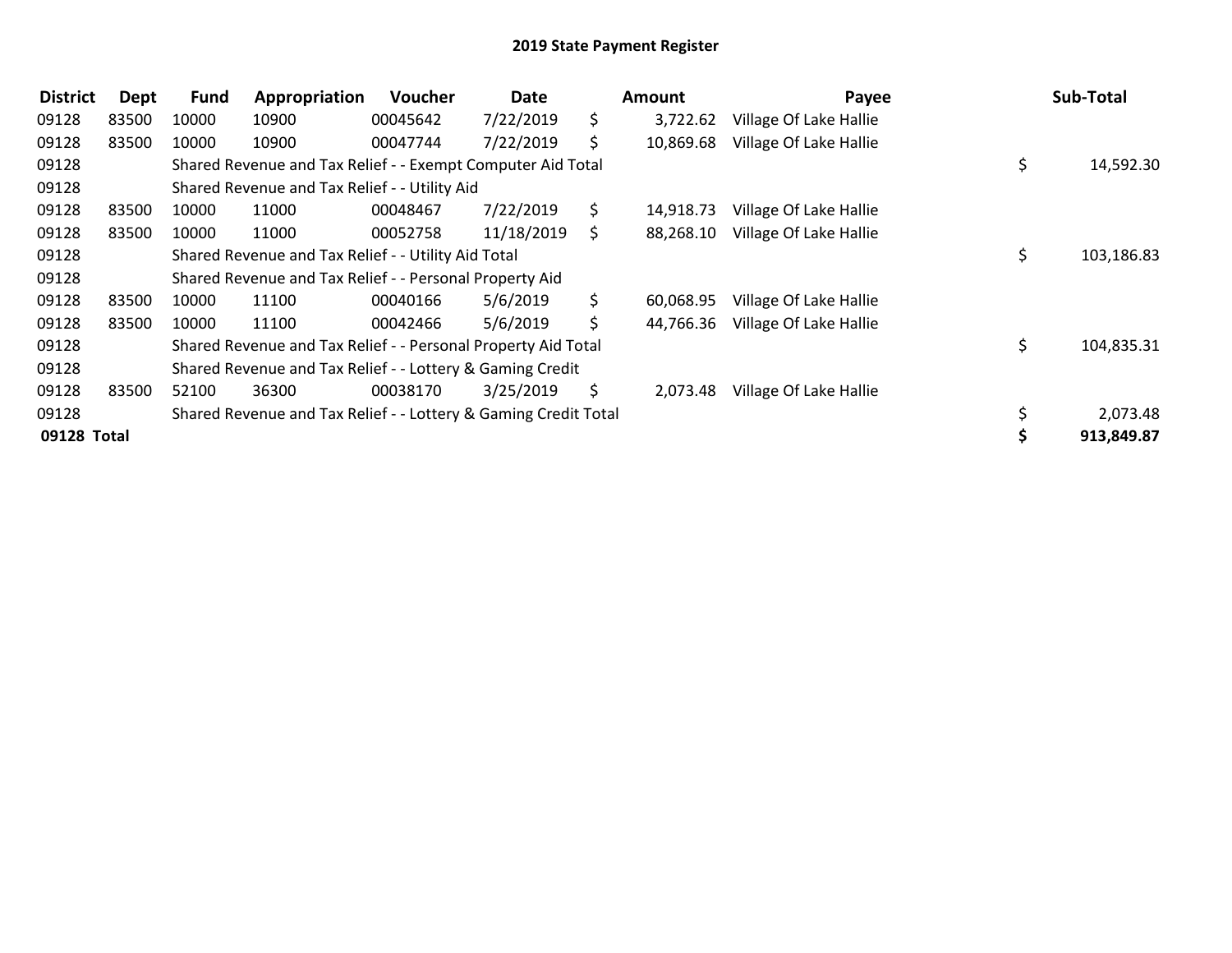| <b>District</b> | <b>Dept</b> | <b>Fund</b> | Appropriation                                                      | Voucher  | <b>Date</b> | Amount         | Payee                            | Sub-Total        |
|-----------------|-------------|-------------|--------------------------------------------------------------------|----------|-------------|----------------|----------------------------------|------------------|
| 09161           |             |             | Dept of Safety & Prof Services - - Fire Dues Distribution          |          |             |                |                                  |                  |
| 09161           | 16500       | 10000       | 22500                                                              | 00031029 | 7/17/2019   | \$             | 2,288.08 Village of New Auburn   |                  |
| 09161           |             |             | Dept of Safety & Prof Services - - Fire Dues Distribution Total    |          |             |                |                                  | \$<br>2,288.08   |
| 09161           |             |             | Dept of Natural Resources - - Aids In Lieu Of Taxes - Gener        |          |             |                |                                  |                  |
| 09161           | 37000       | 10000       | 50300                                                              | 00295195 | 2/4/2019    | \$<br>1,576.41 | Village of New Auburn            |                  |
| 09161           | 37000       | 10000       | 50300                                                              | 00314998 | 4/19/2019   | \$<br>9.50     | Village of New Auburn            |                  |
| 09161           |             |             | Dept of Natural Resources - - Aids In Lieu Of Taxes - Gener Total  |          |             |                |                                  | \$<br>1,585.91   |
| 09161           |             |             | Dept of Natural Resources - - Fin Asst For Responsible Units       |          |             |                |                                  |                  |
| 09161           | 37000       | 27400       | 67000                                                              | 00323216 | 5/22/2019   | \$             | 1,964.54 Village of New Auburn   |                  |
| 09161           |             |             | Dept of Natural Resources - - Fin Asst For Responsible Units Total |          |             |                |                                  | \$<br>1,964.54   |
| 09161           |             |             | WI Dept of Transportation - - Trns Aids To Mnc.-Sf                 |          |             |                |                                  |                  |
| 09161           | 39500       | 21100       | 19100                                                              | 00336057 | 1/7/2019    | \$             | 5,233.53 Village of New Auburn   |                  |
| 09161           | 39500       | 21100       | 19100                                                              | 00363373 | 4/1/2019    | \$<br>5,233.53 | Village of New Auburn            |                  |
| 09161           | 39500       | 21100       | 19100                                                              | 00401382 | 7/1/2019    | \$<br>5,233.53 | Village of New Auburn            |                  |
| 09161           | 39500       | 21100       | 19100                                                              | 00444200 | 10/7/2019   | \$             | 5,233.56 Village of New Auburn   |                  |
| 09161           |             |             | WI Dept of Transportation - - Trns Aids To Mnc.-Sf Total           |          |             |                |                                  | \$<br>20,934.15  |
| 09161           |             |             | Elections Commission - - General Program Ops, GPR                  |          |             |                |                                  |                  |
| 09161           | 51000       | 10000       | 10100                                                              | 00001598 | 1/25/2019   | \$             | 300.00 Village of New Auburn     |                  |
| 09161           |             |             | Elections Commission - - General Program Ops, GPR Total            |          |             |                |                                  | \$<br>300.00     |
| 09161           |             |             | Elections Commission - - 2018 Hava Election Security               |          |             |                |                                  |                  |
| 09161           | 51000       | 22000       | 18200                                                              | 00002960 | 11/29/2019  | \$             | 600.00 Village of New Auburn     |                  |
| 09161           |             |             | Elections Commission - - 2018 Hava Election Security Total         |          |             |                |                                  | \$<br>600.00     |
| 09161           |             |             | Shared Revenue and Tax Relief - - County And Municipal Aid         |          |             |                |                                  |                  |
| 09161           | 83500       | 10000       | 10500                                                              | 00048468 | 7/22/2019   | \$             | 20,574.02 Village of New Auburn  |                  |
| 09161           | 83500       | 10000       | 10500                                                              | 00052759 | 11/18/2019  | \$             | 116,586.12 Village of New Auburn |                  |
| 09161           |             |             | Shared Revenue and Tax Relief - - County And Municipal Aid Total   |          |             |                |                                  | \$<br>137,160.14 |
| 09161           |             |             | Shared Revenue and Tax Relief - - Exempt Computer Aid              |          |             |                |                                  |                  |
| 09161           | 83500       | 10000       | 10900                                                              | 00045643 | 7/22/2019   | \$<br>283.71   | Village of New Auburn            |                  |
| 09161           | 83500       | 10000       | 10900                                                              | 00047745 | 7/22/2019   | \$<br>1,333.55 | Village of New Auburn            |                  |
| 09161           |             |             | Shared Revenue and Tax Relief - - Exempt Computer Aid Total        |          |             |                |                                  | \$<br>1,617.26   |
| 09161           |             |             | Shared Revenue and Tax Relief - - Utility Aid                      |          |             |                |                                  |                  |
| 09161           | 83500       | 10000       | 11000                                                              | 00048468 | 7/22/2019   | \$<br>4,978.43 | Village of New Auburn            |                  |
| 09161           | 83500       | 10000       | 11000                                                              | 00052759 | 11/18/2019  | \$             | 29,729.44 Village of New Auburn  |                  |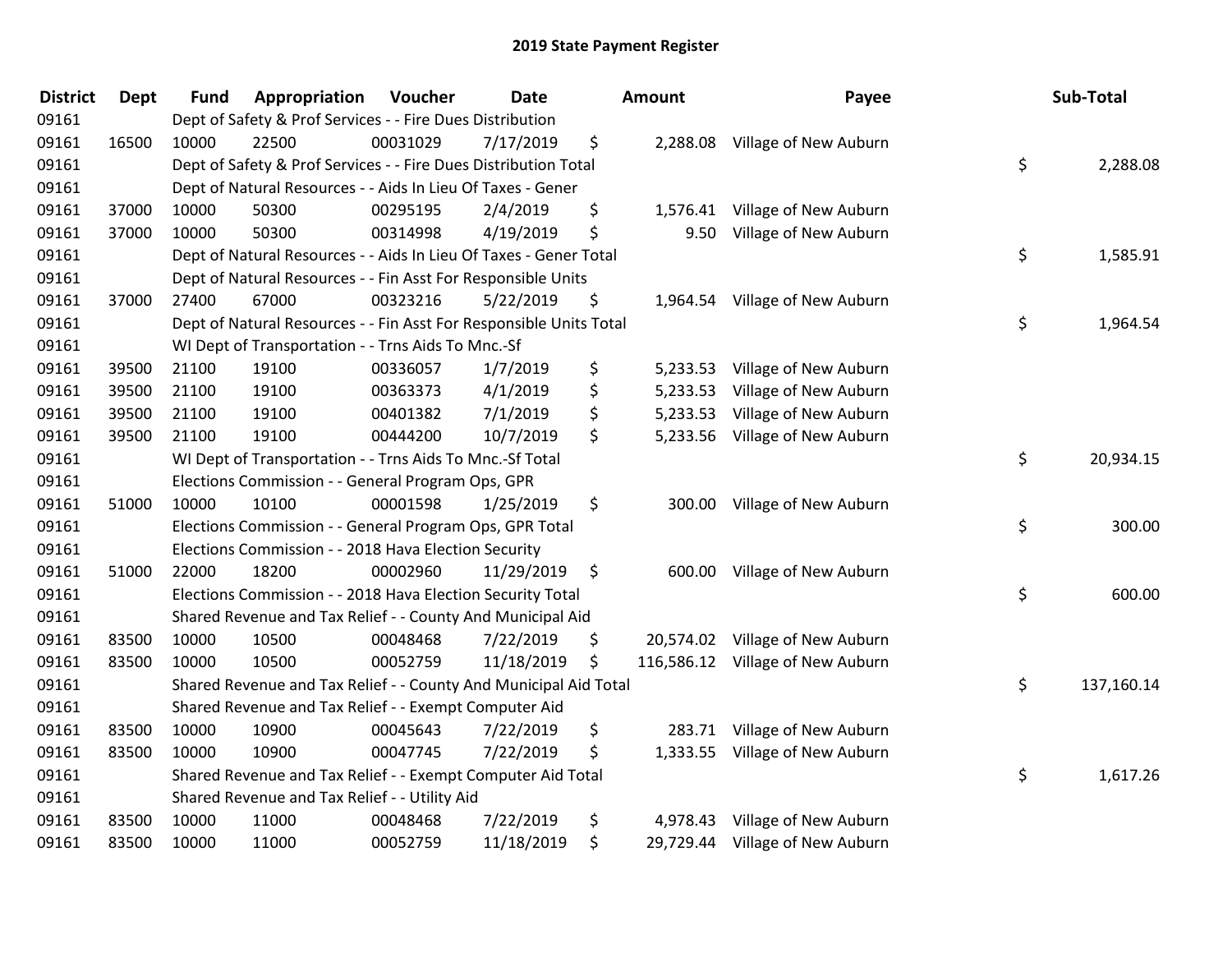| <b>District</b> | Dept  | <b>Fund</b> | Appropriation                                                   | Voucher  | Date      | <b>Amount</b> | Payee                 | Sub-Total  |
|-----------------|-------|-------------|-----------------------------------------------------------------|----------|-----------|---------------|-----------------------|------------|
| 09161           |       |             | Shared Revenue and Tax Relief - - Utility Aid Total             |          |           |               |                       | 34,707.87  |
| 09161           |       |             | Shared Revenue and Tax Relief - - Personal Property Aid         |          |           |               |                       |            |
| 09161           | 83500 | 10000       | 11100                                                           | 00040167 | 5/6/2019  | 710.83        | Village of New Auburn |            |
| 09161           | 83500 | 10000       | 11100                                                           | 00042467 | 5/6/2019  | 1,589.08      | Village of New Auburn |            |
| 09161           |       |             | Shared Revenue and Tax Relief - - Personal Property Aid Total   |          |           |               |                       | 2,299.91   |
| 09161           |       |             | Shared Revenue and Tax Relief - - Lottery & Gaming Credit       |          |           |               |                       |            |
| 09161           | 83500 | 52100       | 36300                                                           | 00038171 | 3/25/2019 | 954.96        | Village of New Auburn |            |
| 09161           |       |             | Shared Revenue and Tax Relief - - Lottery & Gaming Credit Total |          |           |               |                       | 954.96     |
| 09161 Total     |       |             |                                                                 |          |           |               |                       | 204,412.82 |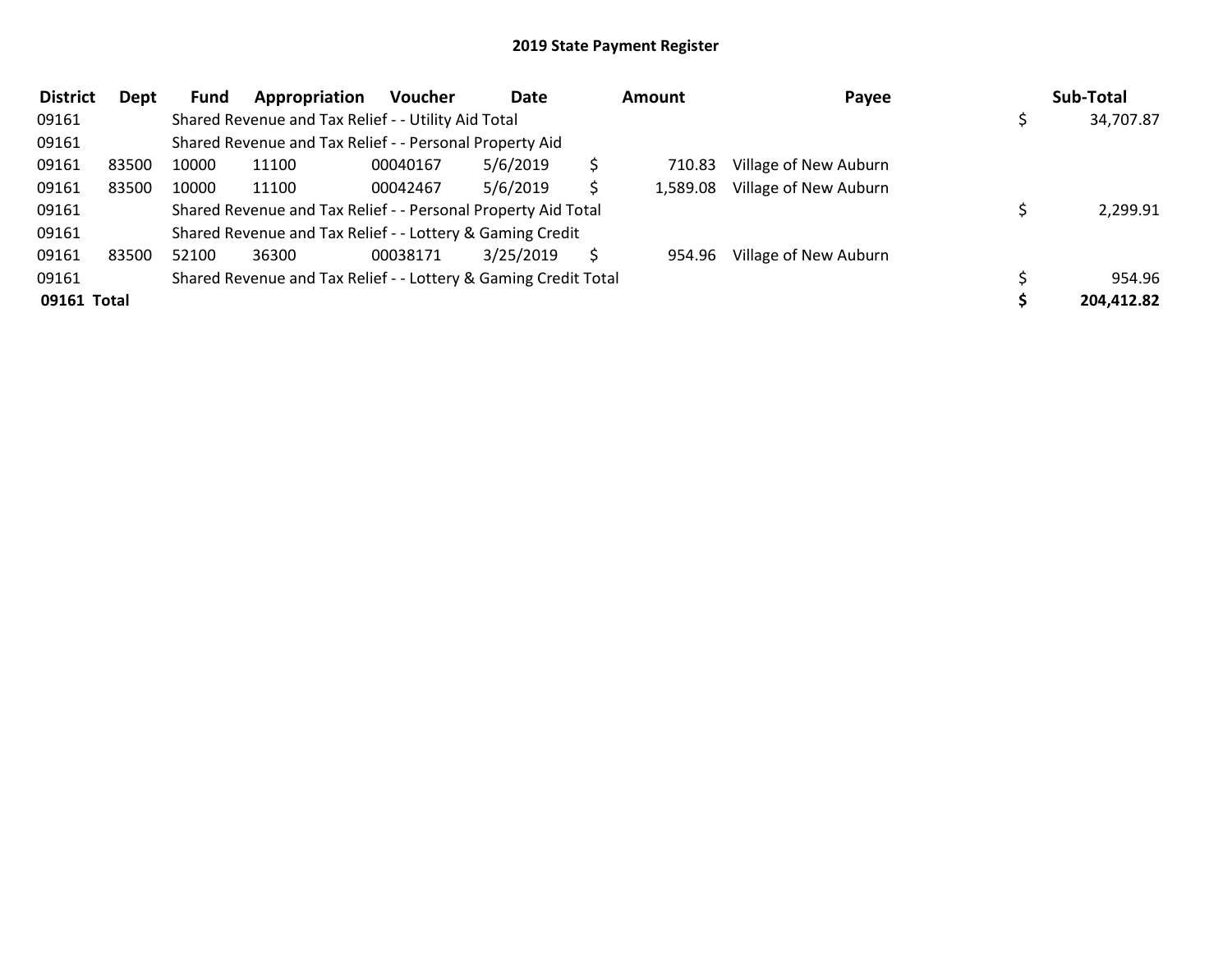| <b>District</b> | <b>Dept</b> | <b>Fund</b> | Appropriation                                                                   | Voucher   | Date       |      | <b>Amount</b> |                           | Payee | Sub-Total  |
|-----------------|-------------|-------------|---------------------------------------------------------------------------------|-----------|------------|------|---------------|---------------------------|-------|------------|
| 09206           |             |             | Dept of Safety & Prof Services - - Fire Dues Distribution                       |           |            |      |               |                           |       |            |
| 09206           | 16500       | 10000       | 22500                                                                           | 00030120  | 7/16/2019  | \$   |               | 12,444.35 City Of Bloomer |       |            |
| 09206           |             |             | Dept of Safety & Prof Services - - Fire Dues Distribution Total                 |           |            |      |               |                           | \$    | 12,444.35  |
| 09206           |             |             | WI Dept of Transportation - - Conn Hwy Aids St Fds                              |           |            |      |               |                           |       |            |
| 09206           | 39500       | 21100       | 16200                                                                           | 00337705  | 1/7/2019   | \$   | 4,173.72      | City Of Bloomer           |       |            |
| 09206           | 39500       | 21100       | 16200                                                                           | 00365019  | 4/1/2019   | \$   | 4,173.72      | City Of Bloomer           |       |            |
| 09206           | 39500       | 21100       | 16200                                                                           | 00403028  | 7/1/2019   | \$   | 4,173.72      | City Of Bloomer           |       |            |
| 09206           | 39500       | 21100       | 16200                                                                           | 00445846  | 10/7/2019  | \$   |               | 4,173.74 City Of Bloomer  |       |            |
| 09206           |             |             | WI Dept of Transportation - - Conn Hwy Aids St Fds Total                        |           |            |      |               |                           | \$    | 16,694.90  |
| 09206           |             |             | WI Dept of Transportation - - Trns Aids To Mnc.-Sf                              |           |            |      |               |                           |       |            |
| 09206           | 39500       | 21100       | 19100                                                                           | 00336058  | 1/7/2019   | \$   | 40,061.94     | City Of Bloomer           |       |            |
| 09206           | 39500       | 21100       | 19100                                                                           | 00363374  | 4/1/2019   | \$   | 40,061.94     | City Of Bloomer           |       |            |
| 09206           | 39500       | 21100       | 19100                                                                           | 00401383  | 7/1/2019   | \$   | 40,061.94     | City Of Bloomer           |       |            |
| 09206           | 39500       | 21100       | 19100                                                                           | 00444201  | 10/7/2019  | \$   | 40,061.97     | City Of Bloomer           |       |            |
| 09206           |             |             | WI Dept of Transportation - - Trns Aids To Mnc.-Sf Total                        |           |            |      |               |                           | \$    | 160,247.79 |
| 09206           |             |             | Department of Health Services - - Emergency Medical Services, Ai                |           |            |      |               |                           |       |            |
| 09206           | 43500       | 10000       | 11900                                                                           | 00307858  | 9/4/2019   | \$   |               | 5,991.53 City Of Bloomer  |       |            |
| 09206           |             |             | Department of Health Services - - Emergency Medical Services, Ai Total          |           |            |      |               |                           | \$    | 5,991.53   |
| 09206           |             |             | Department of Health Services - - Prepaid Medical Transport Reimbursement       |           |            |      |               |                           |       |            |
| 09206           | 43500       | 10000       | 16300                                                                           | AMBULANCE | 11/18/2019 | - \$ | 12,398.89     | City Of Bloomer           |       |            |
| 09206           |             |             | Department of Health Services - - Prepaid Medical Transport Reimbursement Total |           |            |      |               |                           | \$    | 12,398.89  |
| 09206           |             |             | Department of Justice - - Law Enforcement Train, Local                          |           |            |      |               |                           |       |            |
| 09206           | 45500       | 10000       | 23100                                                                           | 00072318  | 10/2/2019  | \$   | 960.00        | City Of Bloomer           |       |            |
| 09206           |             |             | Department of Justice - - Law Enforcement Train, Local Total                    |           |            |      |               |                           | \$    | 960.00     |
| 09206           |             |             | Elections Commission - - General Program Ops, GPR                               |           |            |      |               |                           |       |            |
| 09206           | 51000       | 10000       | 10100                                                                           | 00001575  | 1/25/2019  | \$   | 300.00        | City Of Bloomer           |       |            |
| 09206           |             |             | Elections Commission - - General Program Ops, GPR Total                         |           |            |      |               |                           | \$    | 300.00     |
| 09206           |             |             | Elections Commission - - 2018 Hava Election Security                            |           |            |      |               |                           |       |            |
| 09206           | 51000       | 22000       | 18200                                                                           | 00002669  | 11/18/2019 | \$   | 600.00        | City Of Bloomer           |       |            |
| 09206           |             |             | Elections Commission - - 2018 Hava Election Security Total                      |           |            |      |               |                           | \$    | 600.00     |
| 09206           |             |             | Shared Revenue and Tax Relief - - County And Municipal Aid                      |           |            |      |               |                           |       |            |
| 09206           | 83500       | 10000       | 10500                                                                           | 00048469  | 7/22/2019  | \$   | 110,734.30    | City Of Bloomer           |       |            |
| 09206           | 83500       | 10000       | 10500                                                                           | 00052760  | 11/18/2019 | \$   | 615,095.49    | City Of Bloomer           |       |            |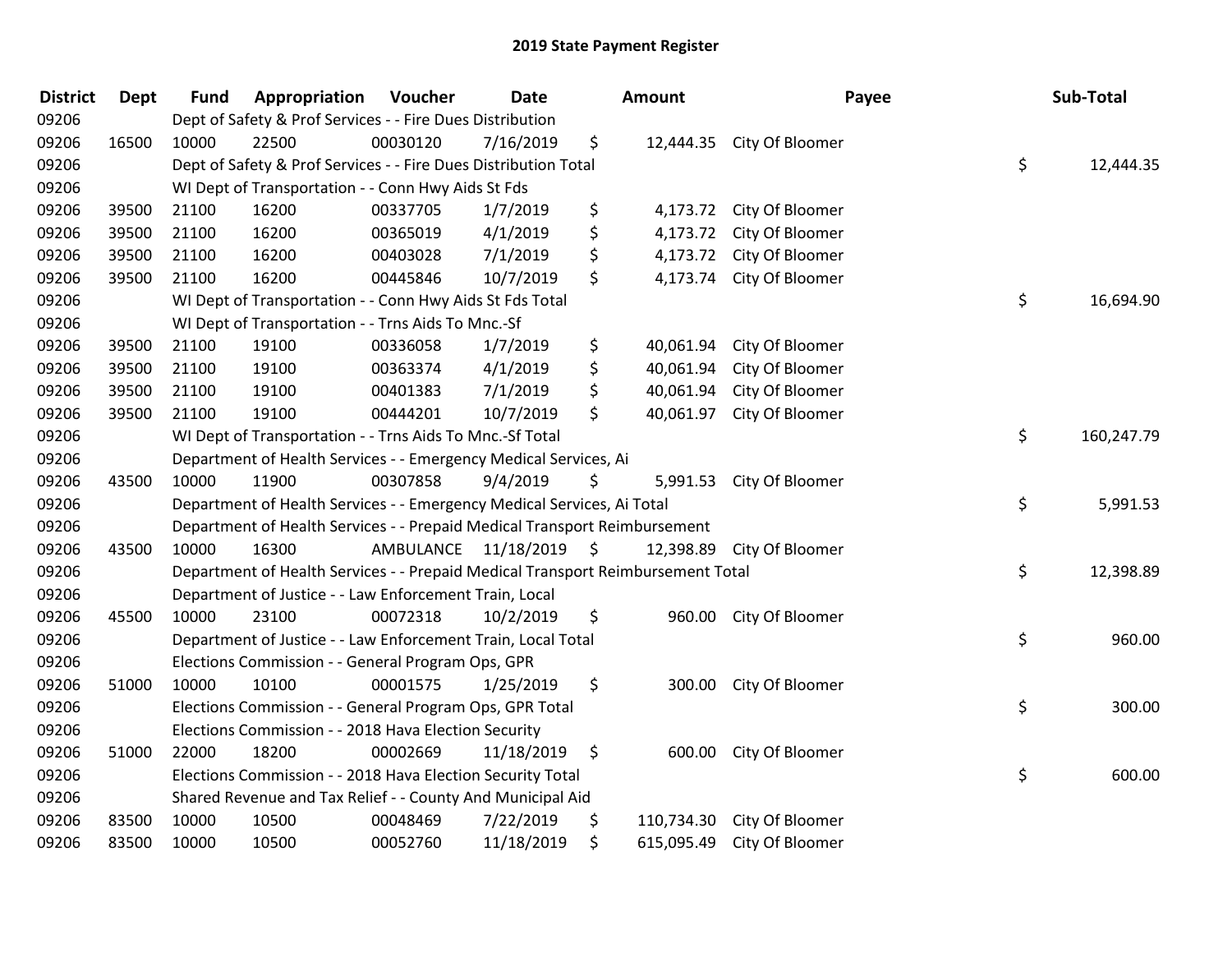| <b>District</b> | Dept  | <b>Fund</b> | Appropriation                                                    | <b>Voucher</b> | Date      |     | <b>Amount</b> |                          | Payee | Sub-Total  |
|-----------------|-------|-------------|------------------------------------------------------------------|----------------|-----------|-----|---------------|--------------------------|-------|------------|
| 09206           |       |             | Shared Revenue and Tax Relief - - County And Municipal Aid Total |                |           |     |               |                          | \$    | 725,829.79 |
| 09206           |       |             | Shared Revenue and Tax Relief - - Exempt Computer Aid            |                |           |     |               |                          |       |            |
| 09206           | 83500 | 10000       | 10900                                                            | 00045644       | 7/22/2019 | S.  | 4,603.90      | City Of Bloomer          |       |            |
| 09206           | 83500 | 10000       | 10900                                                            | 00047746       | 7/22/2019 |     |               | 3,125.54 City Of Bloomer |       |            |
| 09206           |       |             | Shared Revenue and Tax Relief - - Exempt Computer Aid Total      |                |           |     |               |                          |       | 7,729.44   |
| 09206           |       |             | Shared Revenue and Tax Relief - - Utility Aid                    |                |           |     |               |                          |       |            |
| 09206           | 83500 | 10000       | 11000                                                            | 00048469       | 7/22/2019 | \$. | 3.49          | City Of Bloomer          |       |            |
| 09206           |       |             | Shared Revenue and Tax Relief - - Utility Aid Total              |                |           |     |               |                          |       | 3.49       |
| 09206           |       |             | Shared Revenue and Tax Relief - - Personal Property Aid          |                |           |     |               |                          |       |            |
| 09206           | 83500 | 10000       | 11100                                                            | 00040168       | 5/6/2019  | S.  | 16,309.05     | City Of Bloomer          |       |            |
| 09206           | 83500 | 10000       | 11100                                                            | 00042468       | 5/6/2019  | Ś.  | 5,333.10      | City Of Bloomer          |       |            |
| 09206           |       |             | Shared Revenue and Tax Relief - - Personal Property Aid Total    |                |           |     |               |                          |       | 21,642.15  |
| 09206 Total     |       |             |                                                                  |                |           |     |               |                          |       | 964,842.33 |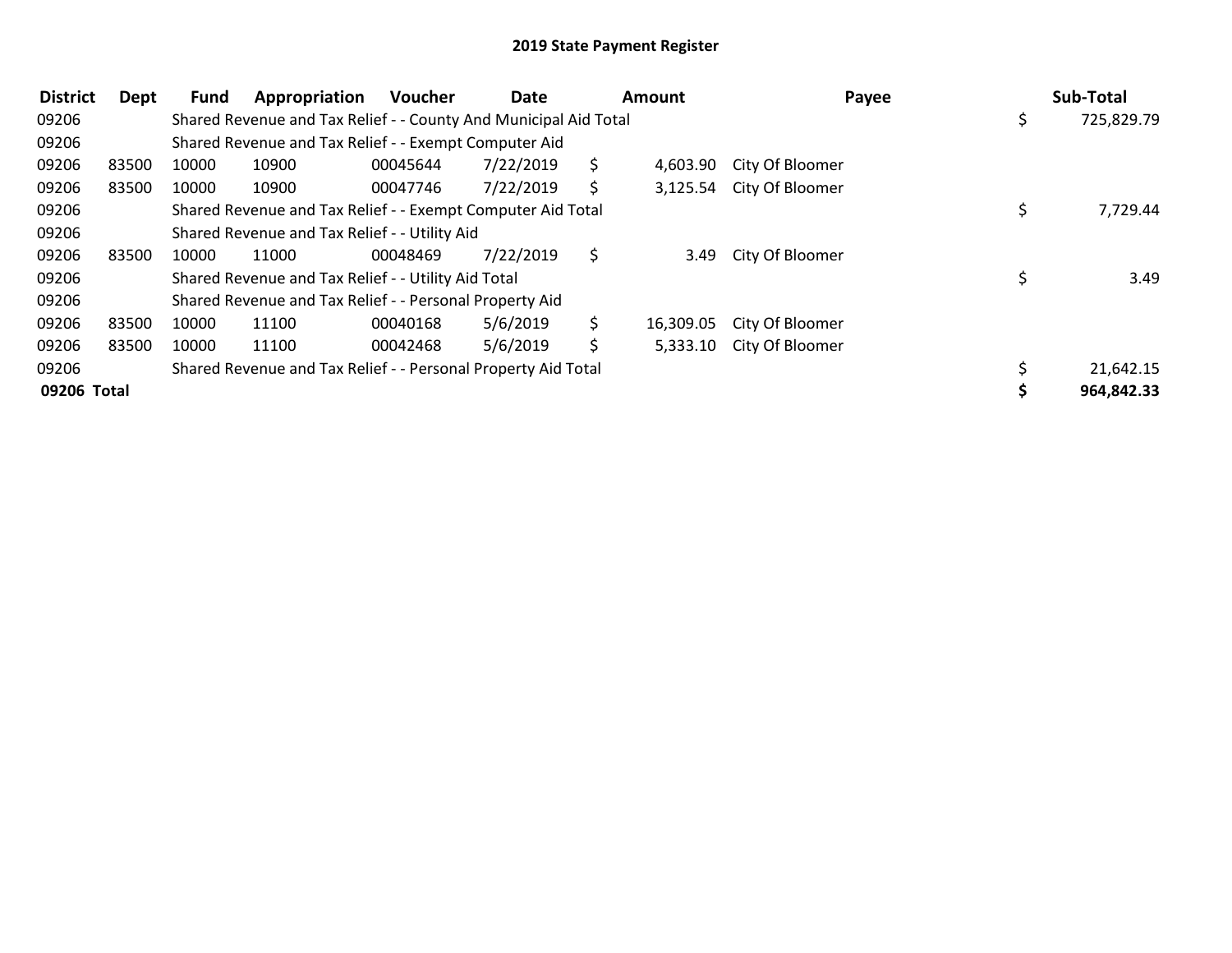| <b>District</b> | <b>Dept</b> | <b>Fund</b> | Appropriation                                                     | Voucher  | <b>Date</b> | <b>Amount</b>    | Payee                  | Sub-Total        |
|-----------------|-------------|-------------|-------------------------------------------------------------------|----------|-------------|------------------|------------------------|------------------|
| 09211           |             |             | Dept of Ag, Trade & Cons Protc - - Retail Petroleum               |          |             |                  |                        |                  |
| 09211           | 11500       | 27200       | 16100                                                             | 00046532 | 5/10/2019   | \$<br>1,196.00   | City Of Chippewa Falls |                  |
| 09211           | 11500       | 27200       | 16100                                                             | 00047357 | 6/7/2019    | \$<br>92.00      | City Of Chippewa Falls |                  |
| 09211           | 11500       | 27200       | 16100                                                             | 00047587 | 6/11/2019   | \$<br>2,392.00   | City Of Chippewa Falls |                  |
| 09211           | 11500       | 27200       | 16100                                                             | 00048488 | 7/12/2019   | \$<br>524.40     | City Of Chippewa Falls |                  |
| 09211           | 11500       | 27200       | 16100                                                             | 00048530 | 7/15/2019   | \$<br>3,404.00   | City Of Chippewa Falls |                  |
| 09211           | 11500       | 27200       | 16100                                                             | 00049369 | 8/8/2019    | \$<br>625.00     | City Of Chippewa Falls |                  |
| 09211           | 11500       | 27200       | 16100                                                             | 00051943 | 10/21/2019  | \$<br>92.00      | City Of Chippewa Falls |                  |
| 09211           | 11500       | 27200       | 16100                                                             | 00054521 | 12/20/2019  | \$<br>92.00      | City Of Chippewa Falls |                  |
| 09211           |             |             | Dept of Ag, Trade & Cons Protc - - Retail Petroleum Total         |          |             |                  |                        | \$<br>8,417.40   |
| 09211           |             |             | Dept of Safety & Prof Services - - Fire Dues Distribution         |          |             |                  |                        |                  |
| 09211           | 16500       | 10000       | 22500                                                             | 00029903 | 7/11/2019   | \$<br>45,832.17  | City Of Chippewa Falls |                  |
| 09211           |             |             | Dept of Safety & Prof Services - - Fire Dues Distribution Total   |          |             |                  |                        | \$<br>45,832.17  |
| 09211           |             |             | Dept of Natural Resources - - Aids In Lieu Of Taxes - Gener       |          |             |                  |                        |                  |
| 09211           | 37000       | 10000       | 50300                                                             | 00295116 | 2/1/2019    | \$<br>6,108.86   | City Of Chippewa Falls |                  |
| 09211           | 37000       | 10000       | 50300                                                             | 00314127 | 4/19/2019   | \$<br>13.80      | City Of Chippewa Falls |                  |
| 09211           |             |             | Dept of Natural Resources - - Aids In Lieu Of Taxes - Gener Total |          |             |                  |                        | \$<br>6,122.66   |
| 09211           |             |             | Dept of Natural Resources - - Rec & Resource Aids, Fed            |          |             |                  |                        |                  |
| 09211           | 37000       | 21200       | 58300                                                             | 00307041 | 3/26/2019   | \$<br>249,693.35 | City Of Chippewa Falls |                  |
| 09211           | 37000       | 21200       | 58300                                                             | 00315716 | 4/25/2019   | \$<br>177,511.41 | City Of Chippewa Falls |                  |
| 09211           | 37000       | 21200       | 58300                                                             | 00315717 | 4/25/2019   | \$<br>3,175.00   | City Of Chippewa Falls |                  |
| 09211           | 37000       | 21200       | 58300                                                             | 00315719 | 4/25/2019   | \$<br>16,210.05  | City Of Chippewa Falls |                  |
| 09211           | 37000       | 21200       | 58300                                                             | 00359850 | 9/24/2019   | \$<br>81,196.90  | City Of Chippewa Falls |                  |
| 09211           | 37000       | 21200       | 58300                                                             | 00360399 | 9/25/2019   | \$<br>5,181.77   | City Of Chippewa Falls |                  |
| 09211           | 37000       | 21200       | 58300                                                             | 00360402 | 9/25/2019   | \$<br>36,677.95  | City Of Chippewa Falls |                  |
| 09211           | 37000       | 21200       | 58300                                                             | 00360403 | 9/25/2019   | \$<br>2,186.00   | City Of Chippewa Falls |                  |
| 09211           |             |             | Dept of Natural Resources - - Rec & Resource Aids, Fed Total      |          |             |                  |                        | \$<br>571,832.43 |
| 09211           |             |             | Dept of Natural Resources - - Land Acquisition                    |          |             |                  |                        |                  |
| 09211           | 37000       | 36300       | TA100                                                             | 00359853 | 9/24/2019   | \$<br>15,038.00  | City Of Chippewa Falls |                  |
| 09211           | 37000       | 36300       | TA100                                                             | 00360401 | 10/1/2019   | \$<br>58,312.90  | City Of Chippewa Falls |                  |
| 09211           |             |             | Dept of Natural Resources - - Land Acquisition Total              |          |             |                  |                        | \$<br>73,350.90  |
| 09211           |             |             | WI Dept of Transportation - - Conn Hwy Aids St Fds                |          |             |                  |                        |                  |
| 09211           | 39500       | 21100       | 16200                                                             | 00337706 | 1/7/2019    | \$<br>13,847.42  | City Of Chippewa Falls |                  |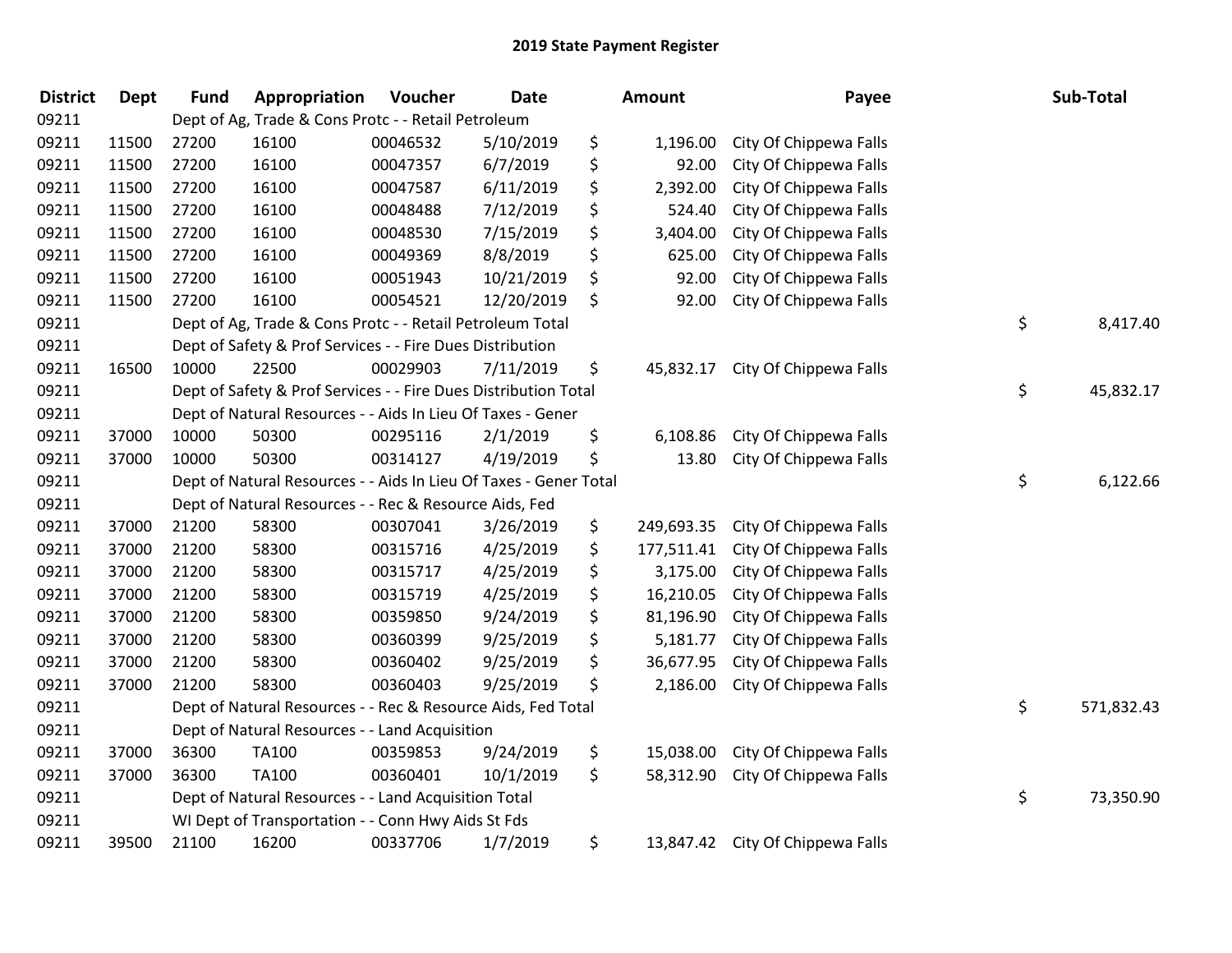| <b>District</b> | Dept  | <b>Fund</b> | Appropriation                                                             | Voucher   | <b>Date</b> | <b>Amount</b>    | Payee                             | Sub-Total        |
|-----------------|-------|-------------|---------------------------------------------------------------------------|-----------|-------------|------------------|-----------------------------------|------------------|
| 09211           | 39500 | 21100       | 16200                                                                     | 00365020  | 4/1/2019    | \$<br>13,847.42  | City Of Chippewa Falls            |                  |
| 09211           | 39500 | 21100       | 16200                                                                     | 00403029  | 7/1/2019    | \$<br>13,847.42  | City Of Chippewa Falls            |                  |
| 09211           | 39500 | 21100       | 16200                                                                     | 00445847  | 10/7/2019   | \$               | 13,847.42 City Of Chippewa Falls  |                  |
| 09211           |       |             | WI Dept of Transportation - - Conn Hwy Aids St Fds Total                  |           |             |                  |                                   | \$<br>55,389.68  |
| 09211           |       |             | WI Dept of Transportation - - Tb, Trns Oper Aid Sf                        |           |             |                  |                                   |                  |
| 09211           | 39500 | 21100       | 17600                                                                     | 00359864  | 3/13/2019   | \$<br>11,659.00  | City Of Chippewa Falls            |                  |
| 09211           | 39500 | 21100       | 17600                                                                     | 00390201  | 6/5/2019    | \$<br>28,442.00  | City Of Chippewa Falls            |                  |
| 09211           | 39500 | 21100       | 17600                                                                     | 00416966  | 7/30/2019   | \$<br>85,326.00  | City Of Chippewa Falls            |                  |
| 09211           |       |             | WI Dept of Transportation - - Tb, Trns Oper Aid Sf Total                  |           |             |                  |                                   | \$<br>125,427.00 |
| 09211           |       |             | WI Dept of Transportation - - Trns Aids To Mnc.-Sf                        |           |             |                  |                                   |                  |
| 09211           | 39500 | 21100       | 19100                                                                     | 00336059  | 1/7/2019    | \$<br>152,719.32 | City Of Chippewa Falls            |                  |
| 09211           | 39500 | 21100       | 19100                                                                     | 00363375  | 4/1/2019    | \$               | 152,719.32 City Of Chippewa Falls |                  |
| 09211           | 39500 | 21100       | 19100                                                                     | 00401384  | 7/1/2019    | \$               | 152,719.32 City Of Chippewa Falls |                  |
| 09211           | 39500 | 21100       | 19100                                                                     | 00444202  | 10/7/2019   | \$<br>152,719.32 | City Of Chippewa Falls            |                  |
| 09211           |       |             | WI Dept of Transportation - - Trns Aids To Mnc.-Sf Total                  |           |             |                  |                                   | \$<br>610,877.28 |
| 09211           |       |             | WI Dept of Transportation - - Trnsprt Alternats Lf                        |           |             |                  |                                   |                  |
| 09211           | 39500 | 21100       | 22600                                                                     | 00370247  | 4/11/2019   | \$<br>0.00       | City Of Chippewa Falls            |                  |
| 09211           |       |             | WI Dept of Transportation - - Trnsprt Alternats Lf Total                  |           |             |                  |                                   | \$<br>0.00       |
| 09211           |       |             | WI Dept of Transportation - - Trnsprt Alternats Ff                        |           |             |                  |                                   |                  |
| 09211           | 39500 | 21100       | 22700                                                                     | 00370247  | 4/11/2019   | \$<br>8,506.77   | City Of Chippewa Falls            |                  |
| 09211           | 39500 | 21100       | 22700                                                                     | 00462512  | 11/19/2019  | \$<br>11,135.05  | City Of Chippewa Falls            |                  |
| 09211           |       |             | WI Dept of Transportation - - Trnsprt Alternats Ff Total                  |           |             |                  |                                   | \$<br>19,641.82  |
| 09211           |       |             | WI Dept of Transportation - - Loc Rd Imp Prg St Fd                        |           |             |                  |                                   |                  |
| 09211           | 39500 | 21100       | 27800                                                                     | 00348514  | 2/4/2019    | \$               | 41,436.68 City Of Chippewa Falls  |                  |
| 09211           |       |             | WI Dept of Transportation - - Loc Rd Imp Prg St Fd Total                  |           |             |                  |                                   | \$<br>41,436.68  |
| 09211           |       |             | WI Dept of Transportation - - Loc Trns Facl Impffd                        |           |             |                  |                                   |                  |
| 09211           | 39500 | 21100       | 28600                                                                     | 00462506  | 11/19/2019  | \$               | 20,048.72 City Of Chippewa Falls  |                  |
| 09211           |       |             | WI Dept of Transportation - - Loc Trns Facl Impffd Total                  |           |             |                  |                                   | \$<br>20,048.72  |
| 09211           |       |             | Department of Health Services - - Emergency Medical Services, Ai          |           |             |                  |                                   |                  |
| 09211           | 43500 | 10000       | 11900                                                                     | 00307874  | 9/4/2019    | \$<br>6,875.13   | City Of Chippewa Falls            |                  |
| 09211           |       |             | Department of Health Services - - Emergency Medical Services, Ai Total    |           |             |                  |                                   | \$<br>6,875.13   |
| 09211           |       |             | Department of Health Services - - Prepaid Medical Transport Reimbursement |           |             |                  |                                   |                  |
| 09211           | 43500 | 10000       | 16300                                                                     | AMBULANCE | 11/18/2019  | \$<br>67,415.05  | City Of Chippewa Falls            |                  |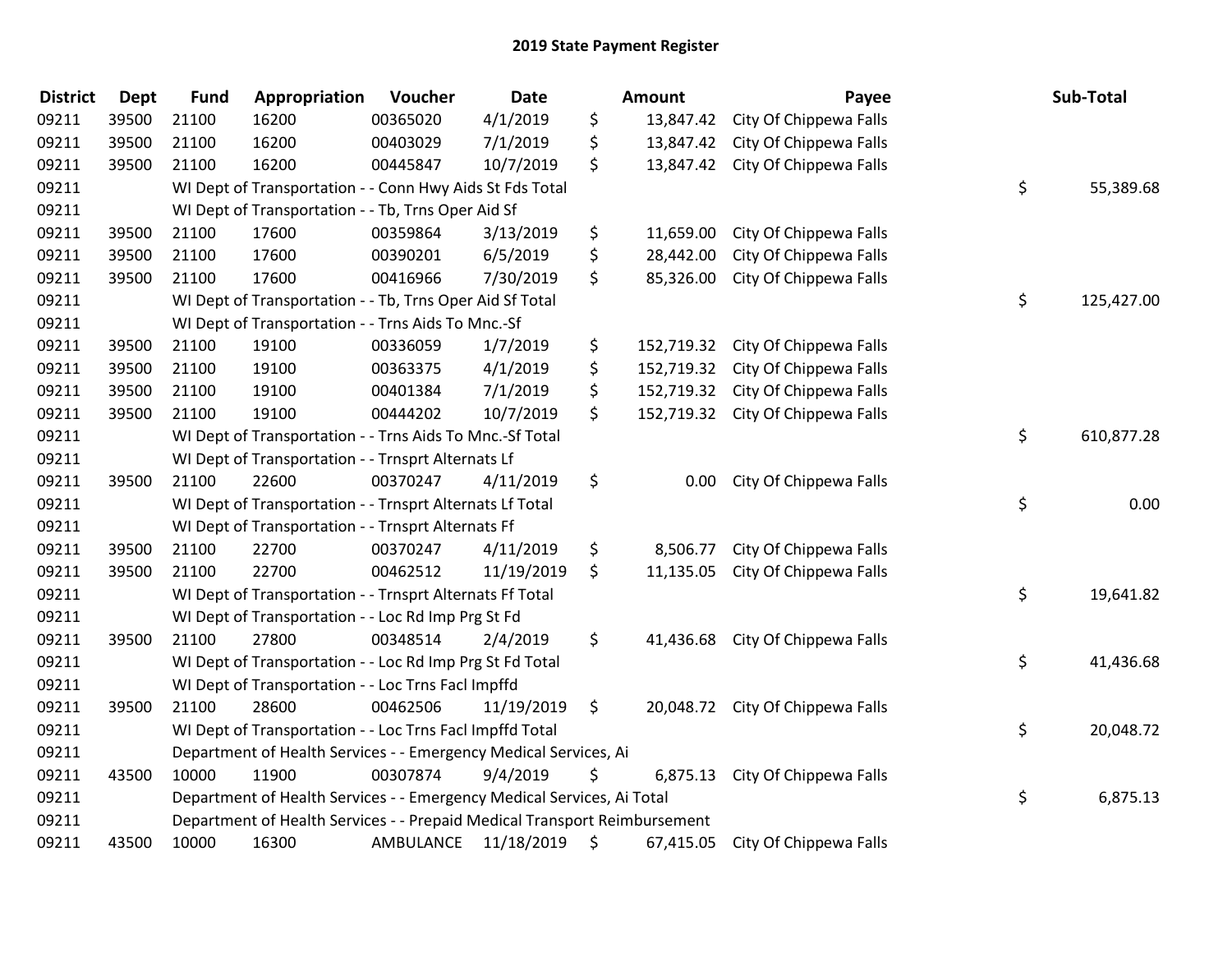| <b>District</b> | <b>Dept</b> | <b>Fund</b> | Appropriation                                                                   | Voucher  | <b>Date</b> | <b>Amount</b>   | Payee                  | Sub-Total       |
|-----------------|-------------|-------------|---------------------------------------------------------------------------------|----------|-------------|-----------------|------------------------|-----------------|
| 09211           |             |             | Department of Health Services - - Prepaid Medical Transport Reimbursement Total |          |             |                 |                        | \$<br>67,415.05 |
| 09211           |             |             | Department of Health Services - - Utilities, Fuel, Heating And C                |          |             |                 |                        |                 |
| 09211           | 43500       | 14300       | 22600                                                                           | 00257765 | 1/18/2019   | \$<br>248.10    | City Of Chippewa Falls |                 |
| 09211           | 43500       | 14300       | 22600                                                                           | 00257766 | 1/18/2019   | \$<br>1,005.95  | City Of Chippewa Falls |                 |
| 09211           | 43500       | 14300       | 22600                                                                           | 00257768 | 1/18/2019   | \$<br>9,663.15  | City Of Chippewa Falls |                 |
| 09211           | 43500       | 14300       | 22600                                                                           | 00263586 | 2/21/2019   | \$<br>1,005.95  | City Of Chippewa Falls |                 |
| 09211           | 43500       | 14300       | 22600                                                                           | 00263656 | 2/21/2019   | \$<br>11,160.92 | City Of Chippewa Falls |                 |
| 09211           | 43500       | 14300       | 22600                                                                           | 00263695 | 2/21/2019   | \$<br>248.10    | City Of Chippewa Falls |                 |
| 09211           | 43500       | 14300       | 22600                                                                           | 00269872 | 3/18/2019   | \$<br>248.10    | City Of Chippewa Falls |                 |
| 09211           | 43500       | 14300       | 22600                                                                           | 00269873 | 3/18/2019   | \$<br>1,005.95  | City Of Chippewa Falls |                 |
| 09211           | 43500       | 14300       | 22600                                                                           | 00269875 | 3/18/2019   | \$<br>10,132.29 | City Of Chippewa Falls |                 |
| 09211           | 43500       | 14300       | 22600                                                                           | 00279587 | 4/26/2019   | \$<br>1,005.95  | City Of Chippewa Falls |                 |
| 09211           | 43500       | 14300       | 22600                                                                           | 00279588 | 4/26/2019   | \$<br>248.10    | City Of Chippewa Falls |                 |
| 09211           | 43500       | 14300       | 22600                                                                           | 00279589 | 4/26/2019   | \$<br>9,933.36  | City Of Chippewa Falls |                 |
| 09211           | 43500       | 14300       | 22600                                                                           | 00284171 | 5/20/2019   | \$<br>248.10    | City Of Chippewa Falls |                 |
| 09211           | 43500       | 14300       | 22600                                                                           | 00284172 | 5/20/2019   | \$<br>1,005.95  | City Of Chippewa Falls |                 |
| 09211           | 43500       | 14300       | 22600                                                                           | 00284173 | 5/20/2019   | \$<br>10,926.31 | City Of Chippewa Falls |                 |
| 09211           | 43500       | 14300       | 22600                                                                           | 00290008 | 6/20/2019   | \$<br>10,529.93 | City Of Chippewa Falls |                 |
| 09211           | 43500       | 14300       | 22600                                                                           | 00290010 | 6/20/2019   | \$<br>248.10    | City Of Chippewa Falls |                 |
| 09211           | 43500       | 14300       | 22600                                                                           | 00290012 | 6/20/2019   | \$<br>1,005.95  | City Of Chippewa Falls |                 |
| 09211           | 43500       | 14300       | 22600                                                                           | 00297168 | 7/19/2019   | \$<br>248.10    | City Of Chippewa Falls |                 |
| 09211           | 43500       | 14300       | 22600                                                                           | 00297176 | 7/19/2019   | \$<br>1,005.95  | City Of Chippewa Falls |                 |
| 09211           | 43500       | 14300       | 22600                                                                           | 00297177 | 7/19/2019   | \$<br>10,383.95 | City Of Chippewa Falls |                 |
| 09211           | 43500       | 14300       | 22600                                                                           | 00303428 | 8/22/2019   | \$<br>248.10    | City Of Chippewa Falls |                 |
| 09211           | 43500       | 14300       | 22600                                                                           | 00303429 | 8/22/2019   | \$<br>1,005.95  | City Of Chippewa Falls |                 |
| 09211           | 43500       | 14300       | 22600                                                                           | 00303430 | 8/22/2019   | \$<br>12,308.96 | City Of Chippewa Falls |                 |
| 09211           | 43500       | 14300       | 22600                                                                           | 00312056 | 9/23/2019   | \$<br>1,005.95  | City Of Chippewa Falls |                 |
| 09211           | 43500       | 14300       | 22600                                                                           | 00312107 | 9/23/2019   | \$<br>10,897.32 | City Of Chippewa Falls |                 |
| 09211           | 43500       | 14300       | 22600                                                                           | 00312110 | 9/23/2019   | \$<br>248.10    | City Of Chippewa Falls |                 |
| 09211           | 43500       | 14300       | 22600                                                                           | 00318564 | 10/28/2019  | \$<br>248.10    | City Of Chippewa Falls |                 |
| 09211           | 43500       | 14300       | 22600                                                                           | 00318565 | 10/28/2019  | \$<br>10,952.29 | City Of Chippewa Falls |                 |
| 09211           | 43500       | 14300       | 22600                                                                           | 00318566 | 10/28/2019  | \$<br>1,005.95  | City Of Chippewa Falls |                 |
| 09211           | 43500       | 14300       | 22600                                                                           | 00324969 | 11/18/2019  | \$<br>10,176.63 | City Of Chippewa Falls |                 |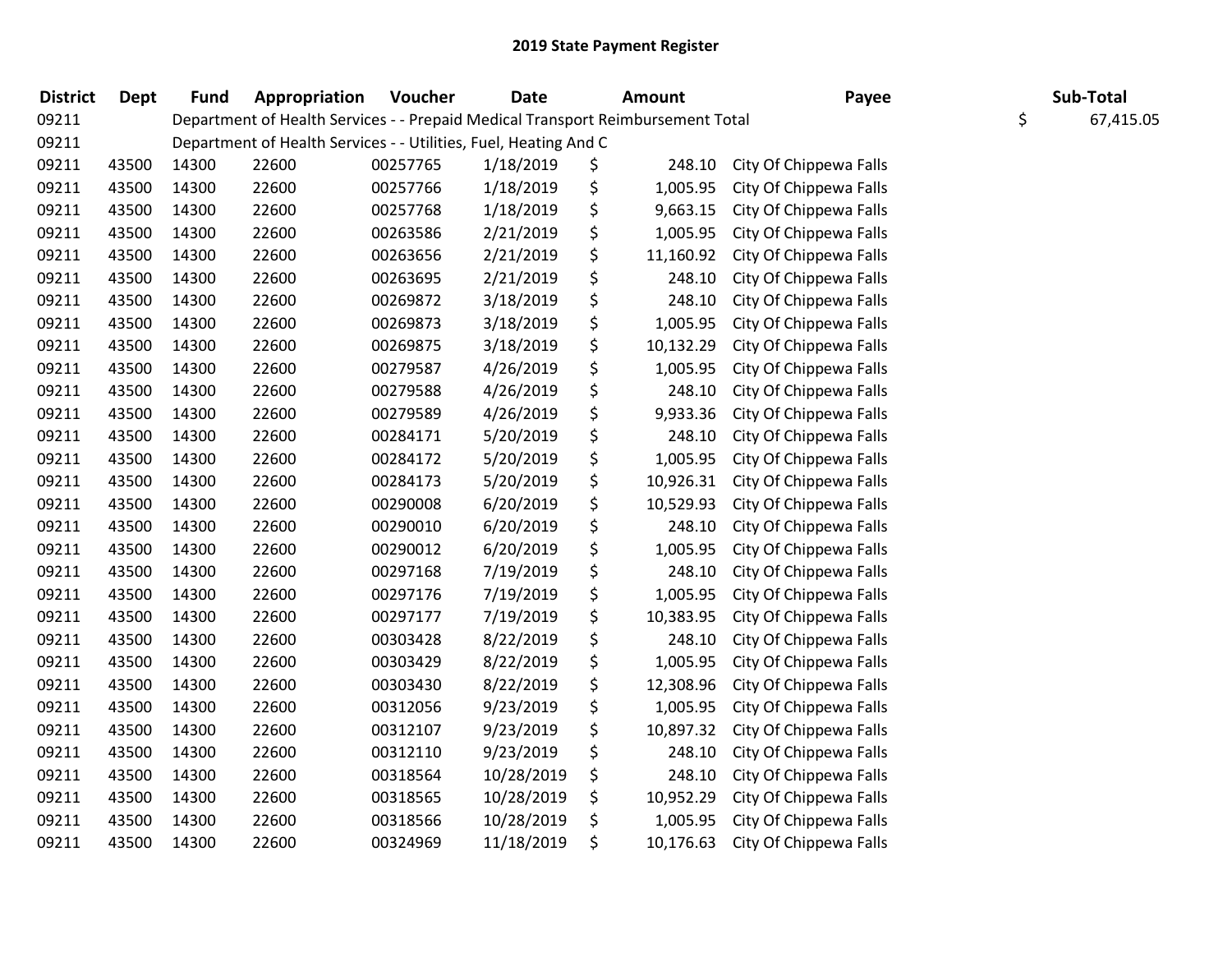| <b>District</b> | <b>Dept</b> | <b>Fund</b> | Appropriation                                                           | Voucher  | Date       |    | <b>Amount</b> | Payee                            | Sub-Total        |
|-----------------|-------------|-------------|-------------------------------------------------------------------------|----------|------------|----|---------------|----------------------------------|------------------|
| 09211           | 43500       | 14300       | 22600                                                                   | 00324970 | 11/18/2019 | \$ | 248.10        | City Of Chippewa Falls           |                  |
| 09211           | 43500       | 14300       | 22600                                                                   | 00324971 | 11/18/2019 | \$ | 1,005.95      | City Of Chippewa Falls           |                  |
| 09211           | 43500       | 14300       | 22600                                                                   | 00330180 | 12/20/2019 | \$ | 8,808.95      | City Of Chippewa Falls           |                  |
| 09211           | 43500       | 14300       | 22600                                                                   | 00330182 | 12/20/2019 | \$ | 1,005.95      | City Of Chippewa Falls           |                  |
| 09211           | 43500       | 14300       | 22600                                                                   | 00330185 | 12/20/2019 | \$ | 248.10        | City Of Chippewa Falls           |                  |
| 09211           |             |             | Department of Health Services - - Utilities, Fuel, Heating And C Total  |          |            |    |               |                                  | \$<br>140,922.66 |
| 09211           |             |             | Department of Justice - - Law Enforcement Train, Local                  |          |            |    |               |                                  |                  |
| 09211           | 45500       | 10000       | 23100                                                                   | 00072526 | 10/9/2019  | \$ | 3,040.00      | City Of Chippewa Falls           |                  |
| 09211           | 45500       | 10000       | 23100                                                                   | 00074681 | 11/14/2019 | \$ | 160.00        | City Of Chippewa Falls           |                  |
| 09211           |             |             | Department of Justice - - Law Enforcement Train, Local Total            |          |            |    |               |                                  | \$<br>3,200.00   |
| 09211           |             |             | Department of Justice - - Awards For Victims Of Crimes                  |          |            |    |               |                                  |                  |
| 09211           | 45500       | 10000       | 50200                                                                   | 00075972 | 12/9/2019  | \$ | 961.37        | City Of Chippewa Falls           |                  |
| 09211           |             |             | Department of Justice - - Awards For Victims Of Crimes Total            |          |            |    |               |                                  | \$<br>961.37     |
| 09211           |             |             | Department of Military Affairs - - Federal Aid, Homeland Security       |          |            |    |               |                                  |                  |
| 09211           | 46500       | 10000       | 35000                                                                   | 00053780 | 1/3/2019   | \$ | 12,543.75     | City Of Chippewa Falls           |                  |
| 09211           | 46500       | 10000       | 35000                                                                   | 00061907 | 6/27/2019  | \$ | 990.00        | City Of Chippewa Falls           |                  |
| 09211           |             |             | Department of Military Affairs - - Federal Aid, Homeland Security Total |          |            |    |               |                                  | \$<br>13,533.75  |
| 09211           |             |             | Department of Military Affairs - - Emac Deployment Clearing             |          |            |    |               |                                  |                  |
| 09211           | 46500       | 10000       | 95500                                                                   | 00064209 | 7/22/2019  | Ŝ. | 1,553.48      | City Of Chippewa Falls           |                  |
| 09211           |             |             | Department of Military Affairs - - Emac Deployment Clearing Total       |          |            |    |               |                                  | \$<br>1,553.48   |
| 09211           |             |             | Department of Military Affairs - - Major Disaster Assist; Pif           |          |            |    |               |                                  |                  |
| 09211           | 46500       | 27200       | 36500                                                                   | 00066304 | 9/5/2019   | \$ |               | 35,697.19 City Of Chippewa Falls |                  |
| 09211           |             |             | Department of Military Affairs - - Major Disaster Assist; Pif Total     |          |            |    |               |                                  | \$<br>35,697.19  |
| 09211           |             |             | Department of Veterans Affairs - - Gifts And Grants, King               |          |            |    |               |                                  |                  |
| 09211           | 48500       | 15200       | 13600                                                                   | 00071835 | 10/18/2019 | \$ | 66,857.00     | City Of Chippewa Falls           |                  |
| 09211           | 48500       | 15200       | 13600                                                                   | 00072464 | 11/1/2019  | \$ | 2,000.00      | City Of Chippewa Falls           |                  |
| 09211           |             |             | Department of Veterans Affairs - - Gifts And Grants, King Total         |          |            |    |               |                                  | \$<br>68,857.00  |
| 09211           |             |             | Shared Revenue and Tax Relief - - Expenditure Restraint Program         |          |            |    |               |                                  |                  |
| 09211           | 83500       | 10000       | 10100                                                                   | 00048470 | 7/22/2019  | \$ | 197,247.35    | City Of Chippewa Falls           |                  |
| 09211           |             |             | Shared Revenue and Tax Relief - - Expenditure Restraint Program Total   |          |            |    |               |                                  | \$<br>197,247.35 |
| 09211           |             |             | Shared Revenue and Tax Relief - - County And Municipal Aid              |          |            |    |               |                                  |                  |
| 09211           | 83500       | 10000       | 10500                                                                   | 00048470 | 7/22/2019  | \$ | 466,307.49    | City Of Chippewa Falls           |                  |
| 09211           | 83500       | 10000       | 10500                                                                   | 00052761 | 11/18/2019 | \$ | 2,574,994.06  | City Of Chippewa Falls           |                  |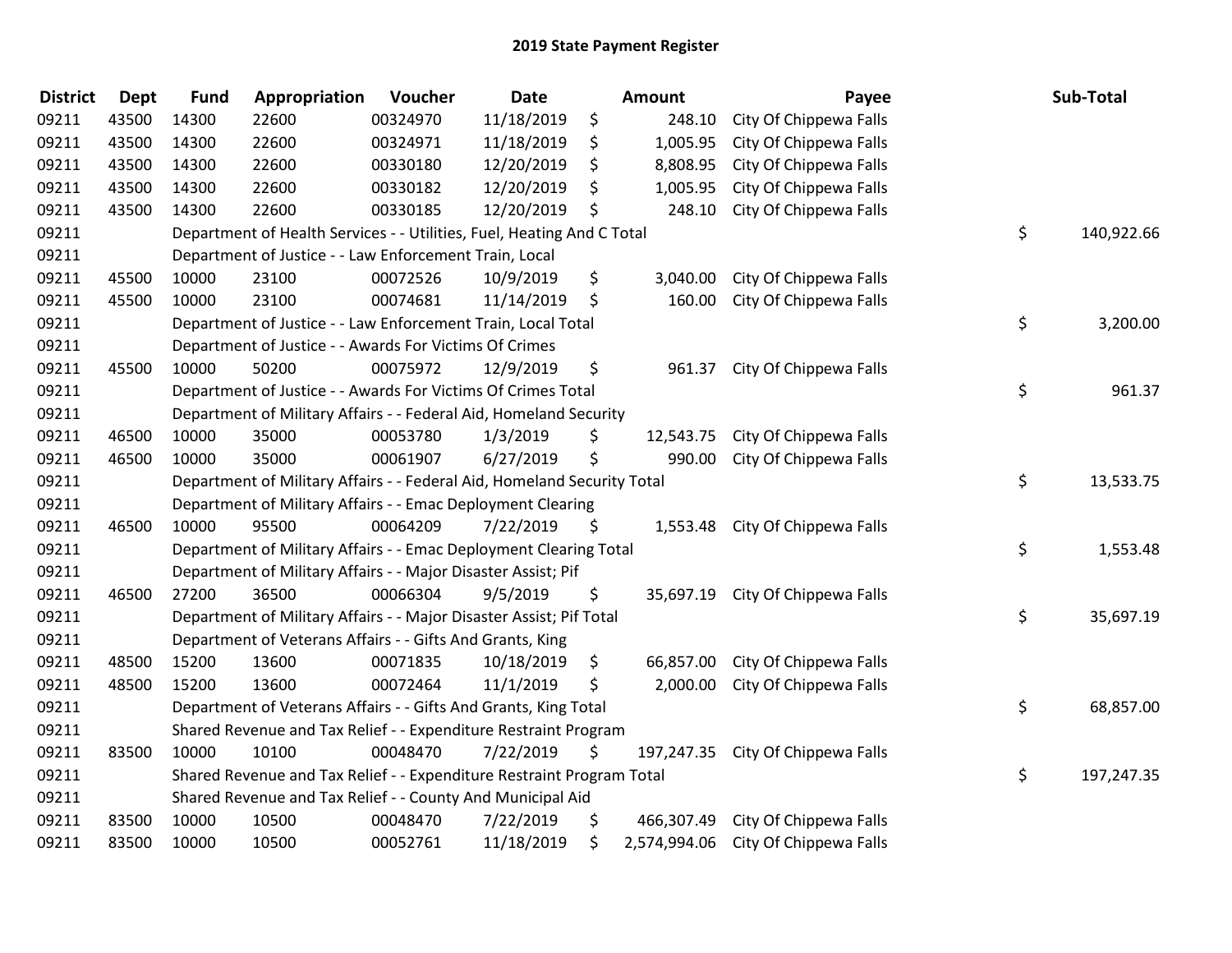| <b>District</b> | Dept  | <b>Fund</b> | Appropriation                                                       | Voucher  | Date       |     | <b>Amount</b> |                        | Payee | Sub-Total          |
|-----------------|-------|-------------|---------------------------------------------------------------------|----------|------------|-----|---------------|------------------------|-------|--------------------|
| 09211           |       |             | Shared Revenue and Tax Relief - - County And Municipal Aid Total    |          |            |     |               |                        |       | \$<br>3,041,301.55 |
| 09211           |       |             | Shared Revenue and Tax Relief - - Exempt Computer Aid               |          |            |     |               |                        |       |                    |
| 09211           | 83500 | 10000       | 10900                                                               | 00045645 | 7/22/2019  | \$. | 202,634.09    | City Of Chippewa Falls |       |                    |
| 09211           | 83500 | 10000       | 10900                                                               | 00047747 | 7/22/2019  | \$. | 165,461.69    | City Of Chippewa Falls |       |                    |
| 09211           |       |             | Shared Revenue and Tax Relief - - Exempt Computer Aid Total         |          |            |     |               |                        |       | \$<br>368,095.78   |
| 09211           |       |             | Shared Revenue and Tax Relief - - Utility Aid                       |          |            |     |               |                        |       |                    |
| 09211           | 83500 | 10000       | 11000                                                               | 00048470 | 7/22/2019  | S.  | 9,128.11      | City Of Chippewa Falls |       |                    |
| 09211           | 83500 | 10000       | 11000                                                               | 00052761 | 11/18/2019 | \$. | 53,716.99     | City Of Chippewa Falls |       |                    |
| 09211           |       |             | Shared Revenue and Tax Relief - - Utility Aid Total                 |          |            |     |               |                        |       | \$<br>62,845.10    |
| 09211           |       |             | Shared Revenue and Tax Relief - - Personal Property Aid             |          |            |     |               |                        |       |                    |
| 09211           | 83500 | 10000       | 11100                                                               | 00040169 | 5/6/2019   | \$. | 36,496.78     | City Of Chippewa Falls |       |                    |
| 09211           | 83500 | 10000       | 11100                                                               | 00042469 | 5/6/2019   | \$  | 30,041.98     | City Of Chippewa Falls |       |                    |
| 09211           |       |             | Shared Revenue and Tax Relief - - Personal Property Aid Total       |          |            |     |               |                        |       | \$<br>66,538.76    |
| 09211           |       |             | Shared Revenue and Tax Relief - - Payments For Municipal Svcs       |          |            |     |               |                        |       |                    |
| 09211           | 83500 | 10000       | 50100                                                               | 00037804 | 1/31/2019  | \$  | 176,849.64    | City Of Chippewa Falls |       |                    |
| 09211           |       |             | Shared Revenue and Tax Relief - - Payments For Municipal Svcs Total |          |            |     |               |                        |       | \$<br>176,849.64   |
| 09211           |       |             | Shared Revenue and Tax Relief - - Lottery & Gaming Credit           |          |            |     |               |                        |       |                    |
| 09211           | 83500 | 52100       | 36300                                                               | 00038172 | 3/25/2019  | \$  | 7,163.16      | City Of Chippewa Falls |       |                    |
| 09211           |       |             | Shared Revenue and Tax Relief - - Lottery & Gaming Credit Total     |          |            |     |               |                        |       | 7,163.16           |
| 09211 Total     |       |             |                                                                     |          |            |     |               |                        |       | 5,837,433.71       |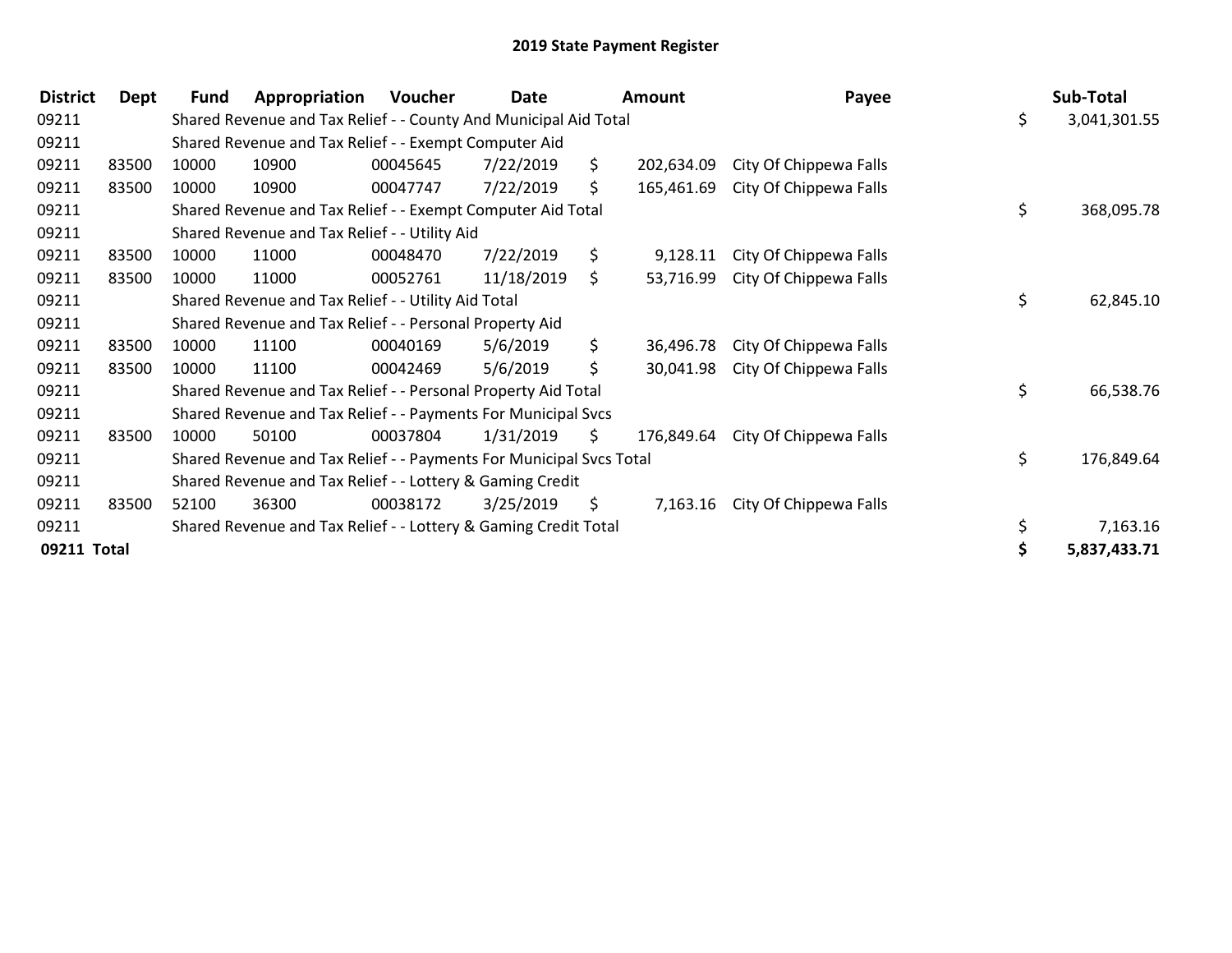| <b>District</b> | <b>Dept</b> | <b>Fund</b> | Appropriation                                                      | Voucher  | Date      | <b>Amount</b> |                           | Payee | Sub-Total |           |
|-----------------|-------------|-------------|--------------------------------------------------------------------|----------|-----------|---------------|---------------------------|-------|-----------|-----------|
| 09213           |             |             | Dept of Safety & Prof Services - - Fire Dues Distribution          |          |           |               |                           |       |           |           |
| 09213           | 16500       | 10000       | 22500                                                              | 00030770 | 7/17/2019 | \$            | 3,227.50 City Of Cornell  |       |           |           |
| 09213           |             |             | Dept of Safety & Prof Services - - Fire Dues Distribution Total    |          |           |               |                           | \$    |           | 3,227.50  |
| 09213           |             |             | Dept of Natural Resources - - Aids In Lieu Of Taxes - Gener        |          |           |               |                           |       |           |           |
| 09213           | 37000       | 10000       | 50300                                                              | 00295176 | 2/4/2019  | \$<br>52.94   | City Of Cornell           |       |           |           |
| 09213           | 37000       | 10000       | 50300                                                              | 00314673 | 4/19/2019 | \$<br>122.76  | City Of Cornell           |       |           |           |
| 09213           |             |             | Dept of Natural Resources - - Aids In Lieu Of Taxes - Gener Total  |          |           |               |                           | \$    |           | 175.70    |
| 09213           |             |             | Dept of Natural Resources - - Gen Program Ops-State Funds          |          |           |               |                           |       |           |           |
| 09213           | 37000       | 21200       | 16100                                                              | 00319423 | 5/29/2019 | \$<br>93.50   | City Of Cornell           |       |           |           |
| 09213           |             |             | Dept of Natural Resources - - Gen Program Ops-State Funds Total    |          |           |               |                           | \$    |           | 93.50     |
| 09213           |             |             | Dept of Natural Resources - - General Program Operations --        |          |           |               |                           |       |           |           |
| 09213           | 37000       | 21200       | 25400                                                              | 00288377 | 1/4/2019  | \$<br>73.78   | City Of Cornell           |       |           |           |
| 09213           | 37000       | 21200       | 25400                                                              | 00294486 | 2/4/2019  | \$<br>73.33   | City Of Cornell           |       |           |           |
| 09213           | 37000       | 21200       | 25400                                                              | 00303920 | 3/11/2019 | \$<br>86.52   | City Of Cornell           |       |           |           |
| 09213           | 37000       | 21200       | 25400                                                              | 00309100 | 4/4/2019  | \$<br>65.33   | City Of Cornell           |       |           |           |
| 09213           | 37000       | 21200       | 25400                                                              | 00318447 | 5/7/2019  | \$<br>65.92   | City Of Cornell           |       |           |           |
| 09213           | 37000       | 21200       | 25400                                                              | 00327039 | 6/6/2019  | \$<br>62.70   | City Of Cornell           |       |           |           |
| 09213           | 37000       | 21200       | 25400                                                              | 00337652 | 7/5/2019  | \$<br>64.88   | City Of Cornell           |       |           |           |
| 09213           | 37000       | 21200       | 25400                                                              | 00346726 | 8/2/2019  | \$<br>54.96   | City Of Cornell           |       |           |           |
| 09213           | 37000       | 21200       | 25400                                                              | 00356040 | 9/13/2019 | \$<br>60.11   | City Of Cornell           |       |           |           |
| 09213           | 37000       | 21200       | 25400                                                              | 00362863 | 10/7/2019 | \$<br>52.57   | City Of Cornell           |       |           |           |
| 09213           | 37000       | 21200       | 25400                                                              | 00370230 | 11/7/2019 | \$<br>52.20   | City Of Cornell           |       |           |           |
| 09213           | 37000       | 21200       | 25400                                                              | 00375487 | 12/5/2019 | \$<br>75.14   | City Of Cornell           |       |           |           |
| 09213           |             |             | Dept of Natural Resources - - General Program Operations -- Total  |          |           |               |                           | \$    |           | 787.44    |
| 09213           |             |             | Dept of Natural Resources - - Aids In Lieu Of Taxes - Sum S        |          |           |               |                           |       |           |           |
| 09213           | 37000       | 21200       | 57900                                                              | 00314671 | 4/19/2019 | \$<br>2.55    | City Of Cornell           |       |           |           |
| 09213           | 37000       | 21200       | 57900                                                              | 00314672 | 4/19/2019 | \$<br>34.58   | City Of Cornell           |       |           |           |
| 09213           |             |             | Dept of Natural Resources - - Aids In Lieu Of Taxes - Sum S Total  |          |           |               |                           | \$    |           | 37.13     |
| 09213           |             |             | Dept of Natural Resources - - Fin Asst For Responsible Units       |          |           |               |                           |       |           |           |
| 09213           | 37000       | 27400       | 67000                                                              | 00323417 | 5/22/2019 | \$            | 10,236.12 City Of Cornell |       |           |           |
| 09213           |             |             | Dept of Natural Resources - - Fin Asst For Responsible Units Total |          |           |               |                           | \$    |           | 10,236.12 |
| 09213           |             |             | WI Dept of Transportation - - Hwy Sfty Loc Aid Ffd                 |          |           |               |                           |       |           |           |
| 09213           | 39500       | 21100       | 18500                                                              | 00429708 | 9/3/2019  | \$            | 4,000.00 City Of Cornell  |       |           |           |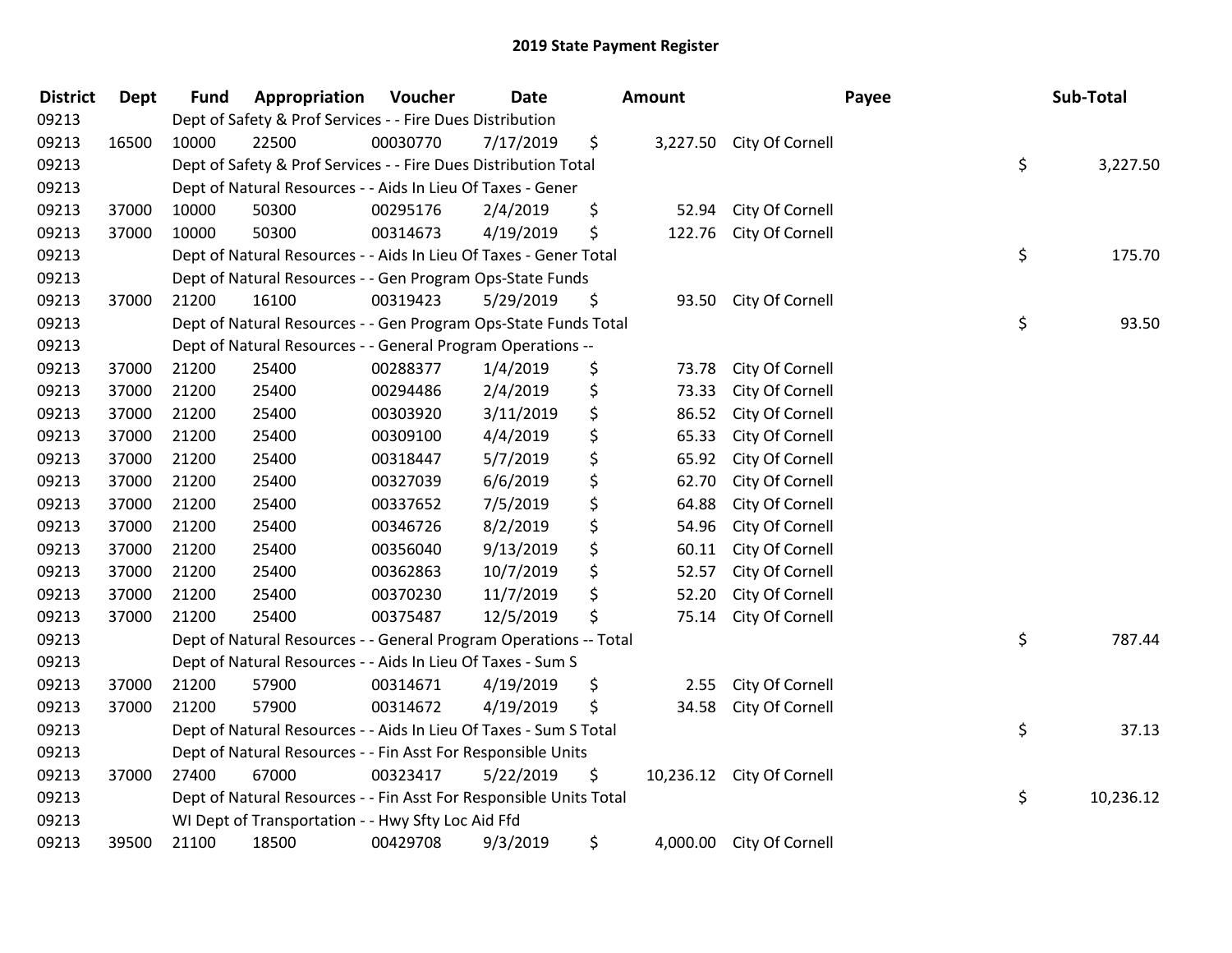| <b>District</b> | <b>Dept</b> | <b>Fund</b> | Appropriation                                                         | Voucher  | <b>Date</b> |      | <b>Amount</b> |                           | Payee | Sub-Total  |
|-----------------|-------------|-------------|-----------------------------------------------------------------------|----------|-------------|------|---------------|---------------------------|-------|------------|
| 09213           |             |             | WI Dept of Transportation - - Hwy Sfty Loc Aid Ffd Total              |          |             |      |               |                           | \$    | 4,000.00   |
| 09213           |             |             | WI Dept of Transportation - - Trns Aids To Mnc.-Sf                    |          |             |      |               |                           |       |            |
| 09213           | 39500       | 21100       | 19100                                                                 | 00336060 | 1/7/2019    | \$   | 24,493.87     | City Of Cornell           |       |            |
| 09213           | 39500       | 21100       | 19100                                                                 | 00363376 | 4/1/2019    | \$   | 24,493.87     | City Of Cornell           |       |            |
| 09213           | 39500       | 21100       | 19100                                                                 | 00401385 | 7/1/2019    | \$   | 24,493.87     | City Of Cornell           |       |            |
| 09213           | 39500       | 21100       | 19100                                                                 | 00444203 | 10/7/2019   | \$   | 24,493.89     | City Of Cornell           |       |            |
| 09213           |             |             | WI Dept of Transportation - - Trns Aids To Mnc.-Sf Total              |          |             |      |               |                           | \$    | 97,975.50  |
| 09213           |             |             | WI Dept of Transportation - - St Hwy Rehab, Lf                        |          |             |      |               |                           |       |            |
| 09213           | 39500       | 21100       | 37300                                                                 | 00366794 | 3/28/2019   | \$   |               | 163.02 City Of Cornell    |       |            |
| 09213           |             |             | WI Dept of Transportation - - St Hwy Rehab, Lf Total                  |          |             |      |               |                           | \$    | 163.02     |
| 09213           |             |             | Department of Justice - - Law Enforcement Train, Local                |          |             |      |               |                           |       |            |
| 09213           | 45500       | 10000       | 23100                                                                 | 00072509 | 10/9/2019   | \$   | 640.00        | City Of Cornell           |       |            |
| 09213           |             |             | Department of Justice - - Law Enforcement Train, Local Total          |          |             |      |               |                           | \$    | 640.00     |
| 09213           |             |             | Elections Commission - - 2018 Hava Election Security                  |          |             |      |               |                           |       |            |
| 09213           | 51000       | 22000       | 18200                                                                 | 00002133 | 10/22/2019  | - \$ | 1,200.00      | City Of Cornell           |       |            |
| 09213           |             |             | Elections Commission - - 2018 Hava Election Security Total            |          |             |      |               |                           | \$    | 1,200.00   |
| 09213           |             |             | Shared Revenue and Tax Relief - - Expenditure Restraint Program       |          |             |      |               |                           |       |            |
| 09213           | 83500       | 10000       | 10100                                                                 | 00048471 | 7/22/2019   | \$   |               | 9,960.42 City Of Cornell  |       |            |
| 09213           |             |             | Shared Revenue and Tax Relief - - Expenditure Restraint Program Total |          |             |      |               |                           | \$    | 9,960.42   |
| 09213           |             |             | Shared Revenue and Tax Relief - - County And Municipal Aid            |          |             |      |               |                           |       |            |
| 09213           | 83500       | 10000       | 10500                                                                 | 00048471 | 7/22/2019   | \$   |               | 72,675.11 City Of Cornell |       |            |
| 09213           | 83500       | 10000       | 10500                                                                 | 00052762 | 11/18/2019  | \$   | 411,825.60    | City Of Cornell           |       |            |
| 09213           |             |             | Shared Revenue and Tax Relief - - County And Municipal Aid Total      |          |             |      |               |                           | \$    | 484,500.71 |
| 09213           |             |             | Shared Revenue and Tax Relief - - Exempt Computer Aid                 |          |             |      |               |                           |       |            |
| 09213           | 83500       | 10000       | 10900                                                                 | 00045646 | 7/22/2019   | \$   | 812.99        | City Of Cornell           |       |            |
| 09213           |             |             | Shared Revenue and Tax Relief - - Exempt Computer Aid Total           |          |             |      |               |                           | \$    | 812.99     |
| 09213           |             |             | Shared Revenue and Tax Relief - - Utility Aid                         |          |             |      |               |                           |       |            |
| 09213           | 83500       | 10000       | 11000                                                                 | 00048471 | 7/22/2019   | \$   |               | 16,499.54 City Of Cornell |       |            |
| 09213           | 83500       | 10000       | 11000                                                                 | 00052762 | 11/18/2019  | \$   | 94,092.88     | City Of Cornell           |       |            |
| 09213           |             |             | Shared Revenue and Tax Relief - - Utility Aid Total                   |          |             |      |               |                           | \$    | 110,592.42 |
| 09213           |             |             | Shared Revenue and Tax Relief - - Personal Property Aid               |          |             |      |               |                           |       |            |
| 09213           | 83500       | 10000       | 11100                                                                 | 00040170 | 5/6/2019    | \$   | 1,578.13      | City Of Cornell           |       |            |
| 09213           |             |             | Shared Revenue and Tax Relief - - Personal Property Aid Total         |          |             |      |               |                           | \$    | 1,578.13   |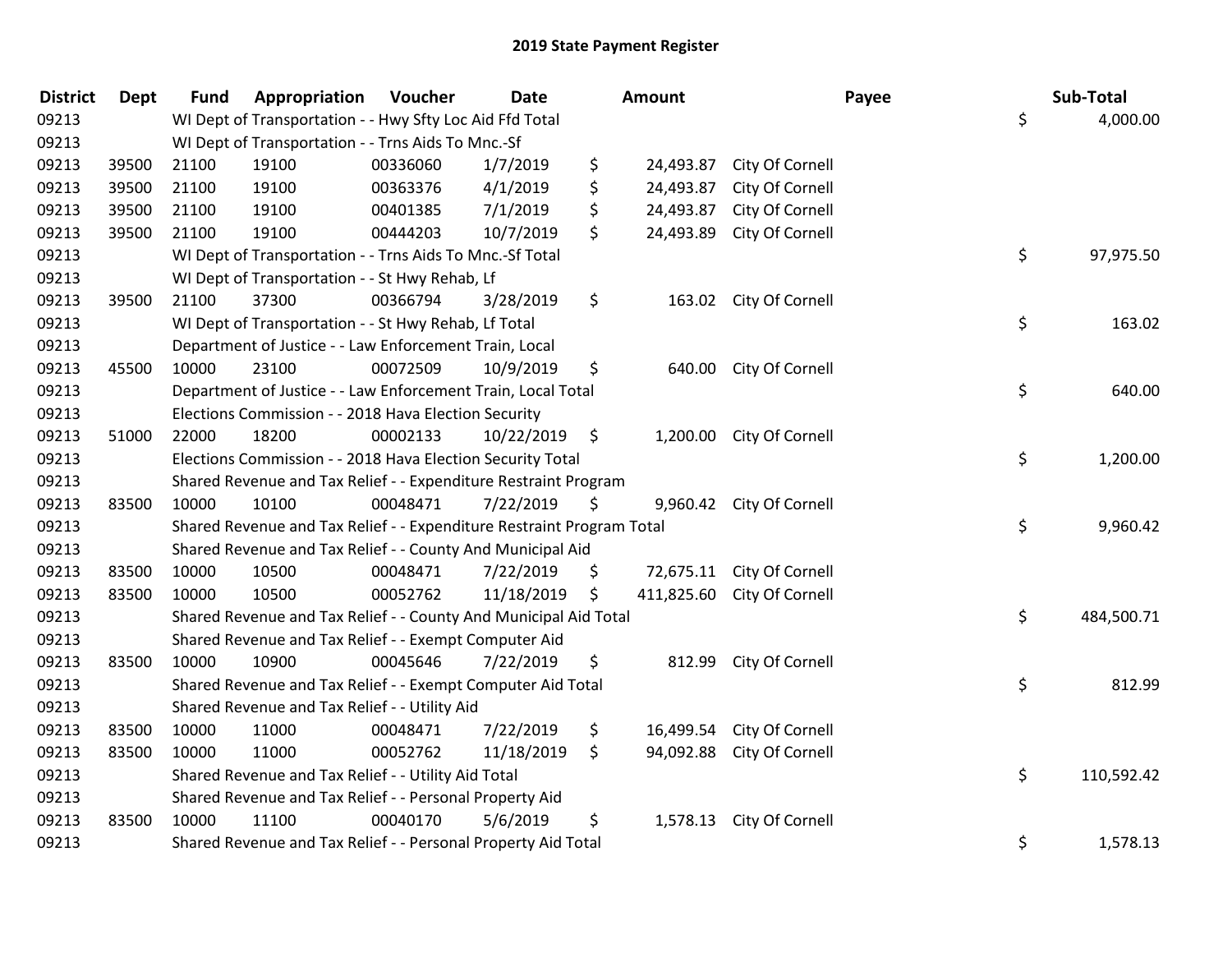| <b>District</b> | Dept  | Fund  | Appropriation                                                       | <b>Voucher</b> | Date      | Amount | Payee                    | Sub-Total  |
|-----------------|-------|-------|---------------------------------------------------------------------|----------------|-----------|--------|--------------------------|------------|
| 09213           |       |       | Shared Revenue and Tax Relief - - Payments For Municipal Svcs       |                |           |        |                          |            |
| 09213           | 83500 | 10000 | 50100                                                               | 00037948       | 1/31/2019 |        | 1,105.90 City Of Cornell |            |
| 09213           |       |       | Shared Revenue and Tax Relief - - Payments For Municipal Svcs Total |                |           |        |                          | 1,105.90   |
| 09213           |       |       | Shared Revenue and Tax Relief - - Lottery & Gaming Credit           |                |           |        |                          |            |
| 09213           | 83500 | 52100 | 36300                                                               | 00038173       | 3/25/2019 |        | 549.04 City Of Cornell   |            |
| 09213           |       |       | Shared Revenue and Tax Relief - - Lottery & Gaming Credit Total     |                |           |        |                          | 549.04     |
| 09213 Total     |       |       |                                                                     |                |           |        |                          | 727,635.52 |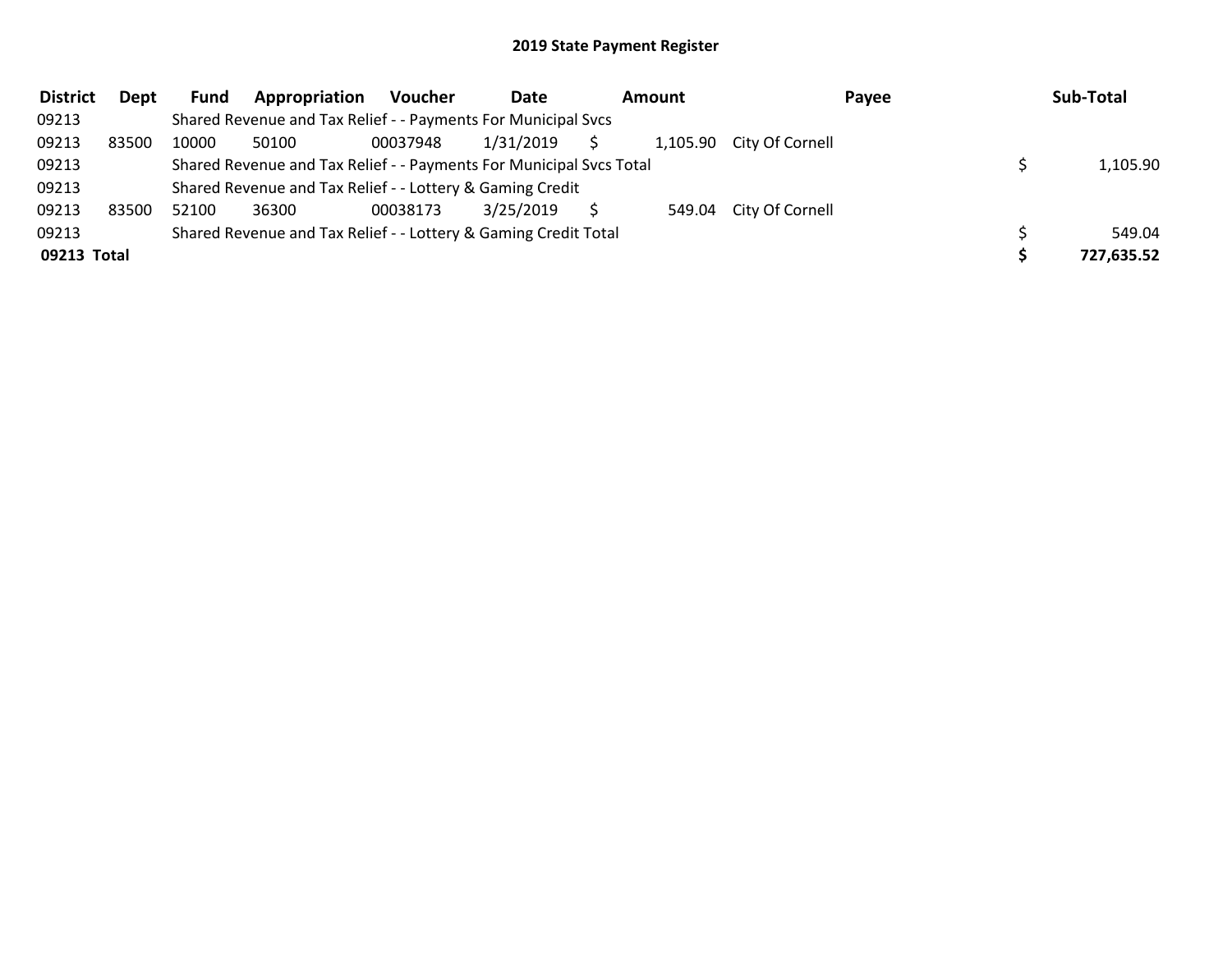| <b>District</b> | <b>Dept</b> | <b>Fund</b> | Appropriation                                                     | Voucher  | Date       | <b>Amount</b>   | Payee              | Sub-Total       |
|-----------------|-------------|-------------|-------------------------------------------------------------------|----------|------------|-----------------|--------------------|-----------------|
| 09221           |             |             | Dept of Ag, Trade & Cons Protc - - Retail Petroleum               |          |            |                 |                    |                 |
| 09221           | 11500       | 27200       | 16100                                                             | 00047589 | 6/11/2019  | \$<br>368.00    | City of Eau Claire |                 |
| 09221           | 11500       | 27200       | 16100                                                             | 00048490 | 7/12/2019  | \$<br>427.80    | City of Eau Claire |                 |
| 09221           | 11500       | 27200       | 16100                                                             | 00048532 | 7/15/2019  | \$<br>5,336.00  | City of Eau Claire |                 |
| 09221           | 11500       | 27200       | 16100                                                             | 00051945 | 10/21/2019 | \$<br>92.00     | City of Eau Claire |                 |
| 09221           |             |             | Dept of Ag, Trade & Cons Protc - - Retail Petroleum Total         |          |            |                 |                    | \$<br>6,223.80  |
| 09221           |             |             | <b>Educational Communications Bd - - Energy Costs</b>             |          |            |                 |                    |                 |
| 09221           | 22500       | 10000       | 10200                                                             | 00007344 | 3/27/2019  | \$<br>199.09    | City of Eau Claire |                 |
| 09221           | 22500       | 10000       | 10200                                                             | 00007842 | 6/21/2019  | \$<br>201.12    | City of Eau Claire |                 |
| 09221           | 22500       | 10000       | 10200                                                             | 00008461 | 9/18/2019  | \$<br>195.61    | City of Eau Claire |                 |
| 09221           | 22500       | 10000       | 10200                                                             | 00009017 | 12/18/2019 | \$<br>195.61    | City of Eau Claire |                 |
| 09221           |             |             | Educational Communications Bd - - Energy Costs Total              |          |            |                 |                    | \$<br>791.43    |
| 09221           |             |             | Dept of Natural Resources - - GPO - Federal Funds                 |          |            |                 |                    |                 |
| 09221           | 37000       | 10000       | 94100                                                             | 00300017 | 2/19/2019  | \$<br>26,686.72 | City of Eau Claire |                 |
| 09221           |             |             | Dept of Natural Resources - - GPO - Federal Funds Total           |          |            |                 |                    | \$<br>26,686.72 |
| 09221           |             |             | Dept of Natural Resources - - Gen Program Ops-State Funds         |          |            |                 |                    |                 |
| 09221           | 37000       | 21200       | 16100                                                             | 00305903 | 4/11/2019  | \$<br>21.00     | City of Eau Claire |                 |
| 09221           | 37000       | 21200       | 16100                                                             | 00306103 | 4/11/2019  | \$<br>21.00     | City of Eau Claire |                 |
| 09221           | 37000       | 21200       | 16100                                                             | 00341922 | 8/9/2019   | \$<br>21.00     | City of Eau Claire |                 |
| 09221           | 37000       | 21200       | 16100                                                             | 00341934 | 8/9/2019   | \$<br>63.00     | City of Eau Claire |                 |
| 09221           | 37000       | 21200       | 16100                                                             | 00341936 | 8/9/2019   | \$<br>21.00     | City of Eau Claire |                 |
| 09221           |             |             | Dept of Natural Resources - - Gen Program Ops-State Funds Total   |          |            |                 |                    | \$<br>147.00    |
| 09221           |             |             | Dept of Natural Resources - - General Program Operations --       |          |            |                 |                    |                 |
| 09221           | 37000       | 21200       | 25400                                                             | 00292887 | 1/23/2019  | \$<br>42.79     | City of Eau Claire |                 |
| 09221           | 37000       | 21200       | 25400                                                             | 00313033 | 4/19/2019  | \$<br>44.32     | City of Eau Claire |                 |
| 09221           | 37000       | 21200       | 25400                                                             | 00344485 | 7/25/2019  | \$<br>38.81     | City of Eau Claire |                 |
| 09221           | 37000       | 21200       | 25400                                                             | 00367703 | 10/28/2019 | \$<br>44.32     | City of Eau Claire |                 |
| 09221           |             |             | Dept of Natural Resources - - General Program Operations -- Total |          |            |                 |                    | \$<br>170.24    |
| 09221           |             |             | Dept of Natural Resources - - Resaids - Fire Suppress Grant       |          |            |                 |                    |                 |
| 09221           | 37000       | 21200       | 54500                                                             | 00320600 | 5/15/2019  | \$<br>1,135.18  | City of Eau Claire |                 |
| 09221           |             |             | Dept of Natural Resources - - Resaids - Fire Suppress Grant Total |          |            |                 |                    | \$<br>1,135.18  |
| 09221           |             |             | Dept of Natural Resources - - Resaids - Cnty Forst, Cl & Mfl      |          |            |                 |                    |                 |
| 09221           | 37000       | 21200       | 57100                                                             | 00332522 | 6/21/2019  | \$<br>3.27      | City of Eau Claire |                 |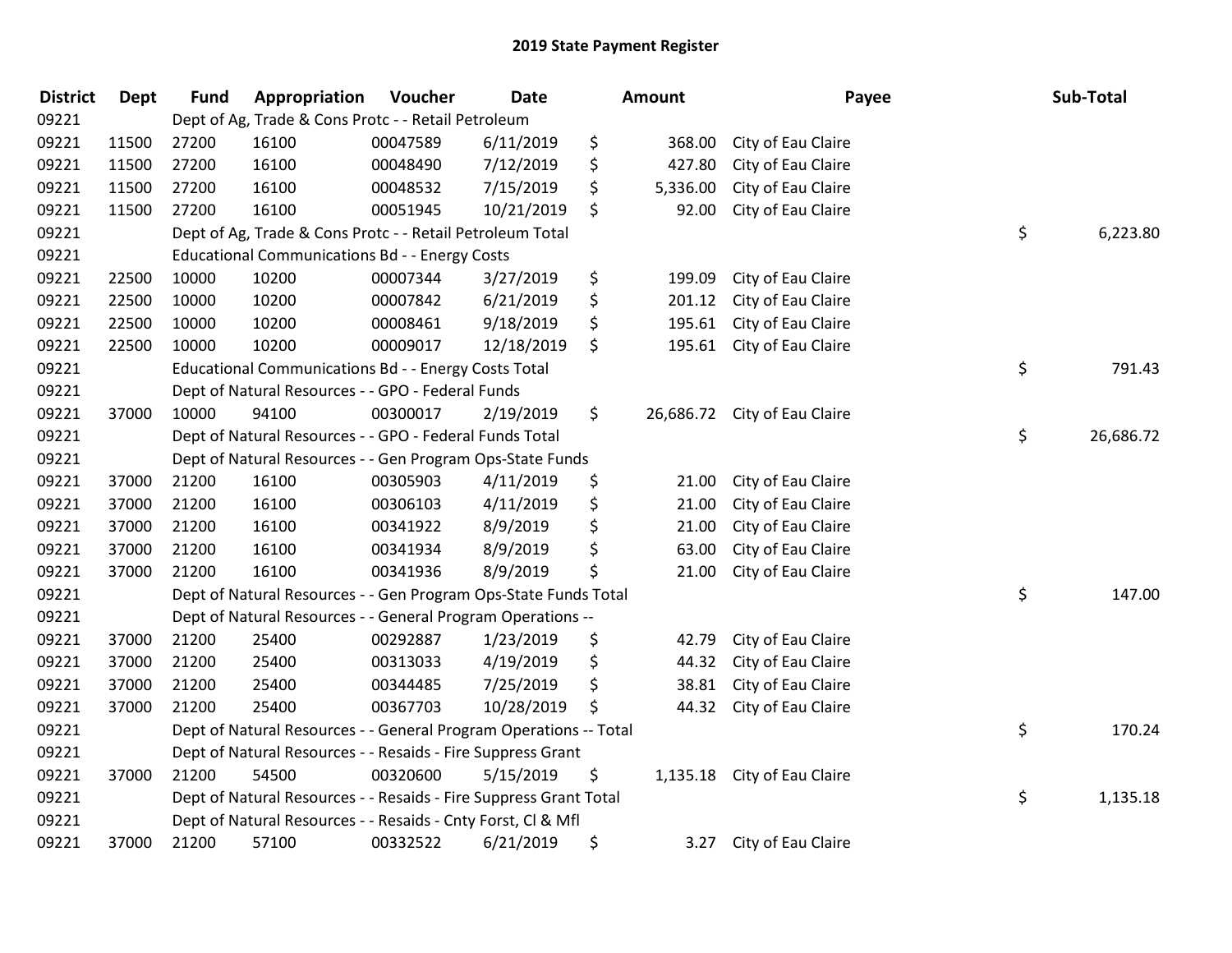| <b>District</b> | <b>Dept</b> | <b>Fund</b> | Appropriation                                                      | Voucher  | <b>Date</b> | <b>Amount</b>    | Payee                        | Sub-Total        |
|-----------------|-------------|-------------|--------------------------------------------------------------------|----------|-------------|------------------|------------------------------|------------------|
| 09221           |             |             | Dept of Natural Resources - - Resaids - Cnty Forst, Cl & Mfl Total |          |             |                  |                              | \$<br>3.27       |
| 09221           |             |             | Dept of Natural Resources - - Wildlife Abat & Control Grants       |          |             |                  |                              |                  |
| 09221           | 37000       | 21200       | 58000                                                              | 00334943 | 6/27/2019   | \$               | 5,000.00 City of Eau Claire  |                  |
| 09221           |             |             | Dept of Natural Resources - - Wildlife Abat & Control Grants Total |          |             |                  |                              | \$<br>5,000.00   |
| 09221           |             |             | Dept of Natural Resources - - Ea - Lake Protection                 |          |             |                  |                              |                  |
| 09221           | 37000       | 21200       | 66300                                                              | 00346732 | 8/2/2019    | \$<br>42,391.88  | City of Eau Claire           |                  |
| 09221           | 37000       | 21200       | 66300                                                              | 00351152 | 8/22/2019   | \$<br>47,927.25  | City of Eau Claire           |                  |
| 09221           |             |             | Dept of Natural Resources - - Ea - Lake Protection Total           |          |             |                  |                              | \$<br>90,319.13  |
| 09221           |             |             | Dept of Natural Resources - - Ea - Invasive Aqu & Lake Mon         |          |             |                  |                              |                  |
| 09221           | 37000       | 21200       | 67800                                                              | 00289918 | 1/10/2019   | \$<br>59,931.37  | City of Eau Claire           |                  |
| 09221           | 37000       | 21200       | 67800                                                              | 00362960 | 10/4/2019   | \$               | 37,000.65 City of Eau Claire |                  |
| 09221           |             |             | Dept of Natural Resources - - Ea - Invasive Aqu & Lake Mon Total   |          |             |                  |                              | \$<br>96,932.02  |
| 09221           |             |             | Dept of Natural Resources - - GPO--State Funds                     |          |             |                  |                              |                  |
| 09221           | 37000       | 21200       | 86100                                                              | 00306106 | 3/21/2019   | \$<br>1,315.09   | City of Eau Claire           |                  |
| 09221           | 37000       | 21200       | 86100                                                              | 00306120 | 3/21/2019   | \$<br>101.37     | City of Eau Claire           |                  |
| 09221           | 37000       | 21200       | 86100                                                              | 00335412 | 6/28/2019   | \$<br>135.64     | City of Eau Claire           |                  |
| 09221           | 37000       | 21200       | 86100                                                              | 00335415 | 6/28/2019   | \$<br>1,354.77   | City of Eau Claire           |                  |
| 09221           | 37000       | 21200       | 86100                                                              | 00359507 | 9/19/2019   | \$<br>80.54      | City of Eau Claire           |                  |
| 09221           | 37000       | 21200       | 86100                                                              | 00359509 | 9/19/2019   | \$<br>1,371.30   | City of Eau Claire           |                  |
| 09221           | 37000       | 21200       | 86100                                                              | 00378123 | 12/17/2019  | \$<br>1,327.22   | City of Eau Claire           |                  |
| 09221           | 37000       | 21200       | 86100                                                              | 00378127 | 12/17/2019  | \$<br>75.03      | City of Eau Claire           |                  |
| 09221           |             |             | Dept of Natural Resources - - GPO--State Funds Total               |          |             |                  |                              | \$<br>5,760.96   |
| 09221           |             |             | Dept of Natural Resources - - GPO - Sd Water Loan Prog, Fed        |          |             |                  |                              |                  |
| 09221           | 37000       | 57300       | 48200                                                              | 00300925 | 3/8/2019    | \$<br>4,413.00   | City of Eau Claire           |                  |
| 09221           | 37000       | 57300       | 48200                                                              | 00310903 | 4/30/2019   | \$<br>3,617.00   | City of Eau Claire           |                  |
| 09221           | 37000       | 57300       | 48200                                                              | 00329995 | 7/5/2019    | \$<br>3,617.00   | City of Eau Claire           |                  |
| 09221           | 37000       | 57300       | 48200                                                              | 00373454 | 11/27/2019  | \$<br>3,617.00   | City of Eau Claire           |                  |
| 09221           |             |             | Dept of Natural Resources - - GPO - Sd Water Loan Prog, Fed Total  |          |             |                  |                              | \$<br>15,264.00  |
| 09221           |             |             | WI Dept of Transportation - - Trnst/Trns-Rel Aid F                 |          |             |                  |                              |                  |
| 09221           | 39500       | 21100       | 18200                                                              | 00449341 | 10/15/2019  | \$<br>435,200.00 | City of Eau Claire           |                  |
| 09221           | 39500       | 21100       | 18200                                                              | 00449342 | 10/15/2019  | \$<br>460,000.00 | City of Eau Claire           |                  |
| 09221           |             |             | WI Dept of Transportation - - Trnst/Trns-Rel Aid F Total           |          |             |                  |                              | \$<br>895,200.00 |
| 09221           |             |             | WI Dept of Transportation - - Hwy Sfty Loc Aid Ffd                 |          |             |                  |                              |                  |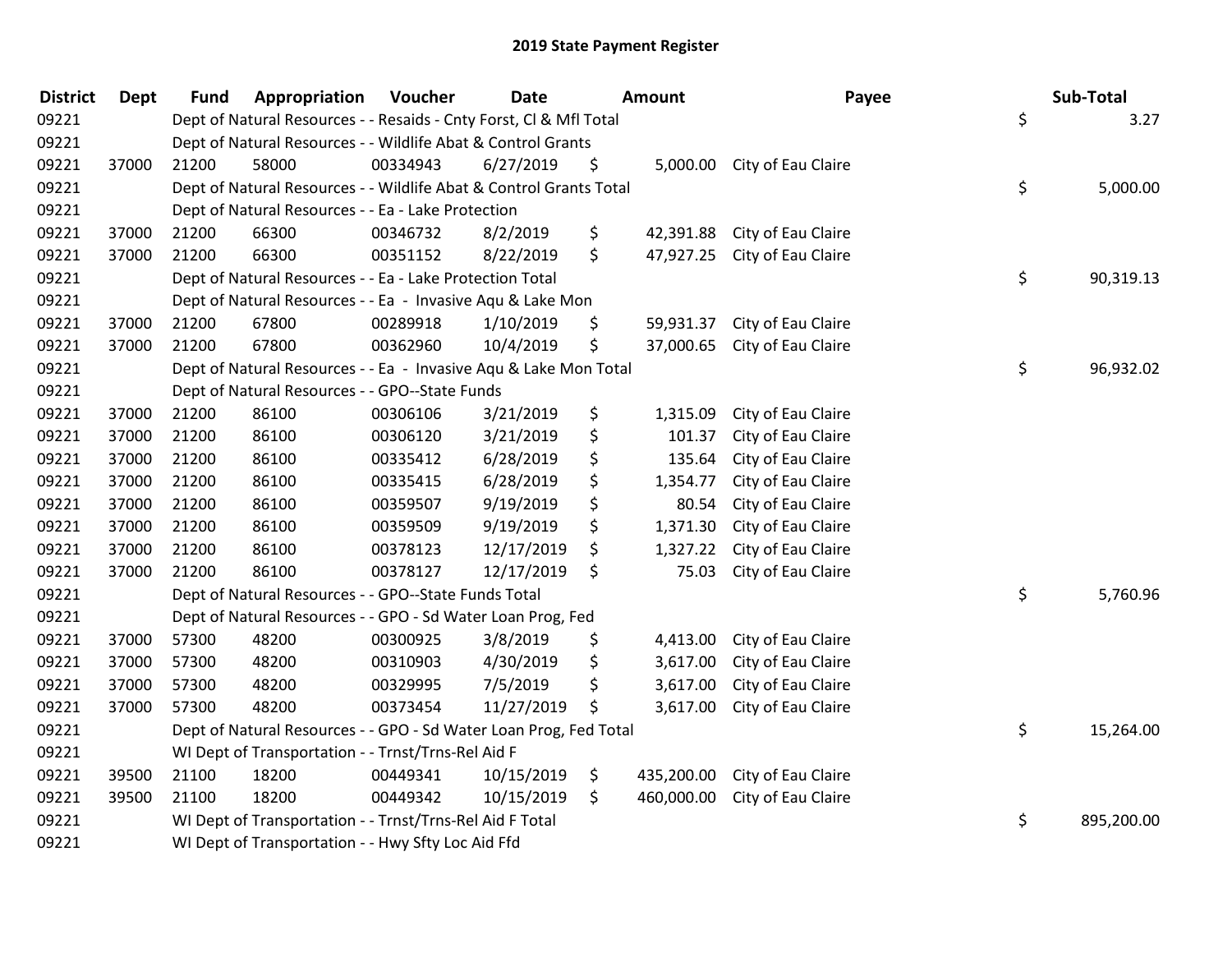| <b>District</b> | Dept  | <b>Fund</b> | Appropriation                                                          | Voucher  | <b>Date</b> | <b>Amount</b>   | Payee              | Sub-Total       |
|-----------------|-------|-------------|------------------------------------------------------------------------|----------|-------------|-----------------|--------------------|-----------------|
| 09221           | 39500 | 21100       | 18500                                                                  | 00432035 | 9/9/2019    | \$<br>3,969.00  | City of Eau Claire |                 |
| 09221           |       |             | WI Dept of Transportation - - Hwy Sfty Loc Aid Ffd Total               |          |             |                 |                    | \$<br>3,969.00  |
| 09221           |       |             | WI Dept of Transportation - - Dept Mgt & Oper St Fd                    |          |             |                 |                    |                 |
| 09221           | 39500 | 21100       | 46100                                                                  | 00344302 | 1/22/2019   | \$<br>752.86    | City of Eau Claire |                 |
| 09221           | 39500 | 21100       | 46100                                                                  | 00355447 | 2/25/2019   | \$<br>1,993.48  | City of Eau Claire |                 |
| 09221           | 39500 | 21100       | 46100                                                                  | 00374173 | 4/22/2019   | \$<br>795.04    | City of Eau Claire |                 |
| 09221           | 39500 | 21100       | 46100                                                                  | 00385343 | 5/22/2019   | \$<br>1,847.24  | City of Eau Claire |                 |
| 09221           | 39500 | 21100       | 46100                                                                  | 00415064 | 7/23/2019   | \$<br>795.04    | City of Eau Claire |                 |
| 09221           | 39500 | 21100       | 46100                                                                  | 00431164 | 9/5/2019    | \$<br>1,968.46  | City of Eau Claire |                 |
| 09221           | 39500 | 21100       | 46100                                                                  | 00453587 | 10/25/2019  | \$<br>784.02    | City of Eau Claire |                 |
| 09221           | 39500 | 21100       | 46100                                                                  | 00466687 | 11/29/2019  | \$<br>1,610.30  | City of Eau Claire |                 |
| 09221           |       |             | WI Dept of Transportation - - Dept Mgt & Oper St Fd Total              |          |             |                 |                    | \$<br>10,546.44 |
| 09221           |       |             | Department of Health Services - - Public Health Dispensaries And       |          |             |                 |                    |                 |
| 09221           | 43500 | 10000       | 10700                                                                  | 00306081 | 9/12/2019   | \$<br>144.10    | City of Eau Claire |                 |
| 09221           | 43500 | 10000       | 10700                                                                  | 00306082 | 9/12/2019   | \$<br>145.50    | City of Eau Claire |                 |
| 09221           |       |             | Department of Health Services - - Public Health Dispensaries And Total |          |             |                 |                    | \$<br>289.60    |
| 09221           |       |             | Department of Health Services - - Emergency Medical Services, Ai       |          |             |                 |                    |                 |
| 09221           | 43500 | 10000       | 11900                                                                  | 00307890 | 9/4/2019    | \$<br>13,922.16 | City of Eau Claire |                 |
| 09221           |       |             | Department of Health Services - - Emergency Medical Services, Ai Total |          |             |                 |                    | \$<br>13,922.16 |
| 09221           |       |             | Department of Health Services - - Federal Wic Operations               |          |             |                 |                    |                 |
| 09221           | 43500 | 10000       | 14800                                                                  | 00287158 | 6/5/2019    | \$<br>2,644.25  | City of Eau Claire |                 |
| 09221           | 43500 | 10000       | 14800                                                                  | 00311374 | 9/20/2019   | \$<br>3,049.86  | City of Eau Claire |                 |
| 09221           | 43500 | 10000       | 14800                                                                  | 00317180 | 10/16/2019  | \$<br>1,830.92  | City of Eau Claire |                 |
| 09221           | 43500 | 10000       | 14800                                                                  | 00320764 | 11/15/2019  | \$<br>611.91    | City of Eau Claire |                 |
| 09221           | 43500 | 10000       | 14800                                                                  | 00330791 | 12/17/2019  | \$<br>866.02    | City of Eau Claire |                 |
| 09221           | 43500 | 10000       | 14800                                                                  | 00330792 | 12/17/2019  | \$<br>507.44    | City of Eau Claire |                 |
| 09221           |       |             | Department of Health Services - - Federal Wic Operations Total         |          |             |                 |                    | \$<br>9,510.40  |
| 09221           |       |             | Department of Health Services - - Federal Projects Operations          |          |             |                 |                    |                 |
| 09221           | 43500 | 10000       | 14900                                                                  | 00282795 | 5/10/2019   | \$<br>3,400.00  | City of Eau Claire |                 |
| 09221           | 43500 | 10000       | 14900                                                                  | 00290444 | 6/13/2019   | \$<br>400.00    | City of Eau Claire |                 |
| 09221           | 43500 | 10000       | 14900                                                                  | 00307742 | 9/13/2019   | \$<br>800.00    | City of Eau Claire |                 |
| 09221           |       |             | Department of Health Services - - Federal Projects Operations Total    |          |             |                 |                    | \$<br>4,600.00  |
| 09221           |       |             | Department of Health Services - - Federal Project Aids                 |          |             |                 |                    |                 |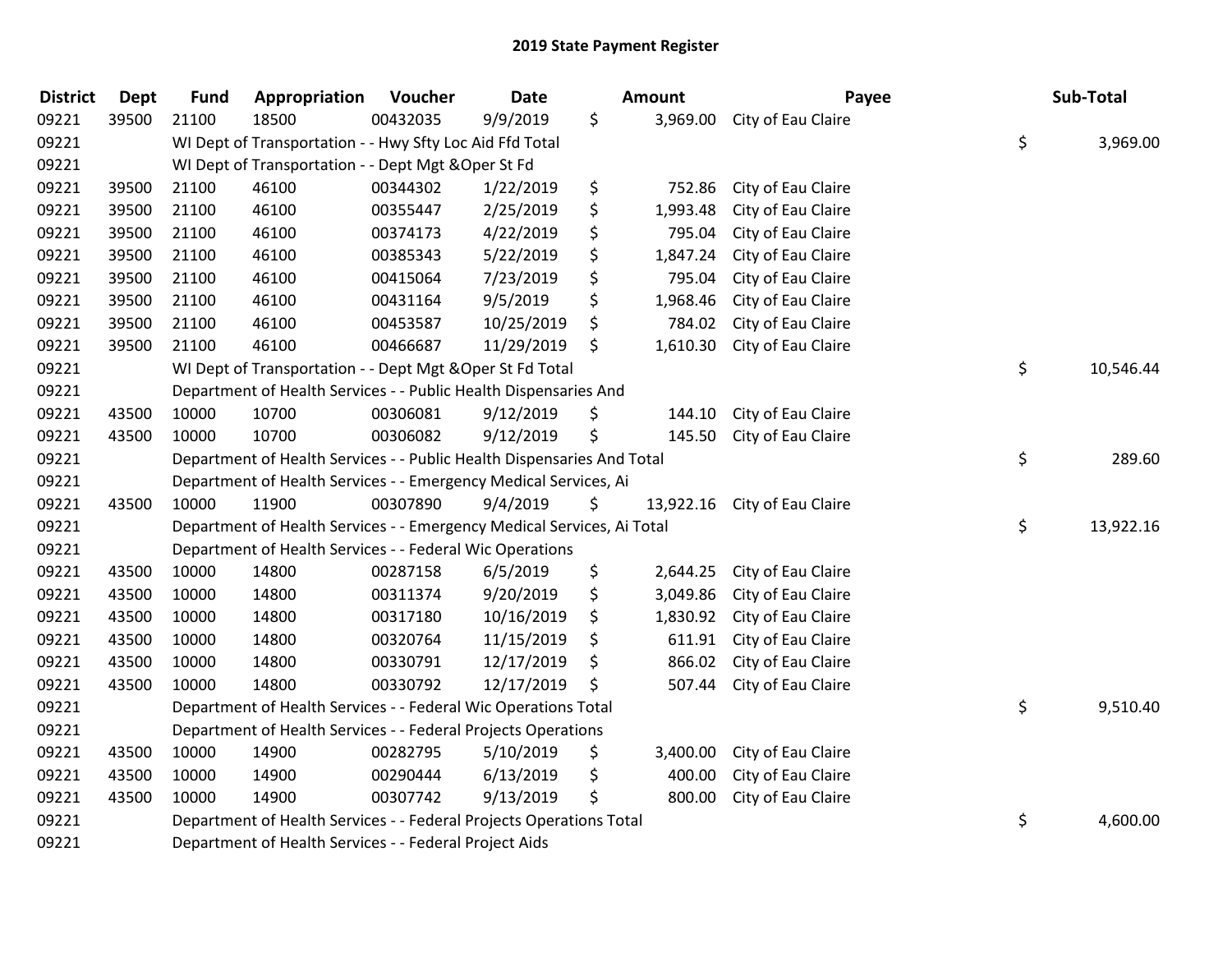| <b>District</b> | <b>Dept</b> | Fund  | Appropriation                                                          | Voucher  | <b>Date</b> |      | <b>Amount</b> | Payee                       | Sub-Total       |
|-----------------|-------------|-------|------------------------------------------------------------------------|----------|-------------|------|---------------|-----------------------------|-----------------|
| 09221           | 43500       | 10000 | 15000                                                                  | 00274317 | 4/18/2019   | \$   | 1,448.69      | City of Eau Claire          |                 |
| 09221           |             |       | Department of Health Services - - Federal Project Aids Total           |          |             |      |               |                             | \$<br>1,448.69  |
| 09221           |             |       | Department of Health Services - - Interagency And Intra-Agency P       |          |             |      |               |                             |                 |
| 09221           | 43500       | 10000 | 16700                                                                  | 00308225 | 9/18/2019   | \$   |               | 5,500.00 City of Eau Claire |                 |
| 09221           |             |       | Department of Health Services - - Interagency And Intra-Agency P Total |          |             |      |               |                             | \$<br>5,500.00  |
| 09221           |             |       | Department of Health Services - - Emergency Dispatcher Cardiopul       |          |             |      |               |                             |                 |
| 09221           | 43500       | 10000 | 18500                                                                  | 00298452 | 8/9/2019    | \$   | 12,000.00     | City of Eau Claire          |                 |
| 09221           |             |       | Department of Health Services - - Emergency Dispatcher Cardiopul Total |          |             |      |               |                             | \$<br>12,000.00 |
| 09221           |             |       | Department of Health Services - - Federal Block Grant Operations       |          |             |      |               |                             |                 |
| 09221           | 43500       | 10000 | 19000                                                                  | 00282046 | 5/30/2019   | \$   | 778.00        | City of Eau Claire          |                 |
| 09221           |             |       | Department of Health Services - - Federal Block Grant Operations Total |          |             |      |               |                             | \$<br>778.00    |
| 09221           |             |       | Department of Health Services - - Federal Block Grant Aids -- Pr       |          |             |      |               |                             |                 |
| 09221           | 43500       | 10000 | 19200                                                                  | 00314877 | 10/17/2019  | - \$ |               | 5,000.00 City of Eau Claire |                 |
| 09221           |             |       | Department of Health Services - - Federal Block Grant Aids -- Pr Total |          |             |      |               |                             | \$<br>5,000.00  |
| 09221           |             |       | Dept of Workforce Development - - Title Ib Aids State GPR              |          |             |      |               |                             |                 |
| 09221           | 44500       | 10000 | 50900                                                                  | 00209998 | 2/11/2019   | \$   | 228.96        | City of Eau Claire          |                 |
| 09221           | 44500       | 10000 | 50900                                                                  | 00211215 | 2/27/2019   | \$   | 101.13        | City of Eau Claire          |                 |
| 09221           | 44500       | 10000 | 50900                                                                  | 00222825 | 5/6/2019    | \$   | 260.89        | City of Eau Claire          |                 |
| 09221           | 44500       | 10000 | 50900                                                                  | 00230061 | 6/24/2019   | \$   | 212.98        | City of Eau Claire          |                 |
| 09221           | 44500       | 10000 | 50900                                                                  | 00241358 | 8/26/2019   |      | 279.00        | City of Eau Claire          |                 |
| 09221           | 44500       | 10000 | 50900                                                                  | 00246817 | 9/30/2019   | \$   | 110.74        | City of Eau Claire          |                 |
| 09221           | 44500       | 10000 | 50900                                                                  | 00261862 | 12/18/2019  | \$   | 207.63        | City of Eau Claire          |                 |
| 09221           |             |       | Dept of Workforce Development - - Title Ib Aids State GPR Total        |          |             |      |               |                             | \$<br>1,401.33  |
| 09221           |             |       | Dept of Workforce Development - - Title Ib Aids Federal Prf            |          |             |      |               |                             |                 |
| 09221           | 44500       | 10000 | 54400                                                                  | 00209998 | 2/11/2019   | \$   | 846.04        | City of Eau Claire          |                 |
| 09221           | 44500       | 10000 | 54400                                                                  | 00211215 | 2/27/2019   | \$   | 373.87        | City of Eau Claire          |                 |
| 09221           | 44500       | 10000 | 54400                                                                  | 00222825 | 5/6/2019    | \$   | 964.11        | City of Eau Claire          |                 |
| 09221           | 44500       | 10000 | 54400                                                                  | 00230061 | 6/24/2019   | \$   | 787.02        | City of Eau Claire          |                 |
| 09221           | 44500       | 10000 | 54400                                                                  | 00241358 | 8/26/2019   | \$   | 1,031.00      | City of Eau Claire          |                 |
| 09221           | 44500       | 10000 | 54400                                                                  | 00246817 | 9/30/2019   | \$   | 409.26        | City of Eau Claire          |                 |
| 09221           | 44500       | 10000 | 54400                                                                  | 00261862 | 12/18/2019  | \$   | 767.37        | City of Eau Claire          |                 |
| 09221           |             |       | Dept of Workforce Development - - Title Ib Aids Federal Prf Total      |          |             |      |               |                             | \$<br>5,178.67  |
| 09221           |             |       | Department of Justice - - Law Enforcement Train, Local                 |          |             |      |               |                             |                 |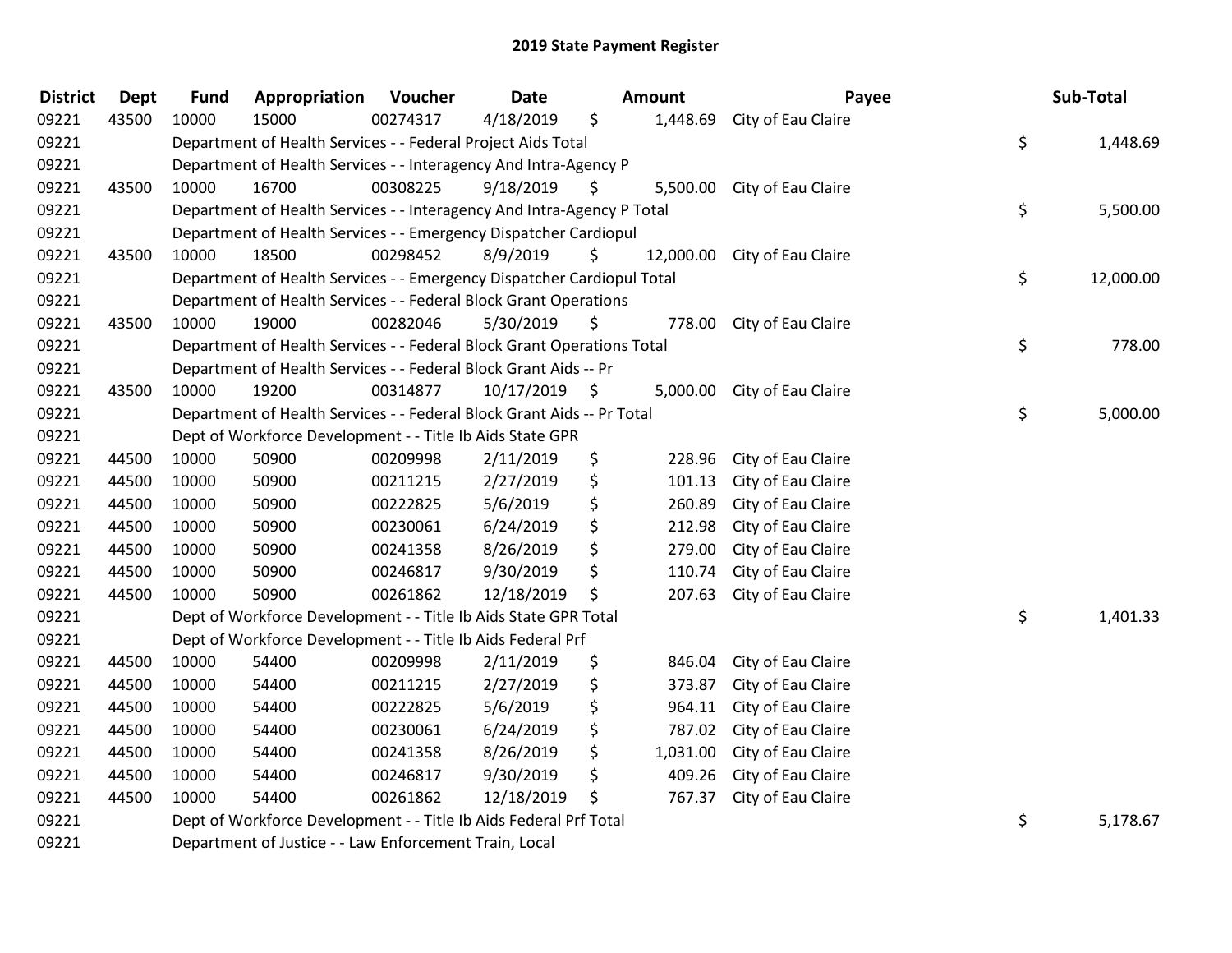| <b>District</b> | Dept  | <b>Fund</b> | Appropriation                                                           | Voucher  | <b>Date</b> | <b>Amount</b>   | Payee                        | Sub-Total       |
|-----------------|-------|-------------|-------------------------------------------------------------------------|----------|-------------|-----------------|------------------------------|-----------------|
| 09221           | 45500 | 10000       | 23100                                                                   | 00073093 | 10/18/2019  | \$              | 14,720.00 City of Eau Claire |                 |
| 09221           |       |             | Department of Justice - - Law Enforcement Train, Local Total            |          |             |                 |                              | \$<br>14,720.00 |
| 09221           |       |             | Department of Justice - - Inter And Intra-Agency Assist                 |          |             |                 |                              |                 |
| 09221           | 45500 | 10000       | 23300                                                                   | 00058784 | 2/4/2019    | \$<br>732.01    | City of Eau Claire           |                 |
| 09221           | 45500 | 10000       | 23300                                                                   | 00063321 | 4/26/2019   | \$<br>7,352.05  | City of Eau Claire           |                 |
| 09221           | 45500 | 10000       | 23300                                                                   | 00066225 | 6/7/2019    | \$<br>331.60    | City of Eau Claire           |                 |
| 09221           | 45500 | 10000       | 23300                                                                   | 00069032 | 7/29/2019   | \$<br>9,313.30  | City of Eau Claire           |                 |
| 09221           | 45500 | 10000       | 23300                                                                   | 00071526 | 9/30/2019   | \$<br>13,679.28 | City of Eau Claire           |                 |
| 09221           |       |             | Department of Justice - - Inter And Intra-Agency Assist Total           |          |             |                 |                              | \$<br>31,408.24 |
| 09221           |       |             | Department of Justice - - Internet Crimes Against Childr                |          |             |                 |                              |                 |
| 09221           | 45500 | 10000       | 28400                                                                   | 00058521 | 1/18/2019   | \$<br>396.86    | City of Eau Claire           |                 |
| 09221           | 45500 | 10000       | 28400                                                                   | 00064358 | 5/14/2019   | \$<br>10,625.00 | City of Eau Claire           |                 |
| 09221           |       |             | Department of Justice - - Internet Crimes Against Childr Total          |          |             |                 |                              | \$<br>11,021.86 |
| 09221           |       |             | Department of Justice - - Awards For Victims Of Crimes                  |          |             |                 |                              |                 |
| 09221           | 45500 | 10000       | 50200                                                                   | 00061439 | 3/15/2019   | \$<br>1,043.10  | City of Eau Claire           |                 |
| 09221           |       |             | Department of Justice - - Awards For Victims Of Crimes Total            |          |             |                 |                              | \$<br>1,043.10  |
| 09221           |       |             | Department of Military Affairs - - Federal Aid-Service Contracts        |          |             |                 |                              |                 |
| 09221           | 46500 | 10000       | 14100                                                                   | 00054805 | 1/16/2019   | \$<br>978.70    | City of Eau Claire           |                 |
| 09221           | 46500 | 10000       | 14100                                                                   | 00059151 | 4/15/2019   | \$<br>994.10    | City of Eau Claire           |                 |
| 09221           | 46500 | 10000       | 14100                                                                   | 00063835 | 7/11/2019   | \$<br>1,005.12  | City of Eau Claire           |                 |
| 09221           | 46500 | 10000       | 14100                                                                   | 00068327 | 10/16/2019  | \$<br>1,021.65  | City of Eau Claire           |                 |
| 09221           |       |             | Department of Military Affairs - - Federal Aid-Service Contracts Total  |          |             |                 |                              | \$<br>3,999.57  |
| 09221           |       |             | Department of Military Affairs - - Regional Emergency Response Gr       |          |             |                 |                              |                 |
| 09221           | 46500 | 10000       | 31300                                                                   | 00060821 | 5/20/2019   | \$<br>512.00    | City of Eau Claire           |                 |
| 09221           |       |             | Department of Military Affairs - - Regional Emergency Response Gr Total |          |             |                 |                              | \$<br>512.00    |
| 09221           |       |             | Department of Administration - - Facility Ops And Maintenance           |          |             |                 |                              |                 |
| 09221           | 50500 | 16400       | 53100                                                                   | 00099332 | 3/26/2019   | \$<br>3,100.43  | City of Eau Claire           |                 |
| 09221           | 50500 | 16400       | 53100                                                                   | 00104938 | 7/2/2019    | \$<br>3,079.49  | City of Eau Claire           |                 |
| 09221           | 50500 | 16400       | 53100                                                                   | 00109629 | 10/4/2019   | \$<br>3,624.73  | City of Eau Claire           |                 |
| 09221           | 50500 | 16400       | 53100                                                                   | 00111983 | 11/6/2019   | \$<br>116.58    | City of Eau Claire           |                 |
| 09221           | 50500 | 16400       | 53100                                                                   | 00114560 | 12/30/2019  | \$<br>3,316.69  | City of Eau Claire           |                 |
| 09221           |       |             | Department of Administration - - Facility Ops And Maintenance Total     |          |             |                 |                              | \$<br>13,237.92 |
| 09221           |       |             | Elections Commission - - General Program Ops, GPR                       |          |             |                 |                              |                 |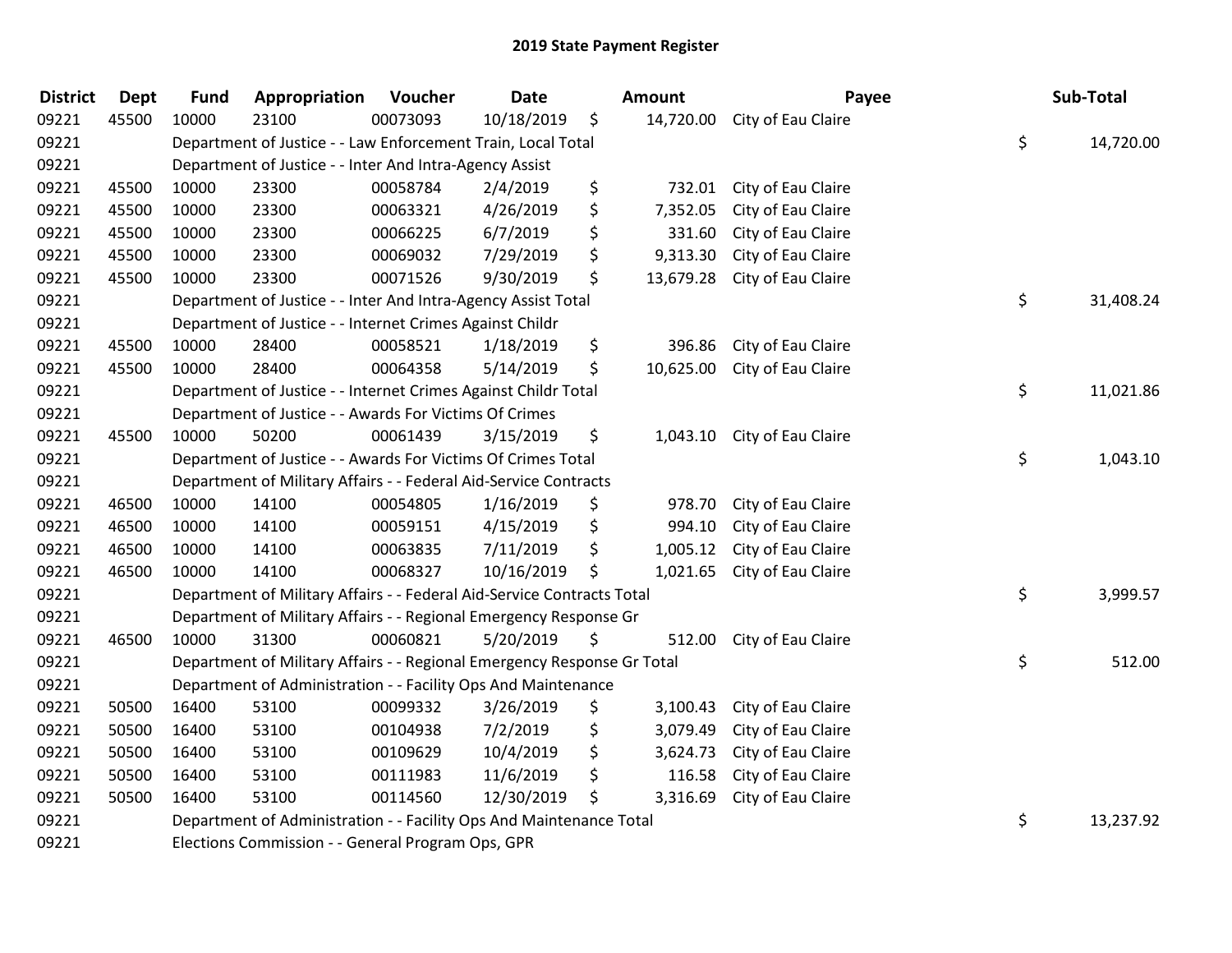## 2019 State Payment Register

| <b>District</b> | <b>Dept</b> | <b>Fund</b>                                                           | Appropriation                                                   | Voucher  | Date      | <b>Amount</b> |            | Payee              |  |    | Sub-Total    |  |
|-----------------|-------------|-----------------------------------------------------------------------|-----------------------------------------------------------------|----------|-----------|---------------|------------|--------------------|--|----|--------------|--|
| 09221           | 51000       | 10000                                                                 | 10100                                                           | 00001483 | 1/25/2019 | \$            | 252.06     | City of Eau Claire |  |    |              |  |
| 09221           |             | Elections Commission - - General Program Ops, GPR Total               |                                                                 |          |           |               |            |                    |  |    | 252.06       |  |
| 09221           |             | Public Defender Board - - Transcript, Discovery And Int               |                                                                 |          |           |               |            |                    |  |    |              |  |
| 09221           | 55000       | 10000                                                                 | 10600                                                           | 00174914 | 1/3/2019  | \$            | 30.00      | City of Eau Claire |  |    |              |  |
| 09221           | 55000       | 10000                                                                 | 10600                                                           | 00189618 | 4/3/2019  | \$            | 26.06      | City of Eau Claire |  |    |              |  |
| 09221           |             | Public Defender Board - - Transcript, Discovery And Int Total         |                                                                 |          |           |               |            |                    |  |    | 56.06        |  |
| 09221           |             | Shared Revenue and Tax Relief - - Exempt Computer Aid                 |                                                                 |          |           |               |            |                    |  |    |              |  |
| 09221           | 83500       | 10000                                                                 | 10900                                                           | 00045647 | 7/22/2019 | \$            | 10,950.63  | City of Eau Claire |  |    |              |  |
| 09221           |             | Shared Revenue and Tax Relief - - Exempt Computer Aid Total           |                                                                 |          |           |               |            |                    |  |    | 10,950.63    |  |
| 09221           |             |                                                                       | Shared Revenue and Tax Relief - - Personal Property Aid         |          |           |               |            |                    |  |    |              |  |
| 09221           | 83500       | 10000                                                                 | 11100                                                           | 00040171 | 5/6/2019  | \$            | 27,906.98  | City of Eau Claire |  |    |              |  |
| 09221           | 83500       | 10000                                                                 | 11100                                                           | 00042470 | 5/6/2019  | \$            | 5.55       | City of Eau Claire |  |    |              |  |
| 09221           |             | Shared Revenue and Tax Relief - - Personal Property Aid Total         |                                                                 |          |           |               |            |                    |  | \$ | 27,912.53    |  |
| 09221           |             | Shared Revenue and Tax Relief - - School Lvy Tx/First Dollar Cr       |                                                                 |          |           |               |            |                    |  |    |              |  |
| 09221           | 83500       | 10000                                                                 | 30200                                                           | 00045229 | 7/22/2019 | S.            | 329.494.42 | City of Eau Claire |  |    |              |  |
| 09221           | 83500       | 10000                                                                 | 30200                                                           | 00048113 | 7/22/2019 | \$            | 47,673.36  | City of Eau Claire |  |    |              |  |
| 09221           |             | Shared Revenue and Tax Relief - - School Lvy Tx/First Dollar Cr Total |                                                                 |          |           |               |            |                    |  | \$ | 377,167.78   |  |
| 09221           |             | Shared Revenue and Tax Relief - - Lottery & Gaming Credit             |                                                                 |          |           |               |            |                    |  |    |              |  |
| 09221           | 83500       | 52100                                                                 | 36300                                                           | 00038174 | 3/25/2019 | \$.           | 4,836.43   | City of Eau Claire |  |    |              |  |
| 09221           | 83500       | 52100                                                                 | 36300                                                           | 00038599 | 3/25/2019 | \$.           | 78,709.14  | City of Eau Claire |  |    |              |  |
| 09221           |             |                                                                       | Shared Revenue and Tax Relief - - Lottery & Gaming Credit Total |          |           |               |            |                    |  | \$ | 83,545.57    |  |
| 09221 Total     |             |                                                                       |                                                                 |          |           |               |            |                    |  | \$ | 1,793,605.36 |  |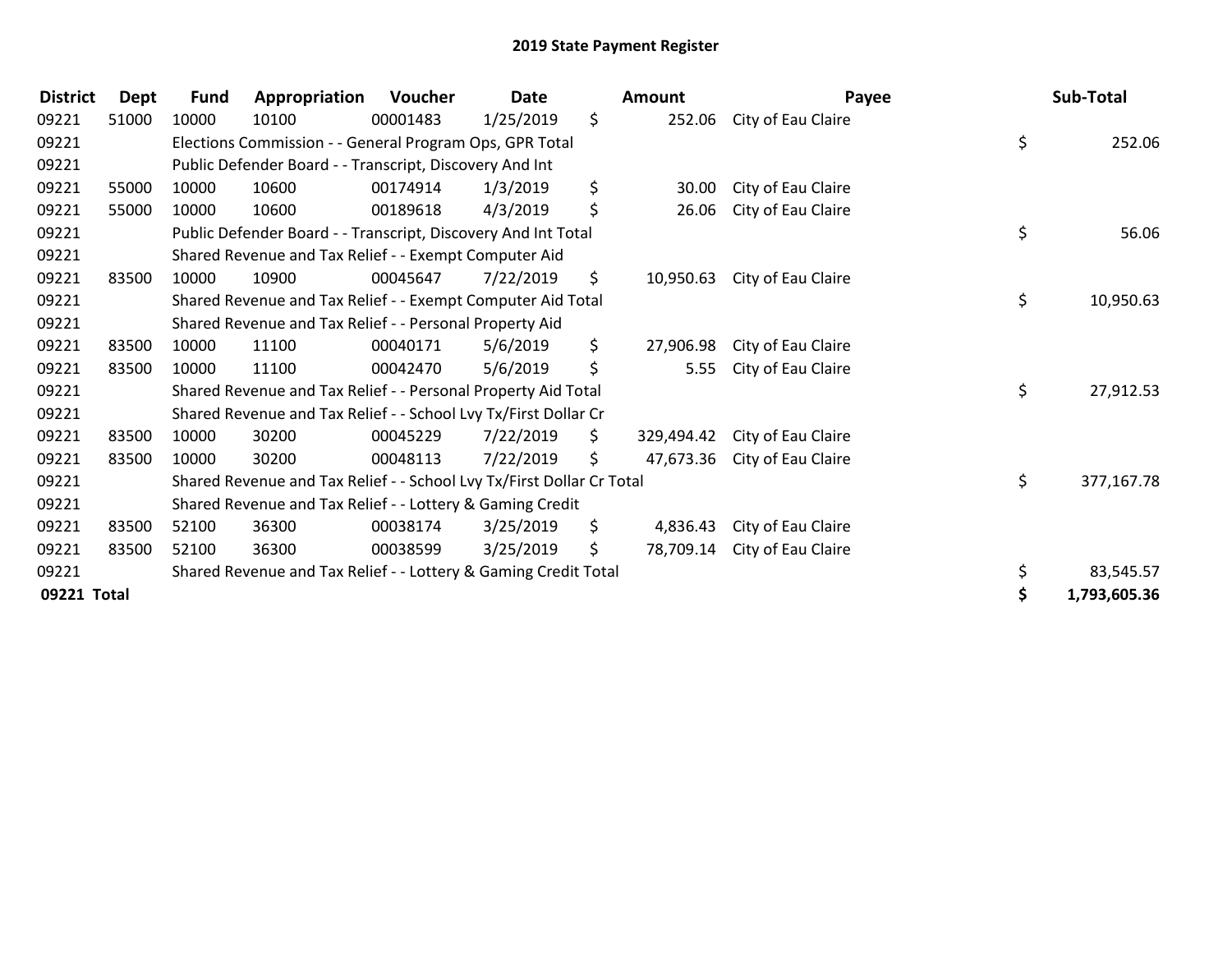## 2019 State Payment Register

| <b>District</b> | <b>Dept</b> | <b>Fund</b>                                                           | Appropriation                                              | Voucher  | <b>Date</b> |    | <b>Amount</b> |                          | Payee | Sub-Total  |
|-----------------|-------------|-----------------------------------------------------------------------|------------------------------------------------------------|----------|-------------|----|---------------|--------------------------|-------|------------|
| 09281           |             | Dept of Safety & Prof Services - - Fire Dues Distribution             |                                                            |          |             |    |               |                          |       |            |
| 09281           | 16500       | 10000                                                                 | 22500                                                      | 00030441 | 7/16/2019   | \$ |               | 5,780.39 City Of Stanley |       |            |
| 09281           |             | \$<br>Dept of Safety & Prof Services - - Fire Dues Distribution Total |                                                            |          |             |    |               |                          |       |            |
| 09281           |             | WI Dept of Transportation - - Hwy Sfty Loc Aid Ffd                    |                                                            |          |             |    |               |                          |       |            |
| 09281           | 39500       | 21100                                                                 | 18500                                                      | 00423310 | 8/13/2019   | \$ | 4,000.00      | City Of Stanley          |       |            |
| 09281           |             |                                                                       | WI Dept of Transportation - - Hwy Sfty Loc Aid Ffd Total   |          |             |    |               |                          | \$    | 4,000.00   |
| 09281           |             |                                                                       | WI Dept of Transportation - - Trns Aids To Mnc.-Sf         |          |             |    |               |                          |       |            |
| 09281           | 39500       | 21100                                                                 | 19100                                                      | 00336061 | 1/7/2019    | \$ | 58,303.13     | City Of Stanley          |       |            |
| 09281           | 39500       | 21100                                                                 | 19100                                                      | 00373077 | 4/18/2019   | \$ | 58,303.13     | City Of Stanley          |       |            |
| 09281           | 39500       | 21100                                                                 | 19100                                                      | 00401386 | 7/1/2019    | \$ | 58,303.13     | City Of Stanley          |       |            |
| 09281           | 39500       | 21100                                                                 | 19100                                                      | 00444204 | 10/7/2019   | \$ | 58,303.13     | City Of Stanley          |       |            |
| 09281           |             |                                                                       | WI Dept of Transportation - - Trns Aids To Mnc.-Sf Total   |          |             |    |               |                          | \$    | 233,212.52 |
| 09281           |             |                                                                       | Department of Justice - - Law Enforcement Train, Local     |          |             |    |               |                          |       |            |
| 09281           | 45500       | 10000                                                                 | 23100                                                      | 00074583 | 11/12/2019  | \$ | 1,280.00      | City Of Stanley          |       |            |
| 09281           |             | Department of Justice - - Law Enforcement Train, Local Total          |                                                            |          |             |    |               |                          |       | 1,280.00   |
| 09281           |             |                                                                       | Elections Commission - - 2018 Hava Election Security       |          |             |    |               |                          |       |            |
| 09281           | 51000       | 22000                                                                 | 18200                                                      | 00002534 | 11/15/2019  | \$ | 700.00        | City Of Stanley          |       |            |
| 09281           |             | Elections Commission - - 2018 Hava Election Security Total            |                                                            |          |             |    |               |                          |       | 700.00     |
| 09281           |             |                                                                       | Shared Revenue and Tax Relief - - County And Municipal Aid |          |             |    |               |                          |       |            |
| 09281           | 83500       | 10000                                                                 | 10500                                                      | 00048472 | 7/22/2019   | \$ | 147,922.94    | City Of Stanley          |       |            |
| 09281           | 83500       | 10000                                                                 | 10500                                                      | 00052763 | 11/18/2019  | \$ | 838,230.02    | City Of Stanley          |       |            |
| 09281           |             | Shared Revenue and Tax Relief - - County And Municipal Aid Total      |                                                            |          |             |    |               |                          |       | 986,152.96 |
| 09281           |             | Shared Revenue and Tax Relief - - Exempt Computer Aid                 |                                                            |          |             |    |               |                          |       |            |
| 09281           | 83500       | 10000                                                                 | 10900                                                      | 00045648 | 7/22/2019   | \$ | 1,048.61      | City Of Stanley          |       |            |
| 09281           | 83500       | 10000                                                                 | 10900                                                      | 00047748 | 7/22/2019   | \$ | 2,020.93      | City Of Stanley          |       |            |
| 09281           |             | Shared Revenue and Tax Relief - - Exempt Computer Aid Total           |                                                            |          |             |    |               |                          | \$    | 3,069.54   |
| 09281           |             | Shared Revenue and Tax Relief - - Utility Aid                         |                                                            |          |             |    |               |                          |       |            |
| 09281           | 83500       | 10000                                                                 | 11000                                                      | 00048472 | 7/22/2019   | \$ | 2,041.88      | City Of Stanley          |       |            |
| 09281           | 83500       | 10000                                                                 | 11000                                                      | 00052763 | 11/18/2019  | \$ | 11,599.80     | City Of Stanley          |       |            |
| 09281           |             | Shared Revenue and Tax Relief - - Utility Aid Total                   |                                                            |          |             |    |               |                          |       | 13,641.68  |
| 09281           |             | Shared Revenue and Tax Relief - - Personal Property Aid               |                                                            |          |             |    |               |                          |       |            |
| 09281           | 83500       | 10000                                                                 | 11100                                                      | 00040172 | 5/6/2019    | \$ | 2,551.03      | City Of Stanley          |       |            |
| 09281           | 83500       | 10000                                                                 | 11100                                                      | 00042471 | 5/6/2019    | \$ | 2,088.89      | City Of Stanley          |       |            |